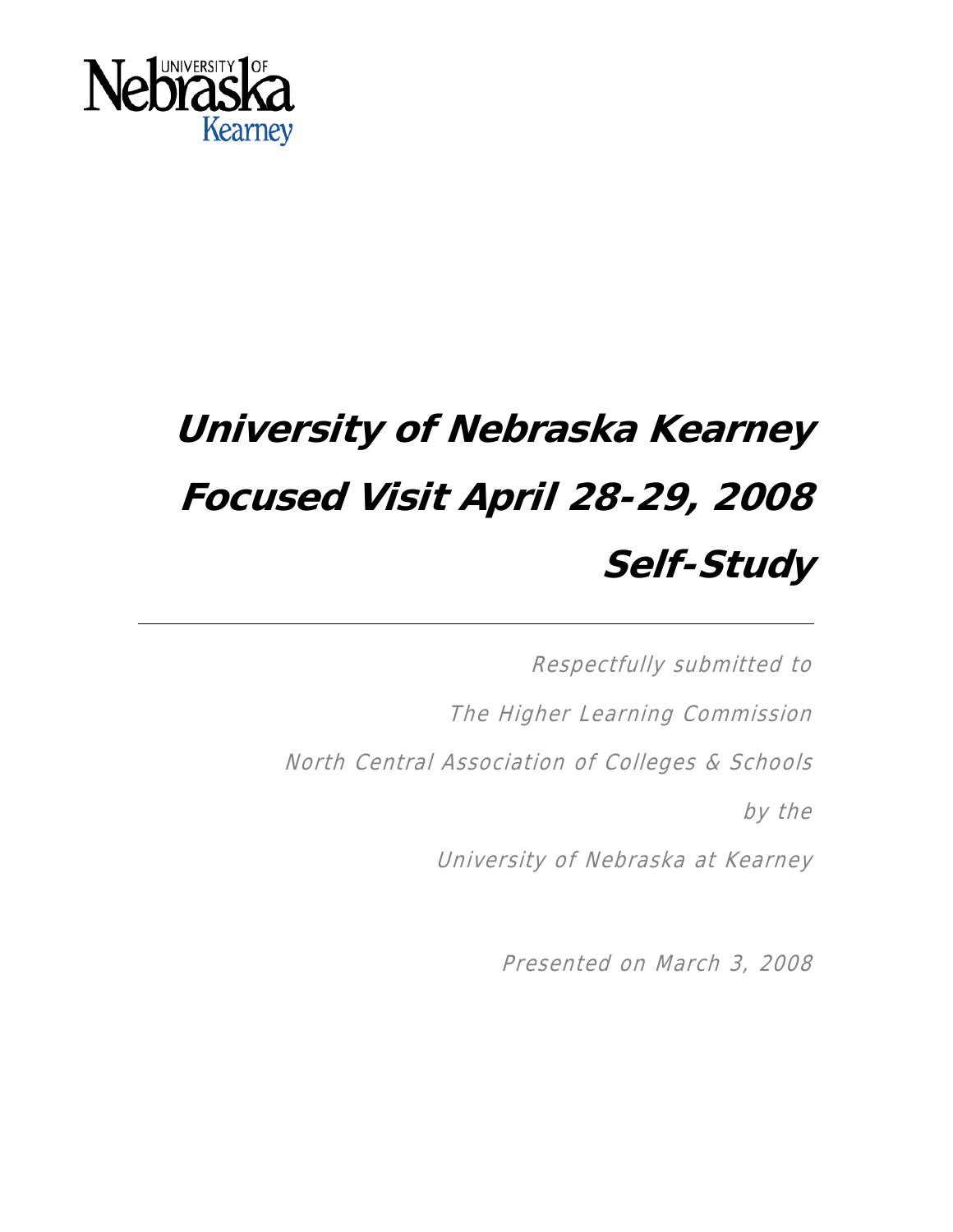# **Table of Contents**

| Introduction |                                                                         | 4  |
|--------------|-------------------------------------------------------------------------|----|
|              | I. Infrastructure to Support Assessment                                 |    |
|              | 2004 NCA Feedback                                                       | 10 |
|              | 2004 Infrastructure to Support Assessment                               | 11 |
|              | Addressing Requirements for the 2008 NCA Focused Visit                  | 11 |
|              | Future Initiatives to Maintain the Infrastructure to Support Assessment | 18 |
|              | <b>II. Faculty Commitment to Assessment</b>                             |    |
|              | 2004 NCA Feedback                                                       | 19 |
|              | 2004 Level of Faculty Commitment to Assessment                          | 19 |
|              | Addressing Requirements for the 2008 NCA Focused Visit                  | 20 |
|              | Evidence of Increased Faculty Commitment to Assessment                  | 22 |
|              | Future Initiatives to Increase Faculty Commitment to Assessment         | 24 |
|              | <b>III. Recognition of Exemplary Assessment</b>                         |    |
|              | 2004 NCA Feedback                                                       | 26 |
|              | Addressing Requirements for the 2008 NCA Focused Visit                  | 26 |
|              | Future Initiatives to Recognize Exemplary Assessment                    | 28 |
|              | <b>IV. Assessment Process Sustainability</b>                            |    |
|              | 2004 NCA Feedback                                                       | 30 |
|              | 2004 Status of the Assessment Process                                   | 30 |
|              | Addressing Requirements for the 2008 NCA Focused Visit                  | 31 |
|              | Future Initiatives to Ensure a Sustainable Assessment Process           | 33 |
|              | V. Cultural Diversity (CD) Program Assessment                           |    |
|              | 2004 NCA Feedback                                                       | 34 |
|              | History of the Cultural Diversity Program                               | 34 |
|              | Addressing Requirements for the 2008 NCA Focused Visit                  | 35 |
|              | Future Initiatives to Assess the Cultural Diversity Program             | 40 |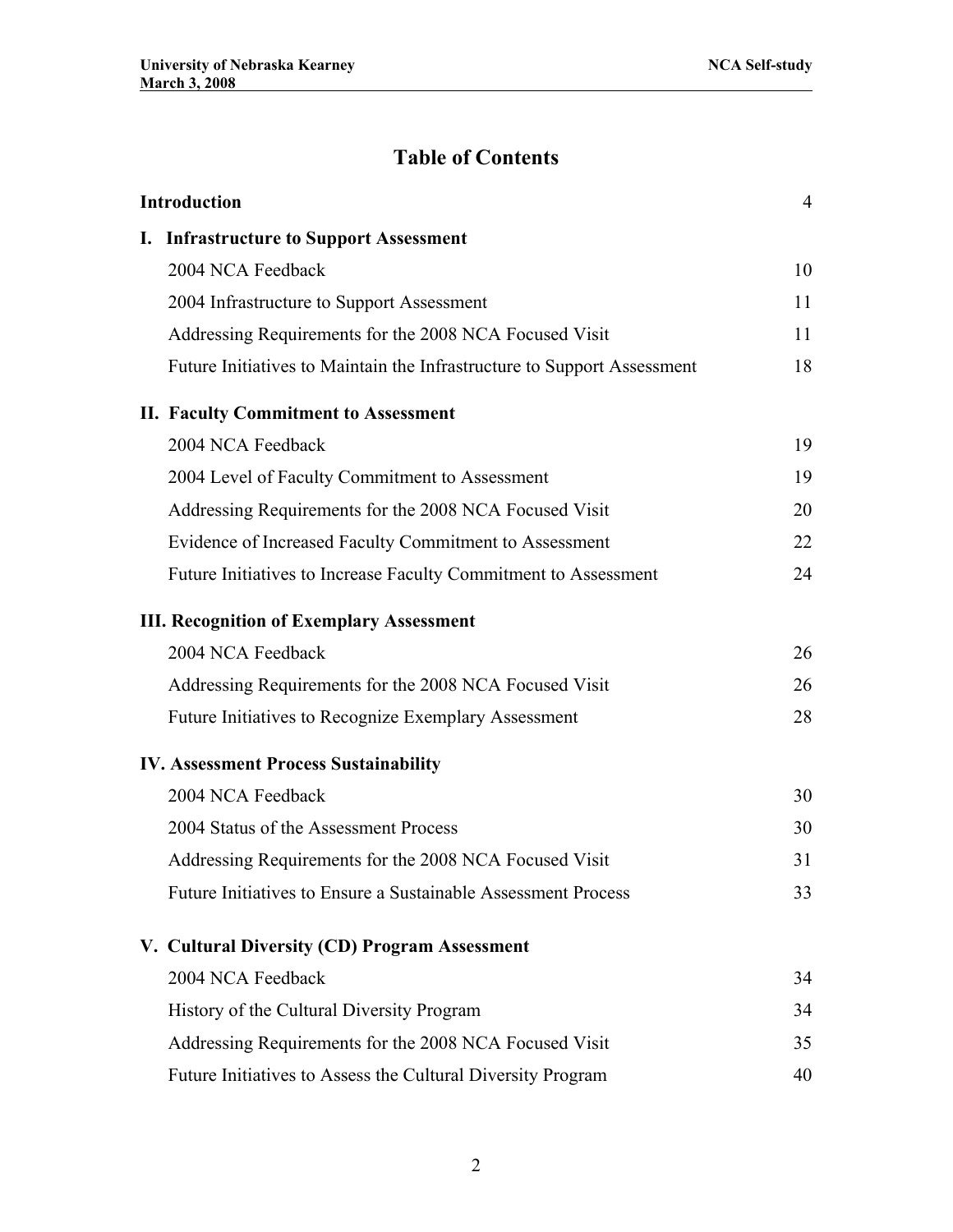# **VI. Distance Education (eCampus) Program Assessment**

| 2004 NCA Feedback                                      |     |
|--------------------------------------------------------|-----|
| 2004 Status of eCampus Assessment                      | 42. |
| Addressing Requirements for the 2008 NCA Focused Visit | 43. |
| Future Initiatives to Assess the eCampus Program       |     |

# **VII. General Studies (GS) Program Assessment**

| 2004 NCA Feedback                                        | 48  |
|----------------------------------------------------------|-----|
| History of the General Studies Program                   | 48. |
| Addressing Requirements for the 2008 NCA Focused Visit   | 51. |
| Future Initiatives to Assess the General Studies Program | 59. |

# **VIII. Graduate Programs Assessment**

| 2004 NCA Feedback                                      | 60  |
|--------------------------------------------------------|-----|
| History of Graduate Programs Assessment                | 60  |
| Addressing Requirements for the 2008 NCA Focused Visit | 62. |
| Future Initiatives to Assess Graduate Programs         | 63  |

# **IX. Writing Intensive (WI) Program Assessment**

| X. | <b>Summary of NCA Compliance</b>                           |    |
|----|------------------------------------------------------------|----|
|    | Future Initiatives to Assess the Writing Intensive Program | 71 |
|    | Addressing Requirements for the 2008 NCA Focused Visit     | 66 |
|    | History of the Writing Intensive Program                   | 65 |
|    | 2004 NCA Feedback                                          | 65 |

**Appendix A**: Institutional Snapshot A-1

3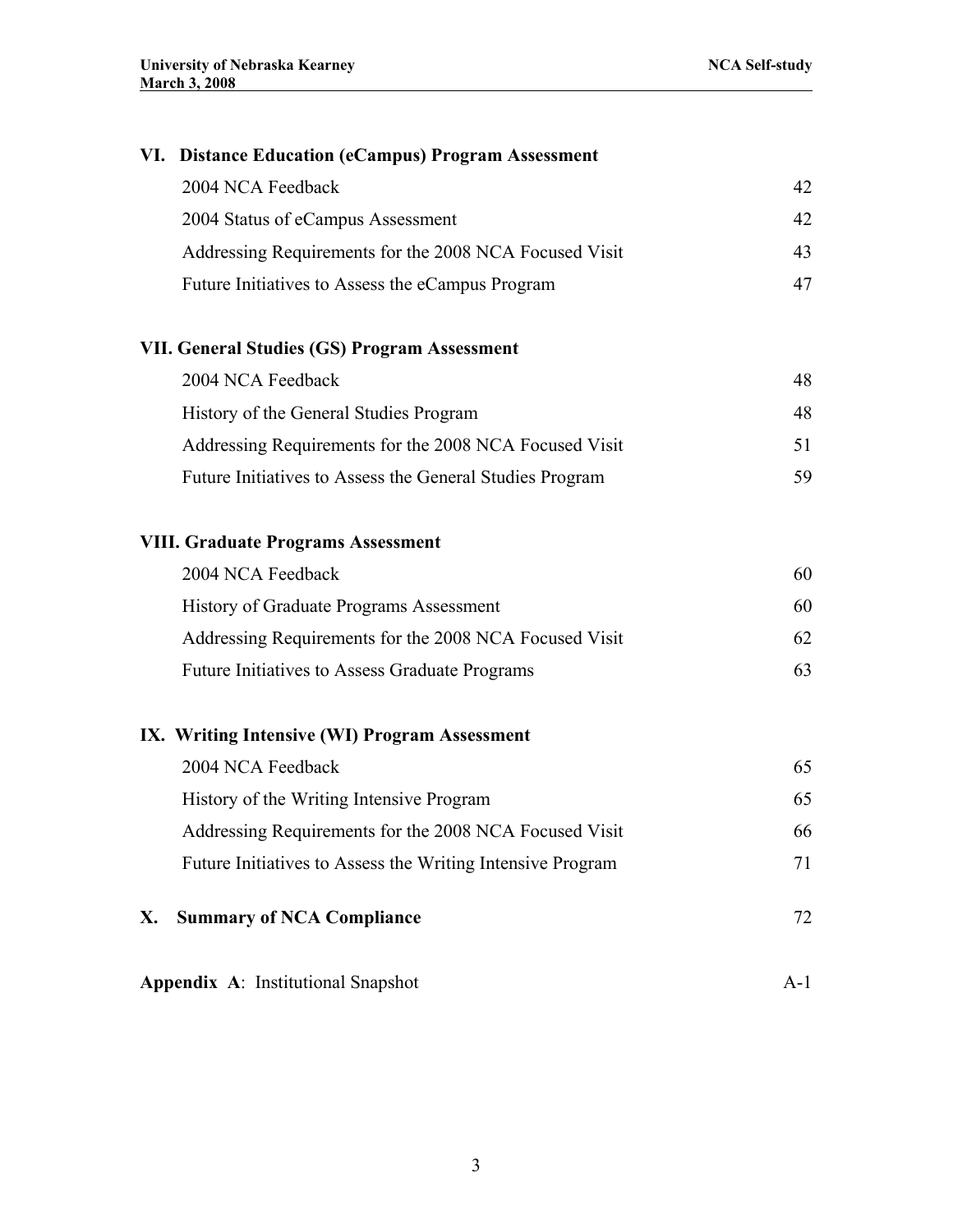# **Introduction**

In March of 2004, a team from The Higher Learning Commission of the North Central Association of Colleges and Schools visited the UNK campus to conduct a comprehensive evaluation. At that time, the team recommended that a focused visit be scheduled for 2008 with nine areas related to assessment identified for review. These areas included:

- 1. Infrastructure to Support Assessment
- 2. Faculty Commitment to Assessment
- 3. Recognition of Exemplary Assessment
- 4. Assessment Process Sustainability
- 5. Cultural Diversity (CD) Program Assessment
- 6. Distance Education (eCampus) Program Assessment
- 7. General Studies (GS) Program Assessment
- 8. Graduate Programs Assessment
- 9. Writing Intensive (WI) Program Assessment

Since 2004, significant progress has been made in all of the nine areas. The following information highlights the accomplishments of the UNK faculty, staff, administration, and students in meeting the requirements outlined in the 2004 NCA feedback report. The section also provides an overview of the entire self-study, which addresses each area in greater detail.

#### **1. Infrastructure to Support Assessment:**

- a. The Office of Assessment was established in the spring of 2004 with a Director of Assessment, a Coordinator of Assessment, an Administrative Assistant, and a website manager.
- b. A budget was established for the Office of Assessment in the fall of 2004.
- c. A governance document was developed in the fall of 2004 outlining the responsibilities of all of the stakeholders in the assessment process at UNK.
- d. In the fall of 2004, the Faculty Senate Assessment Committee was changed from an oversight committee to an advisory committee, providing faculty representation and input to the assessment process at UNK.
- e. In the fall of 2004, the Office of Assessment set up a website to provide information about student outcomes assessment at UNK. [http://unk.edu/assessment.](http://unk.edu/assessment)
- f. In the fall of 2004, the Office of Assessment started an online assessment newsletter, *Outcomes*, which is published electronically three times a year and can be found on the assessment website.
- g. A Student Assessment Committee was established in 2005 to allow for student input into the assessment process at UNK.
- h. In April of 2005, UNK held the first Platte Valley Assessment Conference, a regional assessment conference organized by the UNK Office of Assessment. The conference was held again in April of 2007.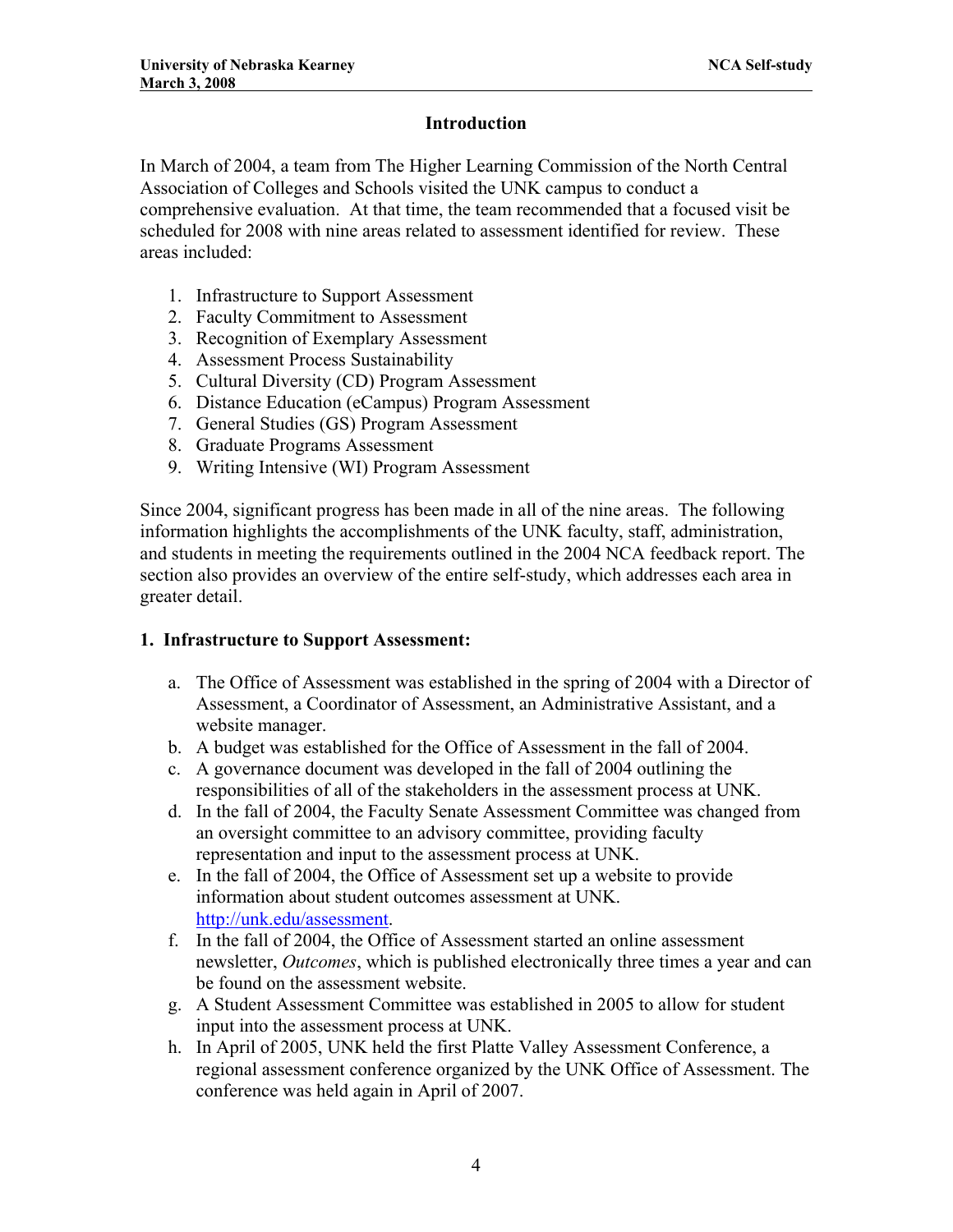- i. A strategic plan for assessment was completed in the spring of 2006 to provide direction for assessment through 2008 and was updated in the fall of 2007.
- j. Since the fall of 2004, the Office of Assessment has conducted annual meetings with the deans of each college, chairs of each department, and one-on-one meetings with each departmental assessment representative to provide feedback on the assessment report and process.
- k. Since the fall of 2004, the Director of Assessment has provided status reports on an annual basis to the Faculty Senate, Student Senate, Faculty Senate Executive Retreat, and the Executive Council.
- l. Since May 2004, the Director of Assessment has reported directly to the Senior Vice Chancellor for Academic Affairs and Student Life (SVCAASL) and meets on a monthly basis with him to provide information on the status of assessment at UNK and address any issues related to student outcomes assessment.
- m. Since 2005, the Director of Assessment has prepared an annual report on the status of assessment at the university.

# **2. Faculty Commitment to Assessment**

- a. Since the fall of 2004, the Office of Assessment has collected data on the number of faculty members attending assessment conferences, publishing research on assessment, and presenting at assessment conferences--including the Platte Valley Assessment Conference held at UNK in 2005 and 2007.
- b. Since 2004, the number of faculty members actively involved in assessment at UNK has increased significantly. Faculty members in all academic departments are involved in collecting and reporting data on overall departmental assessment, GS, WI and CD assessment.
- c. Since the fall of 2004, faculty members from all colleges have attended events related to assessment sponsored by the Center for Teaching Excellence.
- d. In the spring of 2007, the Office of Assessment conducted the Assessment Climate Survey to determine the attitudes of the faculty toward assessment at UNK. One hundred twenty-three faculty members, representing all four colleges, responded to the survey.

# **3. Recognition of Exemplary Assessment**

- a. In February of 2005, the Office of Assessment held the first Assessment Awards Luncheon to recognize departments, programs and individual faculty members who have contributed to assessment at UNK and have developed exemplary assessment programs. This luncheon is a yearly event at UNK.
- b. Faculty members involved in collecting data and preparing the annual assessment reports in their departments or programs have received \$500 stipends for their work in assessment. In 2005, faculty members involved in GS assessment received the stipend. In 2006, faculty members conducting Distance Education assessment received the stipend, and in 2007, individuals involved in WI assessment received stipends for attending a workshop on writing in the discipline.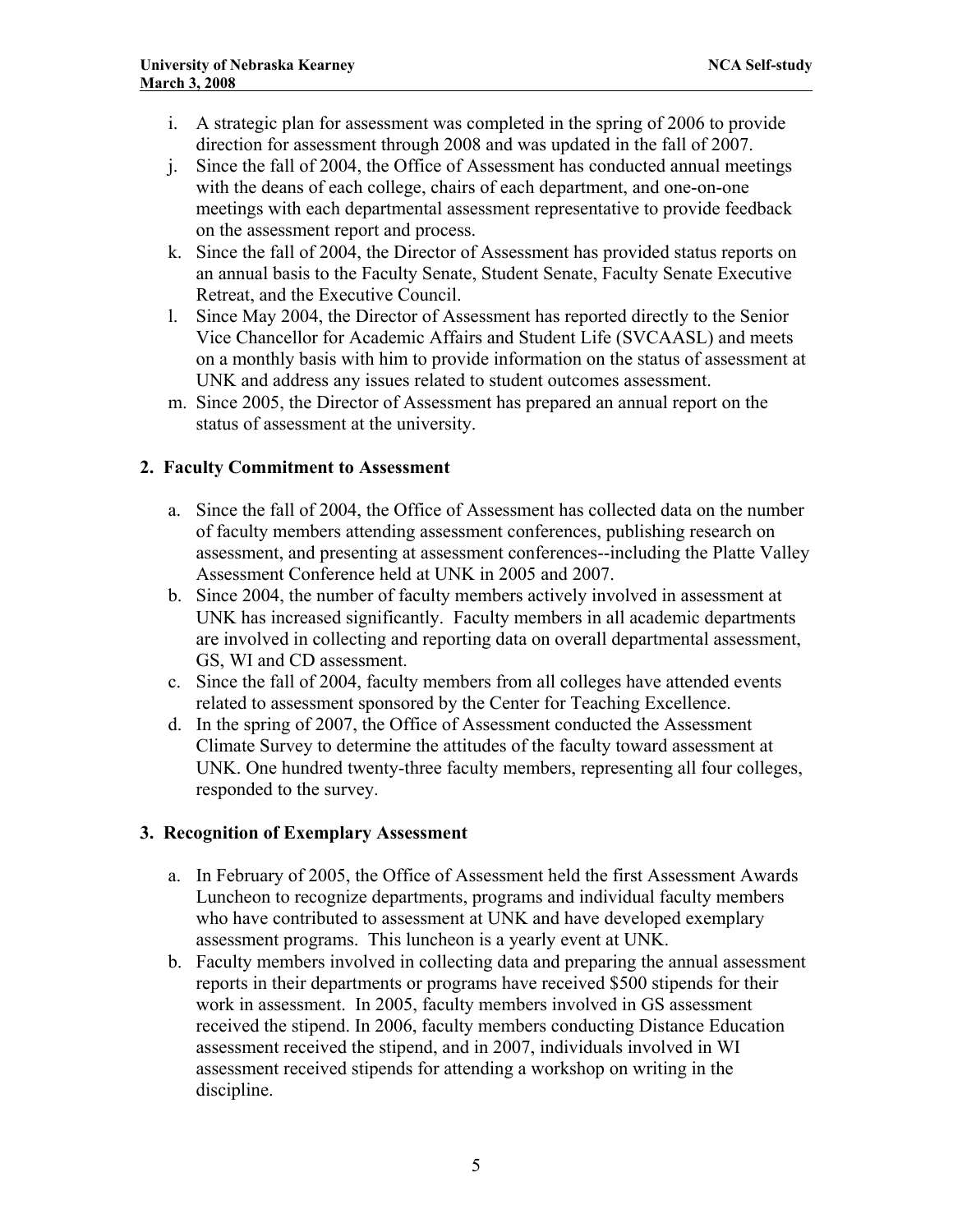c. Since 2005, faculty members attending conferences, presenting papers, or conducting research on assessment can receive stipends to support their efforts.

#### **4. Assessment Process Sustainability**

- a. In the spring of 2004, the Office of Assessment was established to oversee the assessment process at UNK. The office assumed responsibility for assisting departments and programs in developing their assessment process while the SVCAASL and the deans assumed responsibility for ensuring compliance.
- b. In 2004, an assessment process was established in which annual assessment reports are submitted to the Office of Assessment, feedback is provided, and reports are posted on the assessment website.
- c. In the fall of 2004, approximately 74% of the departments and programs on campus submitted annual assessment reports. By the fall of 2006 and again in 2007, 100% of the programs and departments on campus submitted reports.
- d. The 2006 strategic plan for assessment was updated in the fall of 2007 to reflect changes in the process and to provide guidance through 2012.
- e. In the fall of 2007, the Office of Assessment began implementing WEAVEonline as the assessment and accreditation management system for the university. This application allows departments/programs to complete assessment reporting online and provides decision makers with assessment information from the course and program level to the university strategic planning level.
- f. Campus-wide assessment includes the administration of the National Survey of Student Engagement (NSSE), the Critical Thinking and Writing portions of the Collegiate Assessment of Academic Proficiency (CAAP), senior exit surveys, the Cultural Diversity Survey, and surveys of other areas that have a direct impact on student outcomes assessment.
- g. To ensure transparency of assessment of student outcomes and to provide all stakeholders with data related to student performance at UNK, in the fall of 2007 the university began participating in the NSSE-USA Today initiative. This website will provide stakeholders with an analysis of UNK's ranking on student engagement compared to other institutions.
- h. In January 2008, UNK began participating in the Voluntary System of Accountability (VSA) to provide additional data with which to compare educational opportunities at UNK with those at other institutions.

#### **5. Cultural Diversity (CD) Program Assessment**

- a. In 2004, oversight for the WI/CD programs was moved from the GS Council to a new WI/CD Committee to ensure the establishment of an assessment process for both programs.
- b. In 2005, the WI/CD Committee conducted a student and faculty survey of the perceptions of the CD program.
- c. In 2005, the WI/CD Committee collected and analyzed data related to cultural diversity from the 2002-2004 NSSE.
- d. In the spring of 2007, the oversight of WI/CD assessment was moved from the committee to the Office of Assessment.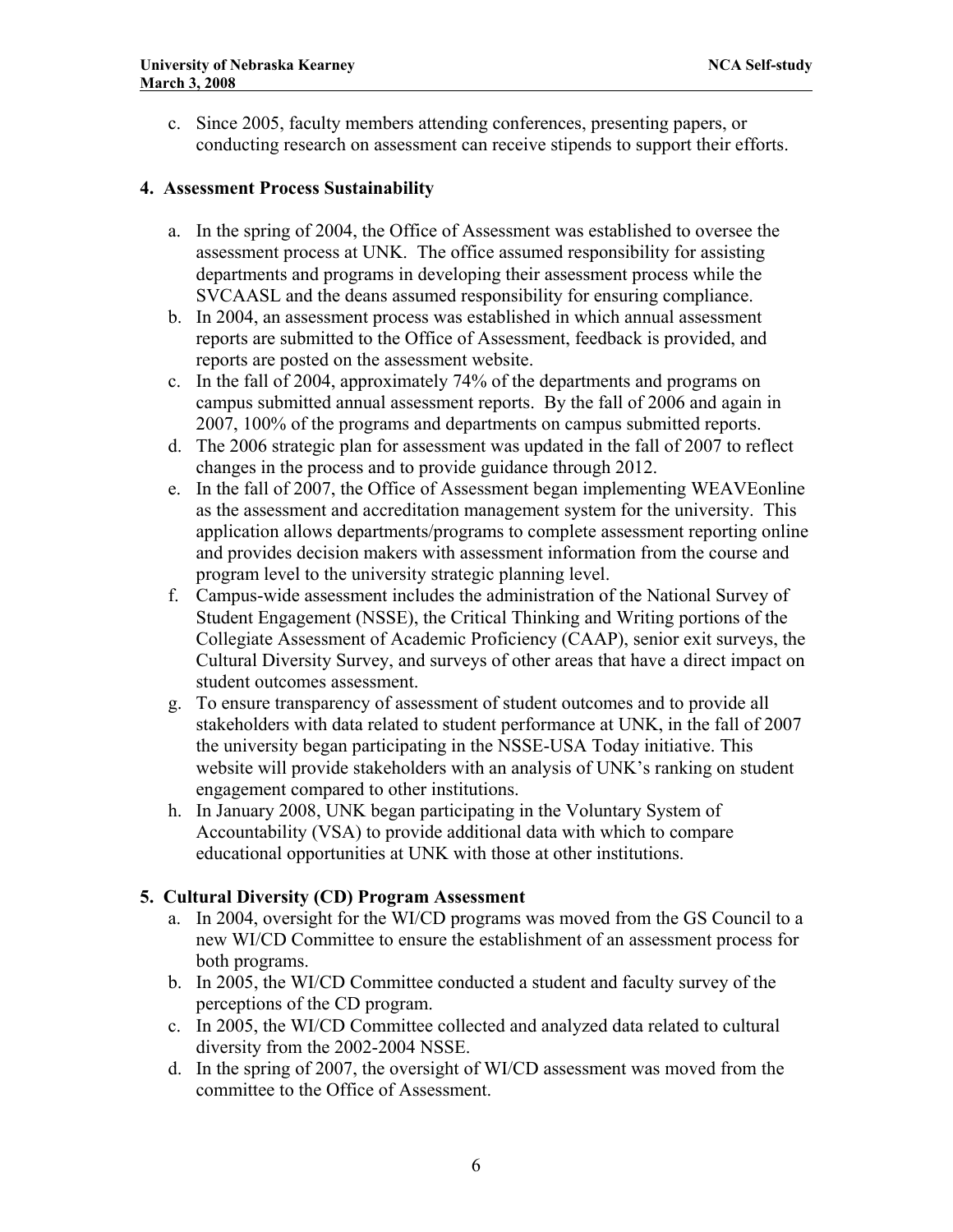- e. In the fall of 2007, the Office of Assessment conducted a survey of students at UNK to determine students' knowledge, attitudes, and behaviors related to issues of cultural diversity.
- f. In the fall of 2007, the Office of Assessment developed an assessment plan and report for the CD program.
- g. In the fall of 2007, student outcomes data from selected courses in departments who offer CD courses as part of their curriculum were reported as part of CD assessment.

#### **6. Distance Education (eCampus) Program Assessment**

- a. In the fall of 2005, the Office of Assessment worked with the Director of eCampus to design and develop an approach to assessment for both program level and department level data collection.
- b. In October of 2006, all academic departments offering degree programs online submitted assessment plans and reports to the Office of Assessment.
- c. In October of 2007, eCampus submitted a detailed report evaluating their program services and outlining overall student outcomes data related to indicators of success, such as the total number of online students, student retention, and student feedback on the online programs.

#### **7. General Studies (GS) Program Assessment**

- a. In 2005, the Office of Assessment worked with the Director of General Studies to design and develop an approach to assessment for both program level and department level data collection.
- b. In the spring of 2005, all departments offering GS courses submitted their GS assessment plans.
- c. In 2005 and again in 2006, a survey was conducted by the Student Assessment Committee to determine the attitudes of the UNK student body towards the General Studies program.
- d. In the spring of 2007, the Director of General Studies and the Office of Assessment conducted a pilot test of a direct measure of student performance on the overall GS objectives.
- e. In October of both 2006 and 2007, all academic departments offering GS courses submitted assessment reports to the Director of General Studies.
- f. In October of both 2006 and 2007, the Director of General Studies submitted a program-level assessment report including NSSE data from 2002-2004 and 2007, senior exit survey data, and the pilot test data.
- g. In the fall of 2007, General Studies administered the CAAP Writing and Critical Thinking tests, which provided direct, normed measures of student outcomes.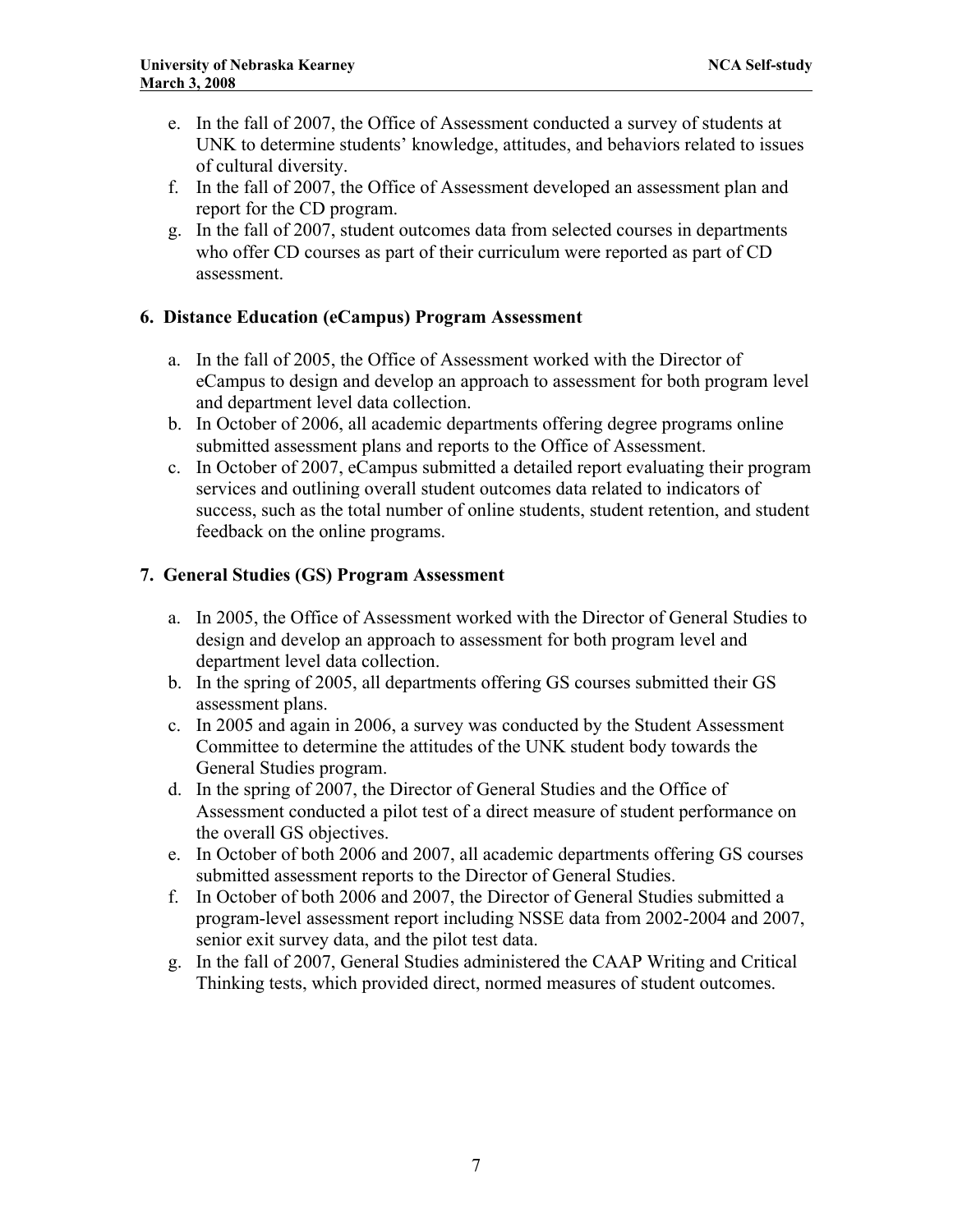#### **8. Graduate Programs Assessment**

- a. In the fall of 2005, all graduate programs began submitting annual assessment reports to the Office of Assessment.
- b. In the fall of 2005, a process was established in which graduate programs with small numbers of majors would collect data every year, but would only submit reports every two to three years when they had sufficient data to conduct meaningful analyses.
- c. In 2005, the assessment website was revised to provide a separate listing of graduate programs with their assessment plans, reports, and instruments clearly displayed.
- d. Since 2005, prior to approval by the Graduate Council, new graduate programs are required to have an assessment plan in place that has been approved by the Office of Assessment.

#### **9. Writing Intensive (WI) Program Assessment**

- a. In 2004, oversight for the WI/CD programs was moved from the General Studies Council to a new WI/CD Committee.
- b. In 2005, the WI/CD Committee conducted a student and faculty survey of the perceptions of the WI program for both groups. As a result of the surveys, changes were made to the WI program, reducing the total number of hours, moving the WI program into departments, and changing the focus to writing in the discipline.
- c. In 2005, the WI/CD Committee collected and analyzed data from the 2002-2004 NSSE and senior exit surveys related to WI.
- d. During the 2005-2006 academic year, the WI/CD Committee developed an assessment approach for collecting department-level data on student's writing performance.
- e. In the fall of 2006, departments submitted assessment plans for their WI courses focusing on writing in the discipline, and the WI/CD Committee provided feedback.
- f. In the spring of 2007, the oversight of WI assessment was moved from the WI/CD Committee to the Office of Assessment.
- g. In May of 2007, faculty members responsible for WI courses were given a \$500 stipend to attend a one-week workshop on developing and assessing WI courses.
- h. In the fall of 2007, the Director of General Studies and the Office of Assessment administered the CAAP Essay Writing and Critical Thinking tests, which provided direct, normed measures of student outcomes.
- i. In the fall of 2007, the Office of Assessment developed an assessment plan and report for the WI program.
- j. In the fall of 2007, departments implemented their assessment plans and began collecting data, which will be reported in October of 2008.

In cooperation with the Office of Assessment, the faculty and staff of UNK have implemented significant assessment initiatives and activities since the spring of 2004, addressing each of the nine areas identified in the 2004 NCA Report. The self-study will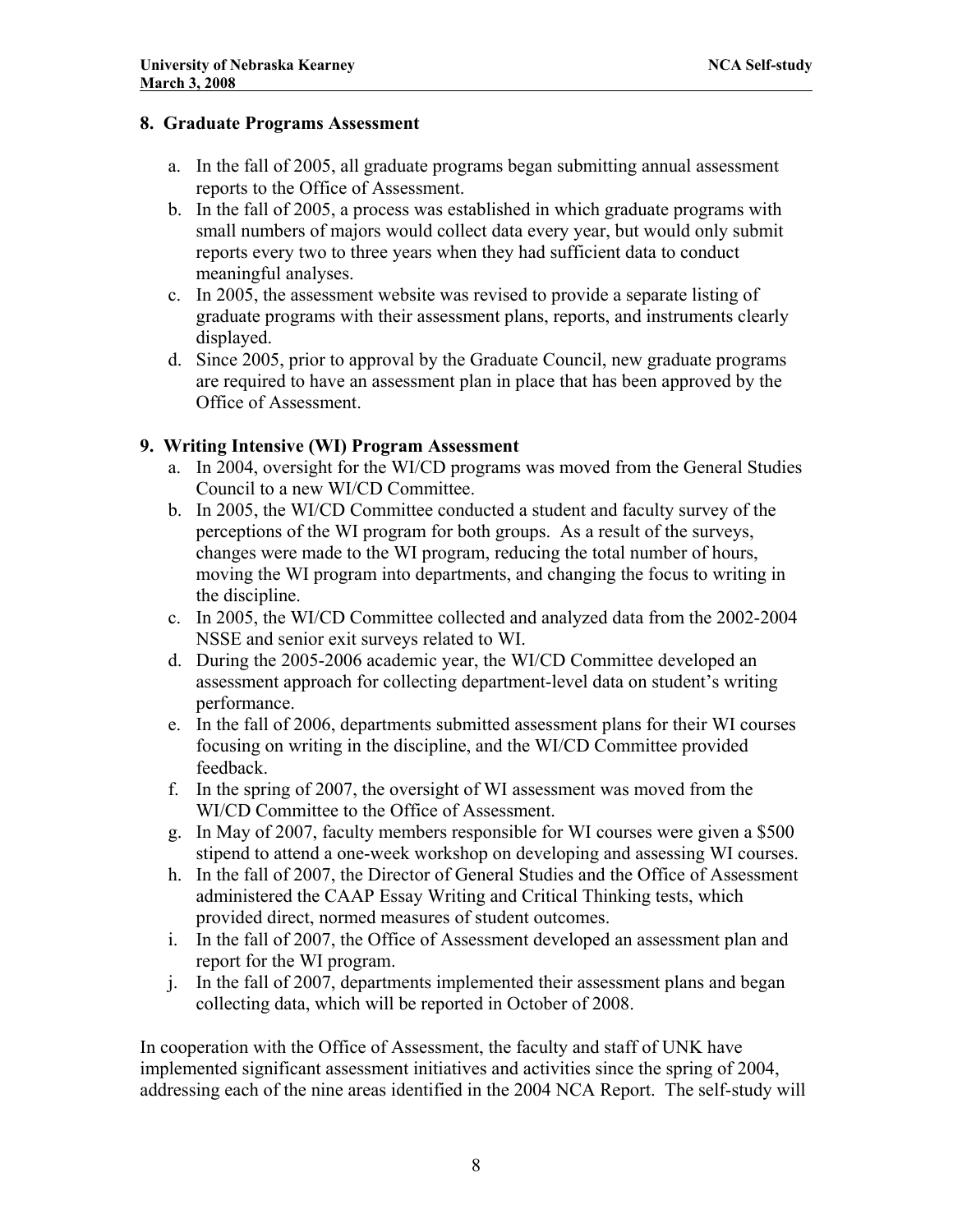describe these nine areas in greater detail - providing specific information related to the feedback provided in the 2004 NCA report, the status of each component at the time of the 2004 visit, how the requirements for the 2008 focused visit were addressed in each area, and future initiatives that will ensure continuation of a dynamic process of student outcomes assessment in all academic areas at UNK.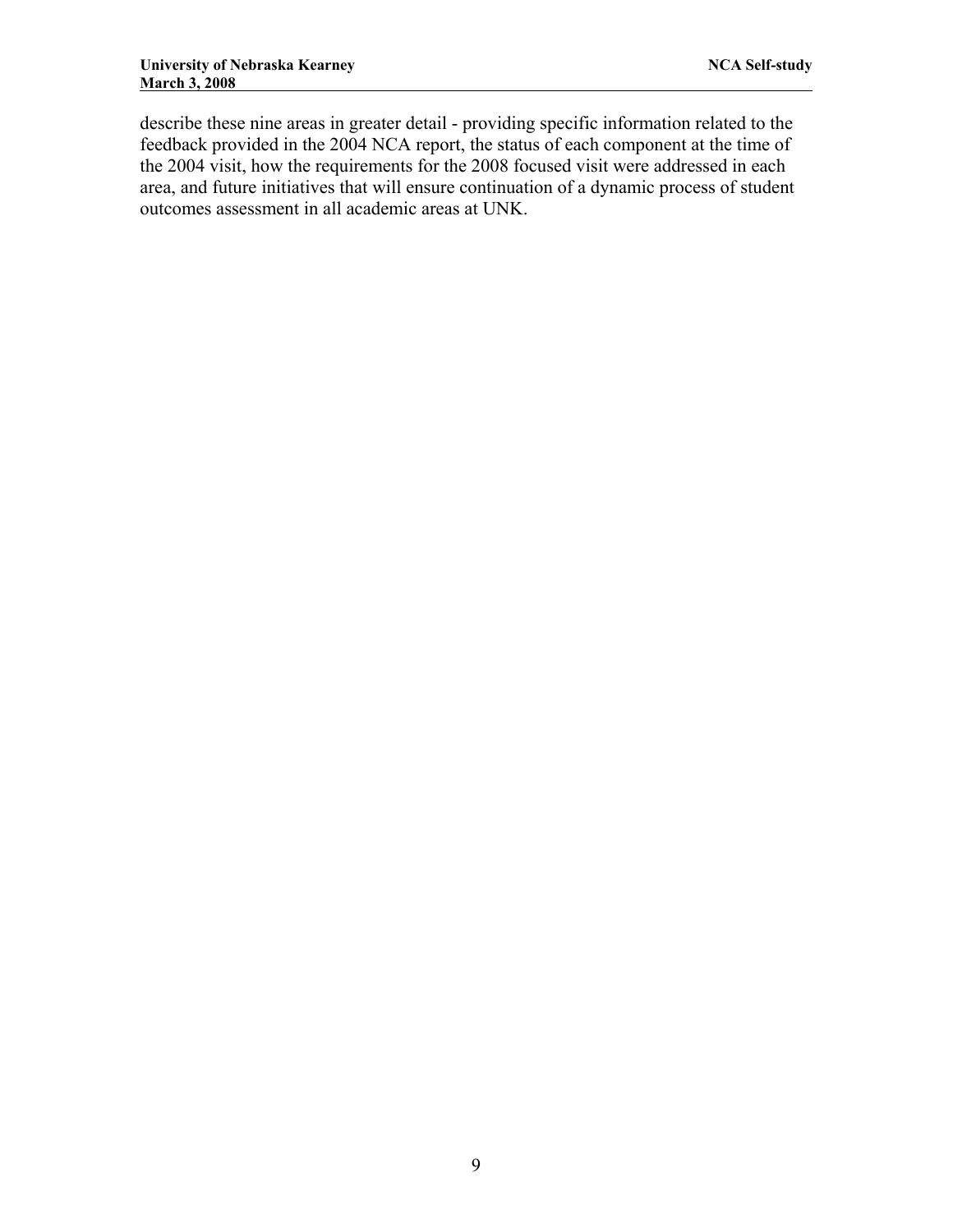#### **I. Infrastructure to Support Assessment**

#### **2004 NCA Feedback**

At the time of the 2004 NCA accreditation visit, the team recommended that one of the areas for review in the 2008 focused visit would be the infrastructure required to support assessment at UNK. In the [2004 NCA Report,](http://www.unk.edu/uploadedFiles/ncac_report.pdf) the accreditation team stated that, *"The administrative leadership for a viable assessment program has not fully developed. Faculty see this emerging administrative oversight as an important factor for nurturing assessment and imbedding it into the institutional culture. While many pieces of assessment already exist at the university, coherence and sustainability have yet to be developed" (Assurance Section 15). "A stable infrastructure to support assessment is not in place although the institution has been engaged in assessment for more than 10 years. At the time of the team visit a recommendation regarding basic infrastructure to support assessment was circulating through channels for discussion and input—evidence of belated attention" (Assurance Section 19). " At the time of the focused visit, the campus should be able to demonstrate that it has developed stable administrative oversight for assessment with clearly defined responsibilities, authority, accountability, and an appropriate operating budget" (Assurance Section 19). "The Infrastructure needed to support a developing and maturing assessment program has yet to be implemented and tested at the university. UNK is encouraged to move forward and fully implement an administrative office for assessment…and clarify the level of responsibilities in all academic areas for assessment. Internal accountability and regular reporting by the faculty is an important part of the infrastructure. For the long term it is important to document those instances where assessment results have provided feedback and insights that lead to changes in instruction, content of courses, or structure of programs" (Advancement Section 3). "An operating budget for the assessment office is appropriate to encourage and provide incentives for a developing and maturing assessment program at the University. Such funding can be used to: (1) encourage experimentation by the faculty (perhaps via mini-grants), (2) travel to assessment conferences to learn new methodologies or present scholarly papers on assessment activities and results at UNK, and (3) support venues of recognition for faculty and departments that are exemplary in regard to their assessment activities and annual reporting" (Advancement Section 4).* 

In addressing the issues raised in the [2004 NCA Report](http://www.unk.edu/uploadedFiles/ncac_report.pdf) related to the need for an assessment infrastructure, this section of the self-study will provide:

- 1. A description of the infrastructure to support assessment that existed at the time of the 2004 NCA visit.
- 2. A description of activities since 2004 that address the issues identified in the visit and bring this component of assessment into compliance with NCA requirements.
- 3. Future initiatives planned to support and develop the infrastructure for assessment at UNK.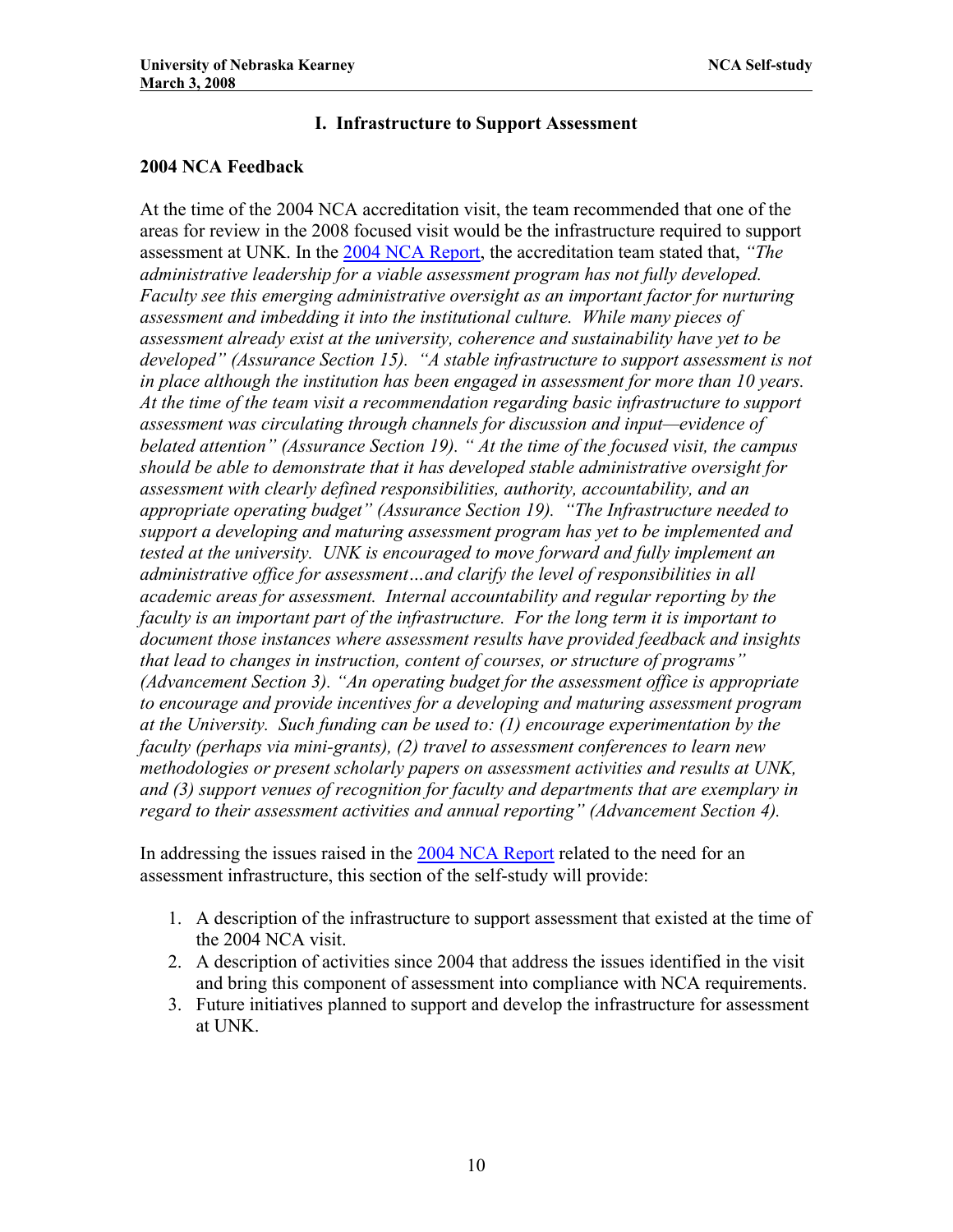#### **1. 2004 Infrastructure to Support Assessment**

From 1994-2001, the Senior Vice Chancellor for Academic Affairs (SVCAA) had oversight and responsibility for ensuring that assessment was taking place on the UNK campus. A Coordinator of Assessment was appointed to collect assessment reports submitted by departments and programs and to post those on a website. The Coordinator was not charged with providing feedback on assessment reporting, nor did she have the authority to enforce the requirement for assessment that the 1994 NCA accreditation team had indicated would have to be in place by the 2004 visit. As a result there was no enforcement of assessment requirements during the period of 1994-2002. However, in anticipation of the NCA visit in 2004, the SVCAA initiated a [strategic plan](http://www.unk.edu/academicaffairs/assessment/about/index.php?id=4340) for assessment in 2001.

During the period from 1994 to 2002, 20 academic departments collected data and reported annually on their assessment processes. However, after an initial flurry of activity in 1994-1995, the other departments on campus had not implemented a consistent assessment process in their departments or programs. As a result, in 2002, an ad hoc Faculty Senate Assessment Committee was formed with representatives from each college. This committee was given the responsibility for setting up an assessment process on campus that would ensure that all academic departments and programs were collecting assessment data and submitting an annual report. This was done in preparation for the 2004 NCA visit. Despite the efforts of the committee, without authority to "make assessment happen," they were unable to get compliance from all departments. By the fall of 2003, approximately 74% of the academic departments and programs were collecting and reporting assessment data. This was the status of assessment reporting when the NCA team came in the spring of 2004. As a result of their visit and feedback provided, it was recognized that a new approach was needed if a consistent, campus-wide assessment process was to be established at UNK.

By the beginning of 2004, the assessment program was staffed by an interim director and the Assessment Coordinator who had been in that position for a number of years. The ad hoc Faculty Senate Assessment Committee was charged with completing its tasks and developing guidelines for governance that included a permanent Director of Assessment, Coordinator of Assessment, and a new Assessment Committee that was to be formed after the North Central Association's accreditation team visit. The Assessment Coordinator's position was being restructured and advertised in a national search. As part of the restructuring of the position, a Web Site Manager position was also created.

# **2. Addressing Requirements for the 2008 NCA Focused Visit**

# Office of Assessment Established and Staffed

In May of 2004, the Office of Assessment was established, and office space was allocated in Founders Hall 2113. Staffing was completed during the time period of the first of April through the month of May, 2004. Following a national search, a new Coordinator of Assessment, [Dr. Jeanne Butler,](http://www.unk.edu/uploadedFiles/academicaffairs/assessment/about/JEANNE%20BUTLER%20CV2005.pdf) was hired effective April 1st. Ms. Jeanne Cutler was then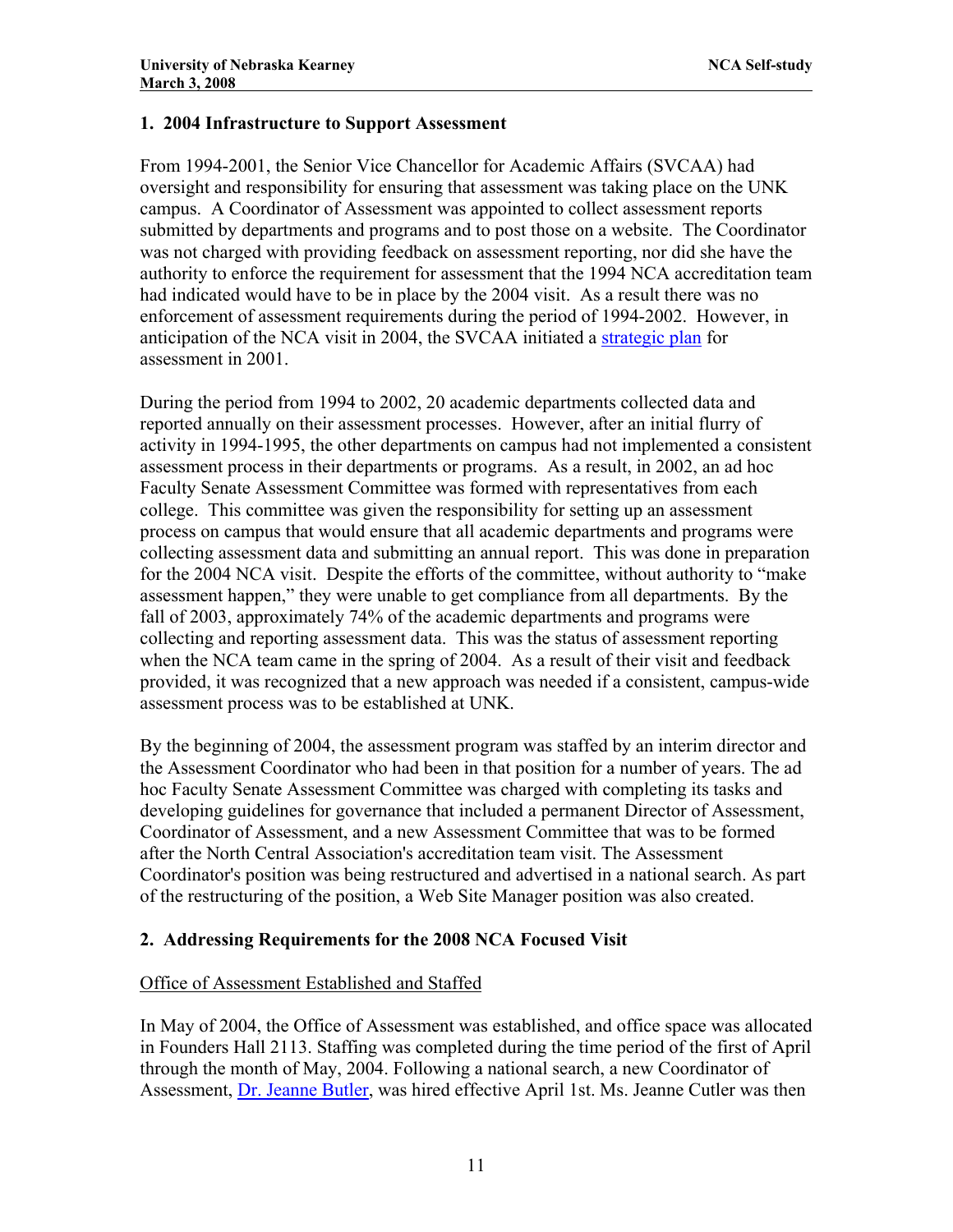reassigned from her previous position as Assessment Coordinator to the position of Web Site Manager. [Dr. Glen Powell](http://www.unk.edu/uploadedFiles/academicaffairs/assessment/about/Glen) was appointed to the position of Faculty Assistant to the Senior Vice Chancellor for Academic Affairs and Student Life (SVCAASL), which included the responsibilities of the Director of Assessment. A graduate assistant was employed to assist Ms. Jeanne Cutler with her position as Coordinator of Academic Publications and duties as Web Site Manager, and an Administrative Assistant was appointed to support the Director and Coordinator of Assessment. The Faculty Senate ad hoc [Assessment Committee](http://www.unk.edu/academicaffairs/assessment/about/index.php?id=4338) became a standing committee responsible to the SVCAASL after the North Central Association accreditation visit in April. In the spring of 2005 the [Student Assessment Committee](http://www.unk.edu/academicaffairs/assessment/about/index.php?id=4327) was formed to represent the assessment concerns of the student body.

Since May of 2004 there have been several changes in personnel assigned to the [Office of](http://www.unk.edu/academicaffairs/assessment/about/index.php?id=4345)  [Assessment.](http://www.unk.edu/academicaffairs/assessment/about/index.php?id=4345) In 2006, the Web Site Manager retired and was replaced by the former GA, [Kimberly Elliott.](http://www.unk.edu/academicaffairs/assessment/about/index.php?id=4345) In May of 2006, the Director of Assessment, Glen Powell, resigned and returned to his faculty position in the College of Education. Jeanne Butler, the Coordinator of Assessment, assumed the duties of Director of Assessment. She continues to report directly to the SVCAASL. In October of 2006 a new Coordinator of Assessment, [Dr. Sarah von Schrader](http://www.unk.edu/uploadedFiles/academicaffairs/assessment/about/cv%20svs.pdf), was hired. In the fall of 2007 a Graduate Assistant, [Jessy Hansen](http://www.unk.edu/academicaffairs/assessment/about/index.php?id=4345) was hired to assist in preparation for the NCA visit. Despite changes in personnel, there continues to be a clear focus and commitment to continued development of the assessment process at UNK.

#### Office of Assessment Budget

Following the 2004 NCA visit, the SVCAASL established a budget for the Office of Assessment to support the activities related to assessment at UNK. Table I.1 provides an overview of specific items from the Office of Assessment budget, outlining how funding is allocated to encourage faculty involvement in the assessment process and to provide funding to faculty members for scholarly work and personal development in the field of assessment. The items also indicate expenditures for resources such as books and training materials, and for software purchases to support the assessment processes in colleges and across the campus.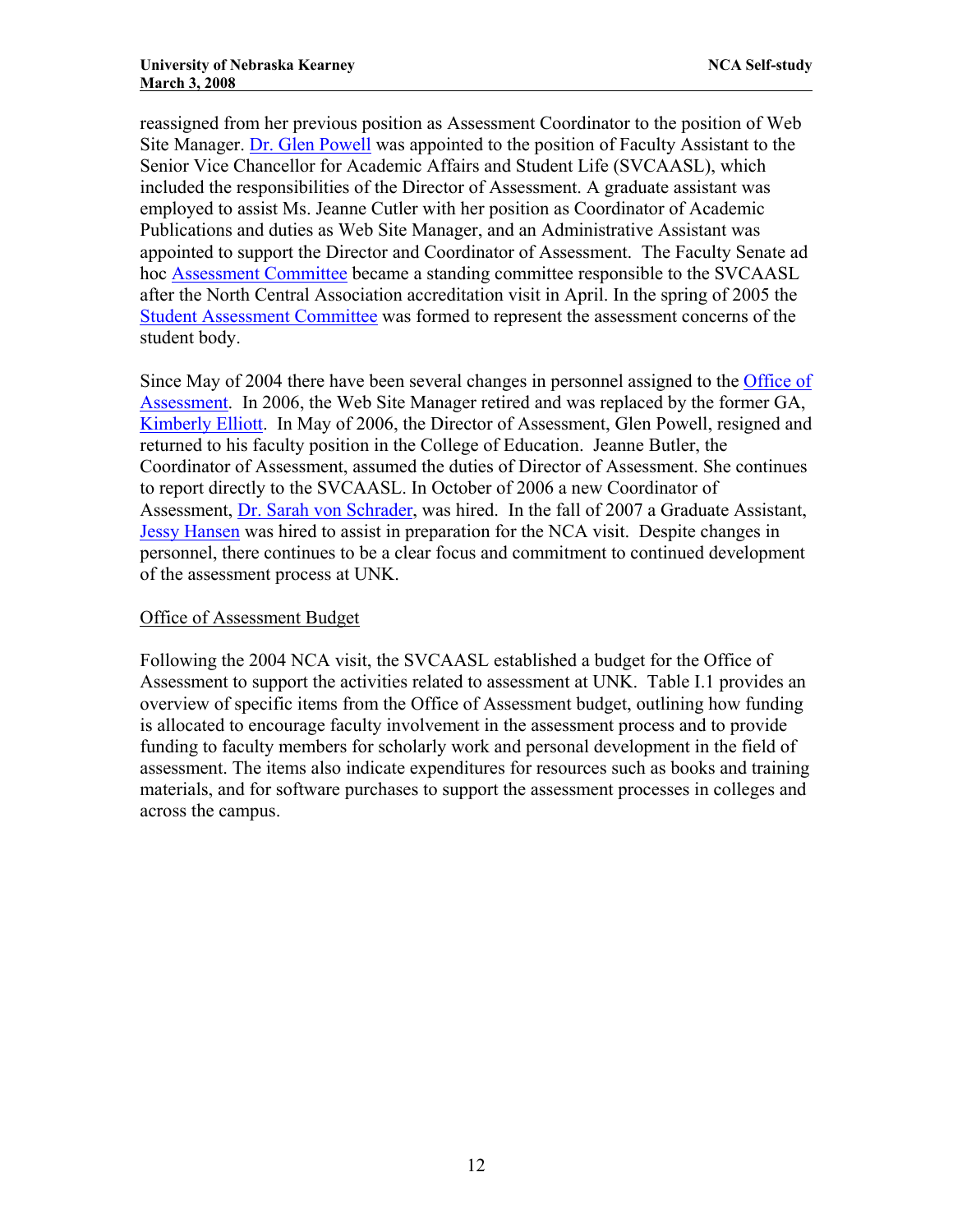| <b>Budget Categories</b>              | 2004-2005 | 2005-2006 | 2006-2007 | 2007-2008 |
|---------------------------------------|-----------|-----------|-----------|-----------|
|                                       |           |           |           |           |
| <b>Total budget</b>                   | \$65,464  | \$71,596  | \$113,255 | \$113,750 |
| <b>Faculty stipends for reporting</b> | \$12,390  | \$2,010   | \$9,080   | \$6,500   |
| <b>Committee member stipends</b>      |           | \$1,200   | $\theta$  |           |
| <b>Faculty conference stipends</b>    | \$6,957   | \$9,291   | \$6,500   | \$6,000   |
| <b>Faculty research stipends</b>      | \$1,500   | \$1,000   | \$1,500   | \$1,500   |
| <b>Faculty workshops/training</b>     |           | $\theta$  | \$9,000   | \$7,500   |
| <b>Assessment software</b>            | \$2,895   | \$35      | \$48      | \$8,202   |
| <b>Resource materials</b>             | \$1,685   | \$1,011   | \$935     | \$1,200   |
| <b>Salaries/benefits</b>              | \$37,744  | \$44,491  | \$70,377  | \$87,998  |
| <b>UNK Assessment Conference</b>      | \$1,175   |           | \$1,201   |           |

#### Table I.1 Office of Assessment Budget Items 2004-2008

#### Governance of Assessment at UNK

Following the 2004 NCA visit and establishment of the Office of Assessment, a [Governance Document](http://www.unk.edu/academicaffairs/assessment/about/index.php?id=4339) was developed to provide clear lines of responsibility for oversight of the assessment process at UNK and enforcement of assessment guidelines, deadlines, and other requirements. The Governance Document outlines particular personnel responsibilities.

*Senior Vice Chancellor for Academic Affairs and Student Life (SVCAASL)*  The SVCAASL has the responsibility for oversight of assessment at UNK. This includes the development of a university-wide strategic plan that includes assessment-related initiatives. The SVCAASL supervises the work of the Director of Assessment. The data collected from assessment will be used in strategic planning and resource allocation to improve instruction and programs at the university.

#### *Deans*

The deans of the colleges, or units, have responsibility for oversight of assessment within their respective area of responsibility. The data collected from assessment will be used in college strategic planning and resource allocation to improve instruction and programs. The deans will use the annual reviews of assessment developed by the Office of Assessment to provide feedback to departments within the college regarding the status of their respective assessment plans.

#### *Chairs*

The chairs, or directors, of programs have responsibility for oversight of assessment within their respective areas as well as being responsible for its utilization in planning initiatives. Data collected and analyzed during the cycle between APRs will be included in the APR Self Study.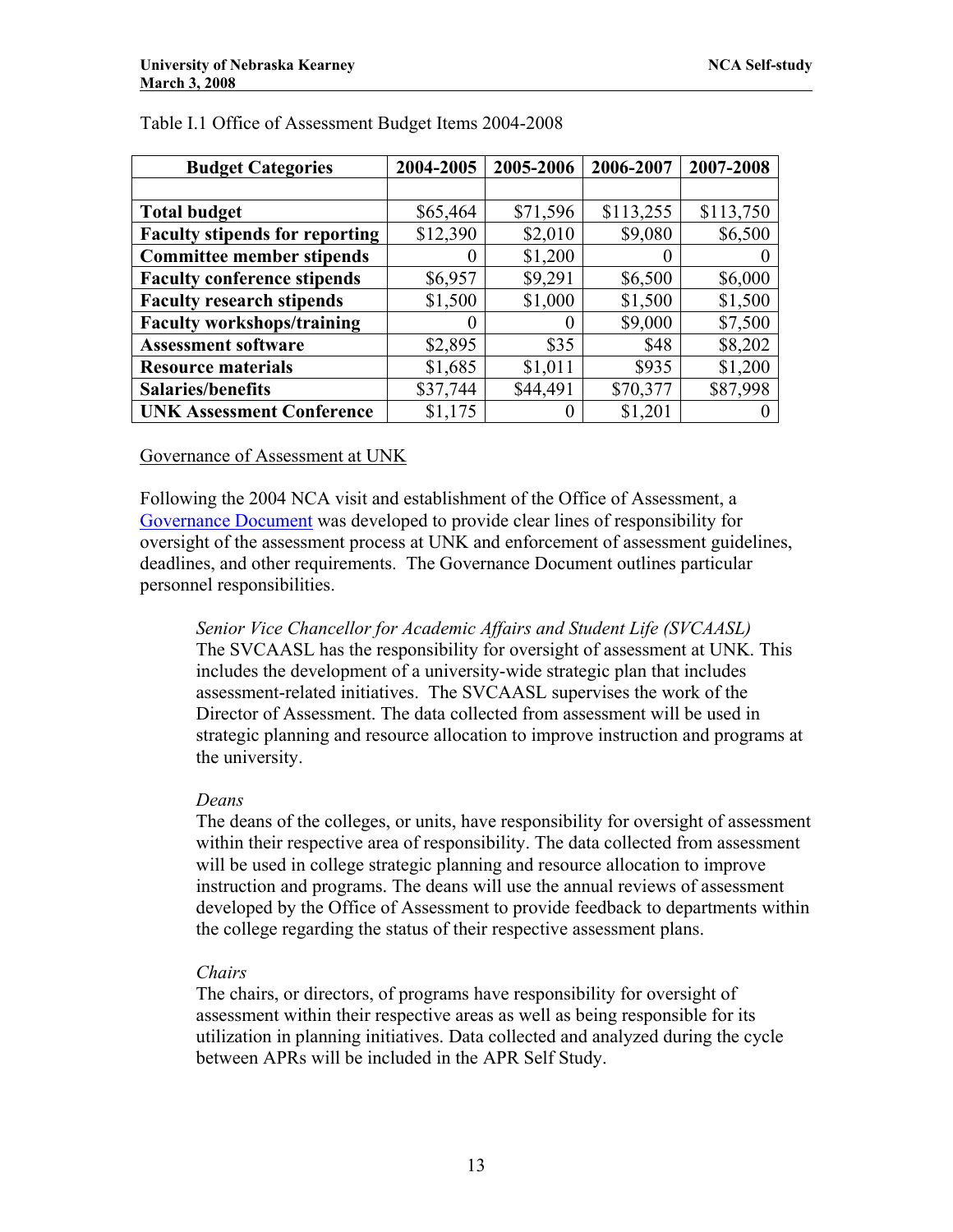Assessment of interdisciplinary programs will be the shared responsibility of the program director and department chairs.

#### *Faculty/Staff*

The faculty and staff members of each program have responsibility for interpreting the guidelines for assessment identified by the Office of Assessment. Faculty members will develop and implement an assessment plan for evaluating student outcomes at the department/program level. The faculty and staff members have the responsibility for analyzing and interpreting the assessment data in order to make decisions regarding instructional or program change.

#### *Faculty Assessment Committee*

The Assessment Committee is responsible for providing guidance and oversight in meeting the goals of the assessment program at UNK. The committee, made up of representatives from each college, also provides representation and advocates for the faculty in issues related to the assessment process.

#### *Student Assessment Committee*

The Student Assessment Committee represents the interests of UNK students in the assessment process. The committee provides a voice for student concerns and issues and collects and reports data on specific assessment issues that directly impact students.

#### *Director of Assessment*

The Director of Assessment is responsible for:

- chairing the Assessment Committee and implementing the assessment guidelines and directives
- working with the SVCAASL to develop and implement assessment initiatives outlined in the university strategic plan
- presenting the annual reports of assessment to the SVCAASL, deans, Faculty Senate, and departments
- assisting the SVCAASL and deans with assessment planning and implementation
- including deans in the communication loop when working with departments
- serving on the Strategic Planning Council to ensure assessment data is disseminated to the group
- disseminating assessment data to appropriate groups on campus

#### *Coordinator of Assessment*

The Coordinator of Assessment is responsible for

- assisting departments with assessment planning
- providing guidelines and assisting with the development of annual reports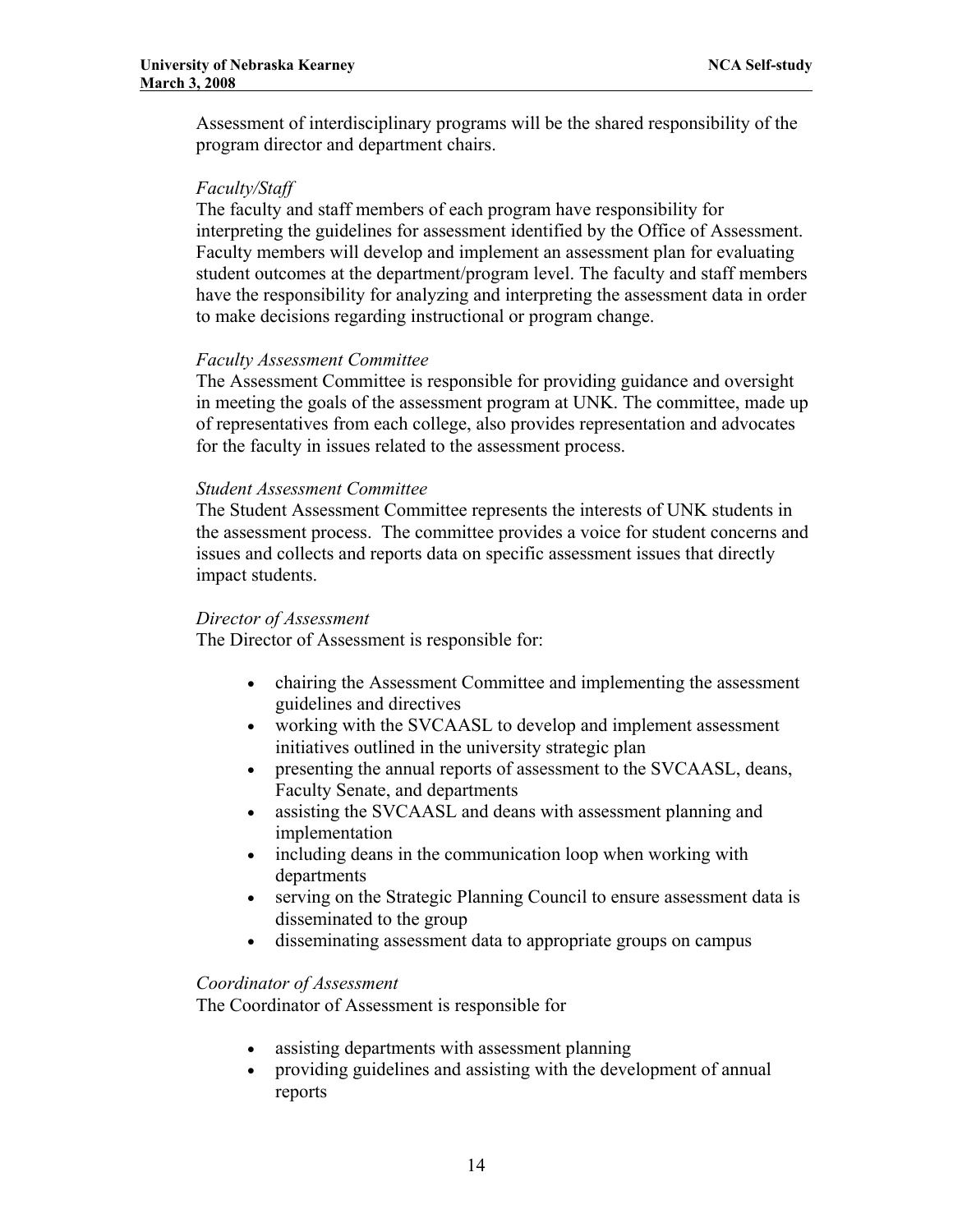- providing feedback to departments on their annual reports
- interpreting and reporting on university-level assessment data
- assisting the director of assessment in developing future assessment initiatives and in strategic planning
- developing faculty initiatives to encourage a culture of assessment

#### *Web Site Manager*

The Web Site Manager is responsible for developing and maintaining the assessment/NCA focused visit website for assessment.

#### Strategic Plan for Assessment

In preparation for the 1994 NCA visit, [assessment guidelines](http://www.unk.edu/academicaffairs/assessment/Assessment_Program_Evaluation/index.php?id=4342) were developed by the Academic Affairs Committee of the Faculty Senate. These guidelines were part of the Faculty Handbook. The [first strategic plan for assessment was developed in 2001](http://www.unk.edu/academicaffairs/assessment/about/index.php?id=4340) under the direction of the Senior Vice Chancellor for Academic Affairs (SVCAA), Dr. James Roark. That strategic plan was used to guide efforts in developing the assessment processes in place for the 2004 NCA visit. It was comprehensive and provided a model for the revisions of the strategic plan in  $\frac{2005}{200}$  and in December of [2007](http://www.unk.edu/academicaffairs/assessment/Assessment_Program_Evaluation/index.php?id=32266).

At the Director of Assessment's request in January of 2005, a subcommittee of the UNK Assessment Committee reviewed the 2001 strategic plan and compared it to the developments in assessment from 2001 to 2005. The subcommittee's purpose was to update the plan to reflect current and future assessment priorities for UNK. The subcommittee began its work by reviewing the North Central Association's criteria related to assessment and program development that became effective January 1, 2005, to determine how closely the current assessment program reflected the new criteria. The subcommittee then analyzed the 2001 strategic plan for assessment to determine accomplishments and continued needs. In November of 2005, the UNK Assessment Committee adopted a [new strategic plan for guiding assessment at UNK for 2006-08.](http://www.unk.edu/academicaffairs/assessment/Assessment_Program_Evaluation/index.php?id=15846)

In the fall of 2007, the Office of Assessment staff updated the strategic plan to reflect new priorities and initiatives for the period from [2008-2010.](http://www.unk.edu/academicaffairs/assessment/Assessment_Program_Evaluation/index.php?id=32266) This updated Strategic Plan is outlined below.

> 1. *Use effective assessment practices to evaluate and optimize student learning in all settings as an essential aspect of a vibrant university seeking to meet the needs of the 21st century student.*

The first priority identifies the necessity of continuing to emphasize principles of assessment "best practice". The collection of valid and reliable data for decision-making purposes is dependent on the development and implementation of effective assessment tools and procedures. This priority reflects the importance of systematically reviewing assessment practices being implemented so that the most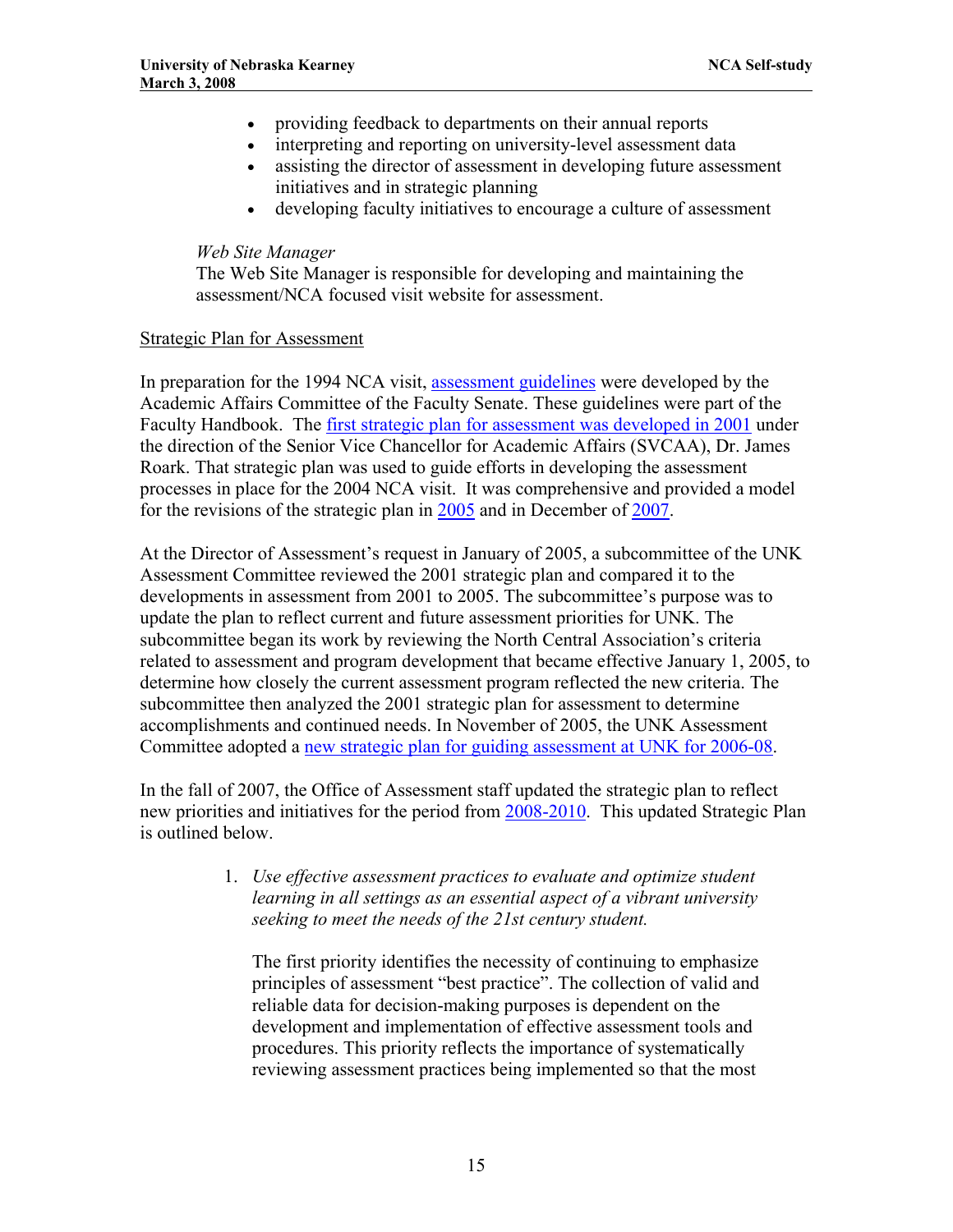accurate data about student learning is obtained.

2. *Use a continuous systematic assessment to enhance student learning and to assist in the establishment of priorities, facilitate planning, and align resources to improve programs.* 

The second priority focuses on the importance of using the assessment data in making decisions about the curriculum. These include establishing instructional priorities, facilitating planning, and aligning resources to foster enhanced instruction and learning.

3. *Implement benchmarking standards to define, measure, and enhance student learning.* 

The third priority focuses on utilizing benchmarking standards as a methodology for defining quality of student work and establishing targets for successfully meeting program outcomes. Adoption of this strategy enables faculty members to clearly define their own success levels and facilitate planning.

4. *Implement an assessment reporting system to simplify and enrich the assessment process.* 

The fourth priority identifies the need to establish and maintain a system that allows for the documentation of assessment of student learning at various levels of the university including at the course section level, course level, department/program level, college level, and institution level. This system should allow the hierarchical linking of outcomes so that assessment at one level can support outcomes at a higher level. This should allow us to systematically document the relationship between assessment of and improvement in student learning as they relate to the outcomes at the various levels.

5. *Maintain a public reporting system of student learning outcomes to be accountable to stakeholders.* 

In response to calls for universities to become more transparent about student learning outcomes, UNK will post assessment plans, reports and instruments at the departmental/program level. University-wide assessment results - such as the National Survey of Student Engagement (NSSE) and the Collegiate Assessment of Academic Proficiency (CAAP) - and uses of this data will be publicly available. Every effort will be made to ensure that assessment data is available and easy to find for stakeholders such as the faculty, students, parents, and administration.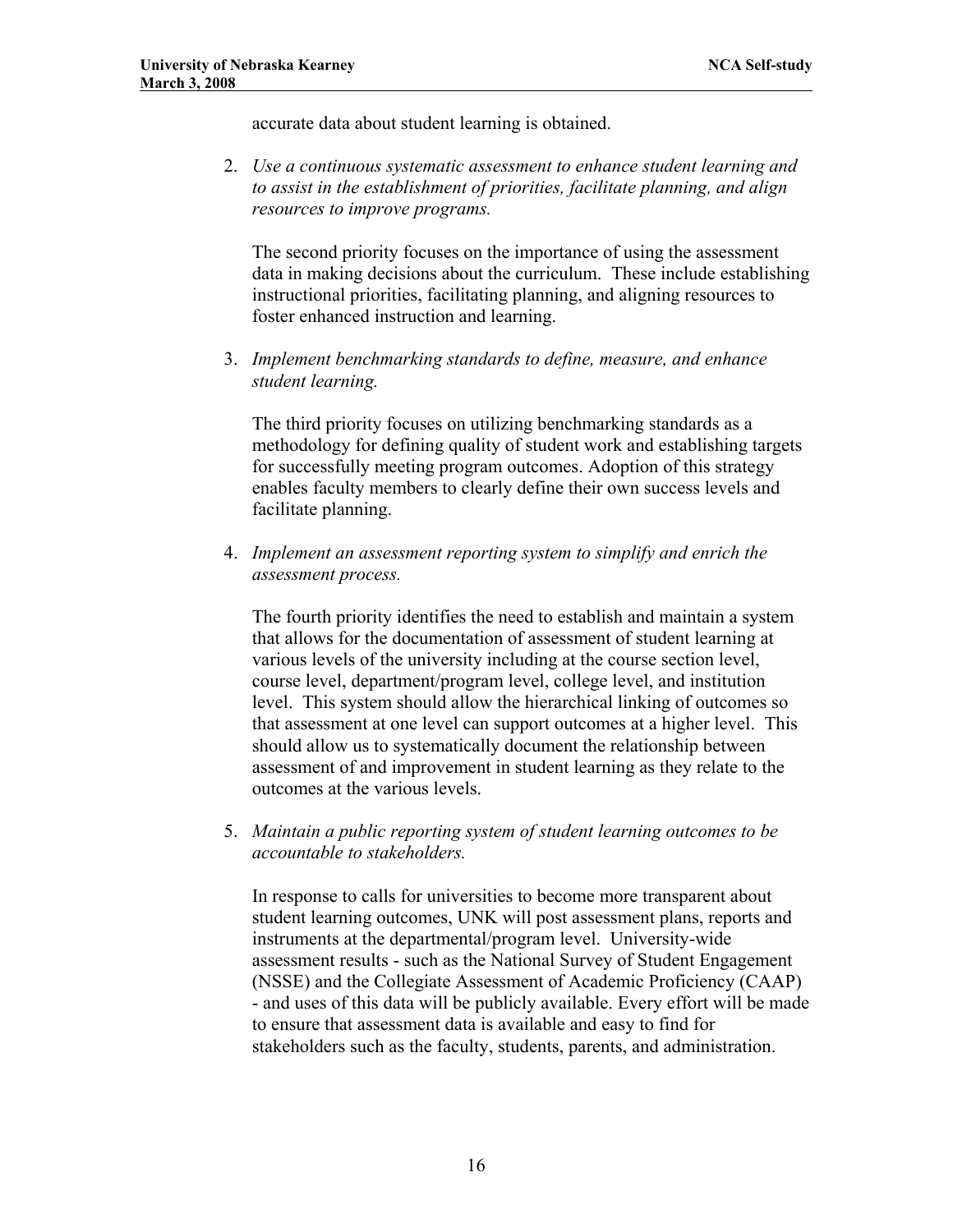These priorities will guide implementation of initiatives during the next two years. The intent is to further promote the relevance and utility of assessment.

#### Action Initiatives

- 1. Develop a unified approach for systematically assessing student learning in all settings.
- 2. Support implementation of effective assessment practice at all levels (campus-wide to individual courses).
- 3. Promote continuous systematic assessment and utilization of data that assists with strategic planning processes.
- 4. Develop benchmarks linked to student outcomes which enhance program development and student learning.
- 5. Implement and maintain WEAVEonline, an assessment reporting application.
- 6. Continuously improve our assessment website to allow for easy access to assessment materials (e.g. reports, data, and resources) for all stakeholders.
- 7. Encourage and provide support to faculty members who engage in assessment focused on a particular area of interest/concern.

#### Communication Infrastructure

#### *Assessment Website*

Following the 2004 NCA visit and the establishment of the Office of Assessment, major revisions were made to the assessment website. At the time of the NCA visit, the main purpose of the website was to serve as a repository for annual assessment reports. In the fall of 2004, the website was changed to serve as a source of information about assessment at UNK, resources for the faculty related to assessment, best practices in assessment, department/program assessment plans and reports, university-wide assessment (NSSE, CAAP, etc.), and a way for stakeholders to get the latest information on activities related to assessment at UNK. The website has continued to change over the last three years as the requirement for greater transparency in assessment has increased. In the fall of 2007, the website went through a major revision in preparation for the NCA focused visit in the spring of 2008. The decision was made to use the assessment website as the repository for all information required for the focused visit. We based the revisions on websites we reviewed from other institutions. As a result, the current UNK [assessment website](http://www.unk.edu/academicaffairs/assessment/) provides detailed information about all areas of assessment at UNK that will be reviewed in the 2008 focused visit.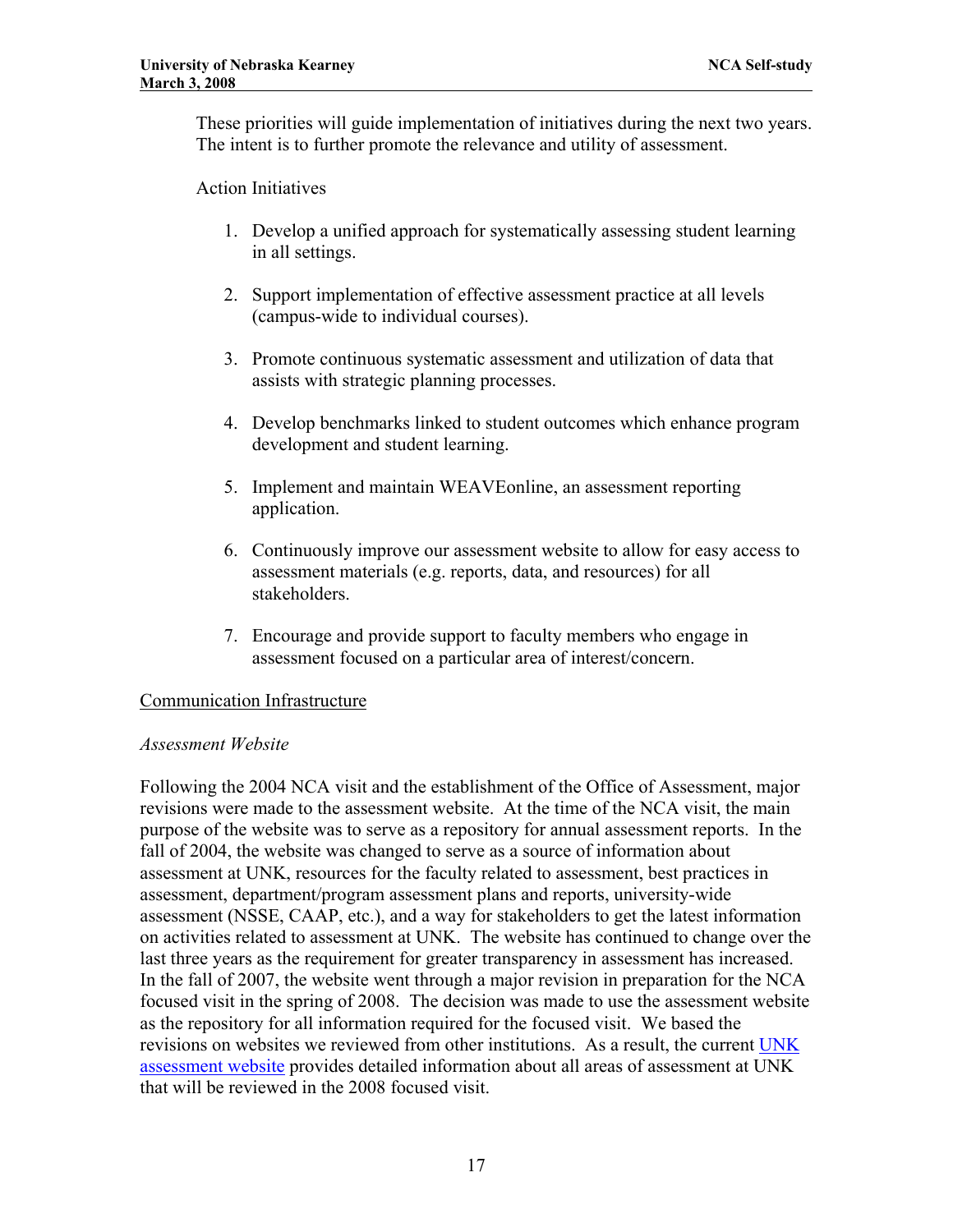#### *Assessment Newsletter*

The other communication tool developed by the Office of Assessment following the 2004 NCA visit is the [assessment newsletter,](http://www.unk.edu/academicaffairs/assessment/Resources/index.php?id=16888) *Outcomes*. The newsletter is electronic and is published three times a year. It is an excellent source of information about assessment initiatives and activities on the UNK campus, best practices in assessment, and resources for the faculty. A synopsis of the newsletter is also sent out to all faculty members as a two-page flyer through campus mail. This is to make sure that all faculty members are aware that a newsletter is being published by the Office of Assessment.

# **3. Future Initiatives to Maintain the Infrastructure to Support Assessment**

Since the fall of 2006 when the new Director and Coordinator of Assessment assumed their roles in the Office of Assessment, the office has had a stable staffing structure and has been able to further develop and refine many of the initiatives in campus-wide assessment at UNK. The current staff will continue in their roles for the foreseeable future to maintain continuity and focus.

A major initiative that is underway at the current time, which will assure continued campus-wide assessment at UNK, is the implementation of an Assessment/Accreditation software application. The Office of Assessment has purchased and is in the process of implementing [WEAVEonline.](http://www.weaveonline.com/) This application provides an infrastructure for assessment reporting that will streamline the current annual report-based process. With WEAVEonline, departments can document all of their assessment efforts online and can update and improve their reporting process whenever they choose, rather than waiting for the yearly reporting periods. The Office of Assessment has input mission, objectives and instruments for all departments and programs. In the fall of 2008 all departments and programs will begin entering and submitting their assessment data, results, and recommendations for change in WEAVEonline. This allows departments to track assessment data from the course level to the university strategic planning level. As a result, university administrators will be able to identify how department goals and objectives support the overall university mission and goals. Implementation of this application takes UNK to the next level of student outcomes assessment tracking and reporting and ensures sustainability of the process.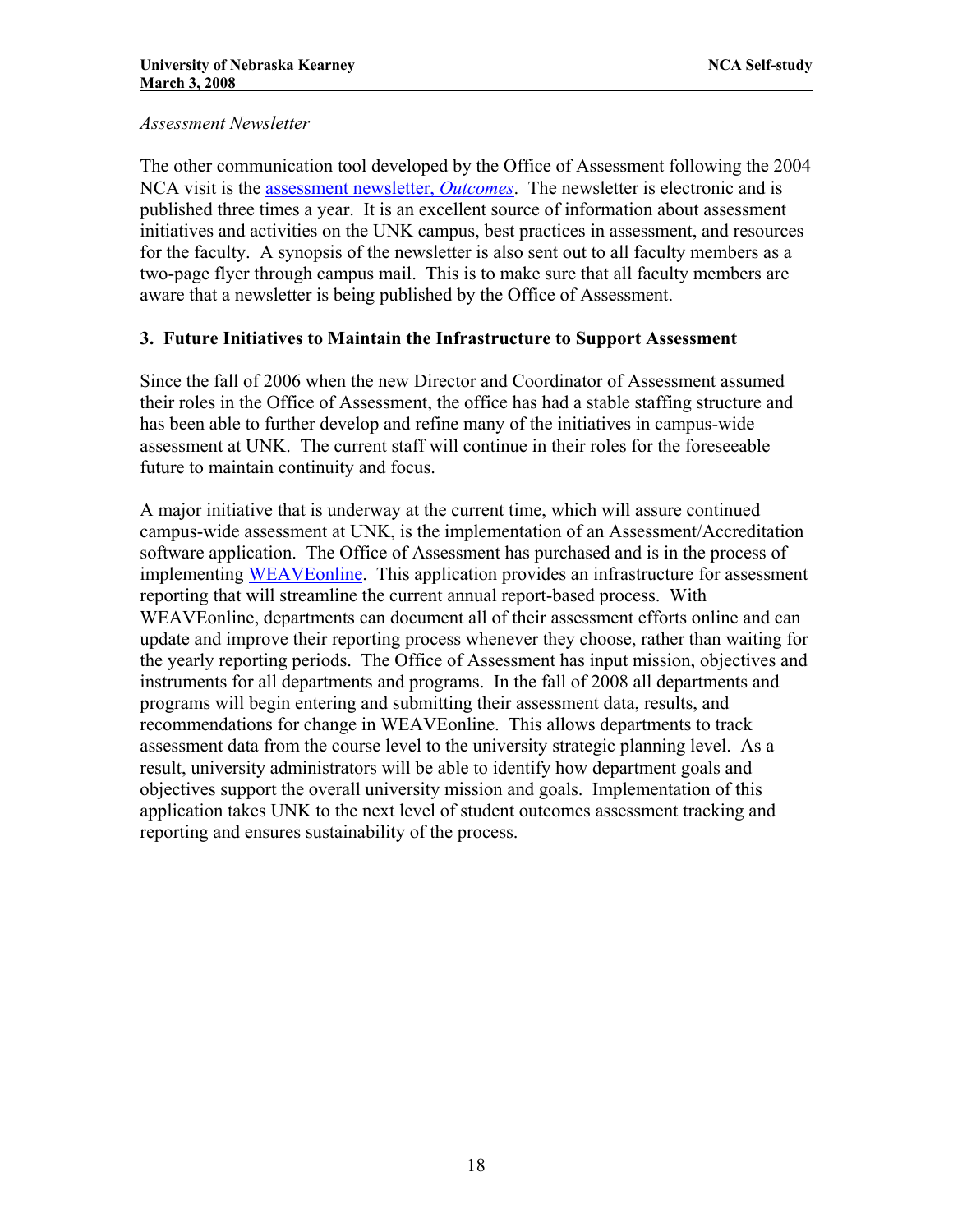#### **II. Faculty Commitment to Assessment**

#### **2004 NCA Feedback**

At the time of the 2004 NCA accreditation visit, the team recommended that one of the areas for review in the 2008 focused visit should be the level of commitment of the faculty to assessment at UNK. In the [2004 NCA Report](http://www.unk.edu/uploadedFiles/ncac_report.pdf), the accreditation team stated that, *"The team noted a lack of enthusiasm among the faculty for the assessment of student learning. …there is a lack of faculty ownership for the assessment of general studies, and the themes of cultural diversity and intensive writing which are graduation requirements at the university" (Assurance Section 15). "Faculty ownership of assessment in academic programs has not developed across the campus to the level that constitutes a commitment to assessment. Faculty commitment to assessment in graduate programs and distance learning is just emerging" (Assurance Section 18). "While many components of assessment are being used at UNK, the visiting team found a notable lack of enthusiasm among the faculty for the role that assessment could play in improving student learning in courses and programs at the institution. In developing sound assessment programs it is important to encourage a spirit of experimentation and applied scholarship in developing or identifying valid assessment measures that yield information for enhancing student learning. Such a spirit would be consistent with UNK's stated*  mission. Assessment must be seen and accepted as an integral part of faculty work, not *just additional work, that plays a valuable role in increasing student learning" (Advancement Section 3). "Faculty teaching the courses in General Studies seem to have ownership of the courses, but they appear reluctant to develop assessments linked to the learning outcomes for the program. Faculty responsibility for recommending, implementing, perusing, and reporting the results of General Studies assessments is an appropriate level of involvement" (Advancement Section 4).* 

In addressing the issues raised in the [2004 NCA Report](http://www.unk.edu/uploadedFiles/ncac_report.pdf) related to the need for faculty commitment to assessment, this section of the self-study will provide:

- 1. A description of the level of faculty commitment to assessment that existed at the time of the 2004 NCA visit.
- 2. A description of what has been done since 2004 to address the issues identified in the visit and to bring this component of assessment into compliance with NCA requirements.
- 3. Evidence of increased faculty commitment to assessment.
- 4. Future initiatives planned to continue current levels of faculty commitment and expand to greater commitment and involvement of the faculty in the assessment process at UNK.

# **1. 2004 Level of Faculty Commitment to Assessment**

During the 1994 NCA accreditation visit, the team indicated that UNK needed to develop a consistent process of student outcomes assessment and be able to demonstrate this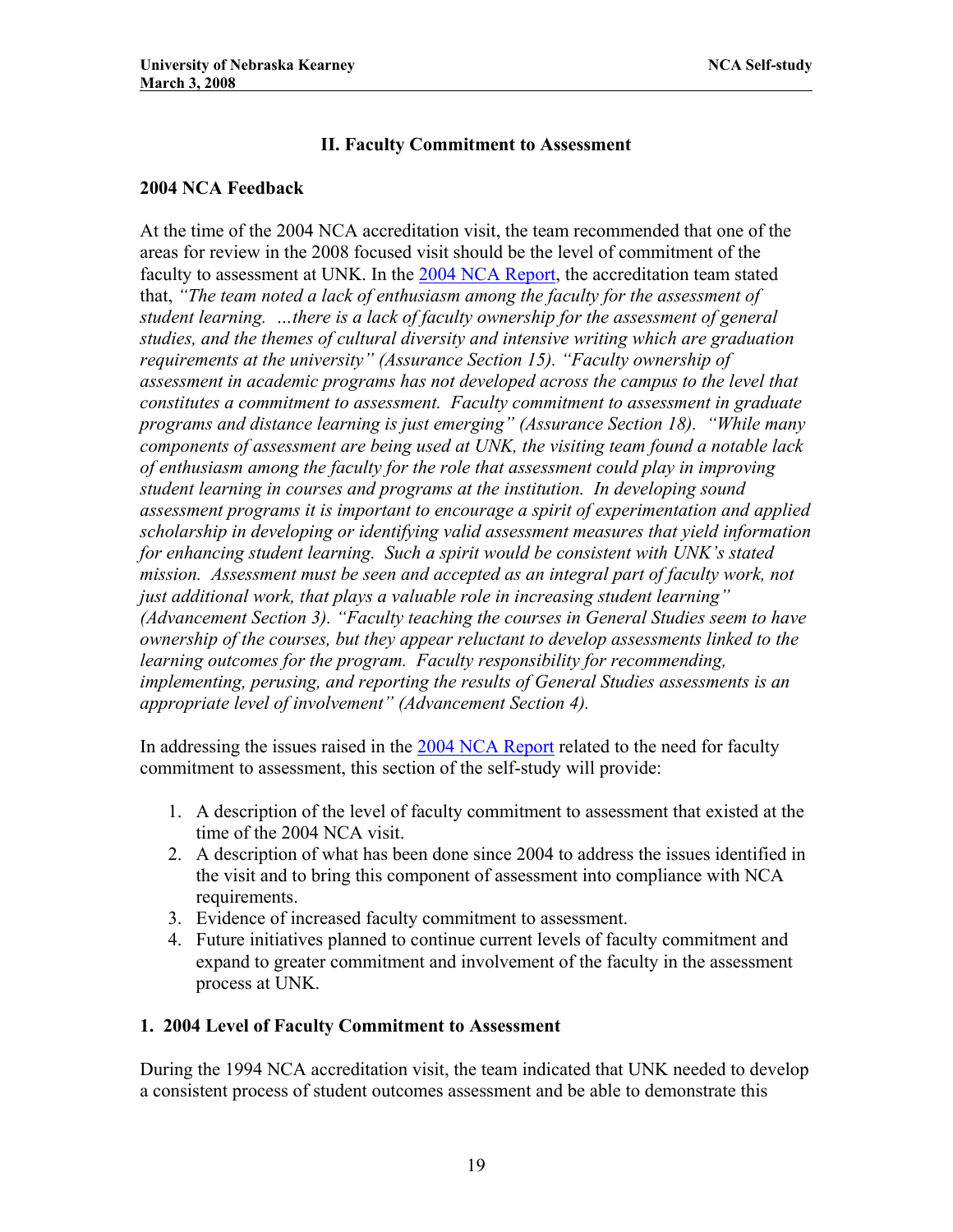process as part of the accreditation visit in 2004. During the period from 1994 to 2002, twenty academic departments consistently collected data and reported annually on their assessment process. However, after an initial flurry of activity in 1994-1995, the other departments on campus did not implement a consistent assessment process in their departments or programs. Assessment was not an integral part of the teaching/learning process at UNK and had mixed support from faculty members. As a result, in 2002, an ad hoc Faculty Senate Assessment Committee was formed with representatives from each college. This committee was given the responsibility for setting up an assessment process on campus to ensure that all academic departments and programs were collecting assessment data and submitting an annual report. Despite the efforts of the committee, without authority to "make assessment happen," they were unable to get compliance from all departments. By the fall of 2003, only 74% of the departments and programs on campus had submitted their assessment report. As a result of the approach used to force compliance, an environment of hostility and resistance built up around the assessment efforts. This was reflected in the comments of faculty members to the NCA team in the spring of 2004.

# **2. Addressing Requirements for the 2008 NCA Focused Visit**

In response to the identified issues related to faculty commitment to assessment, a Coordinator of Assessment was hired in April of 2004 to develop a "culture of assessment" at UNK. The Coordinator's efforts focused on change management activities to increase faculty buy-in of student outcomes assessment at UNK. The activities focused on developing a collaborative environment around assessment, increasing communication about assessment requirements, providing essential training, and recognizing/rewarding outstanding assessment activities. Implementation of these activities began in the fall of 2004 and is a continuing process at UNK.

# Collaborative Environment

When faculty members and students are directly involved in the assessment process and have the opportunity to work with Office of Assessment personnel in developing and refining assessment practices, they tend to have a more positive and supportive attitude. The activities carried out at UNK to encourage collaboration are now an integral part of the activities of the Office of Assessment and include:

- Providing [feedback reports](http://www.unk.edu/uploadedFiles/academicaffairs/assessment/about/feedback%20form%20_revised%20March%2007_.pdf) and consulting sessions with each department and academic program to discuss their annual report and assessment process.
- Working with the [Assessment Committee,](http://www.unk.edu/academicaffairs/assessment/about/index.php?id=4338) made up of faculty representatives from each college, to obtain input on decisions related to assessment practices on campus.
- Working with the [Student Assessment Committee](http://www.unk.edu/academicaffairs/assessment/about/index.php?id=4327), with representatives from each college, who provide input to the assessment process and conduct one to two student surveys a year related to student outcomes issues ([General Studies Survey,](http://www.unk.edu/academicaffairs/assessment/Assessment_Program_Evaluation/index.php?id=17478#fall06gs) [Academic Advising Survey,](http://www.unk.edu/academicaffairs/assessment/Assessment_Program_Evaluation/index.php?id=17478#fall06gs) [Student Engagement Survey](http://www.unk.edu/academicaffairs/assessment/Assessment_Program_Evaluation/index.php?id=17478#fall06gs)).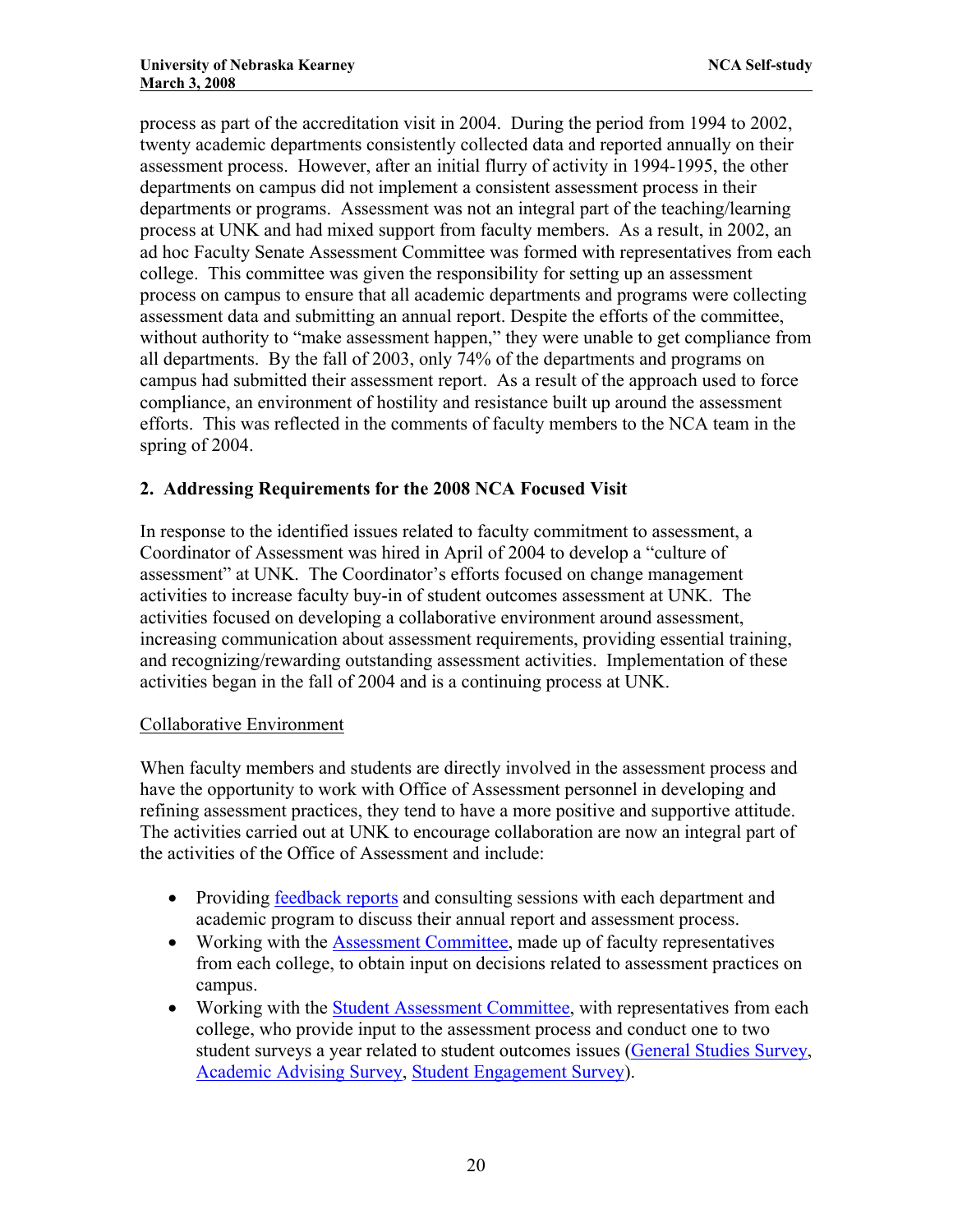- Working directly with departments and programs in implementing the current [assessment guidelines](http://www.unk.edu/uploadedFiles/academicaffairs/assessment/Assessment%20report%20guidelines%20and%20feedback%20form.pdf) that change the focus of assessment activities from data collection and reporting to using the data to bring about change and evaluating those changes.
- Moving the compliance responsibilities from the Office of Assessment to the Senior Vice Chancellor for Academic Affairs and Student Life (SVCAASL), the college deans, and the department chairs to change the perception of the role of the Office of Assessment from enforcement to support.

#### Increased Communication

When the faculty, staff, and administrators are kept informed about assessment activities and processes, they are more receptive to meeting assessment requirements relevant to their area. The Office of Assessment ensures that everyone on campus is aware of assessment and the activities going on related to assessment. Communication tools and approaches were put in place beginning in the fall of 2004 and are an ongoing part of the assessment process. These communication tools include:

- The [assessment newsletter](http://www.unk.edu/academicaffairs/assessment/Resources/index.php?id=16888), *Outcomes*, is sent out electronically to everyone on campus three times a year.
- The [assessment website](http://www.unk.edu/academicaffairs/assessment/) contains all assessment information, requirements, annual reports, and resources for the UNK campus.
- Monthly meetings with the SVCAASL provide him with an update on assessment initiatives to support the university's strategic plan and goals.
- [Yearly meetings](http://www.unk.edu/academicaffairs/assessment/about/index.php?id=32584) with deans and department chairs provide opportunities to discuss assessment practices in each college and department.
- [Yearly meetings](http://www.unk.edu/academicaffairs/assessment/about/index.php?id=32584) with each department provide opportunities to discuss their assessment process.
- A meeting each semester with Faculty Senate to provide a status report raises awareness of current work in assessment.
- A meeting each year with Student Senate raises awareness of current work in assessment and provides an opportunity to recruit members for the Student Assessment Committee.

#### **Training**

Faculty members are more likely to be open to and participate in assessment if they understand the concepts and know how to do it effectively. Training provides them with the expertise and the confidence to carry out assessment projects and to meet requirements within their departments. It also generates interest and enthusiasm for what assessment can do for them and for their departments in providing data for decision making. The types of assessment-related training opportunities provided to faculty members at UNK include:

• [UNK Center for Teaching Excellence](http://www.unk.edu/acad/cte/) (CTE) provides at least 2 sessions a semester on assessment that are available to all faculty members.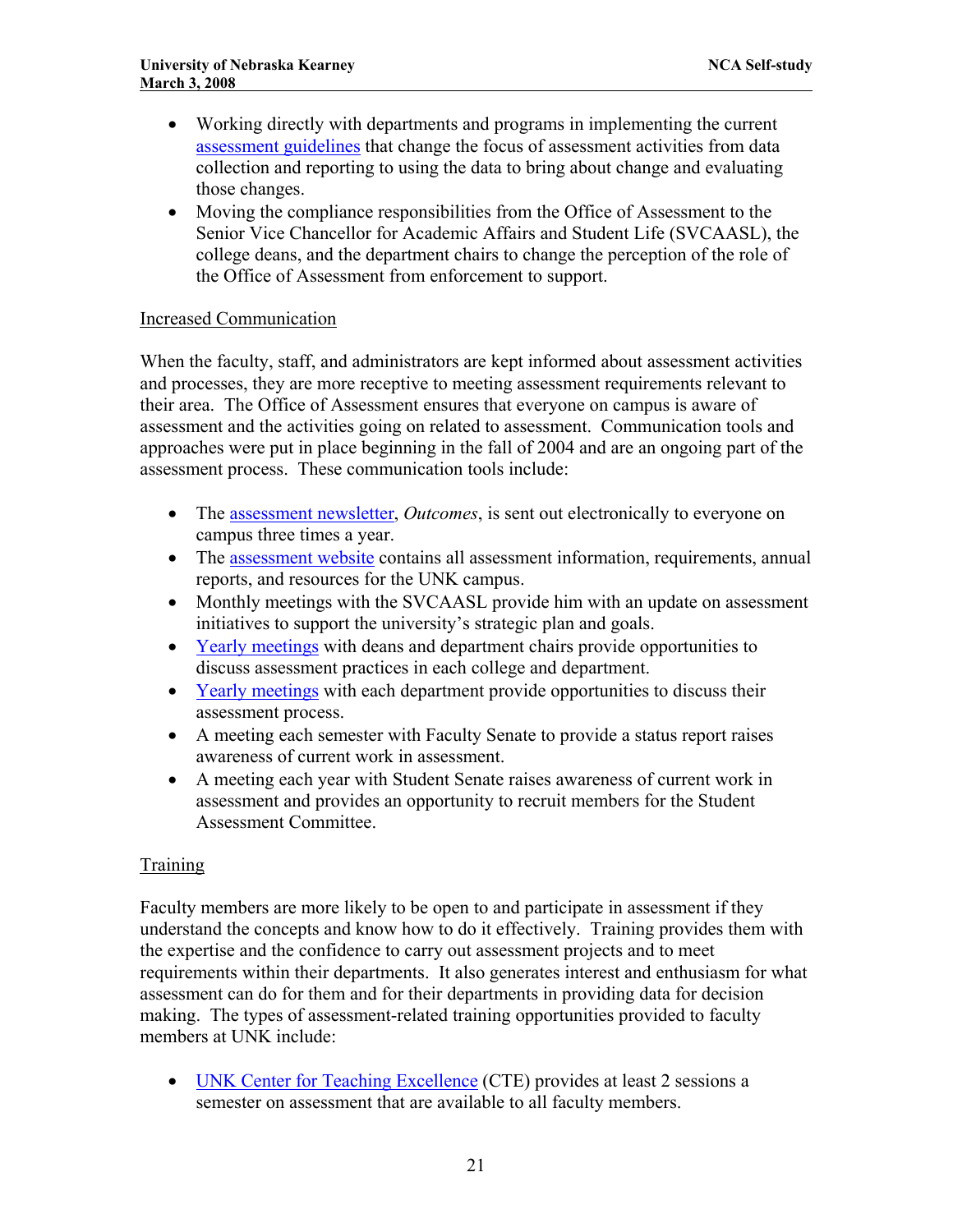- [Professional development funds](http://www.unk.edu/academicaffairs/assessment/Resources/index.php?id=32306) are provided for faculty members to attend conferences on assessment or conferences in their field that provide sessions on assessment.
- [Training resources](http://www.unk.edu/academicaffairs/assessment/Resources/index.php?id=16926) are provided on the assessment website.
- Webinars and teleconferences on assessment are sponsored by CTE and by the Office of Assessment for anyone on campus who chooses to participate.
- Assessment sessions are provided as podcasts from the [CTE website.](http://www.lopers.net/weblog/cte/)
- The Office of Assessment sponsors the [Platte Valley Assessment Conference,](http://www.unk.edu/acad/cte/assessmentconference/index.php) a regional conference, every other year to provide faculty members with opportunities to present their assessment research and projects and for faculty members to see what others are doing at UNK and at other universities in the area.
- Workshops are run at UNK during the summer for special assessment areas and faculty members are provided a stipend to attend (Writing in the Discipline—May of 2007, Incorporating Cultural Diversity in the Curriculum—May of 2008).

#### Recognition and Rewards

Recognizing and rewarding the faculty members who participate in assessment and do it well encourages them and others to make a greater effort in this area. The Office of Assessment provides several opportunities for recognition/rewards to faculty members including:

- An [Assessment Awards Luncheon](http://www.unk.edu/academicaffairs/assessment/about/index.php?id=33260) is held every year to recognize the departments and individuals who have done outstanding work in assessment during the previous academic year.
- [Faculty Development](http://www.unk.edu/academicaffairs/assessment/Resources/index.php?id=32306) funds are provided for faculty members who are presenting at assessment conferences.
- [Faculty Research](http://www.unk.edu/academicaffairs/assessment/Resources/index.php?id=32306) grants are available for faculty members doing research on assessment.
- Each year stipends are provided to faculty members who are working on specific assessment projects on campus—General Studies, Graduate Programs, Distance Education, Writing Intensive (WI), Cultural Diversity (CD).

#### **3. Evidence of Increased Faculty Commitment to Assessment**

Since the fall of 2004, the Office of Assessment has collected data to provide evidence of increased faculty commitment to assessment at UNK. The data that has been collected includes attendance at training sessions, funds spent on faculty development and research, faculty attendance and presentations at assessment related conferences, faculty publications on assessment, faculty responses on the Assessment Culture Survey, and willingness to support administration of the Collegiate Assessment of Academic Proficiency (CAAP) in their classrooms.

#### Training Session Attendance and Survey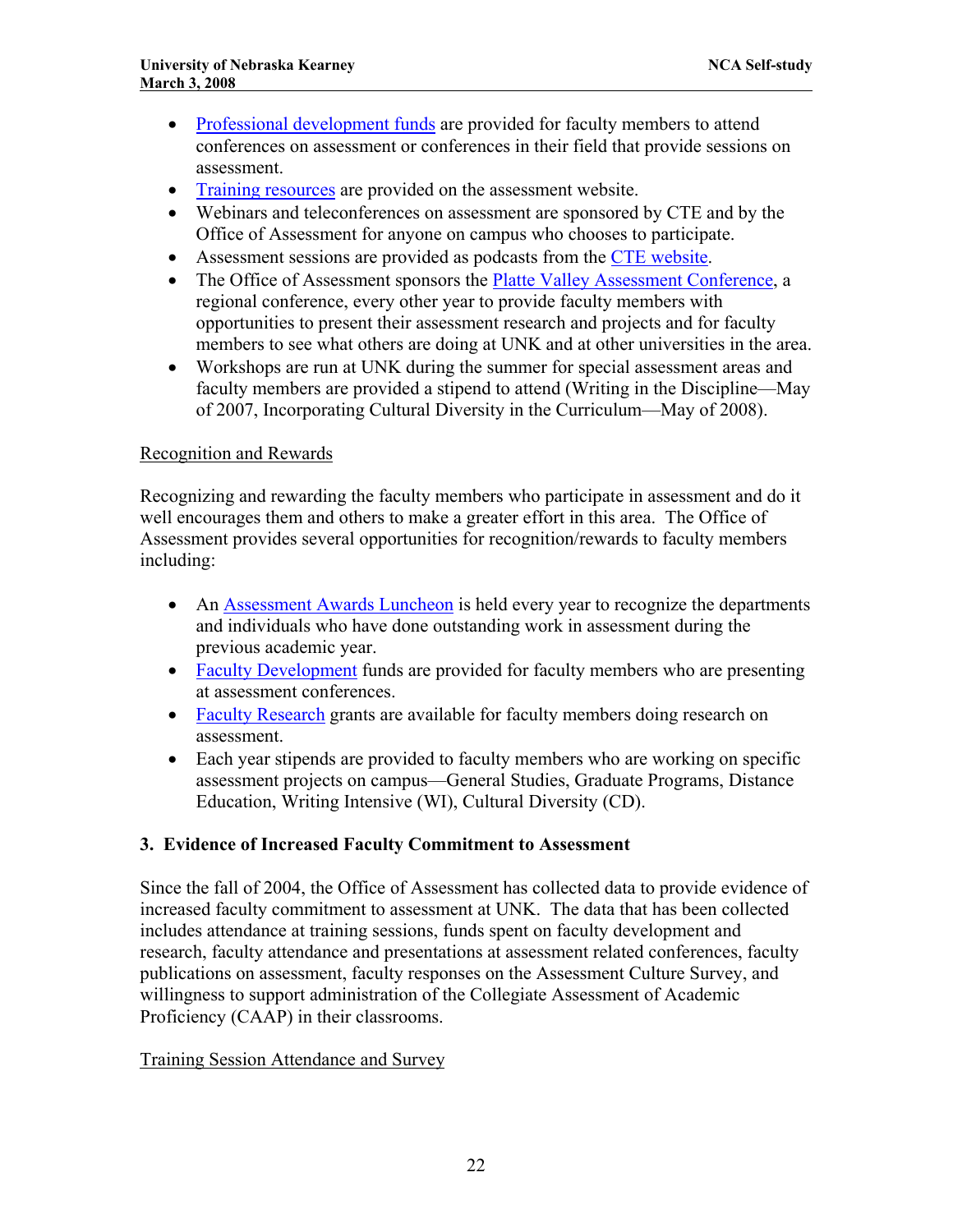Since the fall of 2004, the Office of Assessment, with support from the Center for Teaching Excellence, has sponsored at least two assessment training sessions every semester. Faculty members have shown their support for these sessions as evidenced through the [attendance data](http://www.unk.edu/academicaffairs/assessment/about/index.php?id=22388) collected from the sessions. Faculty members also completed an [Assessment Training Survey](http://www.unk.edu/uploadedFiles/academicaffairs/assessment/assessment%20training%20survey%20summary.pdf) in the fall of 2004, which indicated their support for and interest in training on various aspects of assessment.

#### Funding of Faculty Development and Research

Table II.1 outlines the amount of Office of Assessment funds that have been allocated to support faculty development to attend conferences and training sessions on assessment. The table also provides information on the funds allocated each year to support faculty research projects on assessment.

| Category           | 2004-2005 | 2005-2006 | 2006-2007 | 2007-2008 |
|--------------------|-----------|-----------|-----------|-----------|
| <b>Conferences</b> | \$6,957   | \$9,291   | \$6,500   | \$6,000   |
| Research           | \$1,500   | \$1,000   | \$1,500   | \$1,500   |
| Workshops          |           |           | \$9,000   | \$7,500   |
| <b>Total</b>       | \$8,457   | \$10,291  | \$17,000  | \$15,000  |

Table II.1 Faculty Stipends Awarded by the Office of Assessment 2004-2008

#### Conference Presentations and Publications

The Office of Assessment encourages faculty members to present at assessment conferences and to do scholarly research on assessment. Since 2004, increasing numbers of faculty members are getting involved in both these areas. The [list](http://www.unk.edu/academicaffairs/assessment/about/index.php?id=32576) of conference presentations, publications, and attendance at assessment conferences is extensive and clearly demonstrates increased interest and support for assessment activities at UNK.

#### Assessment Culture Survey

In the spring of 2007, the Office of Assessment developed and administered an [electronic](http://www.unk.edu/uploadedFiles/academicaffairs/assessment/about/assessment%20climate%20survey.pdf)  [survey](http://www.unk.edu/uploadedFiles/academicaffairs/assessment/about/assessment%20climate%20survey.pdf) to determine the current assessment culture at the university. 123 faculty members completed the survey and the [results of the survey](http://www.unk.edu/uploadedFiles/academicaffairs/assessment/about/Report%20on%20Assessment%20Climate%20Survey%20_for%20website_.pdf) indicate that:

- Over 80% of the respondents are involved in assessment activities in their departments.
- Approximately 80% of respondents indicated that their department discusses assessment results anywhere from once a semester to once a month.
- 85% indicated that assessment is an institutional priority at UNK.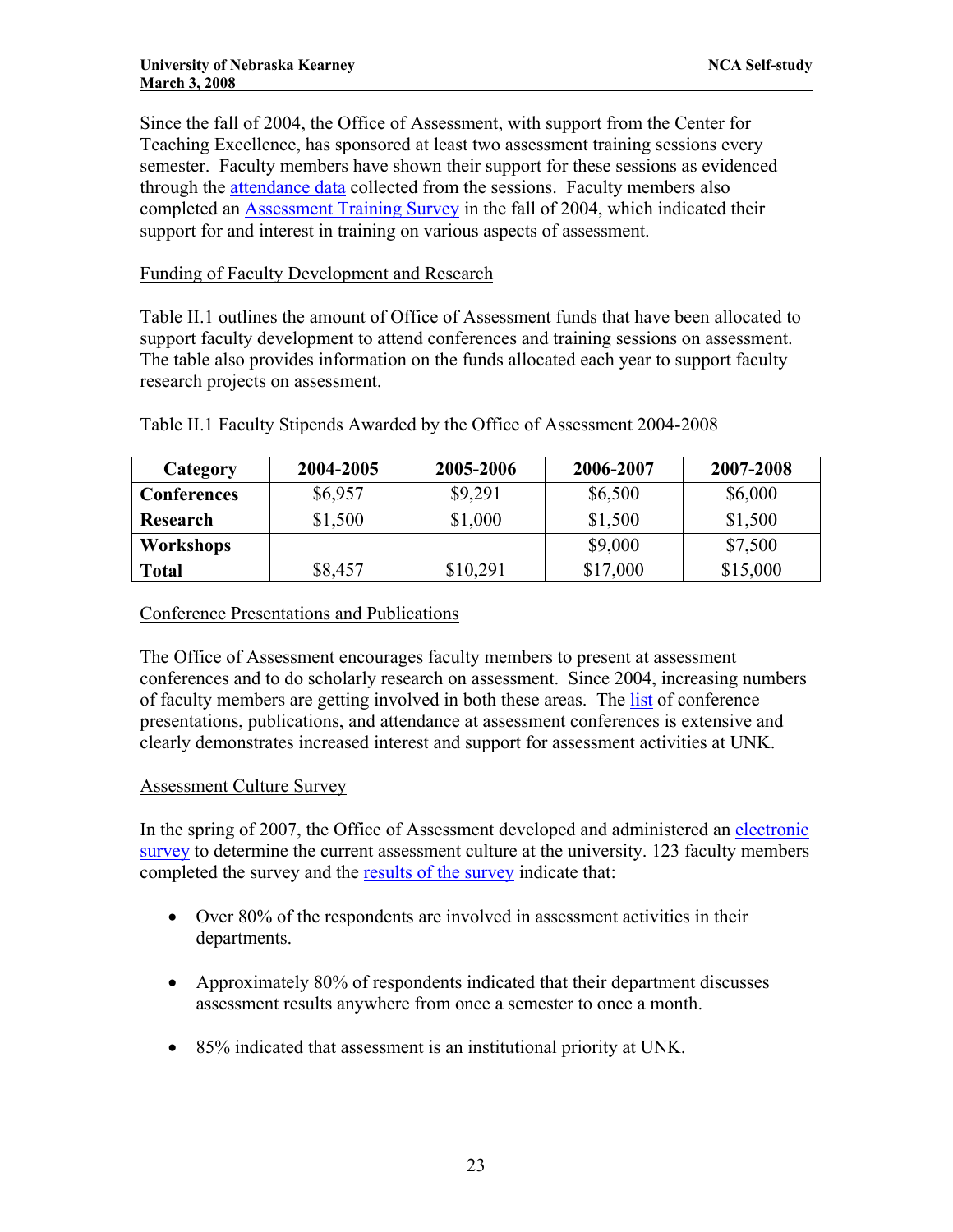- Over 50% of respondents rated themselves as interested, willing, and cooperative related to assessment; while over 30% indicated they were engaged and enthusiastic enough to take the lead in assessment in their departments.
- Less than 1% of respondents indicated that they were strongly and vocally opposed to assessment.
- 78% felt that their department's assessment process is more efficient than in the past.

#### Support for Administration of CAAP

In October of 2007, General Studies administered the Writing and Critical Thinking tests of the CAAP in over forty General Studies classes. Thirty-seven faculty members recognized the importance of the data collection, were involved in the administration process, and were willing to give up at least one class period during the semester to accomplish this important assessment requirement. In the past, it would have been very difficult to get this level of agreement and support. These faculty members were recognized for their contribution to assessment at a [luncheon in December of 2007.](http://www.unk.edu/academicaffairs/assessment/Assessment_Events/index.php?id=33062)

#### **4. Future Initiatives to Maintain Increase Faculty Commitment to Assessment**

Our assessment program at UNK has made great strides since our NCA accreditation visit in 2004. Every academic department and program has an active assessment process in place and reports annually. As described earlier in our self study, we have worked hard to create a "culture of assessment" at UNK through faculty training, recognition of exemplary assessment, our biannual assessment conference, newsletter, faculty funding for professional development and research, etc. Our Assessment Climate Survey indicated that the vast majority of the faculty at UNK are involved in the assessment process. Most faculty members reported very positive attitudes towards the value of assessment. We have identified specific activities to keep the momentum going.

Most of our departments and programs have a stable system of assessment in place after spending several years refining their process. Currently, each department/program evaluates student learning as it relates to their objectives. In our next assessment cycle, we hope to encourage departments/programs to develop one or more focused assessment question to address. As an example of focused assessment, one department compared the outcomes (final test scores) of two sections of a single course -- one that used group-work and experiential learning opportunities to another that used a more traditional lecture format to determine whether more experiential learning should be used in their classes. In conducting more focused assessment of student outcomes, we hope that faculty members will see even more value in the assessment process as they collect and report relevant data that can be used to support specific decisions related to student learning.

Currently, the most common complaint from faculty members is that departments are required to submit several assessment reports each October, i.e. a General Studies report,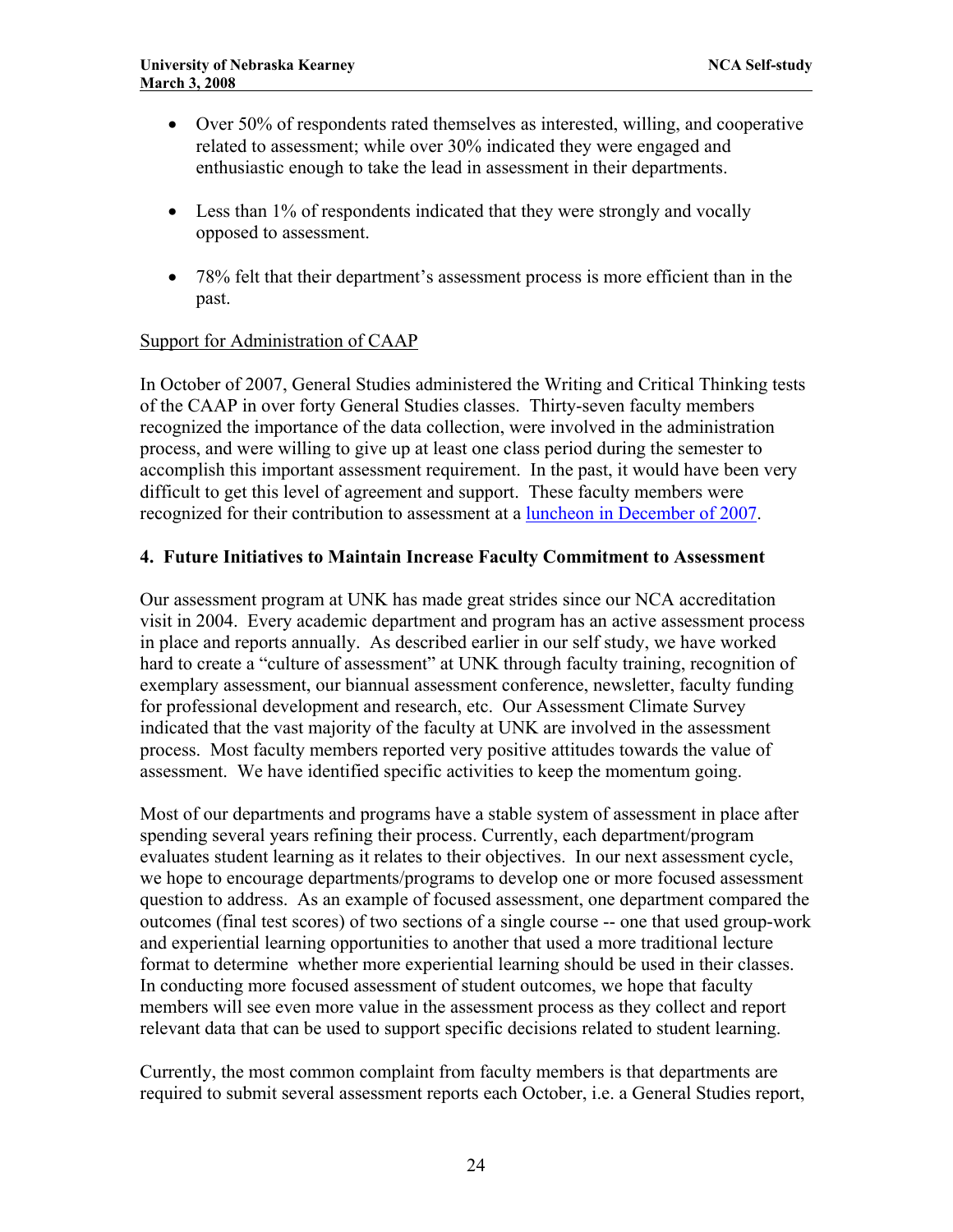a major/minor report, a Writing Intensive (WI) report. To address this concern and to also take our assessment process to the next level, beginning with the next reporting cycle departmental and program assessment reporting will be done using WEAVEonline. We will use WEAVEonline to streamline the assessment process at UNK and eliminate the submittal of multiple assessment reports by each academic department and program.

Based on feedback from our last Platte Valley Assessment Conference, we will continue this regional biannual assessment conference but plan to change the format considerably. We will still bring in a nationally recognized expert in the field of assessment, but we plan to incorporate a wider range of faculty presentations/posters demonstrating best practices and/or innovative practices in assessment that will have a wider appeal.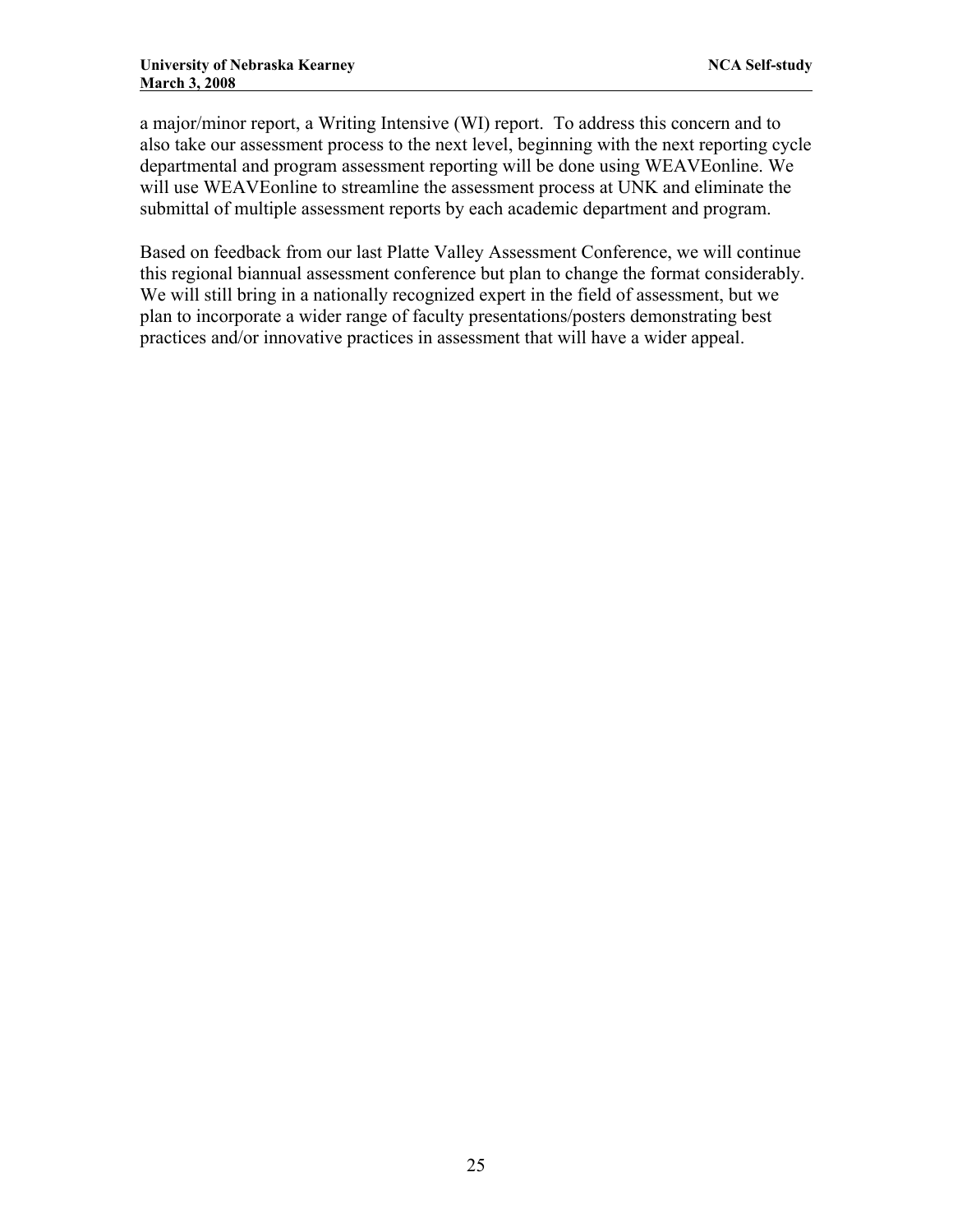# **III. Recognition of Exemplary Assessment**

#### **2004 NCA Feedback**

At the time of the 2004 NCA accreditation visit, the team recommended that one of the areas for review in the 2008 focused visit should be the recognition of exemplary assessment practices. In the [2004 NCA Report,](http://www.unk.edu/uploadedFiles/ncac_report.pdf) the accreditation team stated that, *"There appear to be no methods or mechanism for providing recognition for exemplary assessment practices" (Assurance Section 19). "An operating budget for the assessment office is appropriate to encourage and provide incentives for a developing and maturing assessment program at the University. Such funding can be used to (1) encourage experimentation by the faculty (perhaps via mini-grants), (2) travel to assessment conferences to learn new methodologies or present scholarly papers on assessment activities and results at UNK, and (3) support venues of recognition for faculty and departments that are exemplary in regard to their assessment activities and annual reporting" (Advancement Section 4).* 

In addressing the issues raised in the [2004 NCA Report](http://www.unk.edu/uploadedFiles/ncac_report.pdf) related to the recognition of exemplary assessment practices, this section of the self-study will provide:

- 1. A description of what has been done since 2004 to address the issues identified in the visit and to bring this component of assessment into compliance with NCA requirements.
- 2. Future initiatives planned to recognize exemplary assessment practices at UNK.

# **1. Addressing Requirements for the 2008 NCA Focused Visit**

At the time of the 2004 NCA visit, twenty departments on campus had consistently collected data and reported annually on their assessment process. However, there was no feedback provided to these departments and no recognition of their efforts. Following the 2004 NCA visit, in order to address the issue of lack of recognition for exemplary assessment practices at UNK, several initiatives were identified and implemented.

# Awards Luncheons

In 2005, the Office of Assessment developed the idea of hosting an annual assessment luncheon to honor departments, programs, and individuals who have had a positive impact on the assessment process at UNK and who demonstrate excellence in assessment reporting. These luncheons are held on a yearly basis at the beginning of the spring semester after all departmental/program assessment reports have been submitted and reviewed. A faculty representative from each department/program is invited to the annual luncheon, usually the person who develops the department's assessment report. In addition, the deans of each college and the Senior Vice Chancellor for Academic Affairs and Student Life (SVCAASL) are invited to attend. Each year, the SVCAASL speaks about the importance and status of assessment at UNK. The Director and Coordinator of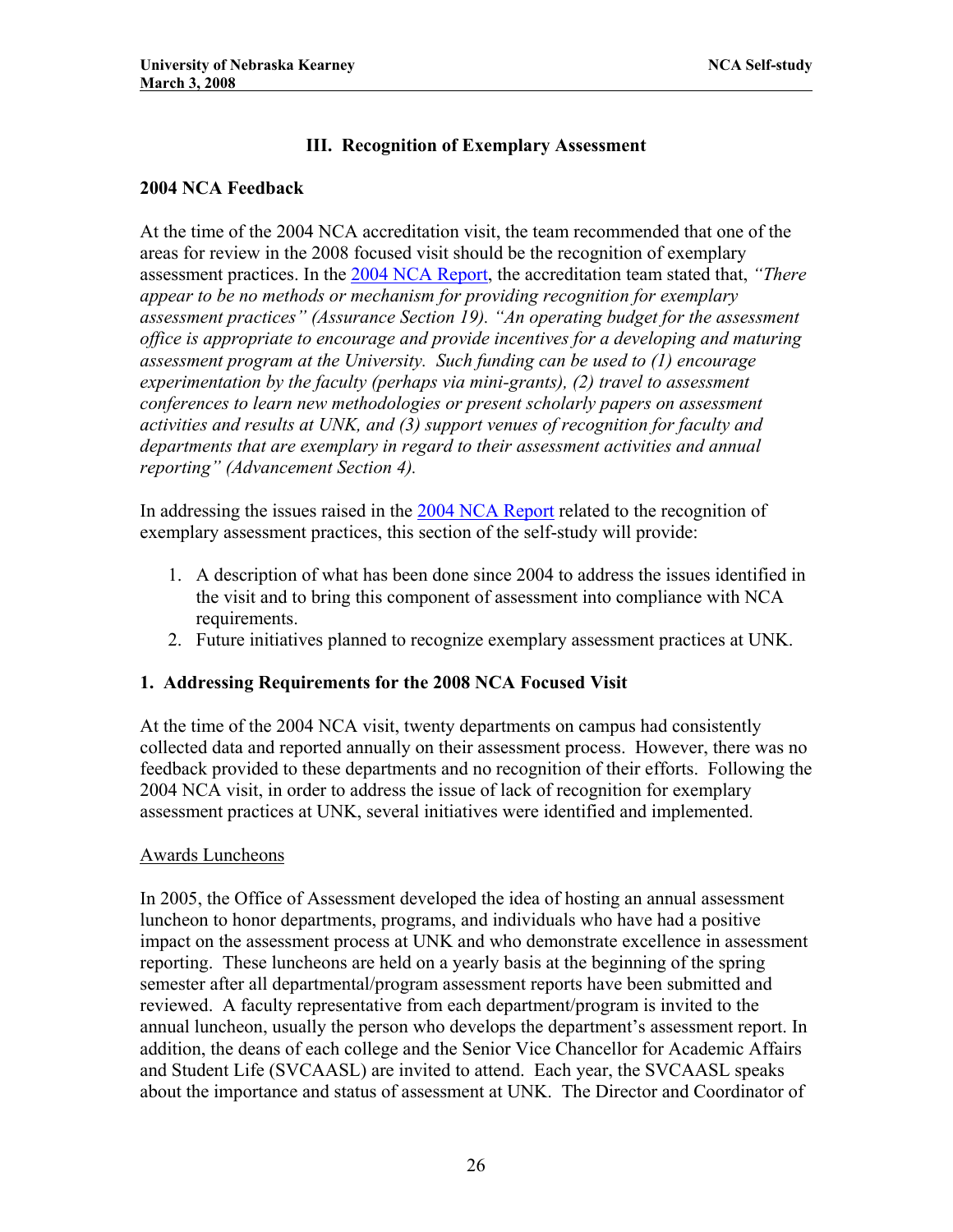the Office of Assessment and the Director of General Studies recognize and present certificates of achievement to assessment leaders on campus. The format has remained fairly consistent over the years based on the positive feedback we have received from faculty members who attend.

We held our **first Assessment Awards Luncheon** in February of 2005. Awards were presented to those departments who were leaders in assessment at UNK from the period of 1994 to 2001. During those years, twenty departments/programs had active assessment processes and reported regularly. In addition, awards were given for General Studies Assessment, Aligning Assessment and Accreditation, and Exemplary Contributions to Assessment. An Award of Appreciation was given to the assessment coordinator who had recently retired.

Our [second annual Assessment Awards Luncheon](http://www.unk.edu/academicaffairs/assessment/Assessment_Events/index.php?id=16318) was in March of 2006. Awards were presented for General Studies Assessment, Research on Assessment, Support of Assessment at UNK, Exemplary Contributions to Assessment, and a "Rapid Response Award" (for the college who had 100% submittal of assessment reports by the October 1<sup>st</sup> deadline).

Our [third annual Assessment Awards Luncheon](http://www.unk.edu/academicaffairs/assessment/Assessment_Events/index.php?id=20886) was held in February of 2007. We celebrated the first year that all departments and programs on campus submitted an assessment report. We also recognized departments/programs that had used assessment data for improving student learning. Several programs documented in their reports not only data collection but highlighted how they used the data for program improvement. In addition to awards for use of assessment data, we presented awards for Research on Assessment, Most Improved Assessment Reporting, Rapid Response Award, Exemplary Contributions to Assessment, and General Studies Assessment.

In December of 2007, the SVCAASL held a [luncheon](http://www.unk.edu/academicaffairs/assessment/Assessment_Events/index.php?id=33062) to thank faculty members who gave up one or more of their class periods so the Collegiate Assessment of Academic Progress (CAAP) could be administered in their classes. Courses were randomly selected to participate in the CAAP assessment. Faculty members had very little time to adjust their schedules, but nearly all were willing to participate in this critical data collection. To recognize their contribution to this important General Studies (GS)/Writing Intensive (WI) assessment initiative, each faculty member was presented with a certificate of appreciation at the luncheon.

Our [fourth annual Assessment Awards Luncheon](http://www.unk.edu/academicaffairs/assessment/Assessment_Events/index.php?id=34466) was held February 21, 2008. Again we recognized those departments and individuals who have contributed to the culture of assessment at UNK and have excelled in the assessment procedures in their departments. The luncheon provided the opportunity to recognize the first Director of Assessment, Glen Powell, for his work beginning in 2004 to establish assessment at UNK. We also recognized a faculty member who in 2006-2007 published eight assessment articles in professional journals and presented on assessment at nine academic conferences.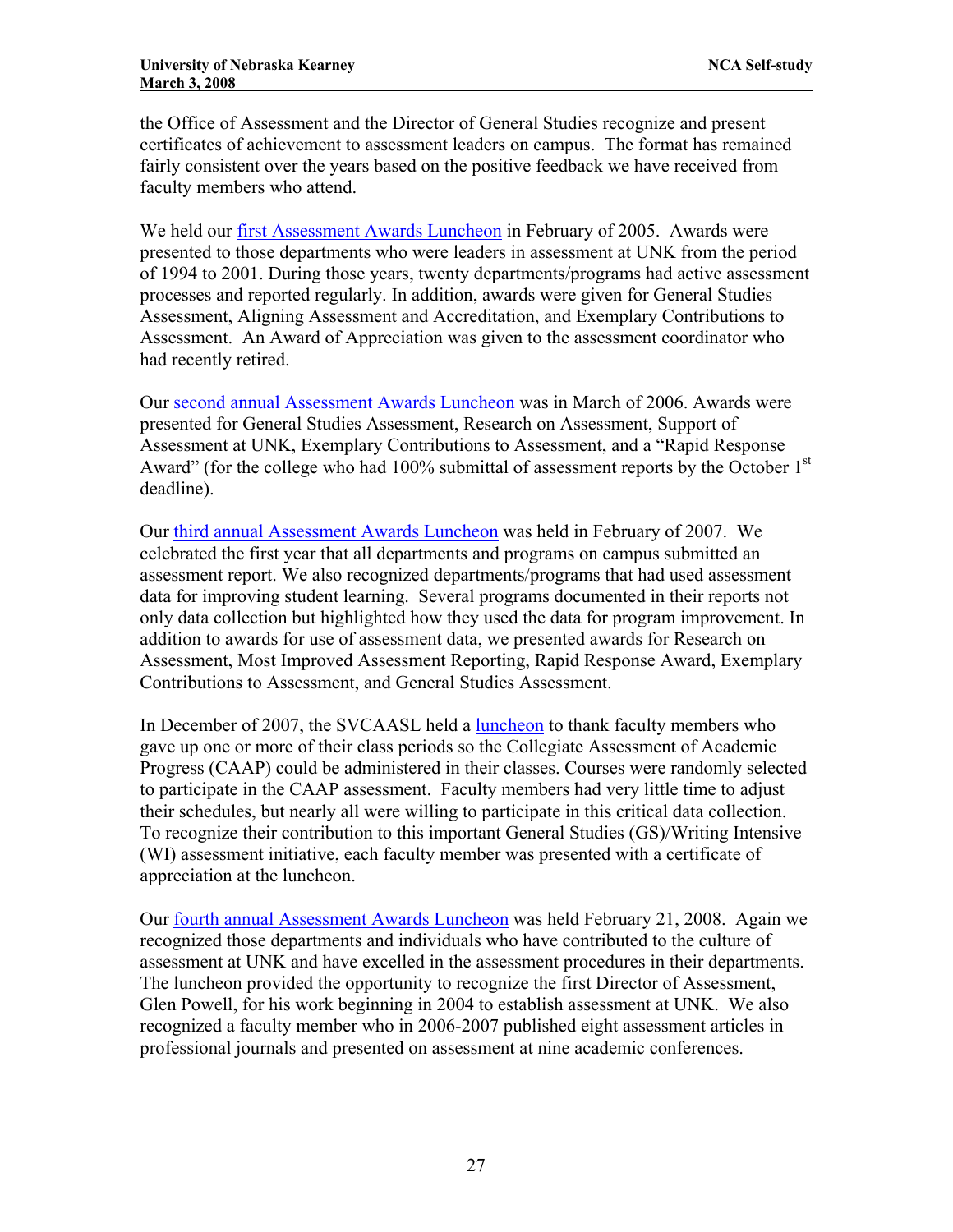#### Faculty Stipends

The Office of Assessment provides faculty stipends for assessment work, for assessment research and for training/development. Table III.1 outlines the funding provided to faculty members over the last four years.

| Category           | 2004-2005 | 2005-2006 | 2006-2007 | 2007-2008 |
|--------------------|-----------|-----------|-----------|-----------|
| <b>Reporting</b>   | \$12,390  | \$2,010   | \$9,080   | \$6,500   |
| <b>Conferences</b> | \$6,957   | \$9,291   | \$6,500   | \$6,000   |
| Research           | \$1,500   | \$1,000   | \$1,500   | \$1,500   |
| Workshops          |           |           | \$9,000   | \$7,500   |
| <b>Total</b>       | \$20,847  | 12,301    | \$26,080  | \$21,500  |

Table III.1 Faculty Stipends Awarded by the Office of Assessment 2004-2008

During the [2004-2005](http://www.unk.edu/academicaffairs/assessment/about/index.php?id=22386) academic year, faculty members (one per department) who developed General Studies assessment plans were awarded \$500 each. The following year, we awarded a \$500 stipend to faculty members of graduate programs and distance education programs that collected and reported assessment data.

During May of 2007, faculty members were invited to participate in a four-day workshop held at UNK that was designed to help faculty members develop, enhance, and assess WI courses. The Office of Assessment invited a well-respected and innovative instructor from the University of Missouri writing center to run the workshop. Each faculty member who participated was given a \$500 stipend for participation in the workshop.

Faculty members who present or attend conferences related to assessment can apply for [travel funding](http://www.unk.edu/academicaffairs/assessment/Resources/index.php?id=32306) for up to \$500 from the Office of Assessment. In addition, faculty members who engage in [scholarly research](http://www.unk.edu/academicaffairs/assessment/Resources/index.php?id=32306) on assessment can receive up to \$500 to support their work. The following table gives total expenditures each year since 2004 for faculty stipends.

# **2. Future Initiatives to Recognize Exemplary Assessment**

During the summer of 2008, we plan to hold a workshop to help faculty members design/enhance and assess a Cultural Diversity (CD) course, similar to the Writing Intensive (WI) workshop offered in 2007. We will again provide a \$500 stipend to faculty members who participate in the workshop.

During the 2008-2009 academic year, we will be giving a stipend to faculty members who engage in assessment data collection and reporting for the WI program.

We plan to introduce a grant proposal process in 2008-2009 for departments who are interested in implementing a focused assessment. We hope to offer \$1000 grants to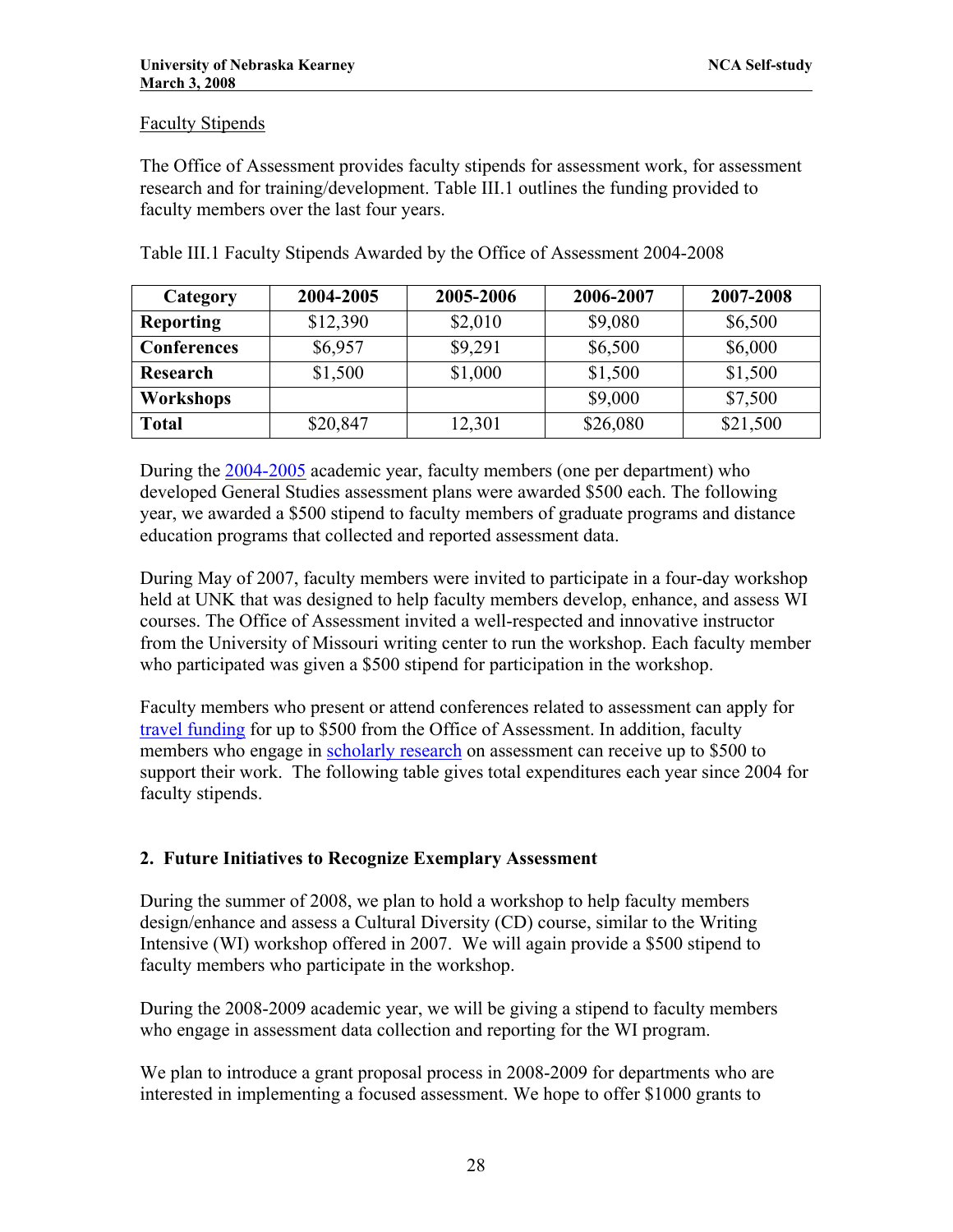departments and programs that plan, collect, and use data from a focused assessment for program improvement. We will ask departments to present their assessment work on campus at an assessment seminar/workshop.

Stipends for conferences, presentations, and research are on-going. We have publicized these funding opportunities in our newsletter and at new faculty orientation and have had more applications each year.

We will continue our annual awards luncheon, as this is an effective way to recognize the contributions of the faculty to assessment at UNK. It also allows us to recognize exemplary assessment being conducted on campus.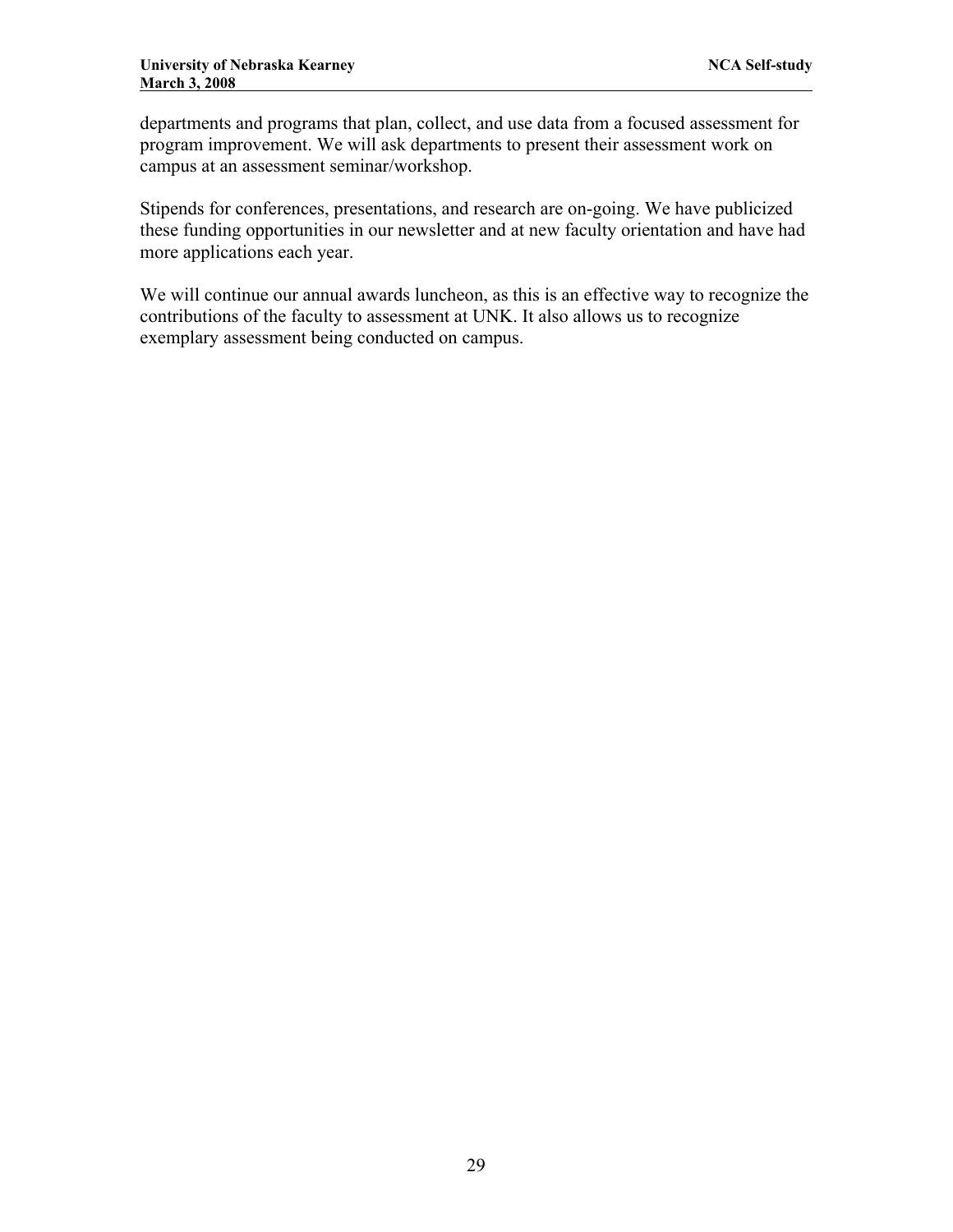# IV. **Assessment Process Sustainability**

# **2004 NCA Feedback**

At the time of the 2004 NCA accreditation visit, the team recommended that one of the areas for review in the 2008 focused visit would be the annual campus-wide assessment process at UNK. In the [2004 NCA Report](http://www.unk.edu/uploadedFiles/ncac_report.pdf), the accreditation team stated that, *"Since 1994 the campus has made only limited progress in the assessment of student learning outcomes. The Self-Study Report accurately notes that from 1994 to 2000, the 'implementation and annual reporting of assessment results had become uneven.' The scheduling of and preparation for the NCA team visit in April 2004 had prompted renewed attention to the subject of assessment" (Assurance Section 14). "While many pieces of assessment already exist at the university, coherence and sustainability have yet to be developed (Assurance Section 15). " At the time of the focused visit…the campus should be able to demonstrate that student learning outcomes are being assessed in its undergraduate and graduate programs, including general studies, and that assessment results are being used to improve programs and increase student learning" (Assurance Section 19). "Internal accountability and regular reporting by the faculty is an important part of the infrastructure. For the long term it is important to document those instances where assessment results have provided feedback and insights that lead to changes in instruction, content of courses, or structure of programs. Assessment activities (and results) need to be clearly and tightly linked to program review, planning, and budgeting at the highest levels of the university. As assessment results begin to impact decision making, this will be strong evidence that a cultural shift is occurring within the university. …Therefore, it is important for the campus to get underway immediately in order to accomplish what needs to be done in order to show a successful track record in assessment by the time of the focused visit recommended for 2008" (Advancement Section 4).* 

In addressing the issues raised in the [2004 NCA Report](http://www.unk.edu/uploadedFiles/ncac_report.pdf) related to the need for a consistent, campus-wide assessment process at UNK, this section of the self-study will provide:

- 1. A description of the status of campus-wide assessment that existed at the time of the 2004 NCA visit.
- 2. A description of what has been done since 2004 to address the issues identified in the visit and to bring this component of assessment into compliance with NCA requirements.
- 3. Future initiatives planned to support and develop a consistent, campus-wide assessment process at UNK.

# **1. 2004 Status of Assessment of Student Outcomes at UNK**

From 1994-2001 the Senior Vice Chancellor for Academic Affairs (SVCAA) had oversight and responsibility for ensuring that assessment was taking place on the UNK campus. A Coordinator of Assessment was appointed to collect assessment reports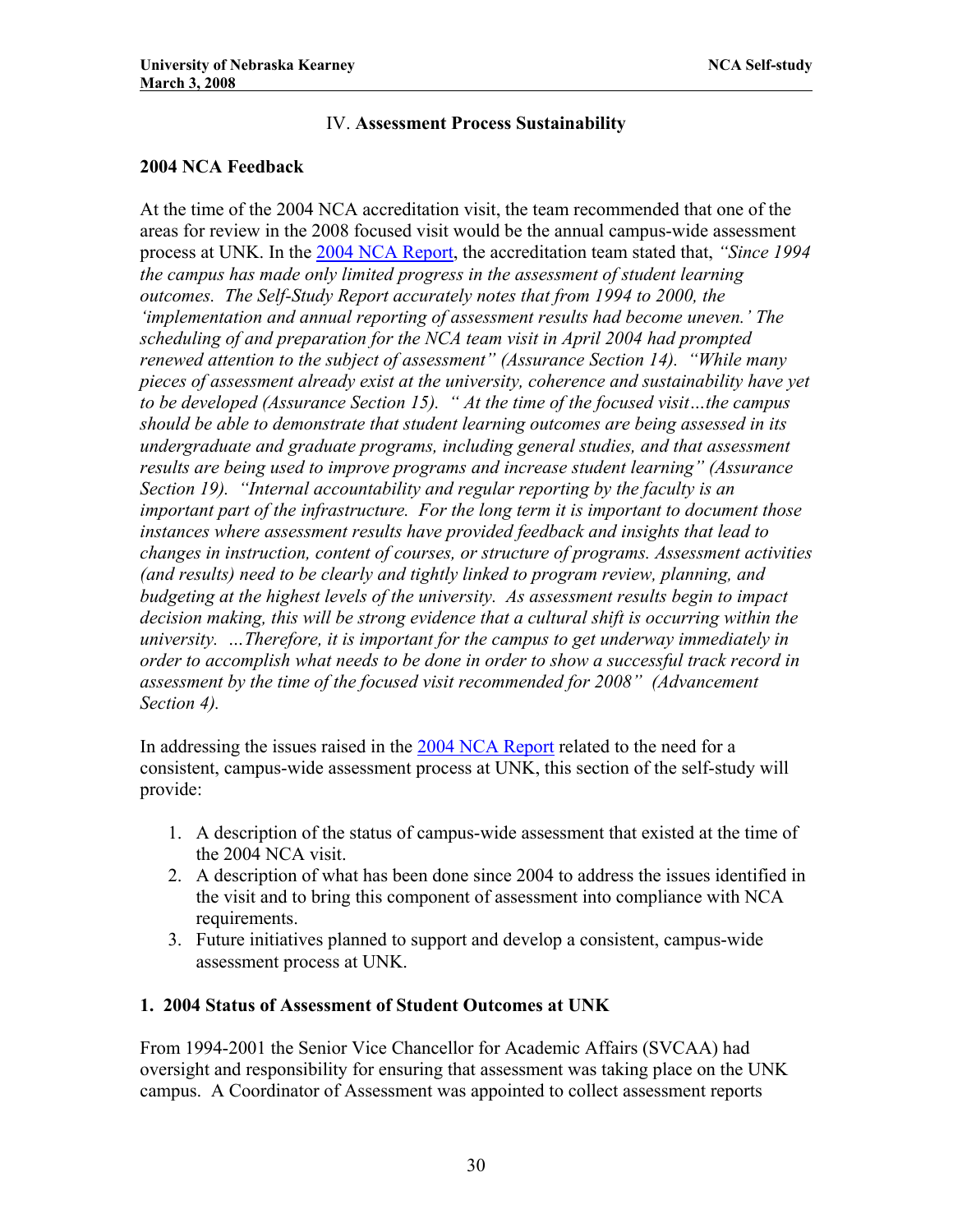submitted by departments and programs and to post those on a website. The Coordinator was not charged with providing feedback on assessment reporting, nor did she have the authority to enforce the requirement for assessment that the 1994 NCA accreditation team had indicated would have to be in place by the 2004 visit. The SVCAA during the period of 1994-2002 chose not to enforce the requirement for campus-wide student learning outcomes assessment. However, in anticipation of the NCA visit in 2004, he did develop the [first strategic plan for assessment](http://www.unk.edu/academicaffairs/assessment/about/index.php?id=4340) in 2001. The strategic plan was used to guide efforts in developing the assessment processes at UNK. It was comprehensive and provided a good model for guiding the development of assessment to meet the 2004 North Central Association's accreditation criteria. In preparation for the 2004 NCA visit, [assessment guidelines](http://www.unk.edu/academicaffairs/assessment/Assessment_Program_Evaluation/index.php?id=4342) were also developed by the Academic Affairs Committee of the Faculty Senate. These guidelines were part of the [Faculty Handbook.](http://www.unk.edu/academicaffairs/facultyhandbook/index.php?id=2937) The strategic plan for assessment has been updated twice since then—first in [2005](http://www.unk.edu/academicaffairs/assessment/Assessment_Program_Evaluation/index.php?id=15846) and again in December of [2007.](http://www.unk.edu/academicaffairs/assessment/Assessment_Program_Evaluation/index.php?id=32266) These revisions were made to reflect changes in the NCA criteria and also to reflect changes in the strategic plan for UNK and in the culture at the university.

During the period from 1994 to 2002, twenty academic departments consistently collected data and reported annually on their assessment processes (these departments were recognized for their efforts at the [first Assessment Awards Luncheon in 2005](http://www.unk.edu/academicaffairs/assessment/Assessment_Events/index.php?id=16210)). However, after an initial flurry of activity in 1994-1995, the other departments on campus had not implemented a consistent assessment process in their departments or programs. As a result, in 2002, an ad hoc Faculty Senate Assessment Committee was formed with representatives from each college. This committee was given the responsibility for setting up an assessment process on campus that would ensure that all academic departments and programs were collecting assessment data and submitting an annual report. This was done in preparation for the 2004 NCA visit. Despite the efforts of the committee, without authority to "make assessment happen," they were unable to get compliance from all departments. By the fall of 2003, approximately 74% of the academic departments and programs were collecting and reporting assessment data. This was the state of assessment reporting when the NCA team came in the spring of 2004. As a result of their visit and feedback provided, it was recognized that a new approach was needed if a consistent, campus-wide assessment process was to be established at UNK.

# **2. Addressing Requirements for the 2008 NCA Focused Visit**

# Annual Department/Program Assessment Reporting

Each department and program on campus is required to submit an [annual assessment](http://www.unk.edu/academicaffairs/assessment/Academic/index.php?id=4605)  [report](http://www.unk.edu/academicaffairs/assessment/Academic/index.php?id=4605) in October. From 2004 to the present, Office of Assessment staff members have actively [worked with faculty](http://www.unk.edu/academicaffairs/assessment/about/index.php?id=32584) members to provide support in assessment planning and reporting. Since the 2004 NCA visit, the [percentage of departments reporting](http://www.unk.edu/academicaffairs/assessment/about/index.php?id=32586) has increased each year. In 2006 and 2007, every department and program at UNK submitted an assessment report.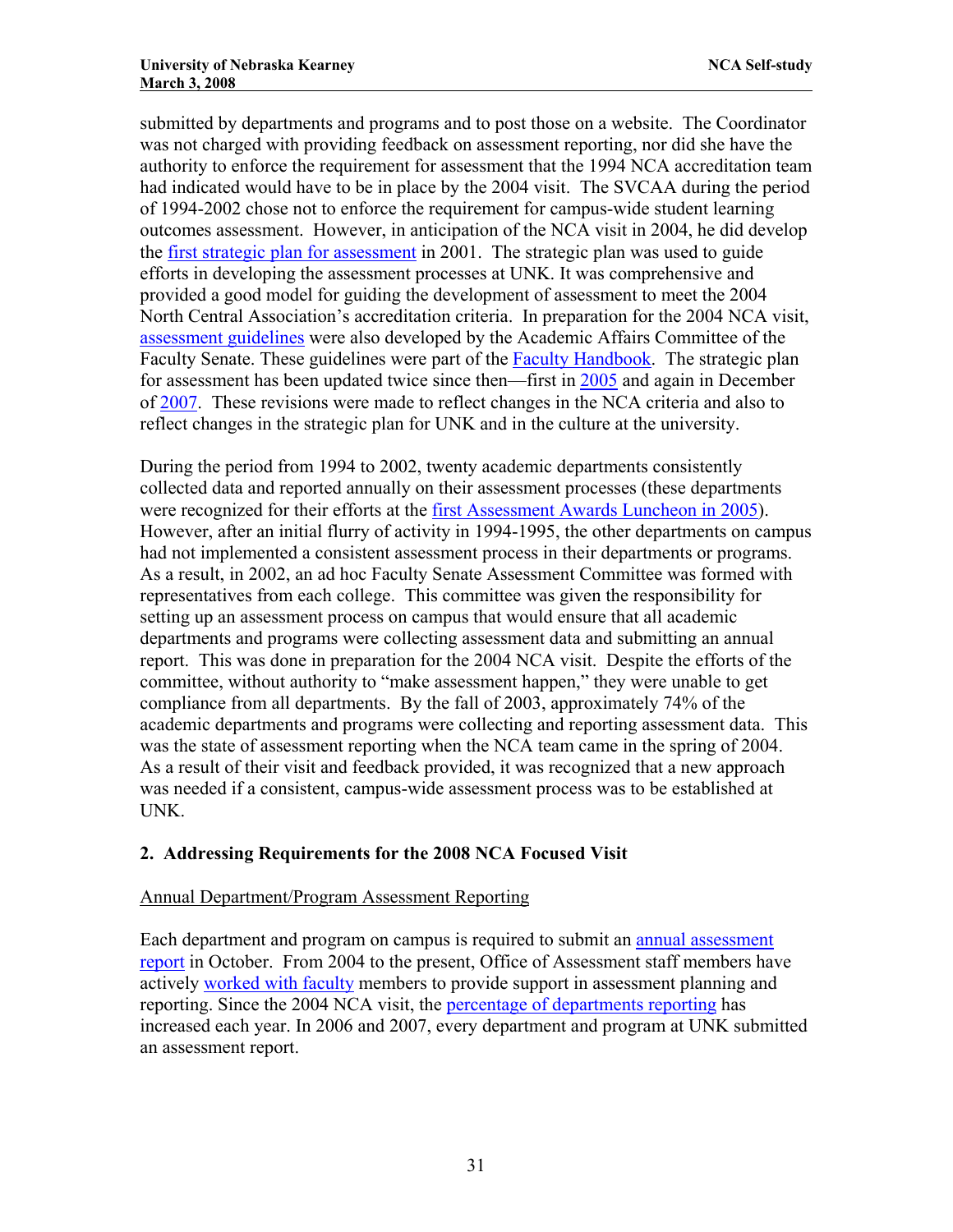Most departments have a sustainable and useful assessment process in place, although we encourage departments to continually look for ways to improve their process. [Assessment reporting guidelines](http://www.unk.edu/uploadedFiles/academicaffairs/assessment/Assessment%20report%20guidelines%20and%20feedback%20form.pdf) are sent to faculty members to help guide the preparation of assessment reports. When reports are received in October, the Coordinator of Assessment reads and provides feedback. The [reports](http://www.unk.edu/academicaffairs/assessment/Academic/index.php?id=4350) are then posted on the assessment website. If departments make changes to their assessment plans for the following academic year, we ask that they submit a new plan by May.

While the current assessment process has been successful, we felt that the process could be much more efficient and consistent with the implementation of an assessment management product. After a comprehensive review of products available, we purchased WEAVE online in the fall of 2007. We are in the process of setting up the system and inputting department/program assessment data. Beginning in the fall of 2008, all departments can document their assessment efforts online and can update and improve their assessment process whenever they choose, rather than waiting for the yearly reporting periods. Departments can track assessment data from the course level to the university strategic planning level. University administrators can identify how department goals and objectives support the overall university mission and goals. Implementation of this application takes UNK to the next level of student outcomes assessment tracking and reporting.

#### Campus Level Assessment

In addition to department level assessment, UNK has several university-wide assessment initiatives. During 2002, 2003, 2004, and 2007, the [National Survey of Student](http://www.unk.edu/academicaffairs/assessment/University-Wide/index.php?id=4466)  [Engagement \(NSSE\)](http://www.unk.edu/academicaffairs/assessment/University-Wide/index.php?id=4466) was administered to first-year and senior students at UNK. While data was collected in 2002-2004, little use was made of the data. A current priority is to [disseminate and use the NSSE data](http://www.unk.edu/academicaffairs/assessment/University-Wide/index.php?id=27334) for decision making at UNK.

In the fall of 2007, UNK participated in the Collegiate Assessment of Academic Proficiency [\(CAAP](http://www.act.org/caap/)) Writing and Critical Thinking tests. Courses were randomly selected and a total of 400 seniors and 400 first-year students took portions of the CAAP. The data collected was used to inform decision making in the General Studies program and the Writing Intensive (WI) program.

The Office of Assessment has conducted [several surveys](http://www.unk.edu/academicaffairs/assessment/Assessment_Program_Evaluation/index.php?id=17478) designed to provide university-wide data for decision making. These include a [Cultural Diversity Survey](http://www.unk.edu/uploadedFiles/academicaffairs/Assessment/Department_Assessment/Reports/WICD/CD%20Survey%20analyses%20for%20website.pdf) and an [Assessment Climate Survey.](http://www.unk.edu/uploadedFiles/academicaffairs/assessment/about/Report%20on%20Assessment%20Climate%20Survey%20_for%20website_.pdf) The Student Assessment Committee has conducted [additional surveys](http://www.unk.edu/academicaffairs/assessment/Assessment_Program_Evaluation/index.php?id=17478) that ask students to provide input on important issues on campus, such as the General Studies program, academic advising, and student involvement. Campuswide [Writing Intensive \(WI\)](http://www.unk.edu/academicaffairs/assessment/Academic/index.php?id=21988) and [Cultural Diversity \(CD\)](http://www.unk.edu/academicaffairs/assessment/Academic/index.php?id=21978) surveys have also been implemented by the WI/CD Committee to help inform program changes

UNK is committed to making all of our assessment results available publicly to all stakeholders. In keeping with our goal of transparency of assessment results, we participated in the [USA-Today](http://www.usatoday.com/news/education/2007-11-04-nsse-how-to_N.htm) initiative that allowed the comparison of NSSE results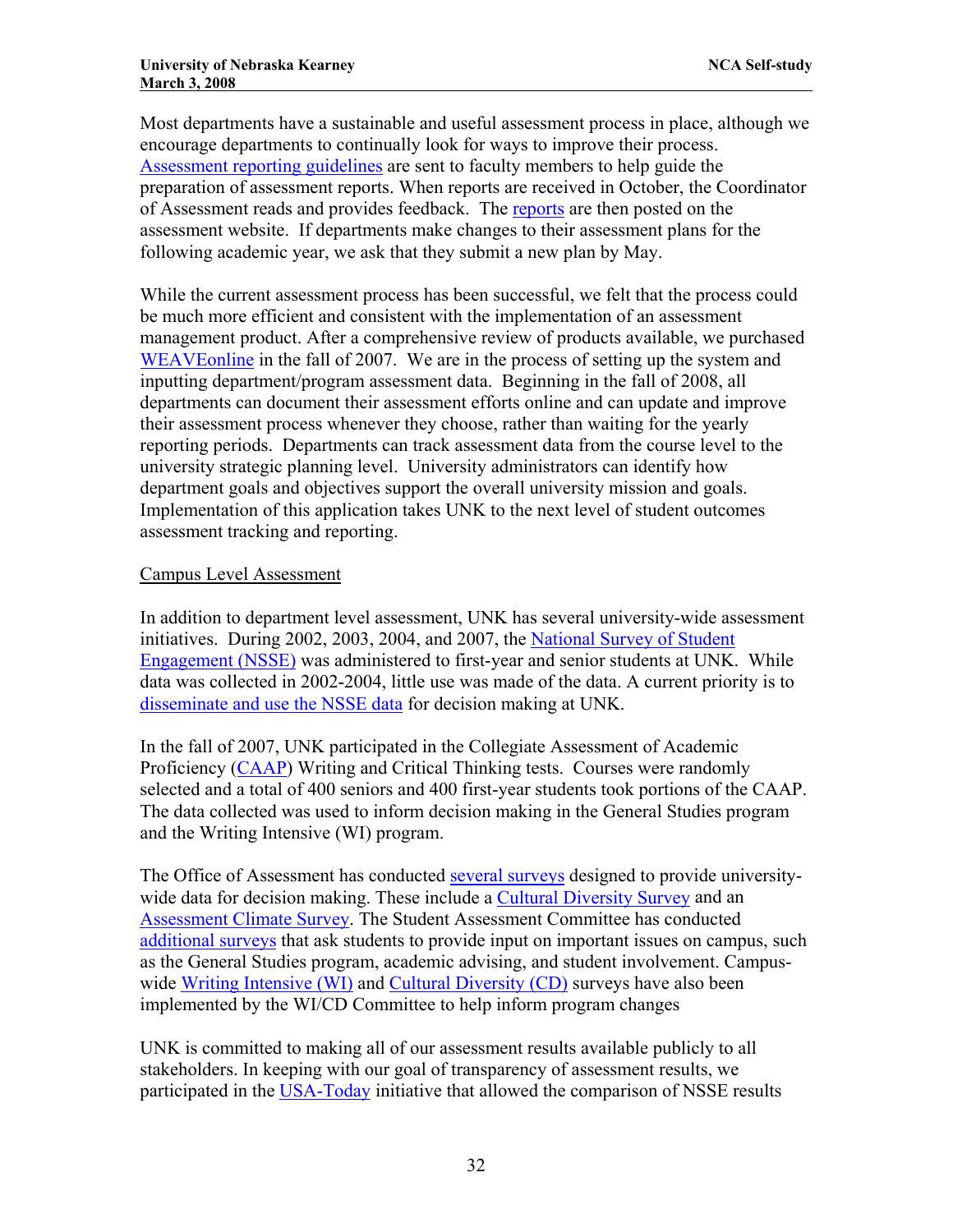from universities nation-wide. Similarly, we are participating in the [Voluntary System of](http://www.voluntarysystem.org/)  [Accountability](http://www.voluntarysystem.org/) (VSA), which communicates information (including assessment data) about undergraduate programs using a common web reporting template.

# **3. Future Initiatives to Ensure a Sustainable Assessment Process**

We are in the process of transferring our departmental/program assessment data into [WEAVEonline](http://weaveonline.com/). Not only is WEAVEonline making the reporting process at the department/program level easier and more consistent, but also allows us to document student learning across levels of the university including the section level, course level, department/program level, college level, and institution level. This system allows the hierarchical linking of outcomes so that assessment at one level can support outcomes at a higher level. We are able to systematically document the relationship between assessment of and improvement in student learning as it relates to the outcomes at the various levels. The most common complaint is that departments are required to submit several assessment reports each October, i.e. a General Studies report, a major/minor report, a Writing Intensive (WI) report. With departments submitting their assessment data online, the process will be streamlined and multiple, paper-based reporting will be eliminated for each academic department and program. The move to online reporting and management of university-wide assessment ensures greater sustainability over time.

We will continue to participate in the [Voluntary System of Accountability](http://www.voluntarysystem.org/) (VSA) and the [USA-Today](http://www.usatoday.com/news/education/2007-11-04-nsse-how-to_N.htm) initiative. We will also continue to make every effort to ensure that assessment data is available and easy to find on our assessment website for stakeholders such as the faculty, students, parents, and administrators.

Most of our departments and programs have a stable system of assessment in place after spending several years refining their processes. Currently, each department/program evaluates student learning as it relates to their objectives. For the fall of 2008, the Office of Assessment will be offering incentives for departments and programs to develop focused assessment questions as part of their overall assessment process. Departments and programs can complete and submit the [Focused Assessment Proposal](http://www.unk.edu/uploadedFiles/academicaffairs/assessment/Focused%20Assessment%20Funding%20Application.pdf) and be awarded \$1000 to support their work in collecting and analyzing appropriate data to answer their focused assessment question. As an example of focused assessment, one department has compared the outcomes (final test scores) of two sections of a single course -- one that used group-work and experiential learning opportunities to another that used a more traditional lecture format to determine whether to provide more experiential learning. Several departments have had very good experiences with this type of focused assessment. We hope that other departments/programs will see even more value in the assessment process when they collect and report relevant data that can be used to support specific decisions related to student learning.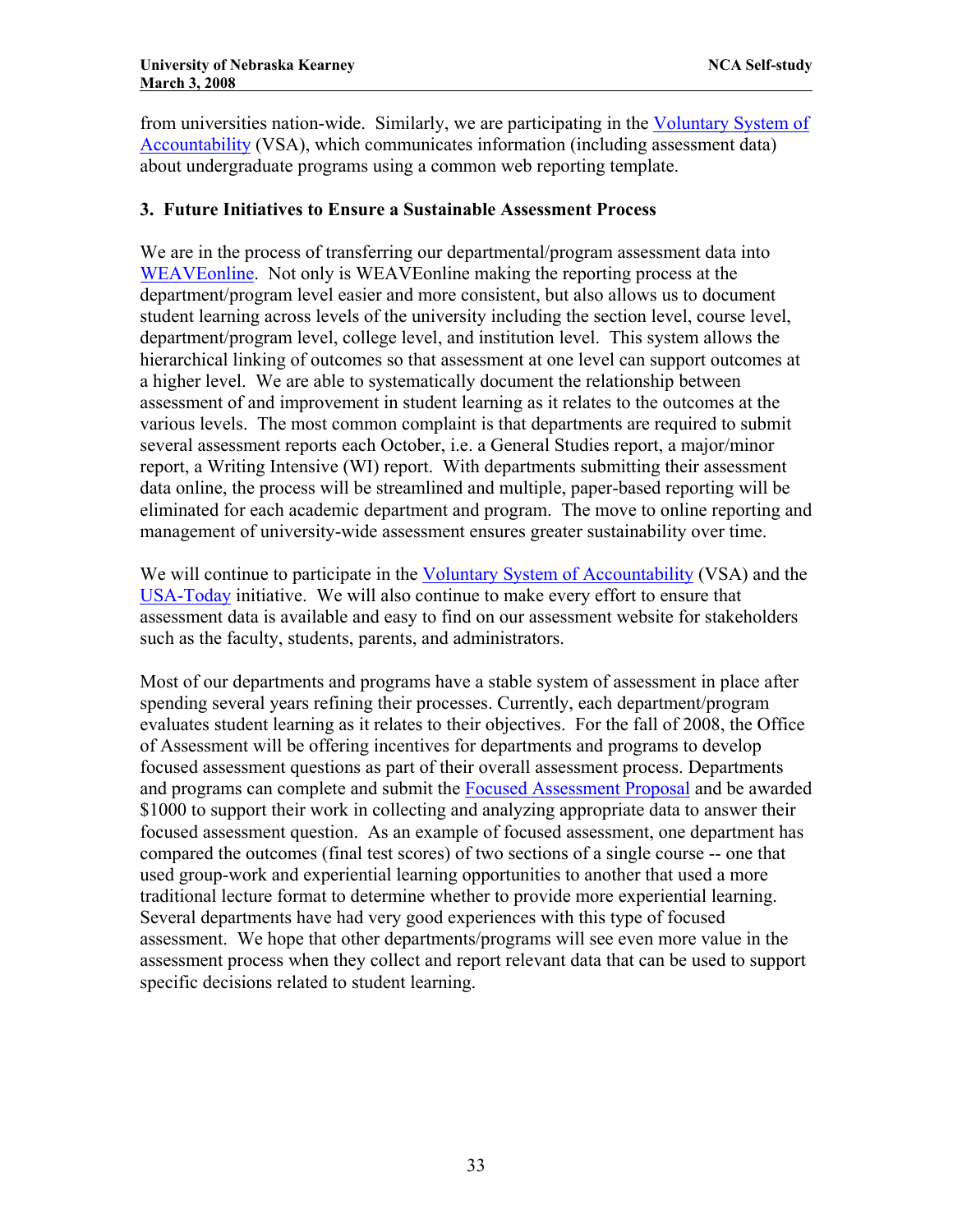# **V. Cultural Diversity (CD) Program Assessment**

# **2004 NCA Feedback**

At the time of the 2004 NCA accreditation visit, the team recommended that one of the areas for review in the 2008 focused visit would be the assessment of the Cultural Diversity (CD) program. In the [2004 NCA Report,](http://www.unk.edu/uploadedFiles/ncac_report.pdf) the accreditation team stated that, *"The curricular requirements for cultural diversity should be systematically reviewed and evaluated and strengthened. A student can meet the diversity requirement by transferring courses from another university. There does not seem to be any assurance that the 'inherently CD courses' are appropriate, e.g., American history. The criteria established for inclusion do not appear to address a focus on oppression experienced by persons of color in the U.S. There needs to be a campus-wide commitment to improving campus climate with a strong focus on current and new faculty" (Advancement Section 5). "Also, there is a lack of faculty ownership for the assessment of general studies, and the themes of cultural diversity and intensive writing which are graduation requirements at the university"(Assurance Section 15). "Assessment for the cultural diversity and writing intensive themes of the undergraduate experience have not been established at this point (Assurance Section 19)."* 

In addressing the issues raised in the [2004 NCA Report](http://www.unk.edu/uploadedFiles/ncac_report.pdf) related to assessment of the CD program, this section of the self-study will provide:

- 1. A historical perspective of the formation of the CD program and evolving oversight of the program.
- 2. A description of what has been done since 2004 to address the issues identified in the visit and to bring this component of assessment into compliance with NCA requirements.
- 3. Future assessment initiatives planned for the CD program.

# **1. History of the Cultural Diversity Program**

Cultural Diversity (CD) as a thematic program required for graduation was mandated in 1994. Students were required to take 6 hours of CD designated courses. This addition to the curriculum was initiated by faculty members and was based on their observations of students' need for coursework and experiences in cultural diversity as part of their general education learning. The General Studies program was undergoing major revision in 1994, so the CD requirement became part of the changes implemented in general education at UNK.

Governance of the courses was assigned to the UNK General Studies Council and the Director of General Studies in 1994. It was their task to develop criteria for courses designated as CD, as well as manage the implementation of the courses. The criteria and process for obtaining approval for a CD designated course is located on the [CD website.](http://www.unk.edu/academicaffairs/CD/index.php?id=2964)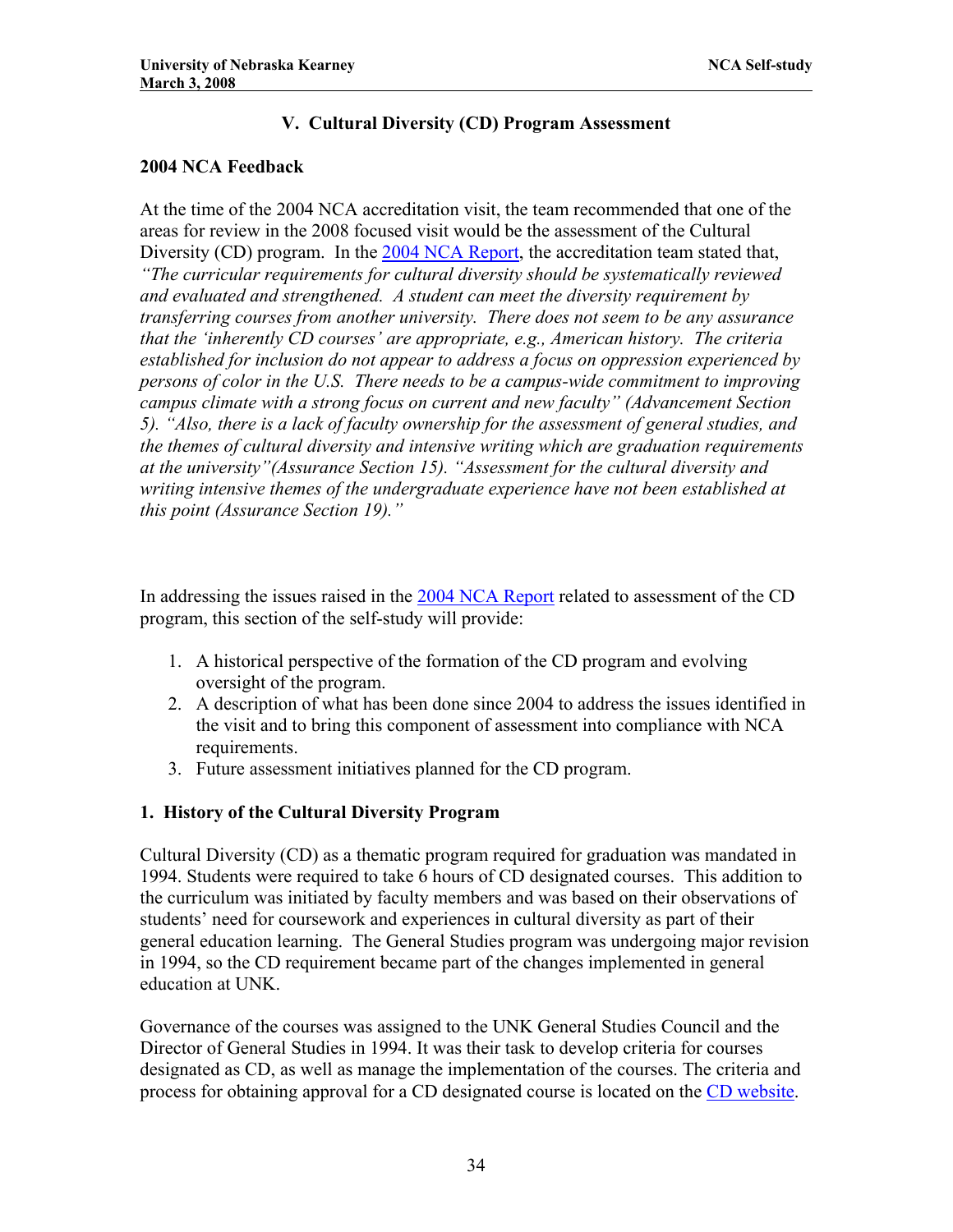It should be noted that the CD courses were not inherent components of the General Studies program. Management of the CD offerings was given to the General Studies Council as a task in addition to the governance of the General Studies program. The Council also developed a policy related to transfer students and the acceptance of CD credits from other institutions. The policy allows other institutions, typically community colleges, to submit their CD guidelines to UNK for approval. Once the guidelines are approved, any class that is noted on the transcript as CD from that institution can be accepted to meet the UNK requirements. To date, Mid-Plains and Central Community Colleges have submitted their guidelines and have received approval. Students who transfer to UNK from these institutions and who have taken a class designated on the transcript as CD will have those credits recognized automatically to fulfill all or part of their CD requirement. Students transferring from other institutions will not have courses automatically accepted for CD credit. They must write an appeal to the registrar for any course they wish to be accepted, and the registrar will determine the acceptability of the course in question on a case-by-case basis.

After the NCA visit in March of 2004, members of the General Studies Council recognized that they had a tremendous task in addressing General Studies program Assessment issues raised by the visit. It was decided that it no longer made sense to have the General Studies Council manage an initiative (CD) that was not part of the General Studies program. A proposal was submitted by the Director of General Studies to the Faculty Senate in November of 2004 to transfer governance of CD courses from the General Studies Council to a newly created committee. The proposal asked the Faculty Senate to create an ad hoc WI/CD Committee for the broad purposes of managing the program and developing the assessment process. The proposal was adopted with the provision that the committee would complete its work by January of 2007 and cease operations in May of 2007. At that time (May of 2007), the WI/CD Committee officially turned over responsibility for managing the assessment process to the Office of Assessment. However, the committee decided to continue their oversight of the approval process for CD designated courses to ensure compliance with the requirements. The committee also maintains their responsibility for reviewing the CD assessment data and determining changes to the program based on the results. A [detailed history of the CD](http://www.unk.edu/academicaffairs/CD/index.php?id=32144)  [program](http://www.unk.edu/academicaffairs/CD/index.php?id=32144) is available on the CD website.

# **2. Addressing Requirements for the 2008 NCA Focused Visit**

At the time of the 2004 NCA visit, no assessment of the (Cultural Diversity) CD courses or program had been conducted since its inception in 1994. To address this critical issue, several initiatives were identified and implemented following the 2004 accreditation visit. Table V.1 outlines the process developed and implemented to ensure that program and department level student outcomes data are collected and reported for the CD program. The matrix provides a description of the initiative, the level at which the initiative occurs within the organization, the process followed, the entity or individuals responsible for the initiative, and the timeframe in which the initiative was accomplished.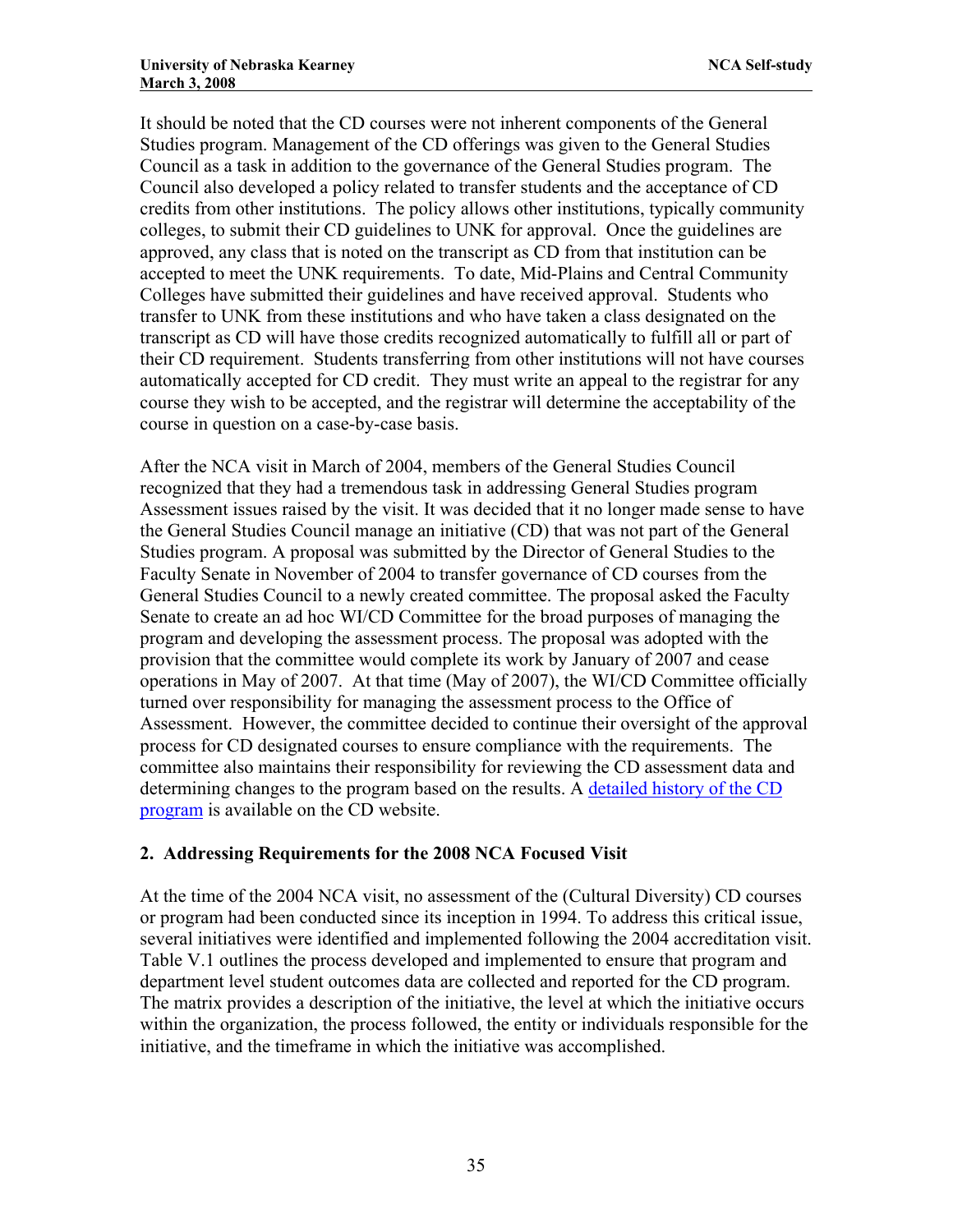| <b>Initiative</b>      | Level   | <b>Process</b>                                     | <b>Responsibility</b>  | <b>Timeframe</b>        |
|------------------------|---------|----------------------------------------------------|------------------------|-------------------------|
| Establish              | Program | Governance is moved from                           | <b>General Studies</b> | Begin process           |
| Governance of the      |         | General Studies Council to a                       | Council and            | in 9/04                 |
| CD Program             |         | Faculty Senate WI/CD                               | <b>Faculty Senate</b>  | Complete                |
|                        |         | Committee                                          |                        | process by              |
|                        |         |                                                    |                        | 1/05                    |
| Establish CD           | Program | Establish a process for                            | WI/CD Committee        | Spring 2005             |
| Assessment             |         | beginning to collect and                           |                        |                         |
| Requirements           |         | report program and                                 |                        |                         |
|                        |         | department level data                              |                        |                         |
| <b>Collect Student</b> | Program | Develop and administer a                           | WI/CD Committee        | $1/05$ to $5/05$        |
| and Faculty Data       |         | survey for faculty and                             |                        |                         |
| on CD Program          |         | students on their perceptions                      |                        |                         |
| Analyze Data and       | Program | of the CD program<br>Analyze data from the student | WI/CD Committee        | August retreat          |
| Make Program           |         | and faculty survey                                 |                        | 2005                    |
| Recommendations        |         | administered in spring 2005                        |                        | Fall 2005-              |
|                        |         | and from NSSE administered                         |                        | Spring 2006             |
|                        |         | in 2002-2004                                       |                        |                         |
|                        |         | Develop recommendations for                        |                        |                         |
|                        |         | assessment of CD program                           |                        |                         |
| Move Assessment        | Program | Oversight of assessment of                         | Office of              | $\overline{5/07}$       |
| Oversight to           |         | CD moved to Office of                              | Assessment             |                         |
| Office of              |         | Assessment with WI/CD                              |                        |                         |
| Assessment             |         | Committee retaining                                |                        |                         |
|                        |         | responsibility for program                         |                        |                         |
|                        |         | changes based on data                              |                        |                         |
| Update CD              | Program | Review existing CD mission                         | Office of              | Fall 2007               |
| Mission                |         | and goals and update these to                      | Assessment             |                         |
| Statement and          |         | reflect current focus of the                       |                        |                         |
| Learning               |         | CD program                                         |                        |                         |
| Objectives             |         |                                                    |                        |                         |
| Administer a CD        | Program | CD student attitude survey                         | Office of              | Fall 2007               |
| <b>Student Survey</b>  |         | developed and administered                         | Assessment             |                         |
| Analyze the 2007       | Program | Analyze 2007 NSSE results                          | Office of              | Fall 2007               |
| <b>NSSE</b> Data       |         | for CD relevant items                              | Assessment             |                         |
| Submit CD              | Program | Office of Assessment collects                      | Office of              | Begin $10\overline{07}$ |
| Program                |         | and reports on program level                       | Assessment             | and continue            |
| Assessment             |         | assessment data                                    |                        | yearly                  |
| Report                 |         |                                                    |                        |                         |

|  | Table V.1 Matrix of Assessment Initiatives for the CD Program |
|--|---------------------------------------------------------------|
|--|---------------------------------------------------------------|

#### Establish Governance of the CD Program

In the fall of 2004, the Director of General Studies submitted a proposal to the Faculty Senate to transfer governance of CD courses from the General Studies Council to another group. The proposal asked the Faculty Senate to create an ad hoc WI/CD Committee for the broad purposes of managing the program and developing the assessment process. The proposal was adopted, and the WI/CD Committee began meeting in January of 2005. Faculty Senate charged the committee with the following responsibilities related to CD governance and assessment: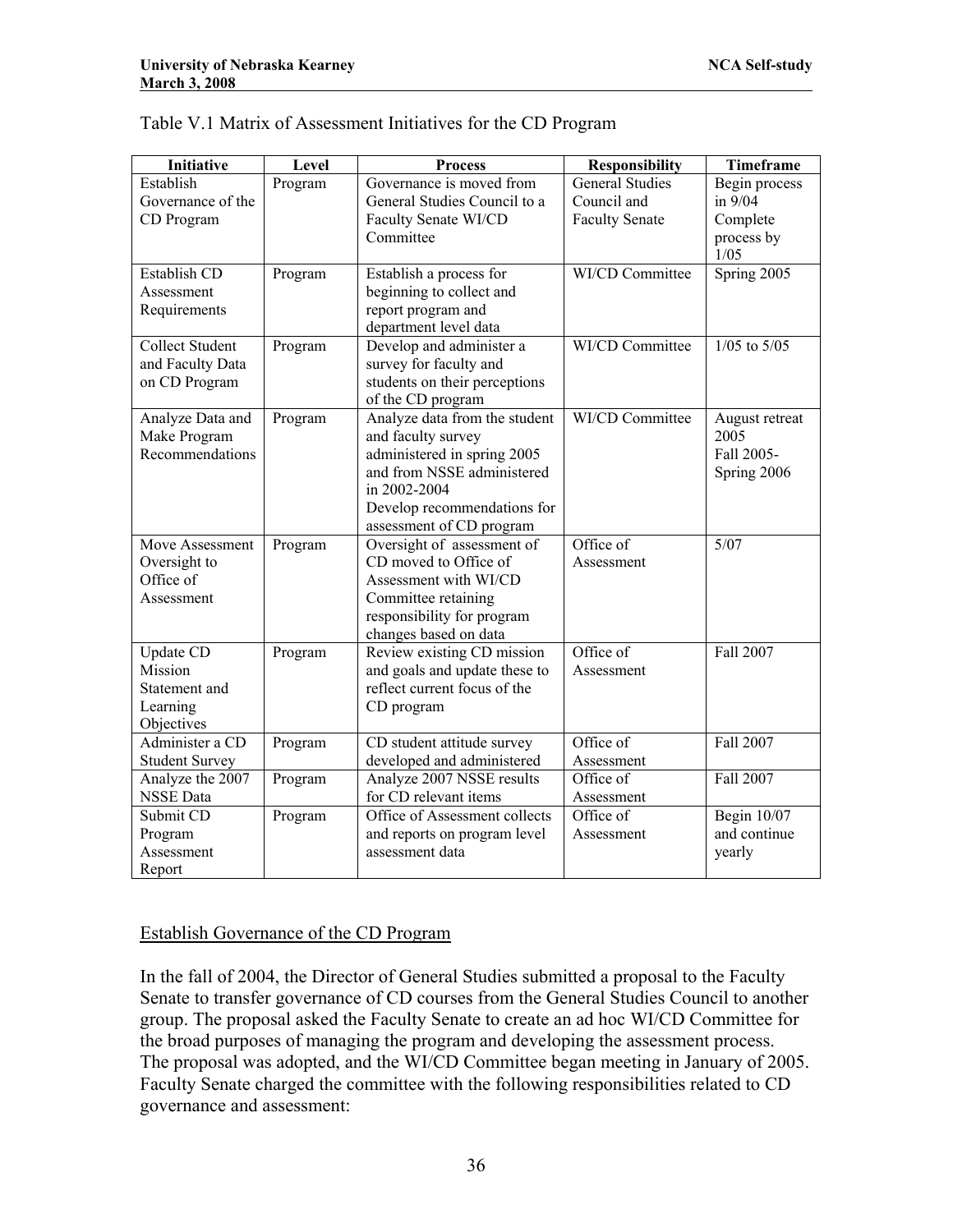- 1. Assume the governance of WI/CD courses with respect to the approval of WI and CD courses and departmental issues concerning scheduling of WI and CD courses.
- 2. Promote multiculturalism and international experience as core values for all UNK students and faculty members and encourage programmatic activities supporting these values in all programs at UNK.
- 3. With the assistance of the Director of Assessment, review assessment data, including student outcomes data, concerning CD courses. (Some of the assessment data will be collected by other units, such as departments and General Studies.)
- 4. Based in part on the assessment data, make specific written recommendations to the Faculty Senate concerning the structure of the CD requirements and the governance of those courses by January of 2007.

## Establish CD Assessment Requirements

In the spring of 2005, one of the first priorities of the WI/CD Committee was to address the issue of assessment of the CD program and courses. The committee began by identifying assessment approaches based on best practices from other institutions. As a result of their research, the committee developed the general assessment framework outlined in the first four initiatives in Table 5.1. This framework was submitted to Faculty Senate for approval.

### Collect Student and Faculty Data on the CD Program

During the spring of 2005, the WI/CD Committee developed a survey of [faculty](http://www.unk.edu/uploadedFiles/academicaffairs/Assessment/Department_Assessment/MissionsPlansInstruments/WICD/Faculty%20WI&CD%20sp05%20-%20CD.pdf) and [student](http://www.unk.edu/uploadedFiles/academicaffairs/Assessment/Department_Assessment/MissionsPlansInstruments/WICD/Student%20WI&CD%20sp05%20-%20CD.pdf) perceptions of the existing CD program. It was provided online to all UNK faculty members and students with the hope that data would be collected from a large number of respondents. 113 faculty members and 763 students responded to the survey.

### Analyze Data and Make Program Recommendations

In the summer of 2005, a subcommittee of the WI/CD Committee members analyzed the CD survey data and prepared a report of the results for review by the overall committee.

Results from the CD surveys indicated that both [faculty](http://www.unk.edu/uploadedFiles/academicaffairs/Assessment/Department_Assessment/Reports/WICD/CD%20Faculty%20Survey%20Results.pdf) members and [students](http://www.unk.edu/uploadedFiles/academicaffairs/Assessment/Department_Assessment/Reports/WICD/CD%20Student%20Survey%20Results.pdf) felt there was a need for a CD program at UNK and that overall the CD program contributed to the educational needs of UNK students. Both groups also indicated that no major changes were needed in the number of hours required or in the basic structure of the program. However, some students indicated that courses they had taken were not meeting their needs or supporting the goals of the program.

The team also collected results from the [National Survey of Student Engagement](http://nsse.iub.edu/pdf/NSSE2007_US_English_paper.pdf) (NSSE) relevant to cultural diversity and prepared a summary for the committee's review.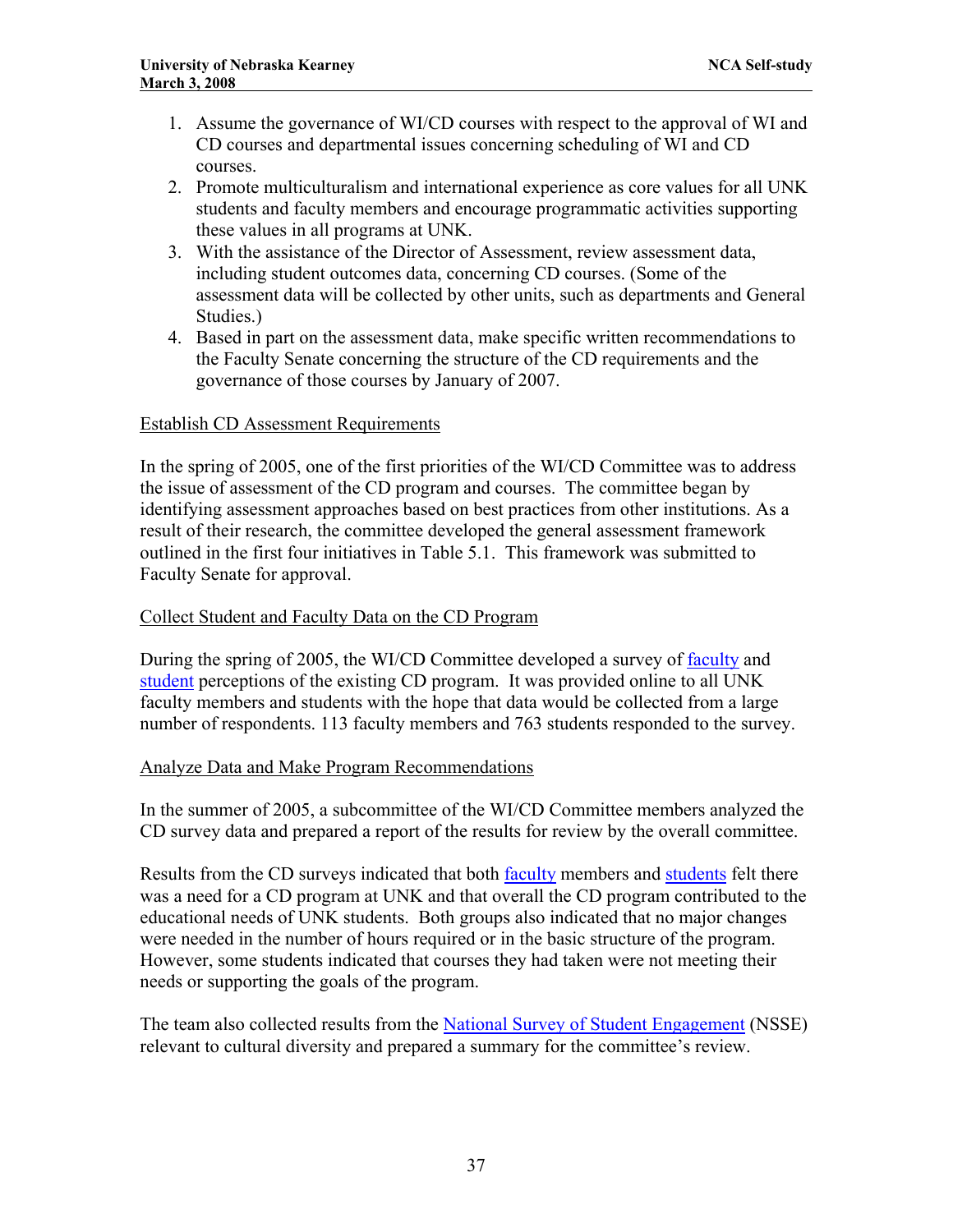[Results from the 2002-2004 NSSE items relevant to the CD program](http://www.unk.edu/uploadedFiles/academicaffairs/Assessment/Department_Assessment/Reports/WICD/CD%20NSSE%20Data.pdf) indicated that, generally, means on the selected items were lower (indicated by a negative effect size) at UNK than at our peer institutions. There were consistent negative differences between UNK and our peer institutions on items that asked students if they had interactions or conversations with people different from themselves. The relatively low scores for UNK students as compared to students at peer institutions may reflect the fact that UNK has a less diverse campus than many of our peer institutions. Some of the largest effect sizes were found on items that asked whether students planned to do foreign language coursework or study abroad. The foreign language coursework item may be somewhat difficult to compare across institutions as requirements vary. However, it is clear that UNK students are less likely to take advantage of study abroad programs. The item rating students' perceptions that the institution has contributed to their understanding of different racial and ethnic groups showed greater similarity between UNK and its peer institutions.

The WI/CD Committee planned a retreat for August of 2005 to review the existing data and make decisions about the CD program based on the available information. The committee reached several decisions related to the CD program and assessment.

- 1. Make no major changes to the CD course requirements or the structure of the program based on the survey data, which indicates a general satisfaction of the faculty and students with the current program.
- 2. Based on the survey data, increase efforts to enhance student understanding of how CD designated courses contribute to personal development by recognizing the value of diversity.
- 3. Continue oversight of CD courses to ensure that courses designated CD meet the guidelines and criteria for the program, based on student survey input that some courses do not meet their needs or the goals of the program.
- 4. Continue to encourage students to learn about and interact with persons who differ from themselves in order to improve the NSSE comparisons of UNK with peer institutions.
- 5. Use the NSSE to collect CD program assessment data related to students' engagement in CD related courses and settings.

In the fall of 2005, the full WI/CD Committee reviewed recommendations from the August retreat and further developed CD program recommendations for inclusion in the program proposal sent to the Senior Vice Chancellor for Academic Affairs and Student Life (SVCAASL), deans, Faculty Senate, and College Academic Policy Committee

In the spring of 2006, the Faculty Senate approved the CD program proposal in February. The WI/CD Committee determined that their initial focus would be on WI assessment and began developing a process for collecting departmental assessment data on WI course offerings. The committee decided that NSSE data would be used for assessment of the CD program until additional methods/instruments were developed and that further CD assessment be delayed until the WI assessment process was established.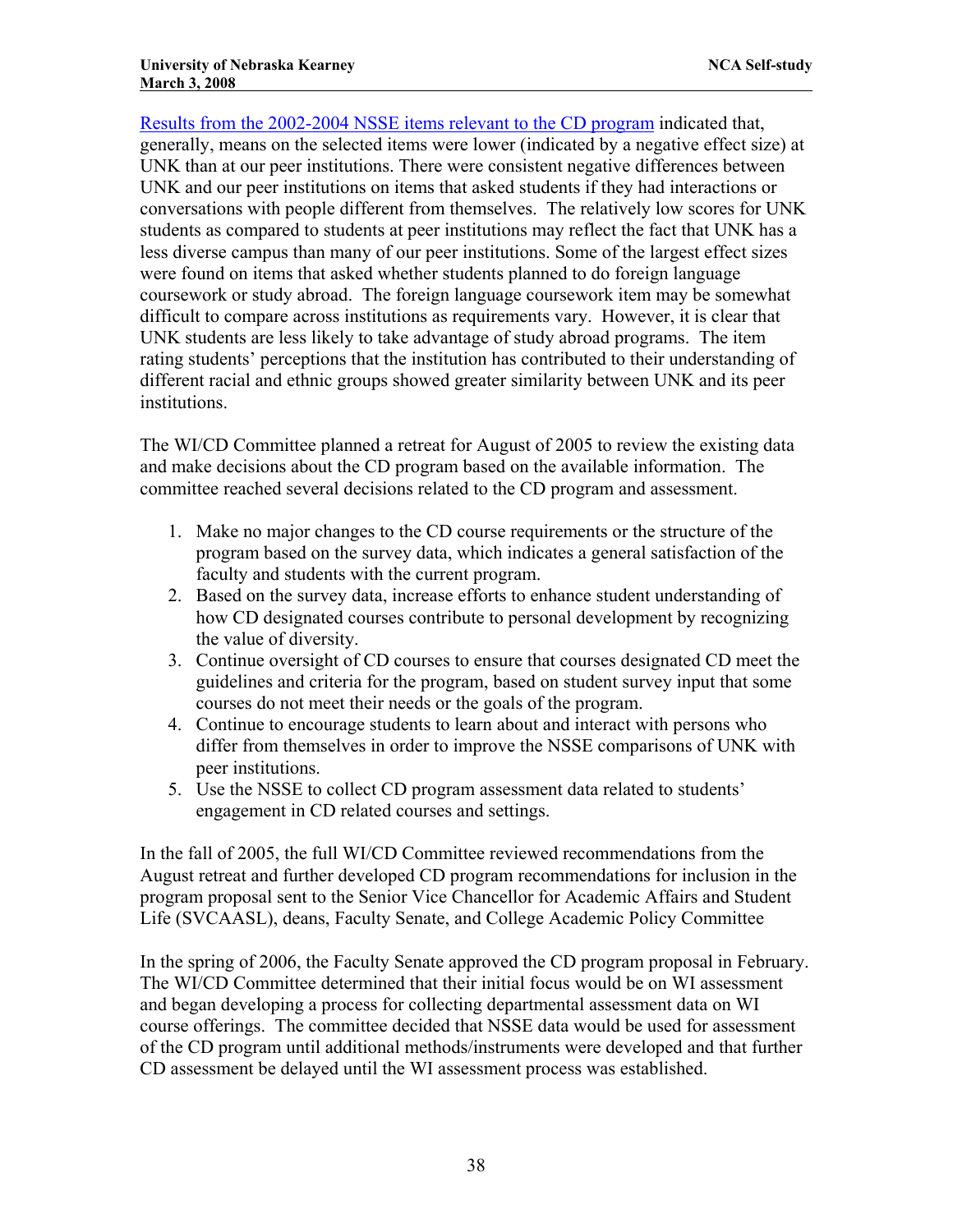## Move Assessment Oversight to Office of Assessment

In May of 2007, the WI/CD Committee transferred responsibility for CD assessment to the Office of Assessment. This change was based on the realization of the committee that they could not meet all the requirements for assessment of CD for the April 2008 NCA visit. The committee will continue to review assessment data collected by the Office of Assessment and recommend changes to the program based on that data. The Office of Assessment will provide the framework and collect required data for assessing the CD program and courses. The immediate focus of the Office of Assessment was to:

- 1. Update the CD mission statement and learning objectives.
- 2. Collect assessment data on selected CD courses designated as both General Studies and CD, since CD related objectives are already being assessed as part of the GS assessment process.
- 3. Develop and administer a survey of the current UNK cultural diversity climate as an indirect measure of CD.
- 4. Develop and administer a set of items as a direct measure of CD knowledge.
- 5. Analyze the 2007 NSSE results and compare to 2002-2004.
- 6. Develop an Assessment Report for the CD program.

### Update the CD Mission Statement and Learning Objectives

In the fall of 2007, the Office of Assessment completed a review of CD program documentation and developed [a revised mission statement and learning objectives](http://www.unk.edu/academicaffairs/assessment/Academic/index.php?id=29432) to reflect the current focus of the CD program. The revised mission statement and objectives were approved by the WI/CD Committee.

### Administer a CD Student Survey

In the fall of 2007, the Office of Assessment developed and administered an [online](http://www.unk.edu/uploadedFiles/academicaffairs/Assessment/Department_Assessment/MissionsPlansInstruments/WICD/CDSurvey.pdf)  [survey of students' attitudes toward issues of diversity](http://www.unk.edu/uploadedFiles/academicaffairs/Assessment/Department_Assessment/MissionsPlansInstruments/WICD/CDSurvey.pdf) in order to gauge the impact of CD programs (and the UNK experience) on student knowledge, attitudes, and behaviors related to cultural diversity. The survey was sent electronically to all undergraduate students at UNK. It was hoped that upper division students would 1) possess more knowledge about diversity; 2) have more positive attitudes about individuals who differ from themselves, rejecting any hierarchical conceptions of diversity (i.e. that one group is superior to another); and 3) seek information about issues of diversity and interaction with persons of different backgrounds than would freshman.

Nearly 850 students responded to the survey. Three scales were created from the items on the survey: an interaction scale, a perceived knowledge scale, and an attitude scale. In addition, a total score was calculated across six items designed to be a direct measure of CD knowledge. These items were part of a GS pilot assessment, so the score is called the General Studies Pilot Score.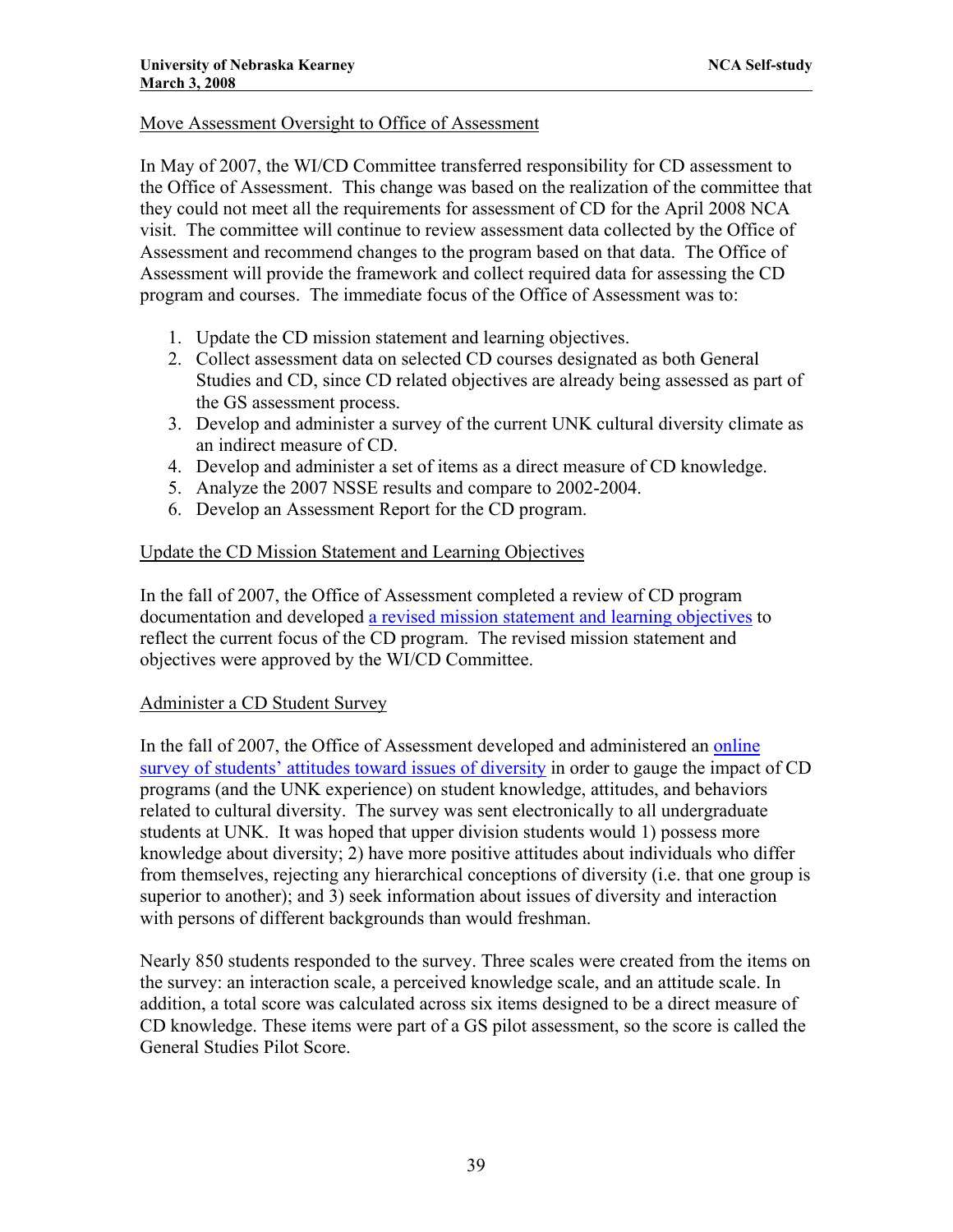[Analysis of the data](http://www.unk.edu/uploadedFiles/academicaffairs/Assessment/Department_Assessment/Reports/WICD/CD%20Survey%20analyses%20for%20website.pdf) supported the hypothesis that students who have completed the CD requirement 1) have more perceived knowledge, 2) interact with others who differ from themselves more frequently, and 3) have more positive attitudes related to CD issues. Those who completed the CD requirement did not score significantly higher on the GS pilot items in the regression analysis; however, grade level was a significant predictor of success on these items with seniors scoring significantly higher than freshmen.

## Analyze the 2007 NSSE Data

[The analysis of the 2007 NSSE items](http://www.unk.edu/uploadedFiles/academicaffairs/Assessment/Department_Assessment/Reports/WICD/NSSE%20Results%20on%20CD%20Related%20Items%20for%202002-2007.pdf) relevant to CD showed marked improvement over the results from 2002-2004 in several areas. In 2002-2004, some of the largest effect sizes were found on items that asked whether students planned to do foreign language coursework or study abroad. However, these differences from our peer institutions were smaller (or not statistically significant) by 2007. The relatively high proportion of seniors in 2007 (as compared to previous years) who reported completing foreign language coursework is encouraging.

Effect sizes for seniors tended to be larger in magnitude (more negative) than for firstyear students in 2002-2004. This was not the case in the 2007 NSSE results, in which seniors at UNK more frequently "included diverse perspectives in class discussions or writing assignments." While the effect size was small, perhaps this is at least in part a result of the requirement that students take at least two CD courses. In 2007, the mean scores for UNK seniors increased from previous years on every item, again an encouraging sign.

2007 results indicate students at UNK do not differ much from our peer institutions in terms of how they feel the institution has contributed to their experiences regarding diversity.

## Submit CD Program Assessment Report

The Office of Assessment began collecting CD program assessment data in the fall of 2007 and developed an [assessment report for the CD program.](http://www.unk.edu/academicaffairs/assessment/Academic/index.php?id=32342) The report was reviewed by the WI/CD Committee at their December 2007 meeting. The committee approved the report and discussed recommendations for changes to the program and to the assessment process, based on the results of the data collections.

## **3. Future Initiatives to Assess the Cultural Diversity Program**

Both the Office of Assessment and the WI/CD Committee feel it would be advantageous to have a standardized Cultural Diversity (CD) survey, rather than the current, locally developed survey. This would give UNK the opportunity to compare data collected from our students to student data from other institutions and provide an instrument that might have greater reliability and validity.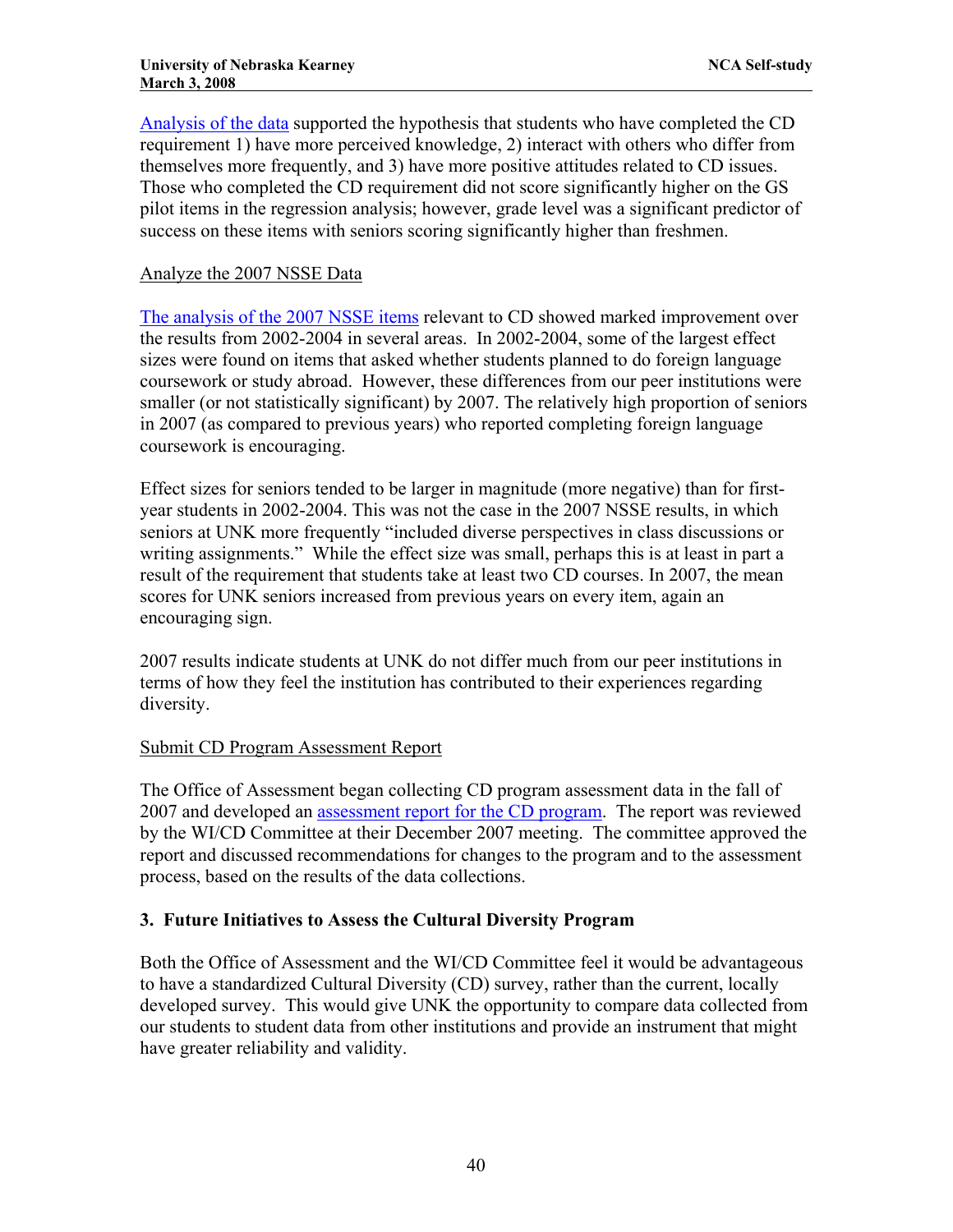This year the CD survey was administered online across the UNK campus. Those students choosing to respond provided data for the assessment process. In the future, a better representation of the entire UNK student body could be provided by implementing the administration of a survey in the required CD courses. To obtain freshman with no experience in CD courses, the survey could be given in freshman General Studies courses currently designated as CD. In the future, the survey might be administered as part of the proposed General Studies Portal course, which all freshman would be required to take during their first year at UNK, if the new GS program is adopted.

It would also be helpful to expand the departmental reporting of student outcomes from the CD courses, so more departments are assessing and reporting on their CD courses. This would provide greater assurance that the faculty members teaching the courses are continuing to follow the criteria and requirements for a CD designated course. It would also be possible to identify courses in which students are not meeting the CD learning outcomes and require the department(s) to revise or enhance the course offering to improve learning outcomes. The Office of Assessment and the WI/CD Committee will consider a process of having 1/3 of the departments that deliver CD courses assess student outcomes in those courses every third year. This would not place an undue burden on departments, but would allow both the committee and the departments to oversee the quality of the CD courses and determine whether the courses are effectively teaching CD objectives.

In the fall of 2008, the Office of Assessment will post results from General Studies (GS) departmental reports that included courses designated as both GS and CD . Those selected GS Reports from 2006-2008 reviewed that included data on the CD learning objectives would provide a basis for the department level CD assessment.

The WI/CD committee will continue to review all new course syllabi and CVs of faculty members teaching courses to ensure new offerings meet the WI criteria. The committee will also be conducting a review of existing WI courses to ensure continued compliance with WI criteria. This review process will be in place by May of 2008.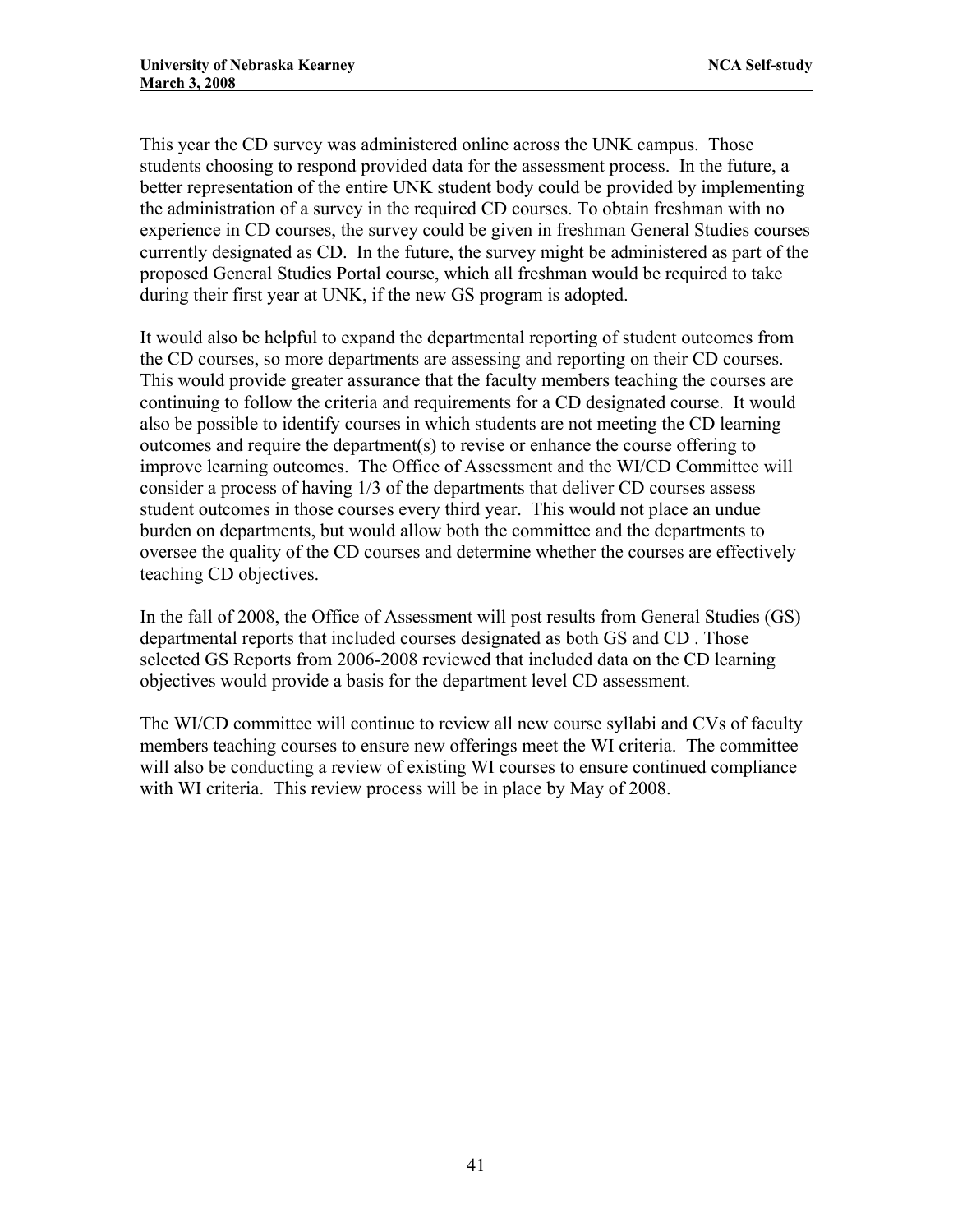## **VI. Distance Education (eCampus) Program Assessment**

## **2004 NCA Feedback**

At the time of the 2004 NCA accreditation visit, the team recommended that one of the areas for review in the 2008 focused visit would be the assessment of the online programs at UNK (which are now called eCampus). In the [2004 NCA Report](http://www.unk.edu/uploadedFiles/ncac_report.pdf), the accreditation team stated that, *"when viewed as a whole the university's online offerings constitute a major and recent move into challenging educational territory—with challenges in funding and staffing and in providing an appropriate level of student services. Therefore, the university should proceed cautiously and take time to evaluate its progress" (Assurance Section 18).* The team recommended a focused visit to *"evaluate progress in assessment of student learning outcomes, including assessment in distance-learning programs" (Assurance Section 18).* The team felt that *"Faculty commitment to assessment in graduate programs and distance learning is just emerging" (Assurance Section 18).* 

In addressing the issues raised in the [2004 NCA Report](http://www.unk.edu/uploadedFiles/ncac_report.pdf) related to assessment of the online programs, this section of the self-study will provide:

- 1. A description of the status of assessment of online programs that existed at the time of the 2004 NCA visit.
- 2. A description of what has been done since 2004 to address the issues identified in the visit and to bring this component of assessment into compliance with NCA requirements.
- 3. Future assessment initiatives planned for eCampus.

## **1. 2004 Status of Online Program Assessment**

UNK's off-campus programs have been meeting the educational and service needs of place bound, nontraditional, working adults throughout Nebraska for more than three decades. In the early years, those services included face-to-face instruction at various locations throughout the state of Nebraska with major learning centers in Grand Island, North Platte, Columbus, McCook, and Broken Bow. As distance learning technology evolved in the early 1990s, more students were taking advantage of the synchronous video technology. In the spring of 2000, UNK entered the online arena by offering four courses and enrolling 34 students. In March of 2004, when the Evaluation Team from North Central Higher Learning Commission conducted a comprehensive evaluation of the institution's request for approval to offer online degree programs the team identified four challenges for UNK, including assessing the educational effectiveness of online degree programs. At the time of the visit no assessment data were available for distance online programs at UNK, and no plans were in place to begin the process of collecting assessment data. By the fall of 2007, eCampus was providing seven online degree programs and 80 online courses with an enrollment of nearly 1500. It is apparent that the future for distance education at UNK is in the eCampus online programs.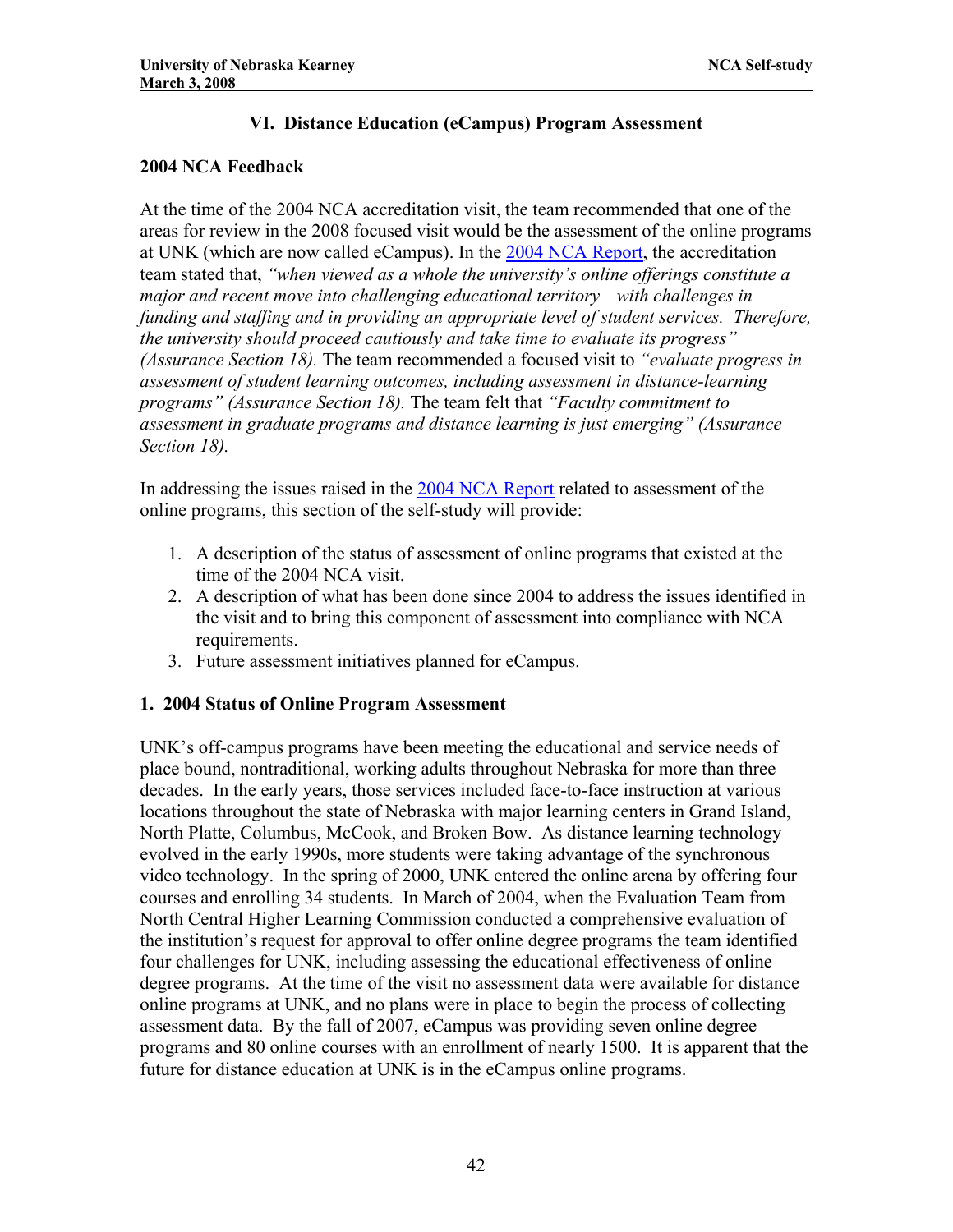# **2. Addressing Requirements for the 2008 NCA Focused Visit**

In the fall of 2005 the Coordinator of Assessment and the Director of eCampus developed a process for assessing the educational effectiveness of online degree programs at UNK. Table VI.1 outlines the process they developed and implemented.

| Initiative             | Level                      | <b>Process</b>                  | <b>Responsibility</b> | <b>Timeline</b> |
|------------------------|----------------------------|---------------------------------|-----------------------|-----------------|
| Assess students        | Course/                    | Online programs collect         | <b>Online degree</b>  | Began           |
| in online degree       | Program                    | student performance data        | programs              | collecting data |
| programs               |                            |                                 |                       | fall 2006       |
| Collect student        | Program                    | Online programs collect         | <b>Online</b> degree  | Began           |
| evaluations of         |                            | survey data from students       | programs              | collecting data |
| online programs        |                            | completing the program.         |                       | fall 2006       |
| Establish course       | Course                     | <b>Course Development Form</b>  | eCampus               | Established in  |
| development            |                            | completed by faculty members    |                       | fall 2005       |
| requirements           |                            | for each online course          |                       |                 |
|                        |                            | developed and funded            |                       |                 |
| Provide Course         | Course                     | Checklist of elements that      | eCampus               | Implemented     |
| Development            |                            | need to be included in the      |                       | fall 2005       |
| Checklist              |                            | development of any online       |                       |                 |
|                        |                            | course                          |                       |                 |
| Collect online         | $\overline{\text{Course}}$ | Collect data on retention rates | eCampus               | Began in fall   |
| course retention       | Program                    | for all courses with summary    |                       | 2005            |
| data                   |                            | for entire online program       |                       |                 |
| Compare online         | Course/                    | Collect data comparing online   | <b>Online</b> degree  | Began in fall   |
| to traditional         | Program                    | to traditional courses          | programs              | 2006            |
| courses                |                            |                                 |                       |                 |
| <b>Collect Student</b> | eCampus                    | Collect data on all online      | eCampus               | Began           |
| Survey data            |                            | student's reactions to online   |                       | collecting data |
|                        |                            | delivery of courses             |                       | in fall 2005    |
| <b>Collect Faculty</b> | eCampus                    | Collect data from all online    | eCampus               | Began           |
| Survey data            |                            | faculty members about their     |                       | collecting data |
|                        |                            | reactions to teaching online    |                       | in spring 2006  |
|                        |                            | courses                         |                       |                 |
| Submit Online          | Programs                   | Develop a plan for collecting   | <b>Online</b> degree  | Plans           |
| Program                |                            | and reporting all required data | programs              | submitted       |
| Assessment             |                            | for the online degree program   |                       | Spring 2006     |
| Plans                  |                            |                                 |                       |                 |
| Submit Online          | Programs                   | Develop a report of the data    | <b>Online</b> degree  | Reports         |
| Program                |                            | collection results,             | programs              | submitted fall  |
| Assessment             |                            | recommendations based on        |                       | 2007            |
| Reports                |                            | results, actions taken, and     |                       |                 |
|                        |                            | assessment of the assessment    |                       |                 |
|                        |                            | process.                        |                       |                 |
| Submit                 | eCampus                    | Develop a plan for collecting   | eCampus               | 10/1/05         |
| eCampus                |                            | and reporting all required data |                       |                 |
| Assessment             |                            | for the eCampus program         |                       |                 |
| Plan                   |                            |                                 |                       |                 |
| Submit Assmt.          | eCampus                    | Report results of all eCampus   | eCampus               | Submitted fall  |
| Report                 |                            | assessment activities           |                       | 2007            |

Table VI.1 Process for Assessing Student Outcomes in Online Programs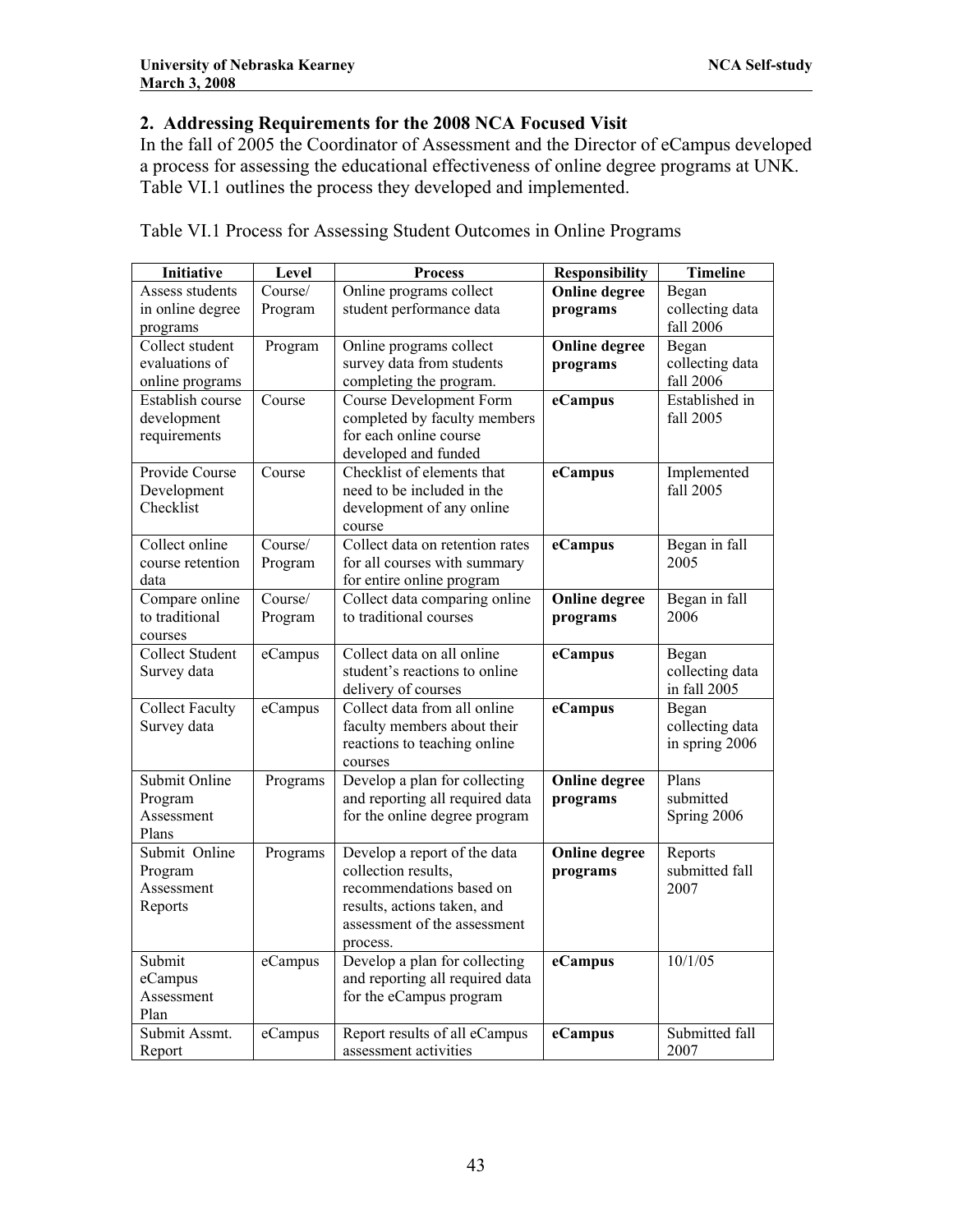## Assess Students in Online Degree Programs

The Coordinator of Assessment and the Director of eCampus met with all departments offering online degree programs in October of 2005 to discuss assessment requirements. Collection and reporting of student outcomes data were needed to assess student performance in the online programs. All departments offering online degrees developed assessment plans, collected student outcomes data, and submitted [Assessment reports](http://www.unk.edu/academicaffairs/assessment/Academic/index.php?id=9309) in 2006 and 2007.

## Collect Students Evaluations of Online Programs

The Coordinator of Assessment and the Director of eCampus determined that student feedback on the online programs should also be an integral part of the assessment process. As a result, all departments offering online degrees included this information in their Assessment reports in 2006 and 2007.

## Establish Course Development Requirements

All faculty members who teach online have the opportunity to apply for the "Approval for Remuneration for the Initial Preparation of a Distance Education Course" stipend. [The application form](http://www.unk.edu/acad/continuing_ed/faculty/index.php?id=6267) requires the faculty member to include a copy of the course objectives, a syllabus draft, and a description of their proposed course. The stipend application form is announced three times a year via email when colleges are preparing for the upcoming semester. The maximum amount granted for a 3-credit hour course is \$1,500. Since 2004, 115 faculty members have been granted stipends for online course development totaling \$205,125.

### Provide Course Development Checklist

The [Online Course Development Checklist](http://www.unk.edu/acad/continuing_ed/faculty/index.php?id=21456) was developed following the Higher Learning Commission's "Best Practices of Electronically Delivered Programs" guidelines. After reviewing these practices, as well as others, a unique set of guidelines was developed to accommodate faculty members at different levels of instruction. The checklist is broken into three parts which cover initial development and two distinct revisions. They are: 1) Form A: Online Course Development Checklist for the Initial Preparation of an Online Course, 2) Form B: Online Course Development Checklist for the First Revision of an Online Course, and 3) Form C: Online Course Development Checklist for the Second Revision of an Online Course. According to ARTICLE XV, Section 2(e) of the UNK Collective Bargaining Agreement, faculty members are to adhere to these best practice guidelines on the checklist as they are developing their courses.

The checklist is made available to the faculty by several methods. When faculty members are granted distance education stipends, they receive an acceptance letter with the Online Course Development Checklist attached. The checklist is also made available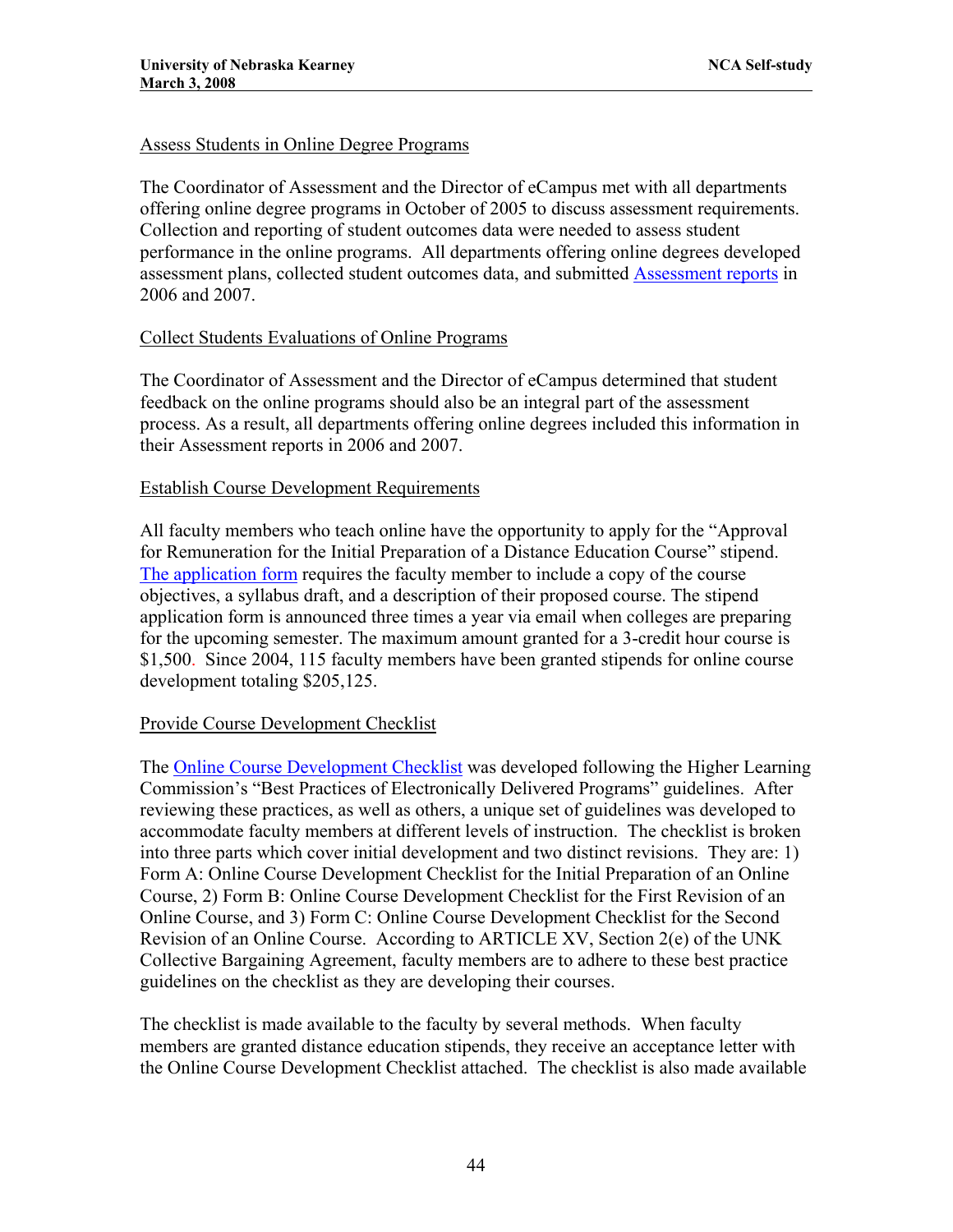on the eCampus website under the Faculty Resources section and is also sent to faculty members by email and distributed at various events hosted by eCampus.

### Collect Online Course Retention Data

Retention data is collected every fall semester from the Office of the Registrar for the previous academic year for all online courses. For the 2005-2006 and 2006-2007 academic years, the retention rates in online courses averaged 92%, which is well above the national average**.** 

### Compare Online to Traditional Courses

Specific questions on the Student Survey (see below) ask students to compare online courses to traditional face-to-face courses. For the past two years, over 70% of the students indicated they learned more through online courses than traditional courses, 72% said they preferred online courses to traditional courses, and 64% felt more involved in online courses than traditional courses. In addition to the above data, the Psychology Department conducted research in 2006 comparing student knowledge retention between the traditional Human Development course and the online Human Development course. The data indicated that there were no significant differences between the two types of delivery when it comes to student knowledge retention. This type of comparison could be done in other programs with equivalent online and face-to-face courses.

### Collect Student Survey Data

[Student surveys](http://www.unk.edu/academicaffairs/assessment/index.php?id=25182) are administered to students enrolled in online courses in the fall and spring semesters, as well as the summer sessions. This survey evaluates the students' level of satisfaction with online learning, as well as the support services provided by eCampus and other relevant units on campus. In the fall semester, the survey is distributed to all students enrolled in an online course. For the remaining semesters, the survey is sent to only those students who did not receive the survey earlier that year. The students respond anonymously. To date, 2,151 student surveys have been sent out with 649 online students responding, resulting in a 30% response rate. Results of the survey are included in the eCampus [Assessment Report.](http://www.unk.edu/uploadedFiles/academicaffairs/Assessment/Department_Assessment/MissionsPlansInstruments/DIST/distance%20ed%20report.pdf)

### Collect Faculty Survey Data

A [faculty survey](http://www.unk.edu/academicaffairs/assessment/index.php?id=25204) is administered in the spring semester to all faculty members who have taught online courses during the year. The survey evaluates the faculty member's level of satisfaction with online learning, as well as their use and satisfaction with support services provided by eCampus and other relevant units on campus. An electronic version of the survey is emailed to every faculty member. The faculty members respond anonymously. To date, 125 online faculty members have been invited to respond to the survey with 54 responding, resulting in a 43% response rate. The results of the Faculty Survey are summarized in the [eCampus Assessment Report](http://www.unk.edu/academicaffairs/assessment/index.php?id=20468). eCampus also posts the results on its home page under the "Assessment" link.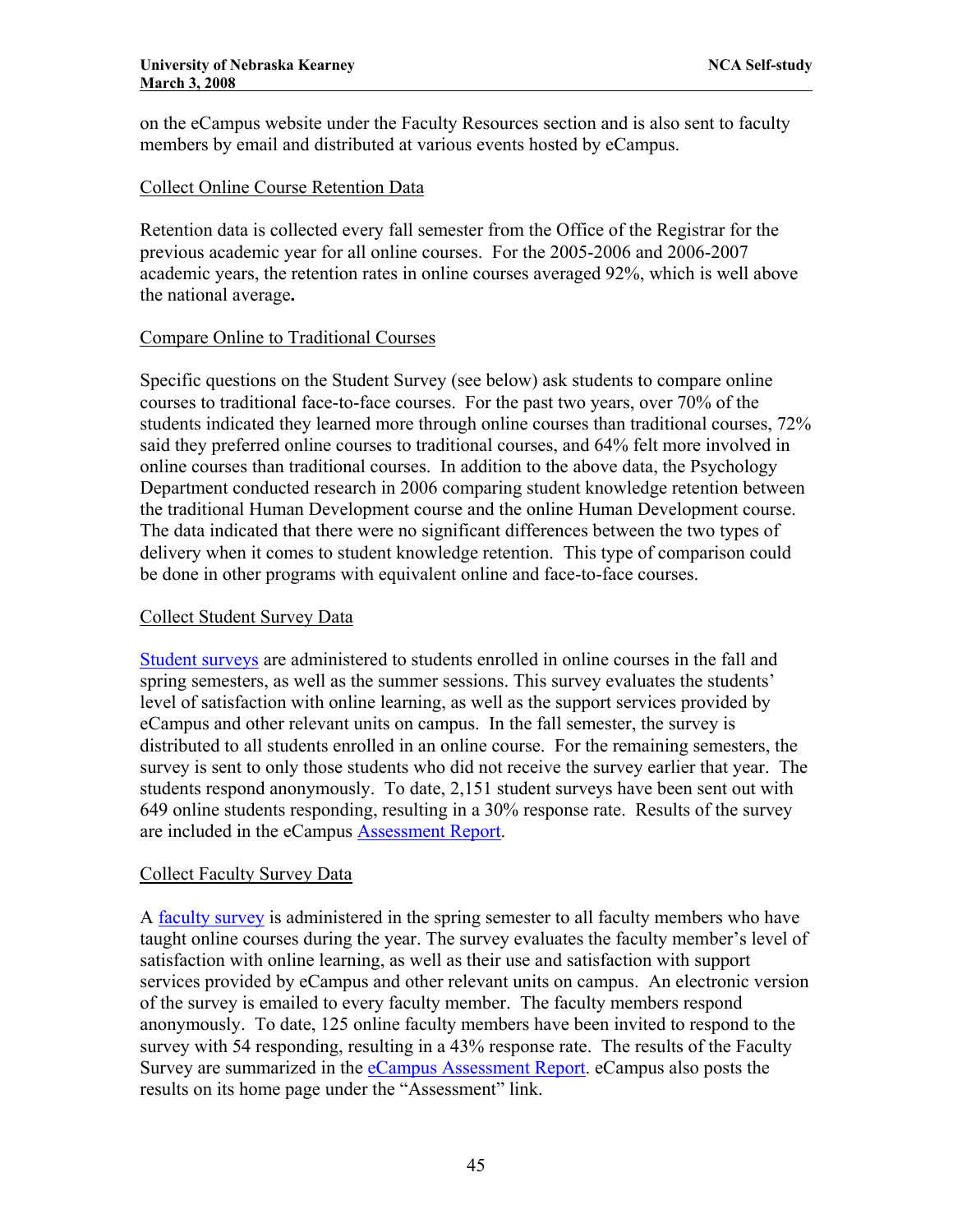### Submit Online Program Assessment Plans

When the Coordinator of Assessment and the Director of eCampus met with all departments offering online programs in October of 2005 to discuss assessment needs, a goal was established to have every department offering online degrees develop [assessment plans](http://www.unk.edu/academicaffairs/assessment/Academic/index.php?id=9309.) for collecting and reporting all required data for the distance education program by May of 2006. The goal was actually met by the end of October of 2005. These plans are posted on the assessment website and linked to the eCampus website and are updated as changes occur in the assessment process of an online program.

### Submit Online Program Assessment Reports

Every department offering online degree programs is required to develop [reports](http://www.unk.edu/academicaffairs/assessment/Academic/index.php?id=9309.) of the data collection results, recommendations based on results, actions taken, and assessment of the assessment process. These reports are submitted annually to the Office of Assessment.

### Submit eCampus Assessment Plan

A [plan](http://www.unk.edu/academicaffairs/assessment/index.php?id=25178) of all assessment activities for eCampus has been developed describing the collection and reporting of all required data. The eCampus Office submitted the overall plan for online learning in May of 2006 and began data collection in the spring and summer of 2006.

### Submit eCampus Assessment Report

A [report](http://www.unk.edu/academicaffairs/assessment/index.php?id=20468) of the eCampus assessment data collection results, recommendations based on results, actions taken, and assessment of the assessment process is completed every year. The report is submitted to the Office of Assessment every October and is posted on the assessment website.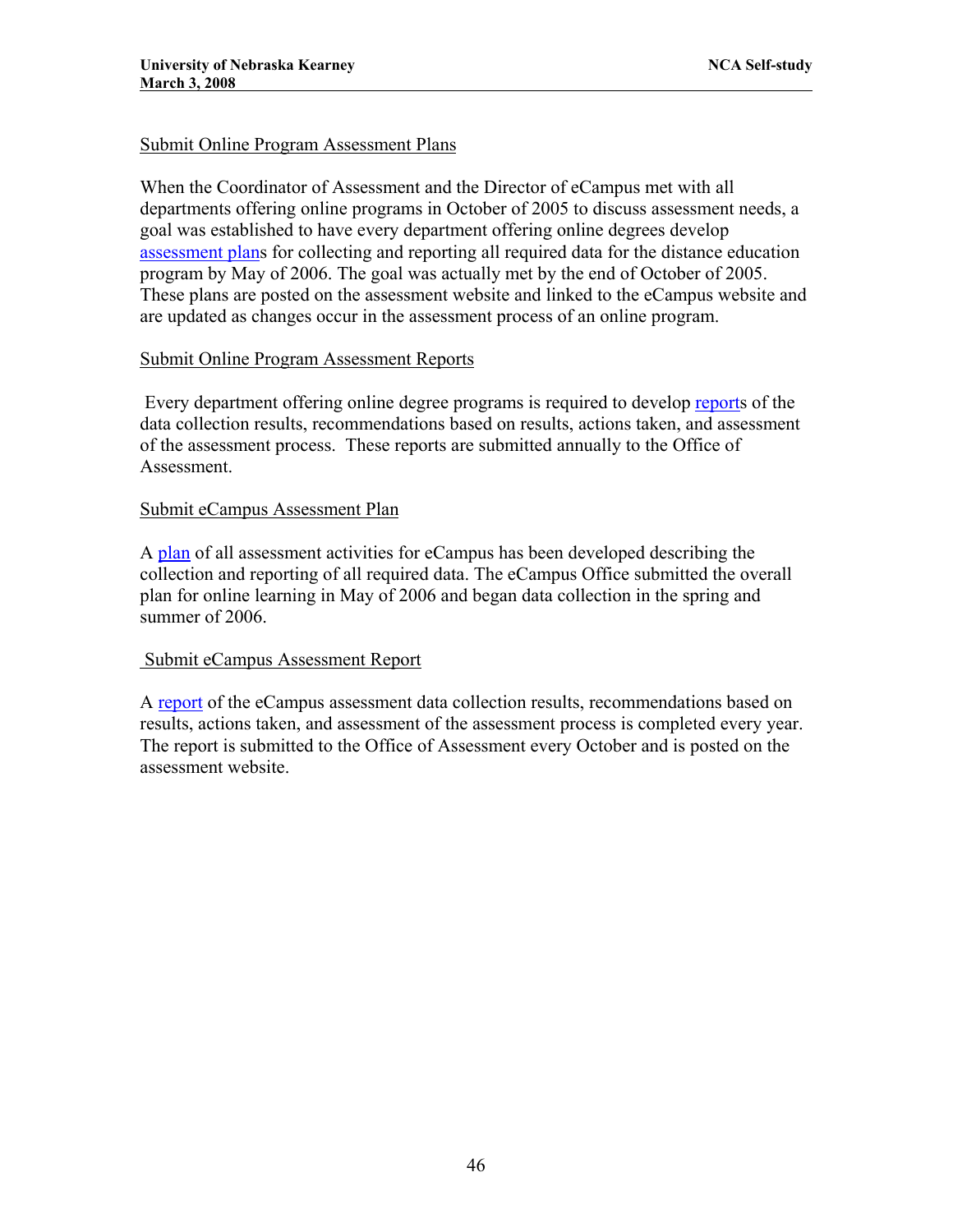### **3. Future Initiatives to Assess the eCampus Program**

Over the next two years, eCampus will be considering new assessment initiatives. They will identify a method of expanding the model used in the Psychology Department of comparing face-to-face courses with online courses. Programs that offer equivalent courses in both face-to-face and online formats will be identified to apply the approach used by the Psychology Department in assessing equivalency of course outcomes. eCampus also plans to examine the student course evaluation response rate for online courses, and compare it to the course evaluations for face-to-face courses. If there is a significant difference between the two response rates, they will identify methods of increasing the student online course evaluation response rate. Finally, eCampus plans to evaluate the effectiveness of the Course Requirement Checklist by surveying faculty members who have used the checklist in developing their online courses.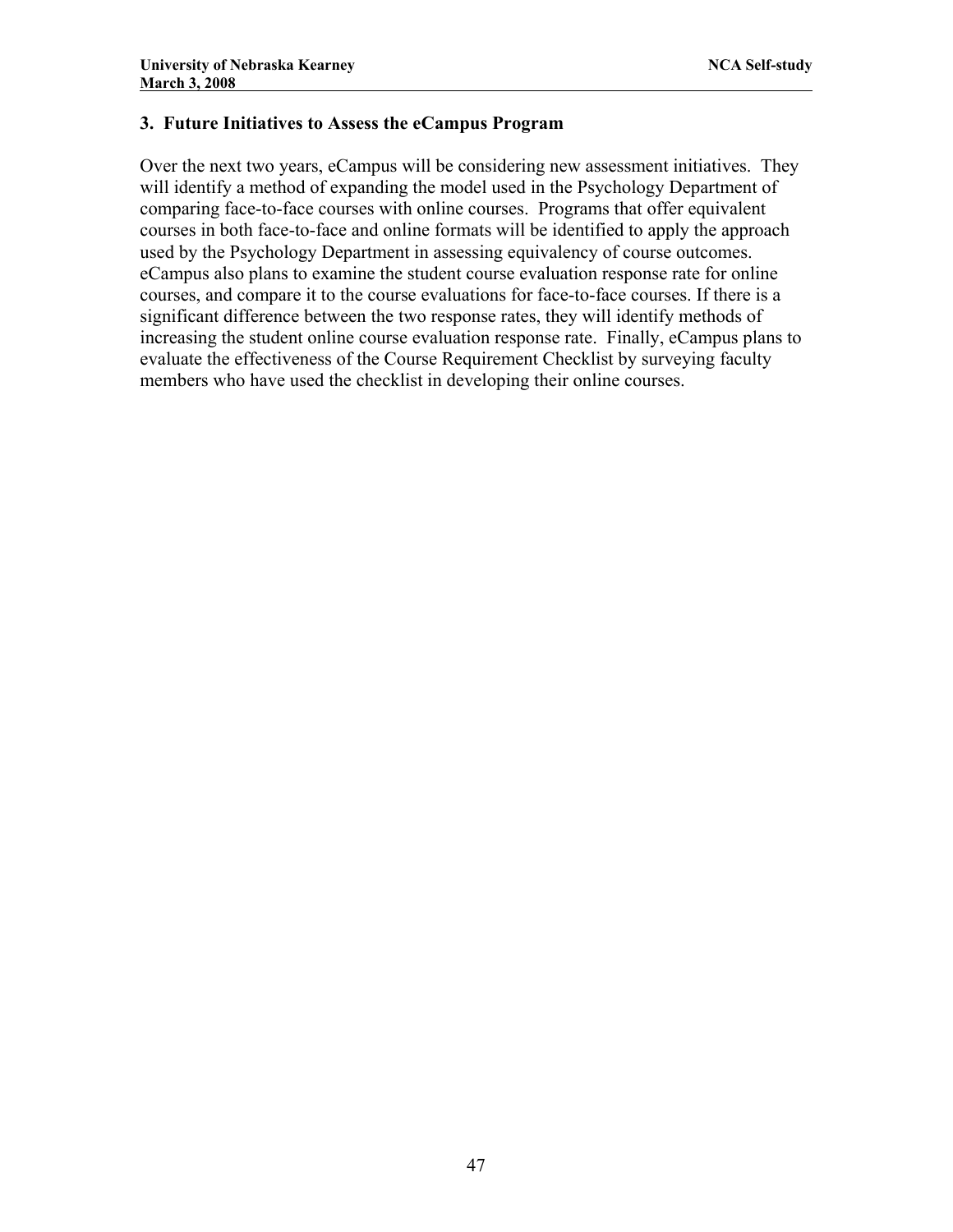# **VII. General Studies (GS) Program Assessment**

## **2004 NCA Feedback**

In March of 2004, a team from The Higher Learning Commission from the North Central Association of Colleges and Schools visited the UNK campus to conduct a comprehensive evaluation. At that time, the team recommended that a focused visit be scheduled for 2008 with one of the areas for review being assessment of the General Studies (GS) program. In the [2004 NCA Report,](http://www.unk.edu/uploadedFiles/ncac_report.pdf) the accreditation team stated that, *"There is a lack of faculty ownership for the assessment of General Studies…which [is a] graduation requirement at the university"(Assurance Section 15). "Faculty ownership of assessment in academic programs has not developed across the campus to the level that constitutes a commitment to assessment"(Assurance Section 18). "Assessment in the General Studies program had not been clearly defined at the time of the visit. The assessment responsibilities of faculty teaching General Studies course were still being negotiated and clarified" (Assurance Section 19). "At the time of the focused visit…the campus should be able to demonstrate that student learning outcomes are being assessed…including General Studies, and that assessment results are being used to improve programs and increase student learning" (Assurance Section 19).* 

In addressing the issues raised in the [2004 NCA Report](http://www.unk.edu/uploadedFiles/ncac_report.pdf) related to the General Studies program assessment, this section of the self-study will provide:

- 1. A historical perspective of the scope of the GS program since its inception, including responsibility for oversight of the program.
- 2. A description of what has been done since 2004 to address the issues identified in the visit and to bring this component of assessment into compliance with NCA requirements.
- 3. Future assessment initiatives planned for the GS program.

## **1. History and Scope of the General Studies Program**

## Program Inception

The General Studies program has been in existence since 1970, when Kearney State College reorganized its academic programs from divisions to schools and departments. The basic categories for the program included Communications, Humanities, Natural Science, Social Science, and Electives. Those basic categories with minor changes (e.g., moving Mathematics from Natural Science to a separate category and changing the name of the electives category to personal development) have continued as the core structural framework for General Studies distribution requirements since that time.

Until the time that Kearney State College entered the university system as the University of Nebraska at Kearney (UNK), a standing committee of the Faculty Senate, the General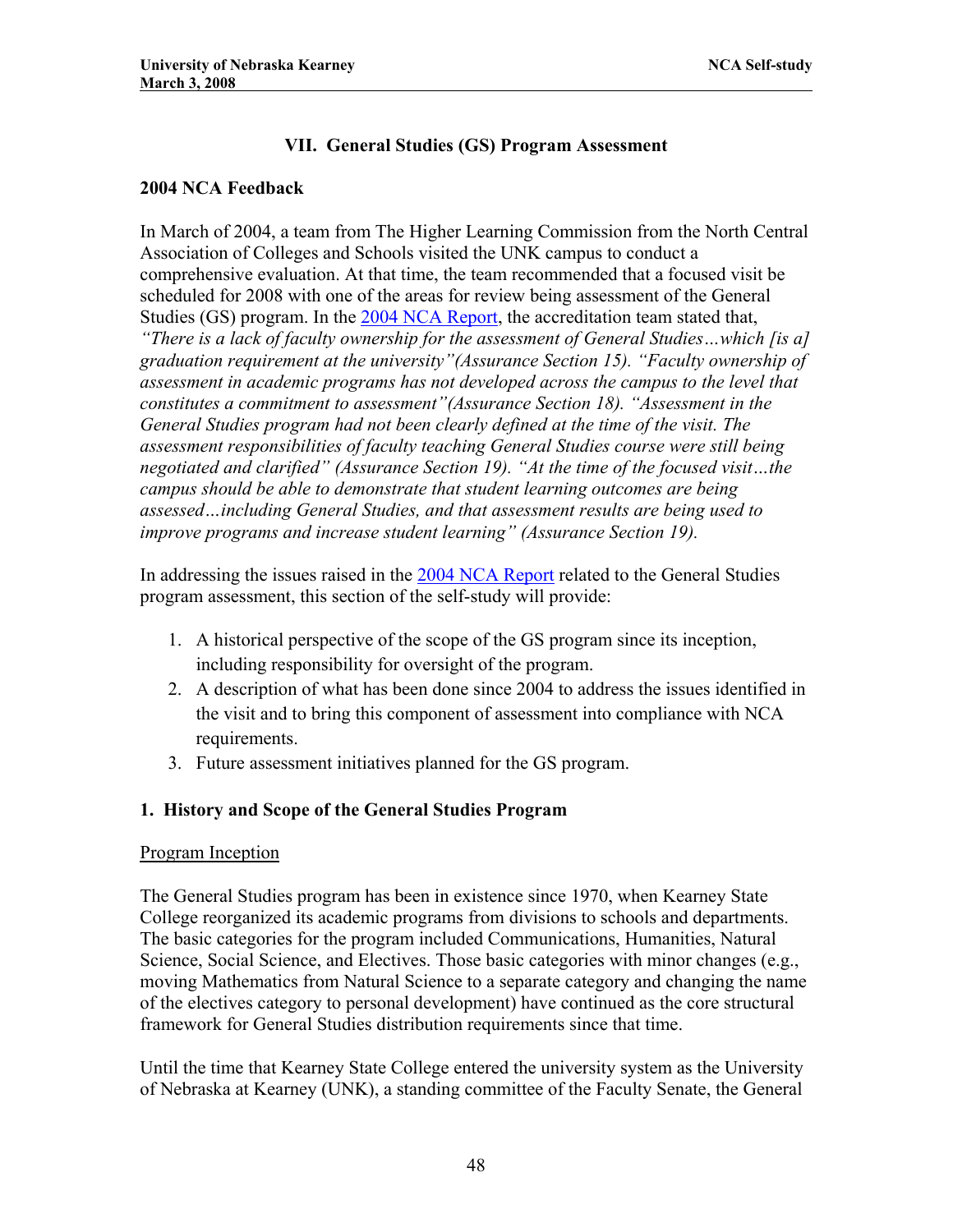Studies Committee, was responsible for the revisions and additions to the program. In the mid-1980s, the administration conducted its first formal Academic Program Review of General Studies during the tenure of Professor Stan Dart as Chair of the General Studies Committee. The Faculty Assistant to the Provost, Dr. Bob Rycek, was also instrumental in this review. Several recommendations were implemented or were under review, when the institution was absorbed into the University of Nebraska system in 1990.

In 1992, Vice Chancellor Gene Koepke instituted a major review of the program conducted by a faculty committee and subsequently reviewed by the colleges. As a result of this review, several important changes to the program and its governance were instituted:

- The Faculty Senate General Studies Committee was replaced by the General Studies Council, which reported action to the Faculty Senate and operated under the purview of the Senior Vice Chancellor for Academic Affairs (SVCAA).
- A half-time administrative position, the Director of General Studies, was established in order to provide more support for the institution's largest academic program.
- Writing Intensive (WI) and Cultural Diversity (CD) courses were instituted in order to address particular skills, knowledge, and values within the General Studies program.

In 1994, the current General Studies program came into existence. In the current program, all UNK students are required to complete the GS curriculum: 45 hours of General Studies designated courses that students select from an extensive list of offerings in the humanities, the fine arts, mathematics, and the natural, social, and behavioral sciences. The GS curriculum offers a combination of courses listed under eight different categories:

- English Language
- Foreign Language
- Humanities
- Mathematics, Statistics and Computer Science
- Natural Sciences
- Social and Behavioral Sciences
- Personal Development
- Capstone Course

The current General Studies program was designed to help students develop the skills needed to succeed in any career path they might choose. It exposes students to a variety of fields to help them make choices about their course of study at UNK and their profession following college. Both the GS philosophy and the learning objectives of the program support this focus.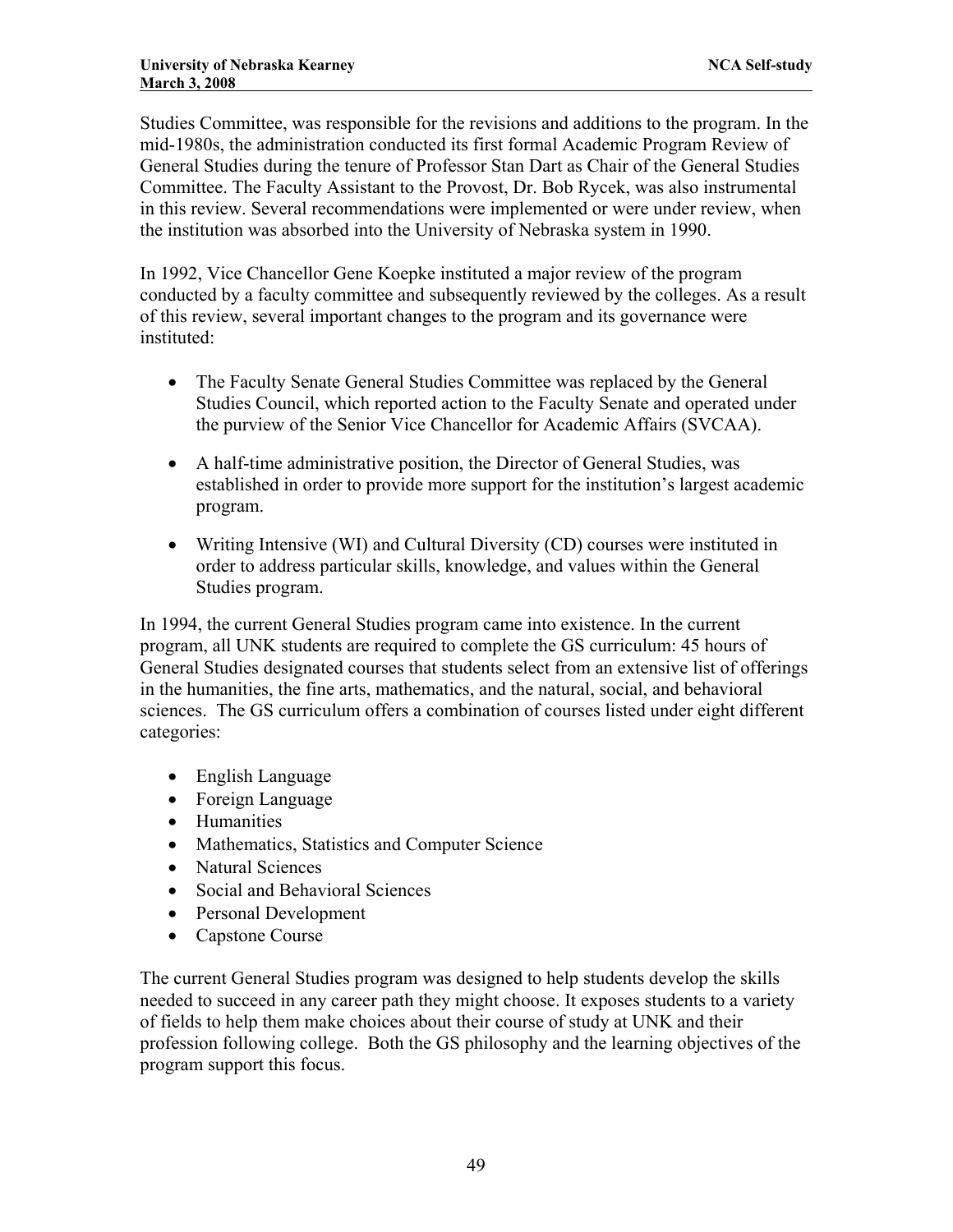## **Governance**

In 1994, governance of the current program was given to the GS Council and to the Director of GS. The GS Council reports to the Senior Vice Chancellor for Academic Affairs and Student Life (SVCAASL), who maintains oversight of all actions of the council relating to the GS curriculum. Among other duties, the charge of the GS Council is to develop procedures for evaluating GS courses, approve proposed GS courses ([Course Submission Procedure\)](http://www.unk.edu/academicaffairs/generalstudies/index.php?id=3621), enforce the articulation agreements with community colleges whose students frequently transfer to UNK, plan and implement assessment of student learning outcomes and other aspects of the GS program, and regularly review the GS program structure and objectives.

## Program Renewal

Over the years, the General Studies program has gone through limited changes and renewals. The current General Studies program at UNK has had two [Academic Program](http://www.unk.edu/academicaffairs/generalstudies/index.php?id=21438)  [Reviews](http://www.unk.edu/academicaffairs/generalstudies/index.php?id=21438) since 2000. The [2001 APR](http://www.unk.edu/academicaffairs/generalstudies/index.php?id=16434) evaluated the status of the program since the 1994 program revisions, and the [2007 APR](http://www.unk.edu/academicaffairs/generalstudies/index.php?id=23612) provided valuable data that have been used in the GS renewal process currently underway.

In 2005, the Faculty Senate, with the support of the SVCAASL initiated a campus-wide discussion about the rationale, objectives, and structure of the current general education requirements. The first round of campus-wide discussions was initiated while the Director of GS and the GS Council were establishing the assessment process. The GS Director resigned in May, and the Faculty Assistant to the SVCAASL became the interim director, eventually being appointed as Director in August of 2005. This individual was also serving as Director of Assessment for UNK.

In May of 2006, The Director of General Studies resigned from his positions as Director, Director of Assessment, and Faculty Assistant to the SVCAASL and a new Director was appointed. In the fall of 2005, the UNK Faculty Senate President facilitated a [Roundtable](http://www.unk.edu/academicaffairs/generalstudies/index.php?id=16436)  [discussion](http://www.unk.edu/academicaffairs/generalstudies/index.php?id=16436) of the current GS program objectives and structure. This Phase I Roundtable group completed a review of GS program objectives and created a proposed set of objectives for a renewed GS program. GS data collected at the department and program level, as well as previously collected data from the National Survey of Student Engagement (NSSE) items linked to the GS program were used in Phase II of the campus-wide Roundtable discussions. The [GS objectives](http://www.unk.edu/academicaffairs/generalstudies/index.php?id=17576) identified in Phase I served as the basis for the work of the Phase II Roundtable, which began in the 2006-2007 academic year and continues to the present.

Phase II created a proposal for a new GS program. Data collected by the General Studies Council, the Office of Assessment, and the Office of the Registrar were considered in the development of the proposal. Phase II of the Roundtables is complete. The [proposed GS](http://www.unk.edu/uploadedFiles/academicaffairs/generalstudies/roundtable/Core%20Curriculum_04022008.pdf)  [program](http://www.unk.edu/uploadedFiles/academicaffairs/generalstudies/roundtable/Core%20Curriculum_04022008.pdf) that emerged from Phase II of the Roundtable has been forwarded to the Faculty Senate for discussion. Once it is approved by that body, it will then be forwarded to the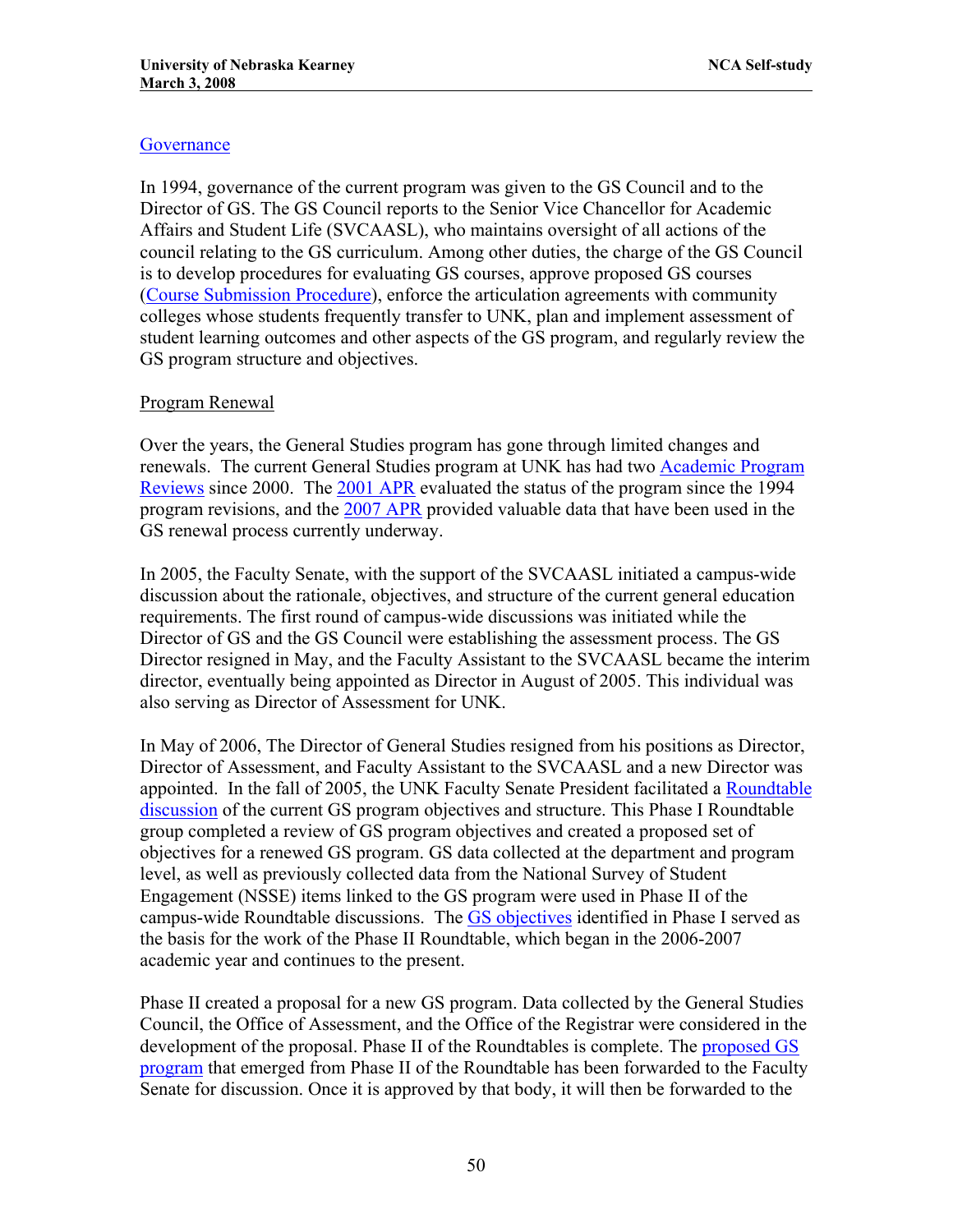General Studies Council for consideration, reworking, and eventual approval. Members of Phase I and II of the Roundtable were selected by Faculty Senate and approved by the SVCAASL, and represent a cross section of the faculty from different disciplines, academic ranks, and years of seniority. Several members of the General Studies Council are also on the Roundtable, including the Director of GS as *ex officio*. The campus is optimistic about the anticipated renewal of the GS program which is a direct result of assessment of the program since 2004.

# **2. Addressing Requirements for the 2008 NCA Focused Visit**

At the time of the 2004 NCA accreditation visit, no assessment of the General Studies program had been done. In the past four years, the GS program has implemented a full range of assessment procedures and practices, which are detailed in this section of the self-study.

To address the critical issue of GS assessment, various initiatives were identified and implemented following the 2004 accreditation visit. Table VII.1 outlines the initiatives designed to ensure that program and department level student learning data are collected and reported for the GS program. The table provides a description of the major initiatives, the level of the organization impacted, the process followed, the entity or individuals responsible for carrying out the initiative, and the timeframe in which the initiative is to be completed. Following the table is a detailed description of the initiatives and the outcomes.

| <b>Initiative</b> | Level       | <b>Process</b>               | <b>Responsibility</b>  | <b>Timeframe</b>  |
|-------------------|-------------|------------------------------|------------------------|-------------------|
| Revise the        | Program     | Develop a proposal for       | GS Director and        | 2004-2005         |
| Governance        |             | restructuring governance     | Council                |                   |
| Structure         |             | and gain approval            |                        |                   |
| Implement         | Program     | Design and implement an      | Coordinator of         | Adopted Fall      |
| Assessment        |             | assessment process for       | Assessment, GS         | 2004              |
| Strategies for    |             | program and department       | Director and           |                   |
| <b>GS</b>         |             | level collection and         | Council                |                   |
|                   |             | reporting of data            |                        |                   |
| Establish         | Program     | Assess all six categories of | Departments,           | Academic year     |
| timeline for      | and         | GS yearly                    | <b>General Studies</b> | 2005-2006 and     |
| collecting and    | Department  |                              | Director and           | ongoing           |
| reporting GS      |             |                              | Council                |                   |
| Assessment data   |             |                              |                        |                   |
| Assess GS         | Departments | Use direct and indirect      | Departments            | Assessment data   |
| Courses           |             | measures to collect          |                        | collected and     |
|                   |             | assessment data and report   |                        | reported annually |
|                   |             | the data annually            |                        | since 2006        |
| Administer GS     | Program     | Administer test of GS-       | GS Director and        | Spring 2007       |
| Pilot Test        |             | related academic skills      | Council                |                   |
| Administer        | Program     | Administer CAAP to           | GS Director and        | Reviewed          |
| Nationally-       |             | sample of freshmen and       | Council and Office     | instruments in    |
| Normed Test       |             | seniors                      | of Assessment          | 2005-2006 and     |
|                   |             |                              |                        | administered      |

| Table VII.1 GS Assessment Initiatives since 2004 |
|--------------------------------------------------|
|--------------------------------------------------|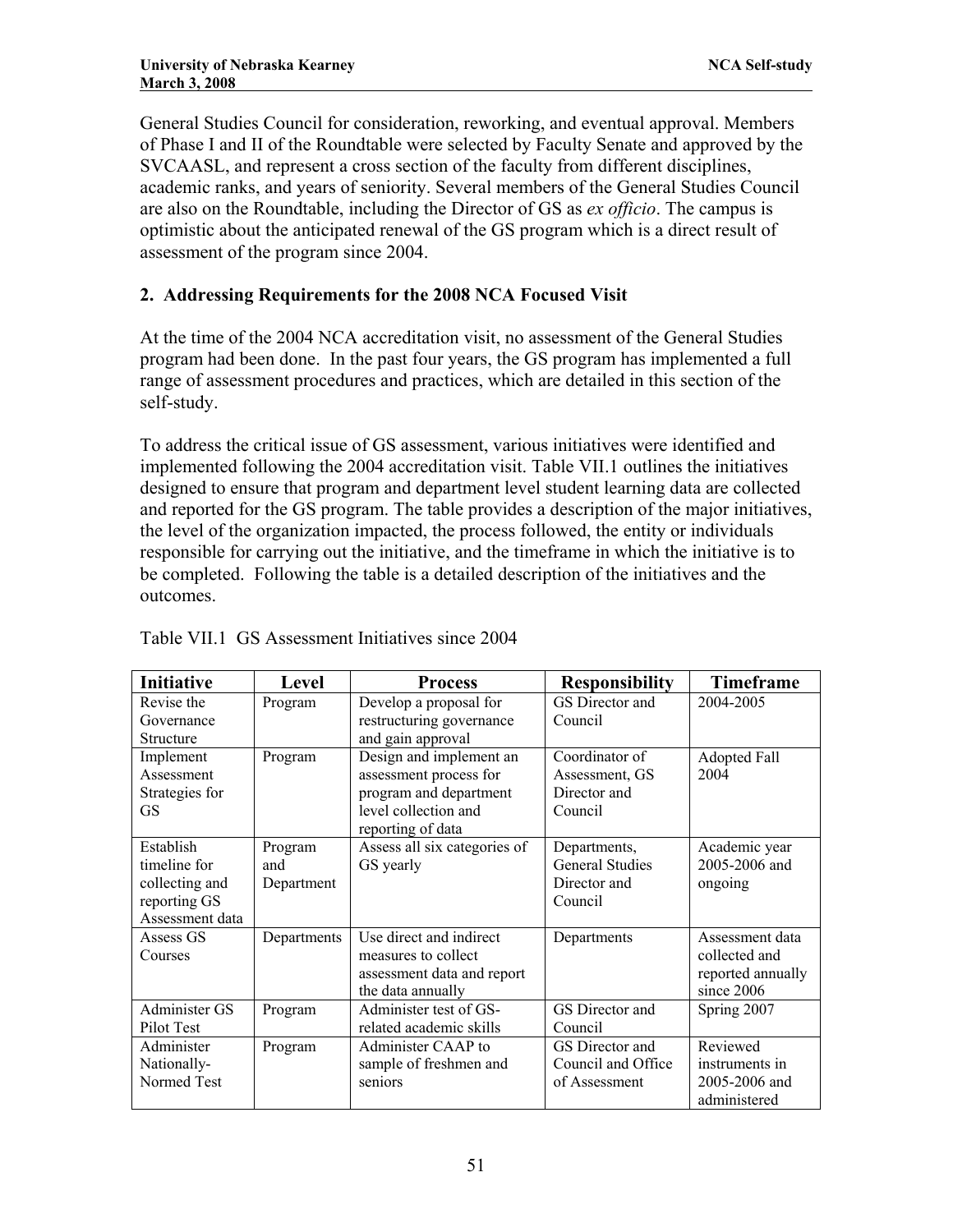|                                                                                                  |         |                                                                                                                                                                                       |                                                                                                   | CAAP fall 2007                            |
|--------------------------------------------------------------------------------------------------|---------|---------------------------------------------------------------------------------------------------------------------------------------------------------------------------------------|---------------------------------------------------------------------------------------------------|-------------------------------------------|
| <b>Survey Faculty</b><br>and Students for<br>Perceptions of<br>GS Program                        | Program | All faculty and a sample of<br>students were surveyed to<br>obtain their perceptions of<br>the GS program                                                                             | Office of<br>Assessment,<br><b>Student Assessment</b><br>Committee, GS<br>Director and<br>Council | Faculty 2005<br>Students 2005<br>and 2006 |
| Collect and<br>Analyze<br>Graduating<br>Senior Exit<br><b>Survey Data</b>                        | Program | Collect and Analyze<br>graduating senior exit<br>survey data related to GS                                                                                                            | Registrar's Office,<br>GS Director and<br>Council                                                 | Yearly since 2005                         |
| Analyze NSSE<br>data                                                                             | Program | Analyze data from NSSE<br>administered in 2002-2004<br>and 2007                                                                                                                       | Office of<br>Assessment and GS<br>Director and<br>Council                                         | Began in 2004<br>and continued in<br>2007 |
| Conduct<br>Academic<br>Program Review<br>of GS Program                                           | Program | External reviewer and<br>internal team of reviewers<br>analyze strengths and areas<br>for improvement                                                                                 | External reviewer,<br>internal review<br>team, GS Director<br>and Council                         | 2001 and 2007                             |
| Use Assessment<br>Results to<br>Improve the<br>Program and<br><b>Enhance Student</b><br>Learning | Program | Use assessment data to<br>improve GS program<br>(current GS program<br>renewal process), and to<br>enhance student learning<br>(departments improve their<br>instructional practices) | Departments, GS<br>Director and<br>Council                                                        | Yearly since 2005                         |
| Make GS<br>Assessment<br>Information<br>Available to All<br>Stakeholders                         | Program | Disseminate GS assessment<br>through GS website,<br>Voluntary System of<br>Accountability, NSSE-USA<br>Today website                                                                  | Departments, GS<br>Director and<br>Council                                                        | Ongoing since<br>2004                     |
| Offer GS<br>Assessment<br>Training to<br>Faculty                                                 | Program | Faculty stipends for work<br>on assessment, travel to<br>conferences on GS<br>assessment, CTE training<br>on assessment                                                               | GS Director and<br>Council, Center for<br>Teaching<br>Excellence                                  | Ongoing since<br>2004                     |
| Make<br>Assessment<br>Fundamental to<br>GS Course<br>Proposals                                   |         | All GS course proposals<br>address how student<br>learning will be measured<br>and enhanced                                                                                           | Departments, GS<br>Director and<br>Council                                                        | Ongoing since<br>2005                     |

## Revise the Governance Structure

In April and May of 2004, the Faculty Assistant to the SVCAASL, who also served as the new Director of Assessment met with the Director of General Studies to analyze issues in the governance structure. Two major issues emerged from this analysis, the first being that the GS program was also charged with governance and management of the Writing Intensive (WI) and Cultural Diversity (CD) theme courses for the campus. Much of the director's and council's time was spent with managing those programs instead of on their central task of managing the General Studies program.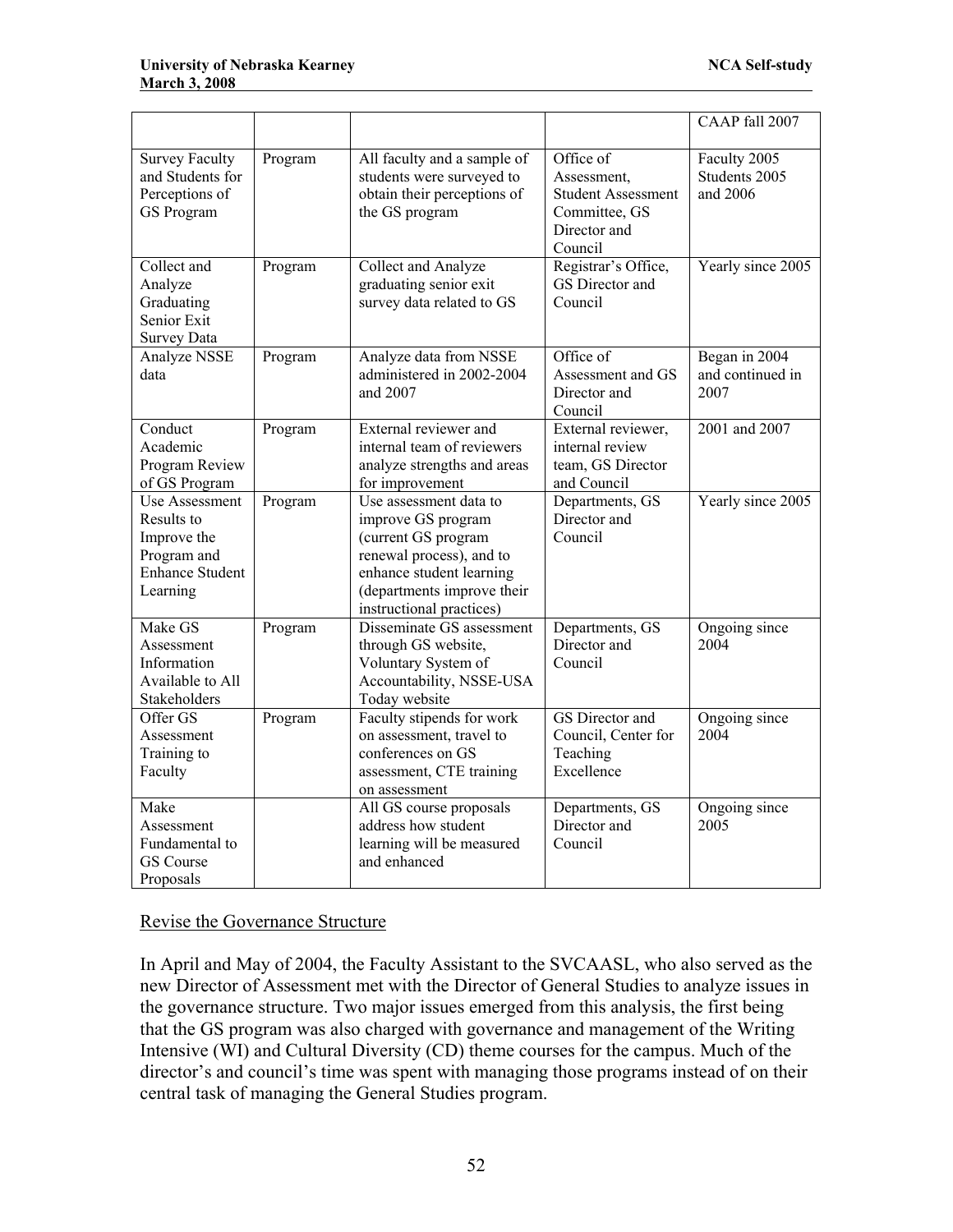A second structural issue was the steady turnover of directors between 1994 and 2004. During this period, the average tenure of the GS Directors has been about two years. To address both the workload of the director and council, as well as help to solve the problem of turnover in program directors, in May of 2004, the Director of GS and the GS Council proposed that responsibility for the WI and C D courses be transferred to another group. The Faculty Senate and the SVCAASL reviewed the proposal. They adopted it in August, and it took effect in 2005.

## Implement Assessment Strategies for GS

During the summer of 2004, the Director of Assessment and the Coordinator of Assessment reviewed the assessment efforts of the Director of GS and the GS Council up to the 2004 NCA visit. The coordinator was charged with reviewing assessment programs at other institutions and then to work with the Director of General Studies to develop a proposal for a GS assessment process to be approved by the council. A proposed assessment process was presented to the council in September. The broad concepts were accepted in October. The focus of the plan was a category-based assessment process embedded in the GS course offerings. Under the plan, each department would have responsibility for its course offerings and the Director of GS and the GS Council would have responsibility for assessment at the program level. The plan incorporated collecting and reporting of assessment data using multiple direct and indirect measures of student learning outcomes for GS courses and the GS program. Responsibilities were established and communicated, and follow-up has been constant.

In the fall of 2004, the Coordinator of Assessment and the Director of GS met with all departments offering General Studies courses to provide guidelines for the departmental assessment of their GS courses. The departments were charged with developing GS plans by May of 2005, collecting data in GS courses in the fall of 2005 and the spring of 2006, and submitting annual GS assessment reports beginning in October of 2006. The Director of GS and the GS Council have reviewed and updated the assessment strategy regularly since its creation and modified it when necessary.

## Establish Timeline for Collection and Reporting of GS Assessment Data

When assessment goals were established in 2004, an ambitious two-year timeline was set to collect and report GS assessment data. Out of 25 departments offering GS courses, six developed their plan and collected data to assess their GS courses in the first cycle (2004- 2005). By the next year, all 24 departments had developed plans, collected data, and submitted assessment reports. This 100% assessment rate continued in the 2006-2007 academic year.

## Assess GS Courses

Beginning in the 2005-2006 academic year, all departments offering GS courses were required to have an approved plan and to assess those courses each academic year. Their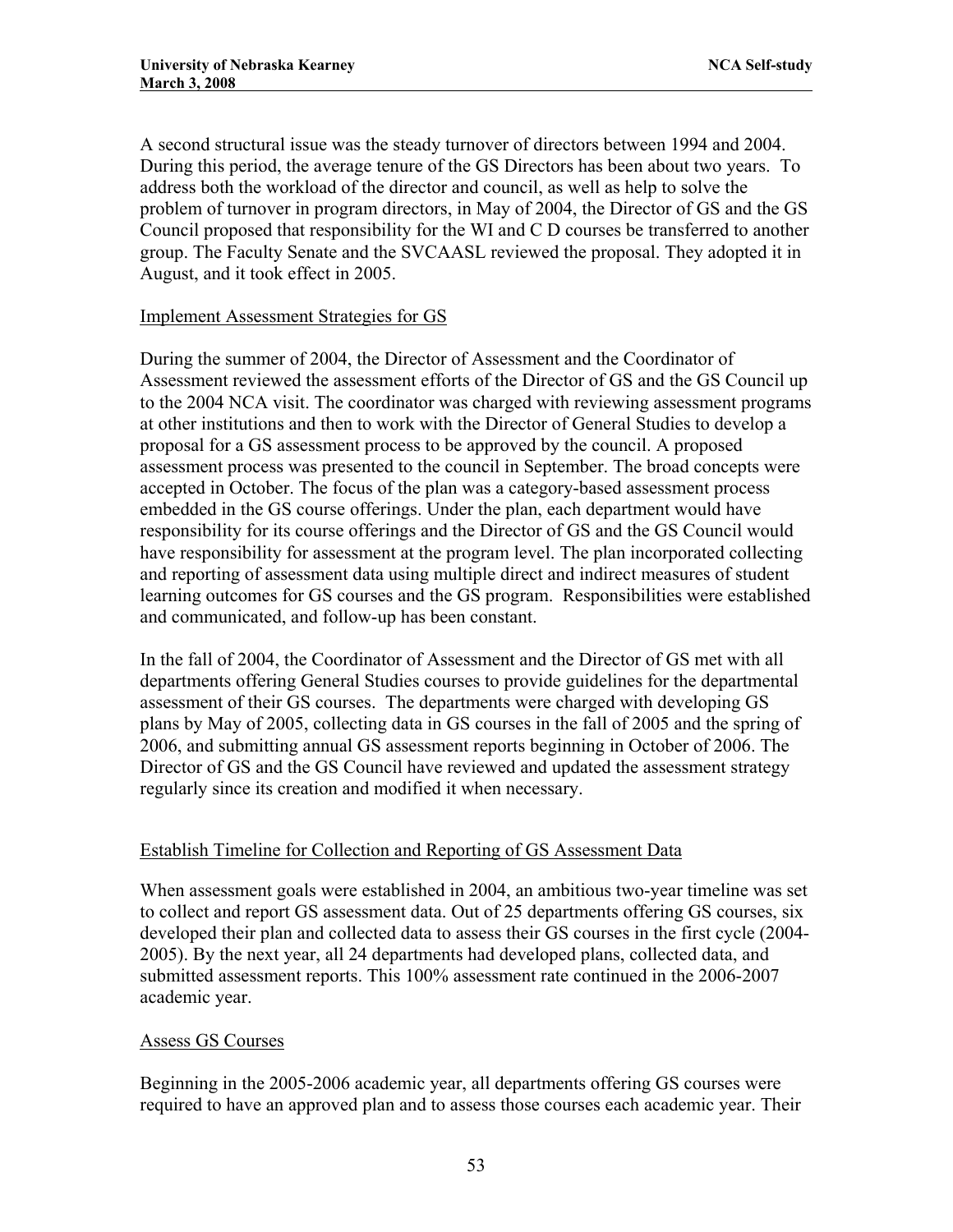assessment plan is updated annually before the start of the fall semester, and their assessment report for the previous academic year is due October  $1<sup>st</sup>$ . Departments must assess for learning outcomes based on the GS objectives relevant to their courses, and they must assess using direct measures. Further assessment using indirect measures (such as student surveys) is also encouraged and widely practiced by departments on campus. These departmental [GS assessment plans, reports, and instruments](http://www.unk.edu/academicaffairs/assessment/Academic/index.php?id=21154) are on the assessment website with links from the GS website.

## Administer GS Pilot Test

Beginning in the spring of 2005, the GS Council studied various standardized assessment instruments to find an appropriate one for measuring GS learning outcomes. The council considered the College Basic Academic Subjects Exam (CBASE), Academic Profile, Collegiate Learning Assessment (CLA), and Collegiate Assessment of Academic Proficiency (CAAP). By the spring of 2007, the Council opted to create an in-house instrument for a pilot administration. [An instrument](http://www.unk.edu/academicaffairs/generalstudies/index.php?id=33796) was developed locally with test questions addressing the [four overall objectives](http://aaunk.unk.edu/catalogs/current/gs/gsobj.asp) of the GS program. The instrument was administered to a sample of 288 students in a pilot study. [The results](http://www.unk.edu/uploadedFiles/academicaffairs/generalstudies/roundtable/General%20Studies%20Pilot%20Results%202-07.pdf) showed a significant (p<.05) correlation between the number of hours completed in the GS program and the total score on the test ( $r = .236$ ). Analyses of the test data suggested that some revision of test items should be done prior to another administration of the test. While parts of the instrument showed promise as an assessment tool, the council felt that for logistical reasons it would be more appropriate to use a nationally-normed instrument.

## Administer Nationally-Normed Test

In the fall of 2007, the GS program and Office of Assessment administered the [CAAP](http://www.act.org/caap/) Writing and Critical Thinking tests to a sample of 756 freshmen and seniors. [UNK's](http://www.unk.edu/academicaffairs/assessment/University-Wide/index.php?id=33330)  [Institutional Summaries Reports](http://www.unk.edu/academicaffairs/assessment/University-Wide/index.php?id=33330) for the CAAP are available on the assessment website. It is not possible to make value-added statements based on the CAAP data because we did not have the same (or matched) students taking the tests in their freshman and senior years. Also, the sampling of students for CAAP testing was not random. It was done by selecting classrooms using random methods, a widely practiced sampling technique in educational research. Although this method was not ideal, the demographic characteristics of our sample did accurately reflect UNK freshmen and seniors.

Mean scores on both the writing and critical thinking tests increased from freshman to senior year. As mentioned above, it is probably not appropriate to make value-added statements regarding the course of the students' college careers. Instead, it is more appropriate to look at freshmen and seniors groups individually in comparison to the national norm group.

On the critical thinking test, 42% of UNK freshmen scored at or below the  $25<sup>th</sup>$  percentile nationally. The national percentile ranks are based on college students in general, not just freshmen. So the relatively large size of this lowest achieving group may be deceiving. The results for seniors presented next show improvement with only 24% of UNK seniors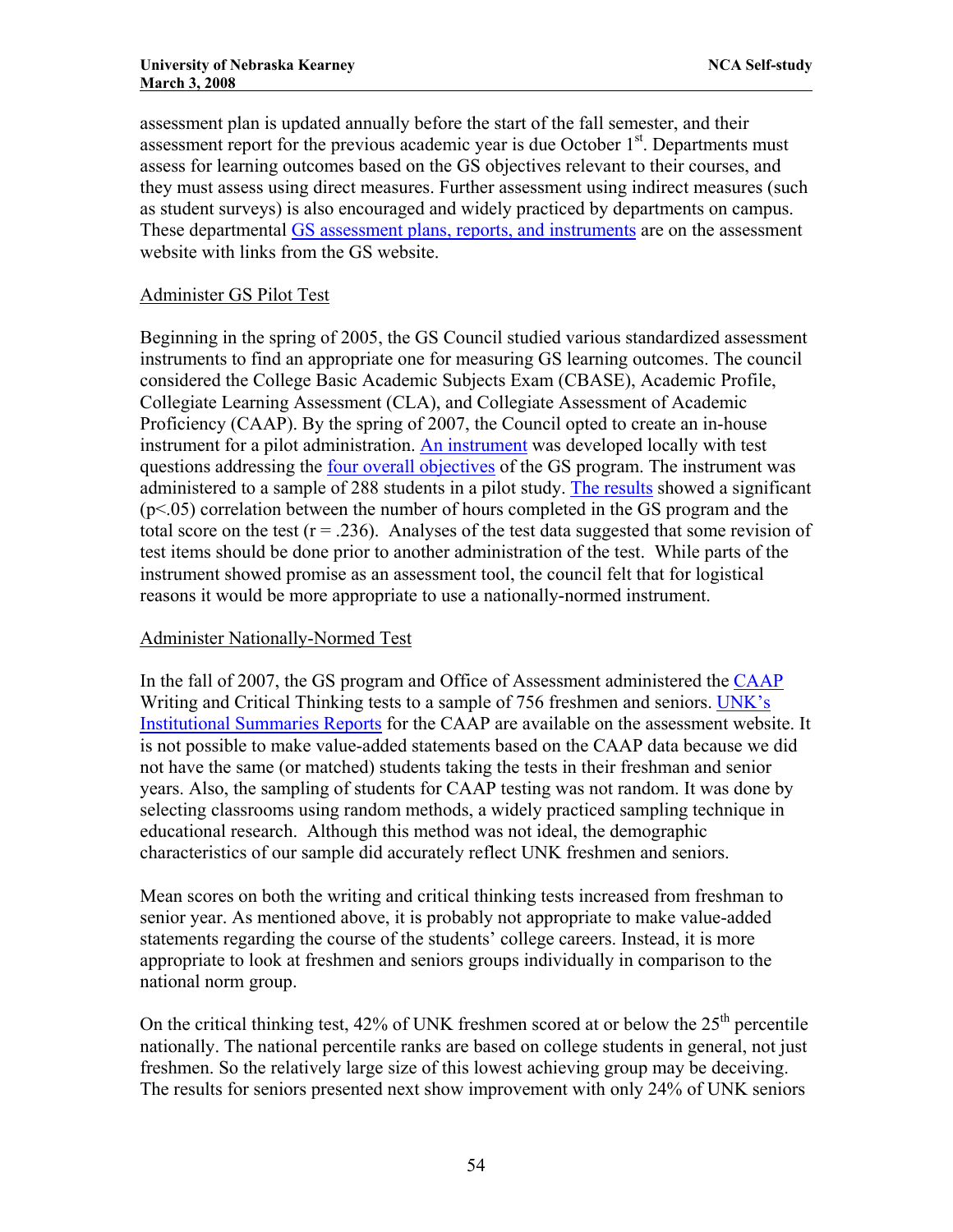scoring at or below the  $25<sup>th</sup>$  percentile. The proportion of students who scored above the 50<sup>th</sup> percentile nationally increased from 35% to 56% from freshman to senior year.

The CAAP results do not allow for a direct, value-added interpretation, but mean scores for seniors were higher than for freshman on the two essays administered to assess writing. Fifty-eight percent (58%) of freshmen scored above the  $50<sup>th</sup>$  percentile nationally, while 67% of seniors did. The CAAP results reflect favorably on the initiatives in place to improve student writing, such as the WI program, required composition courses, and the emphasis on writing as one of the four objectives of the General Studies program. One area for concern is the high proportion of UNK students who fall into the lowest quartile nationally--37% of UNK freshmen and 28% of UNK seniors. In making recommended changes to the current programs that focus on writing, it will be important to consider how to improve the performance of these lowest achieving students.

## Survey Faculty and Student Perceptions of GS Program

## *Faculty Survey*

In the spring of 2005, a [survey](http://www.unk.edu/uploadedFiles/academicaffairs/generalstudies/roundtable/Summary%20Report%20-%20Faculty%20Opinio%20Survey%20-%204%20colleges%20-%20Spring%2005.htm) was administered to the faculty with 102 (about 1/3 of total faculty) responding. The results showed that many faculty members believed the GS program has strong support from students, faculty members, graduates, trustees, and employers (mean=3.43 out of 5). However, it also showed that faculty members were less confident that they understood the rationale of the program (mean=2.87). In order to help both faculty members and students understand the rationale of the program, the GS Council created and distributed print materials (bookmarks and brochures) and developed the mission/objectives/purpose section of the GS website. Since the fall of 2006, the print materials have been distributed to all potential students during recruitment or campus visits and to all new students at orientation sessions.

## *Student Survey*

In the [spring of 2005](http://www.unk.edu/uploadedFiles/academicaffairs/generalstudies/roundtable/Summary%20Report%20-%20Student%20Opinio%20Survey%20-%20March%2005.pdf) and in the [fall of 2006,](http://www.unk.edu/uploadedFiles/academicaffairs/Assessment/Annual_Report/2006%20GS%20Student%20Survey.pdf) students were surveyed to determine their perceptions of the GS program  $(n=768)$ . In the spring of 2005, students tended to see the GS program as an obstacle to finishing their education. 61.33% of students agreed or strongly agreed that fundamental changes should be made to the GS program. The results from 2006 were similar. This data reemphasized what was revealed in NSSE and the Survey of Faculty Perceptions regarding the lack of clarity and cohesiveness of the existing program. Data from the student surveys were presented at numerous meetings on campus, including the two all-campus forums for the faculty and staff explaining the need for renewal of the program

## Collect and Analyze Graduating Senior Exit Survey Data

Each semester, the Office of the Registrar collects data in an [exit survey](http://www.unk.edu/academicaffairs/assessment/University-Wide/index.php?id=16844) for graduating seniors concerning their educational experience at UNK. Beginning in the summer of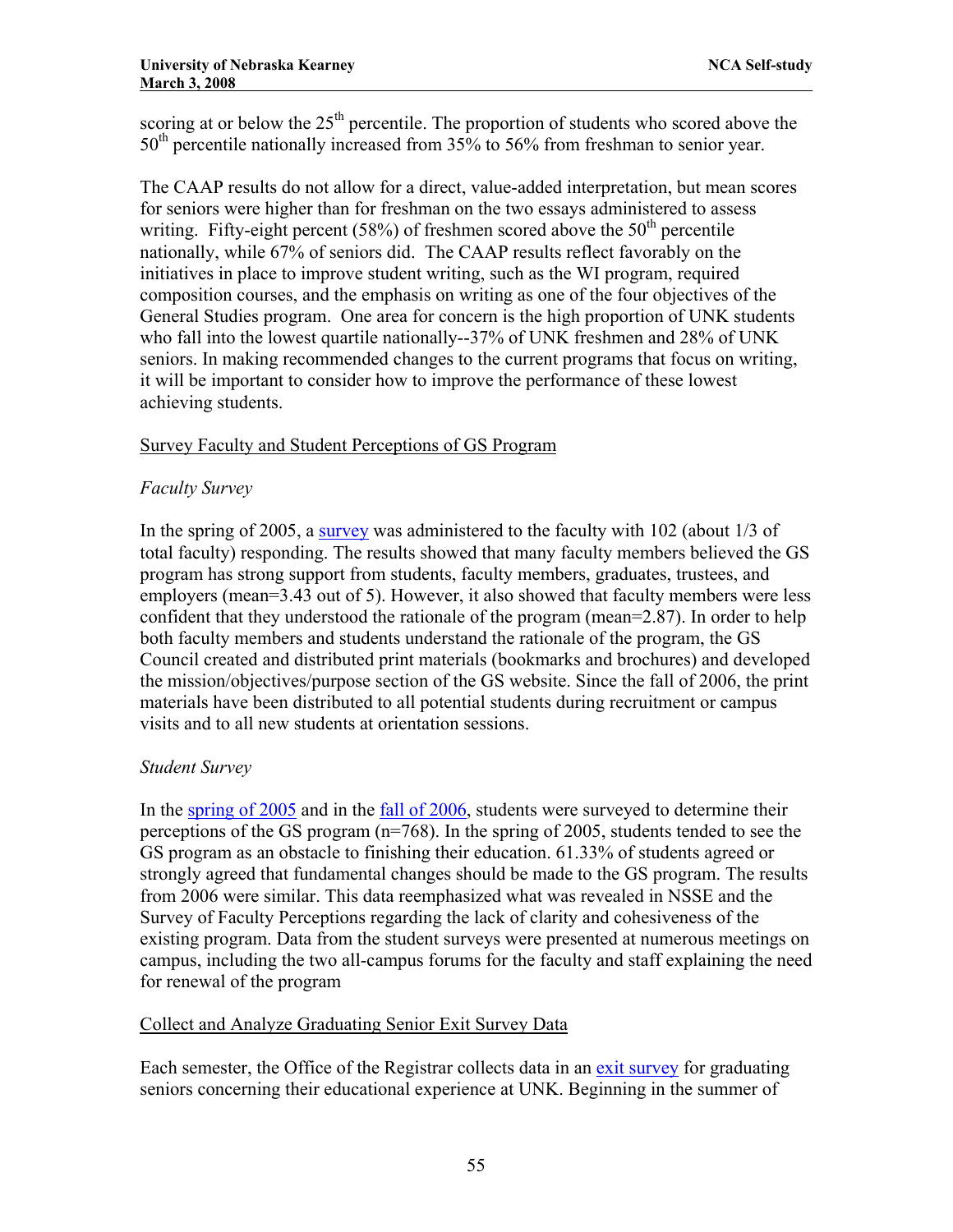2005, the survey included questions specific to the students' perceived learning experience in GS courses. Between the summer of 2005 and the summer of 2006, 51% of graduates self-selected to participate (n=866). In the fall of 2006 and the spring of 2007 administrations of the exit survey  $(n=195 \text{ and } 143 \text{ respectively})$ , students perceived that their GS courses helped them develop skills in communication, critical thinking, and gathering information (three of the four general objectives of the GS program). Students perceived that their GS courses were somewhat less useful in meeting the fourth general GS objective: understanding under-represented cultures (mean=3.55 in the fall of 2006, mean=3.46 in the spring of 2007). This data was considered in the GS renewal process of the Roundtable and in the GS Council. Consequently, the current Roundtable proposal includes coursework and objectives that strengthen this area of the curriculum. Further, this piece of data informed the GS Council's formulation of new objectives for the GS Capstone Course, which therefore now includes a strong interdisciplinary/intercultural component.

## Analyze NSSE Data

.

UNK administered the NSSE in 2002, 2003, 2004, and 2007 as an indirect measure of the effectiveness of instruction and learning in GS courses. The next administration of NSSE will be in 2010. The GS Council met twice in two-day retreats in the summer of 2005 for the purpose of [aligning NSSE data with the GS learning objectives.](http://www.unk.edu/uploadedFiles/academicaffairs/generalstudies/roundtable/percentages(1).pdf)

In the summer of 2007, with four years of baseline NSSE data established, the GS Council met in another two-day retreat and created viable objectives for the Capstone Course – a category of GS that had never been opened to course proposals since inception of the program in 1994. The new objectives were approved, and Capstone Course offerings will begin in the fall of 2008. NSSE data were used in formulating the new set of objectives because they had revealed that UNK seniors fall significantly  $(p<0.05)$  below seniors at masters institutions in putting together ideas or concepts from different courses when completing assignments; solving complex real-world problems; synthesizing and organizing ideas, information, or experiences into new, more complex interpretations and relationships; and applying theories or concepts to practical problems or in new situations. These areas of weakness for UNK students (as identified by NSSE data) were built into the new objectives for the GS Capstone Course. [NSSE data](http://www.unk.edu/uploadedFiles/academicaffairs/generalstudies/General%20Education%20Reform%20at%20UNK2.ppt) helped the GS Council and the Roundtable make the case with the faculty that the GS program needed renewal. The data showed that UNK students were significantly below means of students at master's institutions in several areas that link directly to the GS objectives.

The current Roundtable discussions were largely informed by NSSE data as presented at two all-campus forums in the spring of 2007. Further, the GS Council used NSSE data to identify teaching practices that result in "deep learning." The council is currently creating academic standards for all GS courses based on the NSSE related student engagement practices. These standards are anticipated to be approved in the spring of 2008 and will then apply to all courses designated as GS.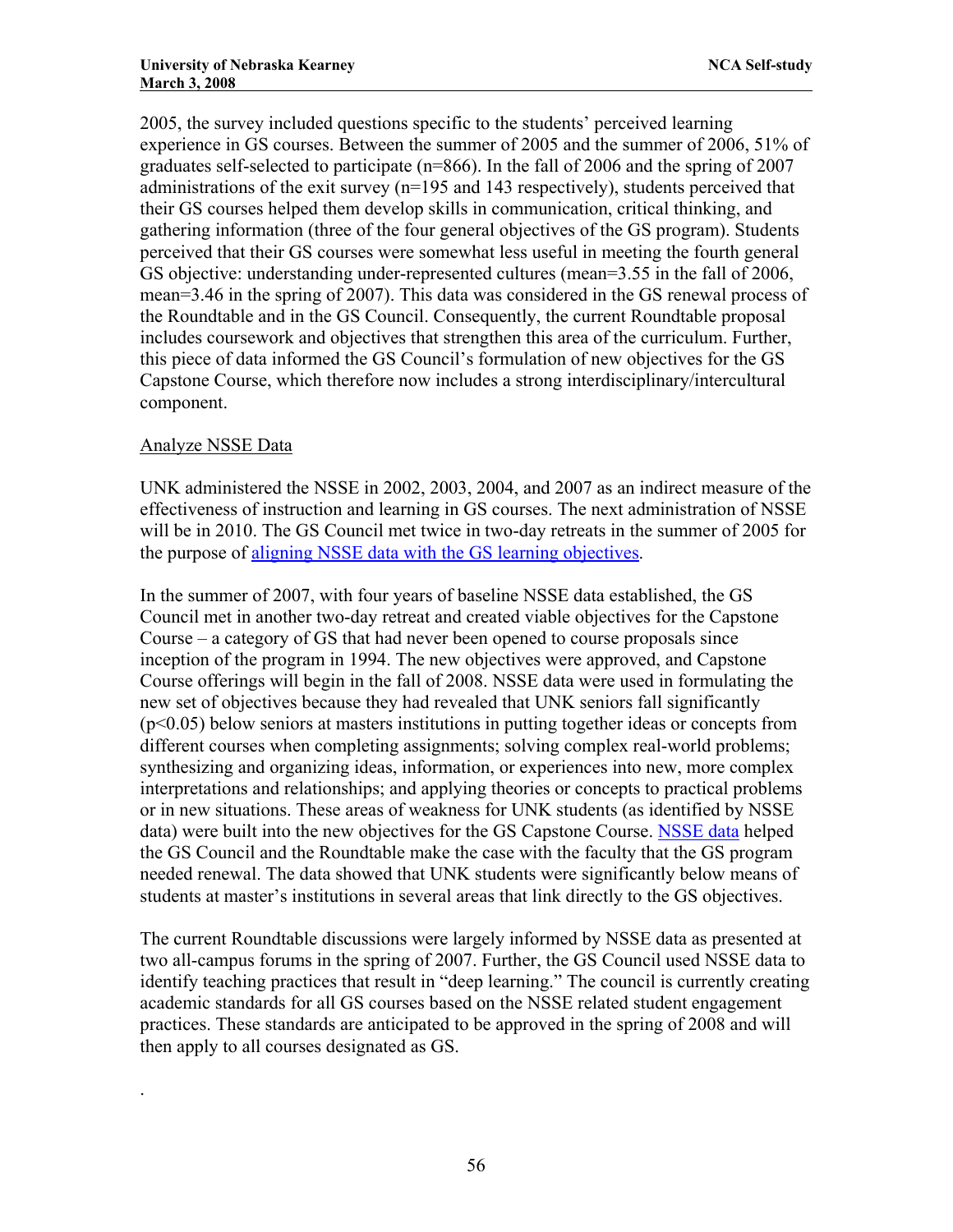## Conduct Academic Program Review (APR) of GS Program

In the spring of 2007, a [comprehensive Academic Program Review of the GS program](http://www.unk.edu/academicaffairs/generalstudies/index.php?id=21438) was conducted. The review team consisted of nine UNK faculty members from across campus and one student representative. They were led by a head reviewer from another institution. The review team held open discussion time with deans, chairs, and general faculty members. The review team was aware of the renewal effort, which was then already well-developed, and they framed their observations with both the existing and the potential renewed GS programs in mind. The review pointed out gaps in the current program, especially where there were not clear linkages between GS objectives and the objectives of specific GS courses. Further, the review recommended that outcomes for each course be made transparent and that there be greater coherence in the program format (i.e. "portal course(s)" followed by courses in core disciplines followed by a culminating or "Capstone" experience), There were some eighteen recommendations in the APR, which the GS Council considered.

To date, the GS Council has considered all of the recommendations and acted on nine of them: requiring English 101/102 in the first year, limiting class sizes, including upper division courses, making linkages between program objectives and specific courses, clarifying the Personal Development category of GS, requiring that objectives be placed on syllabi of GS courses, making the program distinctive to Nebraska, shifting the focus from teaching to learning outcomes, and assisting in faculty development in assessment strategies. The Roundtable has also considered several of the recommendations and chosen to act on four of them in creating their renewal proposal: bringing foreign language into the mainstream of the program, renaming the program, assessing with preand post-testing, and ensuring that the renewal effort is transparent and well communicated.

### Use Assessment Results to Improve the Program and Enhance Student Learning

Phase I of the GS Roundtable met regularly throughout the 2005-2006 academic year and produced the proposed [Mission Statement and Student Outcomes](http://www.unk.edu/academicaffairs/generalstudies/index.php?id=17576) for a renewed GS program. [The development](http://www.unk.edu/academicaffairs/generalstudies/index.php?id=18356) of the proposed Mission Statement and Learning Outcomes is documented on the GS website.

Assessment data collected by departments and the GS Council, as well as previously collected data from NSSE items linked to the GS program were used in the Phase II Roundtable discussions in 2006-2007. The Phase I and Phase II Roundtable discussions have created a proposal for creating a renewed GS program. This proposal is complete and was sent to the Faculty Senate in the spring of 2008 for discussion.

In two all-campus forums during the spring of 2007, the GS director made the case for the need to renew the GS program to the faculty and professional staff. At these forums, assessment data were presented which showed weaknesses in the existing program.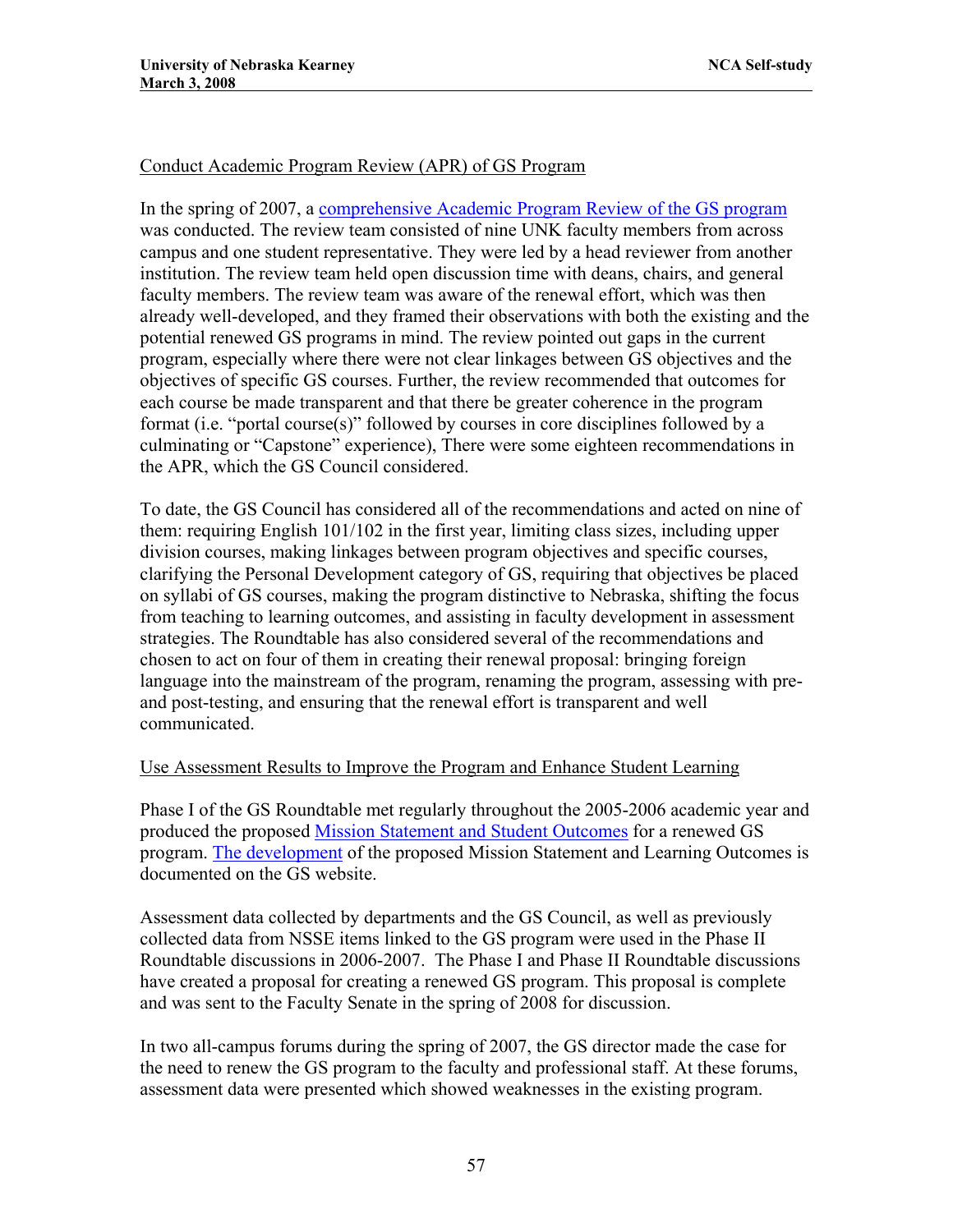[NSSE data from 2002-2004](http://www.unk.edu/uploadedFiles/academicaffairs/generalstudies/General%20Education%20Reform%20at%20UNK2.ppt) were shared, showing that UNK students' academic engagement activities were significantly lower than the national means for masters institutions. Data were also presented from [surveys of students,](http://www.unk.edu/academicaffairs/generalstudies/index.php?id=21442) which showed that most students believe the program lacks coherence and clarity of purpose and that 54% of students believe there should be "major changes" to the curriculum.

Results of the [GS Academic Program Reviews](http://www.unk.edu/academicaffairs/generalstudies/index.php?id=21438) from 2001 and 2007 were also shared at the forums. Both of these review teams (headed by an external reviewer) called for the GS program to have a clearer, more comprehensive rationale.

Finally, since the 2005-2006 academic year, departments have been required to show how they have used their assessment data to guide improvements in student learning in [annual assessment reports.](http://www.unk.edu/academicaffairs/assessment/Academic/index.php?id=21154) [A rubric](http://www.unk.edu/uploadedFiles/academicaffairs/generalstudies/facadmininfo/guidelines%20and%20rubric%2006-07.pdf) is used by the General Studies program to ensure that all departments regularly include this crucial component in their assessment practices.

## Make GS Assessment Information Available to All Stakeholders

The establishment of the [website for the GS program](http://www.unk.edu/academicaffairs/generalstudies/index.php?id=14844) in 2004 helped make the GS assessment plan widely available to the campus community. All agendas of GS Council meetings are distributed by email to all faculty and staff members in advance, and [minutes of all meetings](http://www.unk.edu/academicaffairs/generalstudies/index.php?id=3711) are sent to the Faculty Senate and are also kept on the website. [Minutes and documents of the Roundtable](http://www.unk.edu/academicaffairs/generalstudies/index.php?id=18356) are also housed on the website. General Studies assessment plans and reports are also available on the assessment website, and many departments on campus have links from their homepages to assessment data for their GS courses and other programs. UNK is also participating in the [NSSE-USA Today](http://www.usatoday.com/news/education/2007-11-04-nsse-how-to_N.htm) initiative and in the [Voluntary System of Accountability](http://www.voluntarysystem.org/) that will provide all stakeholders access to UNK assessment data, including data on General Studies.

### Offer GS Assessment Training to Faculty

A budget was requested and approved for [faculty stipends](http://www.unk.edu/academicaffairs/assessment/about/index.php?id=22386) for work on GS assessment in 2005, the year the first GS assessment plans and reports were due. \$11,000 in stipends was paid to departments that year to develop GS assessment reports. Beginning in 2006, travel support was made available for faculty members to attend conferences on assessment of general education programs. Members of the GS Council as well as other faculty members have been sent to conferences of the AAC&U, NCA/Higher Learning Commission, IUPUI Assessment Conference, and the NSSE Institute. The Center for Teaching Excellence at UNK also provides seminars and other faculty development activities related to assessment.

## Make Assessment Fundamental to GS Course Proposals

Since 2005, [course proposals](http://www.unk.edu/uploadedFiles/academicaffairs/generalstudies/facadmininfo/GS%20Course%20Approval%20Form.doc) for the GS program must address specifically how student learning will be measured and enhanced in the proposed course.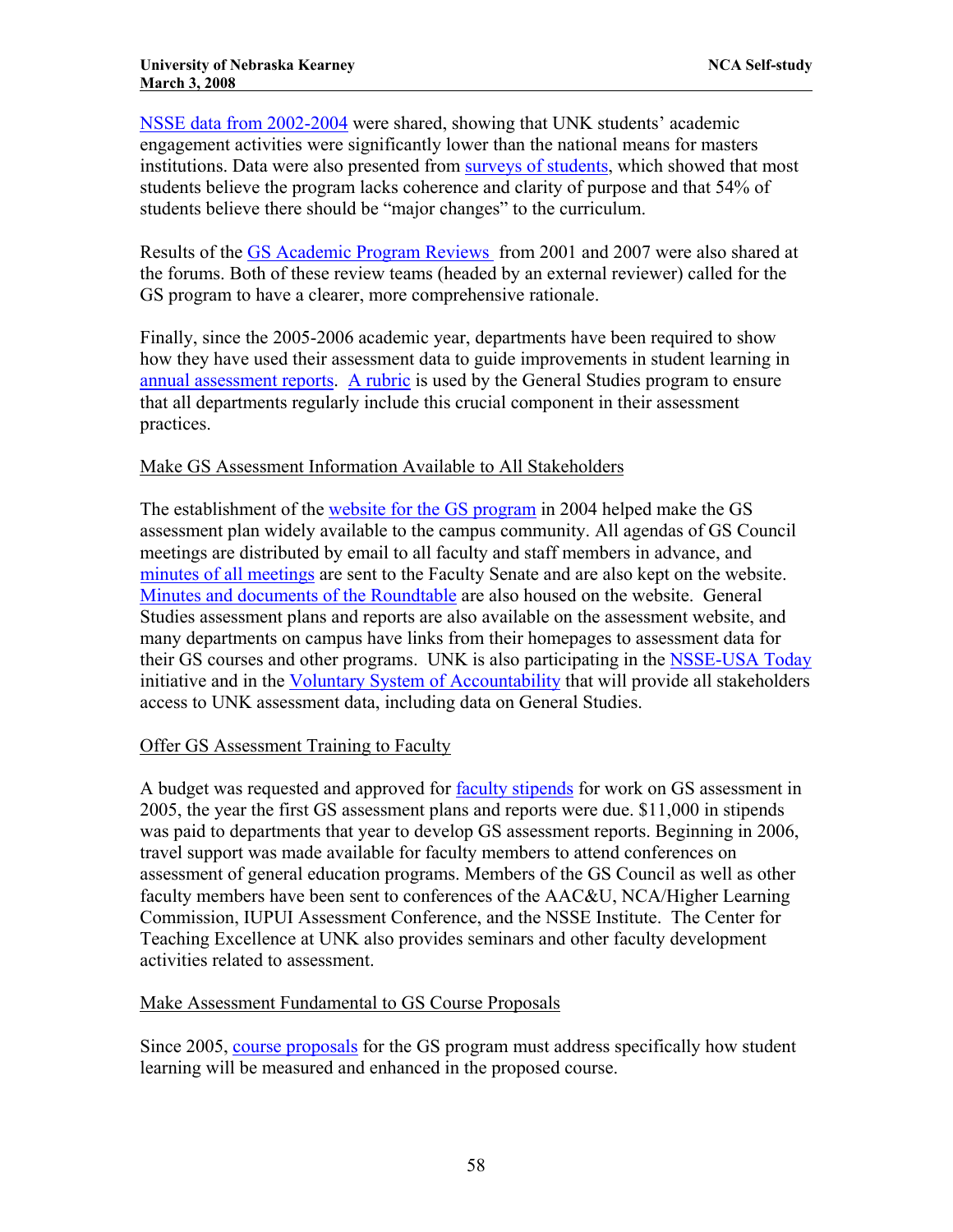## **3. Future Assessment Initiatives**

The current efforts at UNK to renew the GS program are being informed by assessment data collected from a variety of sources, as detailed above. Currently, new category objectives have been approved for the Capstone Course, and objectives will soon be approved for the Foreign Language category, which has never had a set of objectives. Further, the GS Council will continue discussions, started during the summer 2007 retreat, of new objectives for the Personal Development category of GS. No matter what form the future GS program takes, the council is committed to making it a program that provides students with a common grounding in general education. To that end, the GS Council is creating academic standards to apply universally to all GS courses. These standards are designed to ensure that students in GS courses are intellectually challenged and engaged, as defined by best practices for student engagement. The Council has also created procedures for a three-year review of the program, whereby 1/3 of all GS courses will be reviewed each year to determine how well the course is meeting the GS objectives. The review of each course will consider direct measure assessment data, perceptions of students in that course, and the content of the course syllabus. Courses that do not "pass" the review could appeal but thereafter would have to reapply for status as a GS course.

UNK has acquired [WEAVEonline,](http://www.weaveonline.com/) which will be used by departments to track student outcomes for GS objectives. Beginning in the fall of 2008, GS objectives will be linked from the course level all the way to the university's strategic plan. This will ensure continued annual reporting of assessment activities from all departments that teach GS courses. In addition, UNK is participating in the [Voluntary System of Accountability](http://www.voluntarysystem.org/) (VSA), which will provide peer comparisons of General Studies learning outcomes and will ensure the transparency of GS assessment.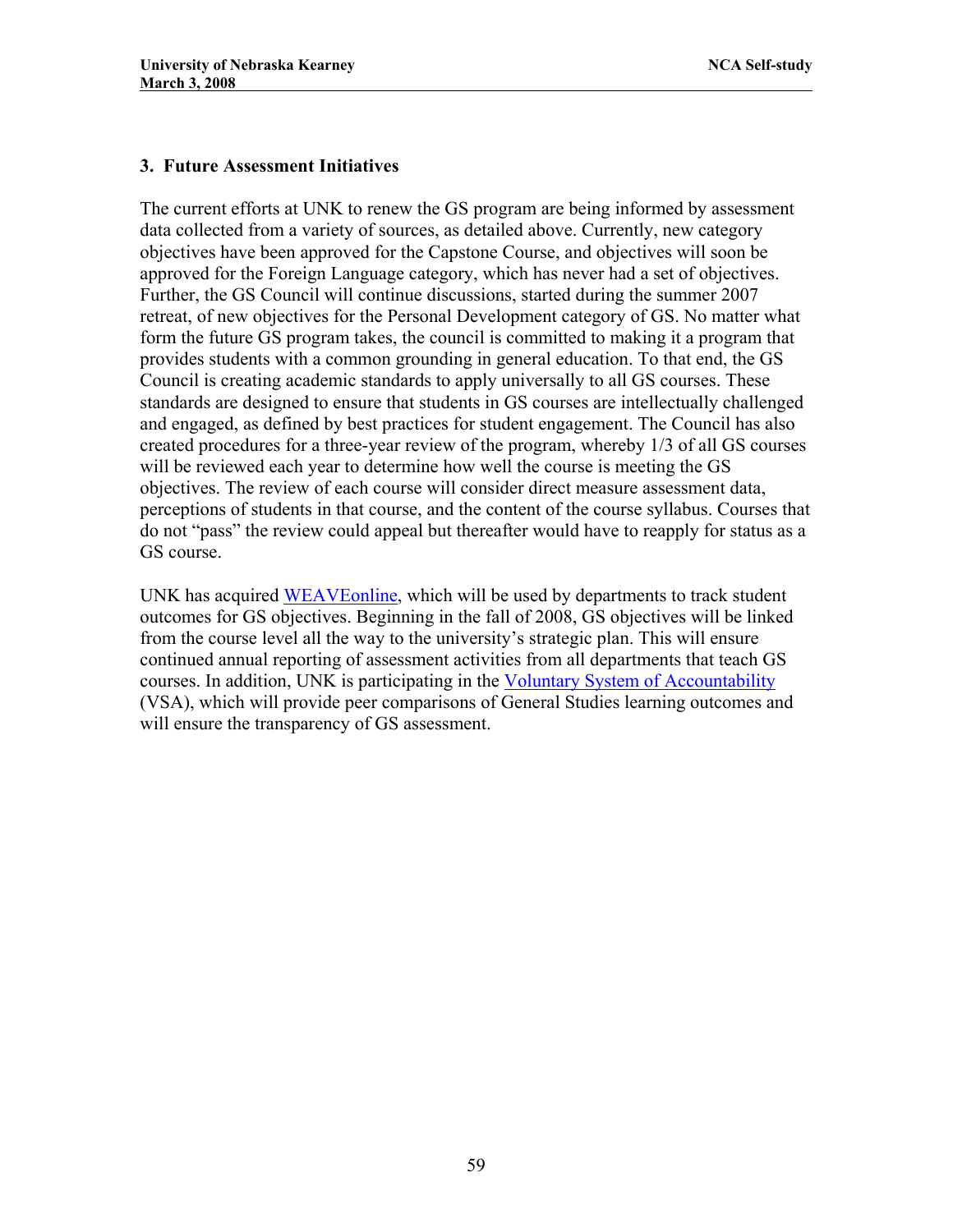## **VIII. Graduate Programs Assessment**

## **2004 NCA Feedback**

At the time of the 2004 NCA accreditation visit, the team recommended that one of the areas for review in the 2008 focused visit would be assessment of the graduate programs at UNK. In the [2004 NCA Report](http://www.unk.edu/uploadedFiles/ncac_report.pdf), the accreditation team stated that, *" Faculty commitment to assessment in graduate programs and distance learning is just emerging" (Assurance Section 18). "At the time of the focused visit, the campus should be able to demonstrate that student learning outcomes are being assessed in its undergraduate and graduate programs, including general studies, and that assessment results are being used to improve programs and increase student learning" (Assurance Section 19)."*

In addressing the issues raised in the [2004 NCA Report](http://www.unk.edu/uploadedFiles/ncac_report.pdf) related to graduate program assessment, this section of the self-study will provide:

- 1. A historical perspective of what had been done in graduate program assessment prior to the 2004 visit.
- 2. A description of what has been done since 2004 to address the issues identified in the visit and to bring graduate program assessment into compliance with NCA requirements.
- 3. Future assessment initiatives planned for the graduate programs.

## **1. History of Graduate Programs Assessment**

In addressing the issues raised in the 2004 NCA Team Report, the following history of graduate program assessment outlines what had been done prior to the 2004 visit. The historical review indicates that departments with graduate education as their primary responsibility have been in compliance with assessment requirements. The major area of concern was departments that have undergraduate education as a main area of focus, but also have small graduate programs.

### 1994-2000

The College of Business and Technology has offered the Master of Business Administration degree for a number of years. The archival records indicate that this graduate program submitted assessment reports each year during the period (1994-2000).

The College of Education offered graduate programs in the following departments: Communication Disorders; Counseling and School Psychology; Educational Administration; Elementary/Early Childhood Education; Health, Physical Education, Recreation and Leisure Studies; Professional Teacher Education; and Special Education. The following departments submitted assessment reports each year during this period: Counseling and School Psychology; Educational Administration; and Health, Physical Education, Recreation and Leisure Studies. The Department of Elementary/Early Childhood Education submitted reports from 1993-98. The Special Education and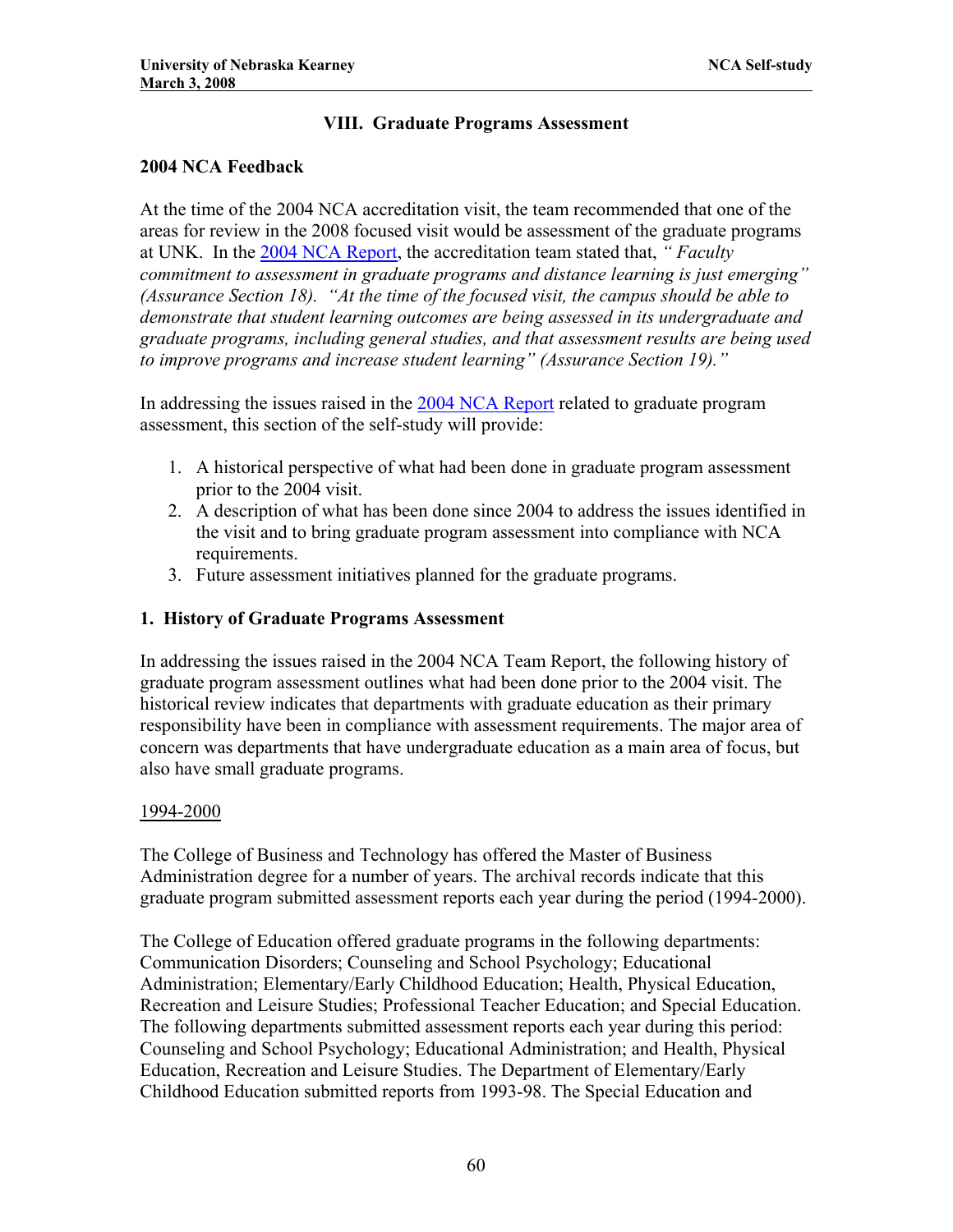Communication Disorders departments were combined and then separated during this period. They did not consistently report student outcomes assessment during this time period.

The College of Fine Arts and Humanities offered graduate programs in the following departments: Art and Art History; English; Modern Languages; and Music and Performing Arts. Each of these departments submitted yearly assessment reports for the years in which they had graduate students.

The College of Natural and Social Sciences offered graduate programs in the following departments: History; Mathematics and Statistics. The History Department submitted assessment reports each year. The Mathematics and Statistics Department did not have sufficient numbers of graduate students to submit a yearly report.

## 2000-2002

The UNK ad hoc Assessment Committee began its work on revising the assessment process to reflect an emphasis on student outcomes-based assessment. During this period of time, departments were not asked to submit reports. Efforts were expended on developing new assessment plans for each program.

## 2002-2003

Assessment reports utilizing the new assessment format were to be submitted beginning with data collection during the 2002-2003 academic year. It should be noted that some programs were still developing assessment plans during that year. The following departments (or programs) submitted graduate assessment reports for 2002-2003:

- Biology MS
- Communication Disorders
- Counseling and School Psychology
- Educational Administration
- Health, Physical Education, Recreation, Leisure Studies
- Master of Business Administration
- Reading MA (from Teacher Education)

The following departments submitted a report stating that they did not have students to evaluate at that point in time:

- Modern Languages
- Music

The History Department only had one student eligible for assessment and was in the process of collecting data on that student.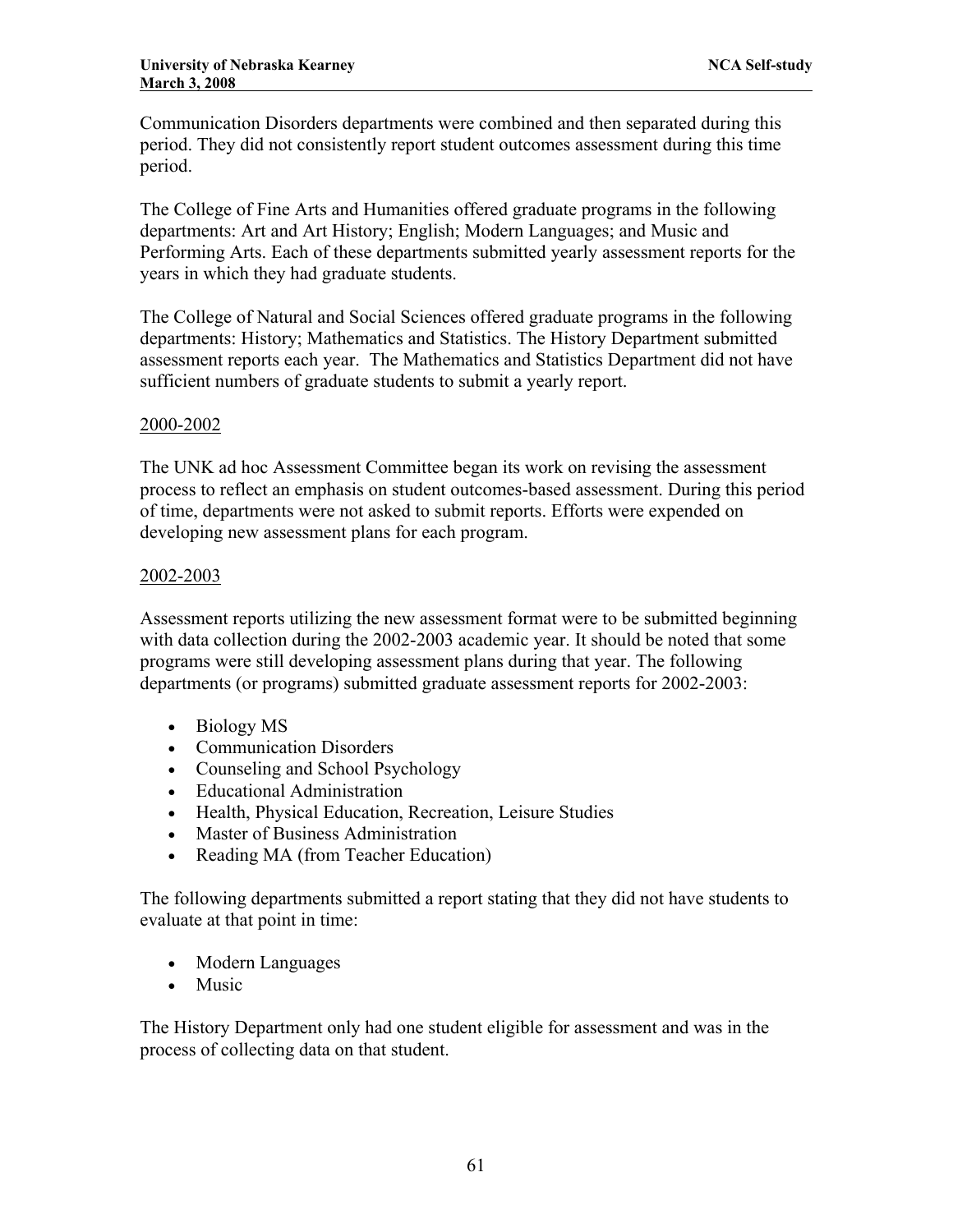The Art and Art History Department had placed assessment plan development on hold while deciding whether or not to keep the program.

The Biology Department has two degrees. The Master of Science in Biology was reported. However, the Master of Science in Education was not reported. The assessment plan on file makes no distinction between the two programs.

## 2003-2004

Based on the requirements of the Assessment Committee, all departments submitted assessment reports in the fall of 2004. The following departments submitted graduate program assessment reports for the 2003-2004 academic year, which were available for review by the NCA accreditation team in March of 2004:

- Communication Disorders
- Counseling and School Psychology
- Educational Administration
- Health, Physical Education, Recreation and Leisure Studies
- MBA Program
- Modern Languages
- Reading (from Teacher Education)

In 2004, it was clear that those departments or programs that were exclusively graduate level in nature had a track record of long-term assessment reporting from 1994 to 2004. When there were problems of consistent assessment being implemented, they occurred in departments that had a split undergraduate and graduate program offering. Also, some departments did not have a consistent record of assessment because they had very few students on a regular basis. Other departments focused on assessment of undergraduates for accreditation purposes rather than upon assessment of their graduate students.

## **2. Addressing Requirements for the 2008 NCA Focused Visit**

To address the issue of graduate programs that do not consistently collect and report student outcomes data, several initiatives were identified and implemented following the 2004 accreditation visit. These included:

- 1. *Require departments with undergraduate and graduate programs to be more consistently engaged in the assessment of their graduate programs, to include developing an assessment plan and submitting yearly assessment reports of their graduate majors.* Since the fall of 2005, all graduate programs have submitted a [yearly assessment report of student outcomes](http://www.unk.edu/academicaffairs/assessment/Academic/index.php?id=9193).
- 2. *Address the problem that a number of programs simply do not have sufficient numbers of students enrolled to effectively assess them.* In the fall of 2004, a three-year assessment cycle was set up for these departments. This allows them to collect data every year but only report it every three years when sufficient data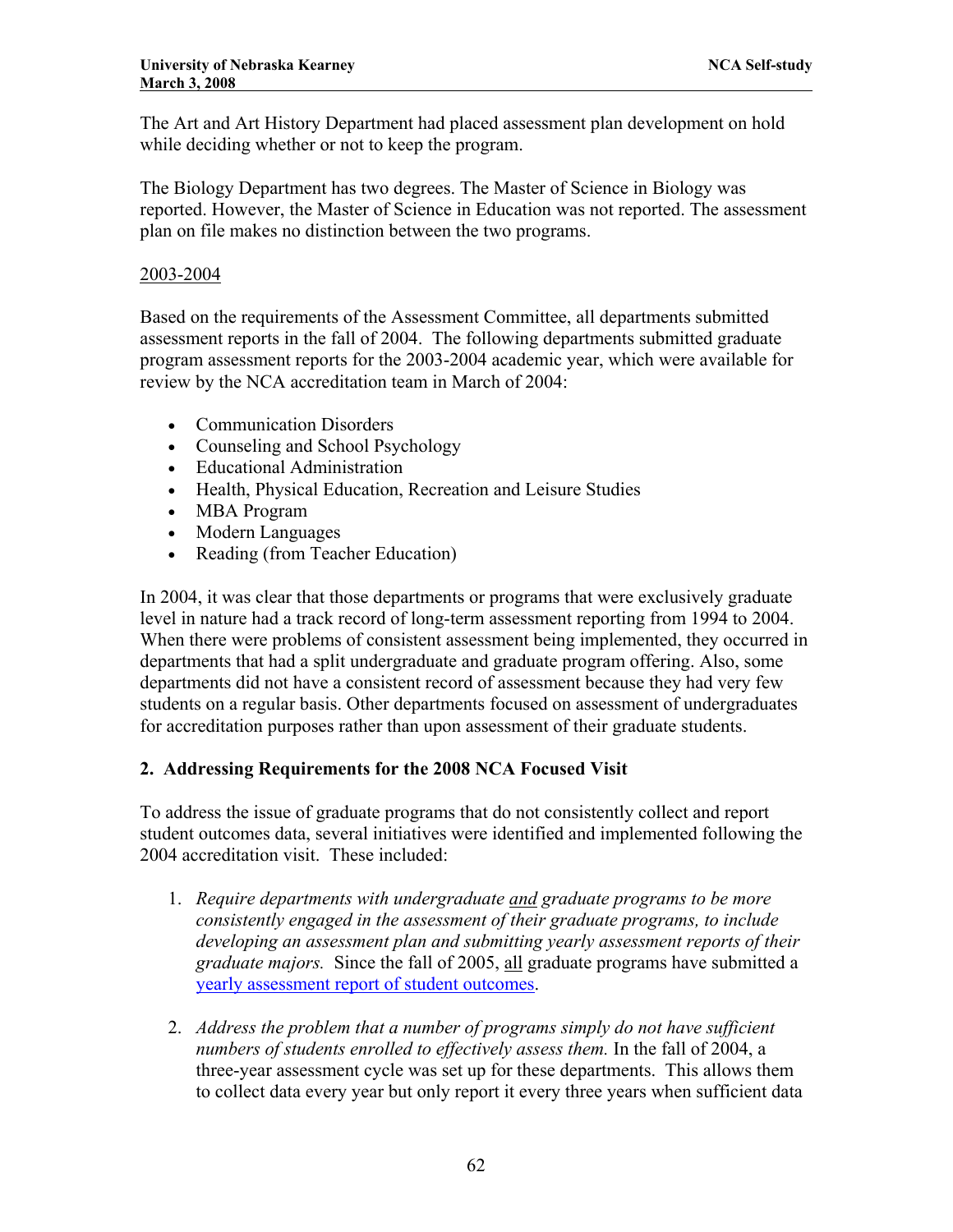is available to effectively assess students in their programs. In off-years, the departments provide a report indicating the number of graduates, which is not sufficient for data analysis. This provides a yearly record that they are collecting data but not reporting it on a yearly basis. Programs that fall in this category include: English; History; Modern Languages; and Music.

- 3. *Revise the assessment website to clearly identify and report assessment results for graduate programs.* Since 2006, graduate program assessment has been clearly identified on the assessment website, and a single webpage displays [graduate](http://www.unk.edu/academicaffairs/assessment/Academic/index.php?id=9193)  [program assessment documents.](http://www.unk.edu/academicaffairs/assessment/Academic/index.php?id=9193) A link to this webpage is also provided from the homepage for [Graduate Studies and Research](http://www.unk.edu/acad/gradstudies/) so students, the faculty, and other stakeholders can easily access assessment information for all graduate programs at UNK. In addition, graduate program assessment information is also accessible from the [departmental list of assessment reports,](http://www.unk.edu/academicaffairs/assessment/Academic/index.php?id=4605) so both the undergraduate assessment documents and the graduate documents for departments are listed together.
- 4. *Require that any new graduate programs have an assessment plan that has been approved by the Coordinator and Director of Assessment prior to approval action by the Graduate Council.* Since 2005, a critical step in obtaining approval for a new graduate program has been the development and submittal of an assessment plan to the Office of Assessment. Approval of this plan is required for final approval of the new program.

## **3. Future Initiatives to Assess Graduate Programs**

In an effort to include all areas of the university in the assessment/evaluation process, the UNK administration made the decision in late 2006 to require all units outside of academic programs to participate in the Academic Program Review (APR) process. The review for many units, including the Office of Graduate Studies and Research, will be an Administrative Program Review. The process will follow the UNK APR guidelines for preparing a self study, organizing a review team, conducting a site visit, and writing a final report. The first APR for the Office of Graduate Studies and Research has been scheduled for the fall of 2009. The office has identified and is in the process of implementing the following initiatives:

The Office of Graduate Studies and Research will develop and implement an assessment plan*.* Development of an assessment plan will include a revision of the Office of Graduate Studies and Research mission and objectives, as well as development of assessment measures. The current mission statement and objectives were last reviewed in 1992, and many changes have occurred since that time. A first draft of the document has been written and circulated for review. Plans are to finalize the document by the end of the 2008 spring semester or soon after.

A graduate student survey has been developed in order to obtain information about student satisfaction with graduate student services provided by the office. In addition, the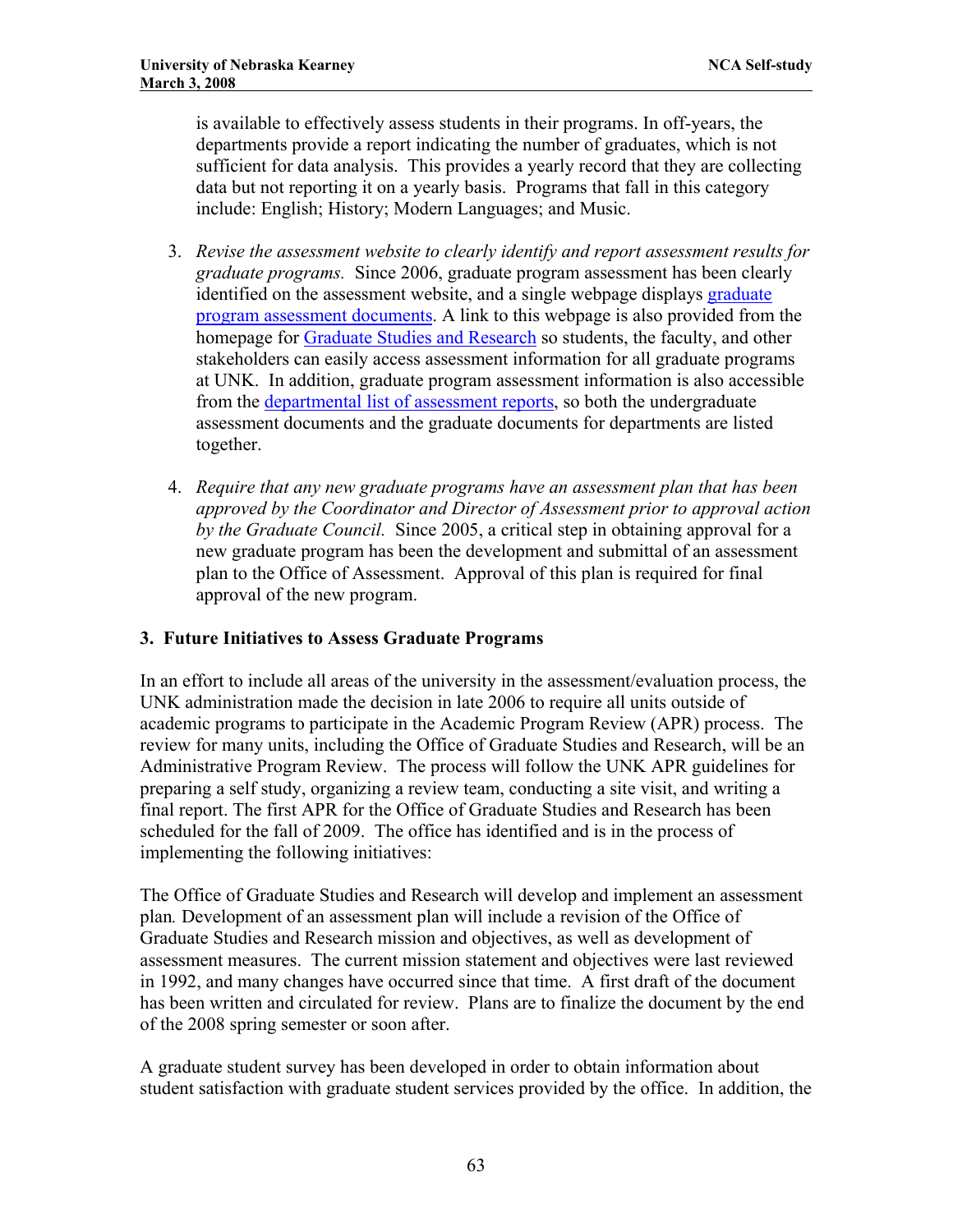survey has been designed to provide data regarding course format (face-to-face, online, etc.), future educational endeavors, financial information, etc. The information from the surveys will be used to improve services, opportunities, and support for graduate students and graduate education. The survey is administered at the end of each semester (since the spring of 2007) to all graduate students who have completed their degree requirements.

The Office of Graduate Studies and Research is in the process of developing a graduate/research assistant survey to assess the benefit and effectiveness of the graduate assistant experience. These surveys will be administered each year to current graduate/research assistants and to the faculty members who supervise them.

The Office of Graduate Studies and Research will develop a strategic plan. This process will include an analysis of the current situation, utilizing the previous plan (spanning) 1995-2005) as a starting point. Short-term and long-range plans will be identified and prioritized.

The Office of Graduate Studies and Research will continue to explore ways to maximize the impact of existing resources. This will include reappraisal of current activities and budgets.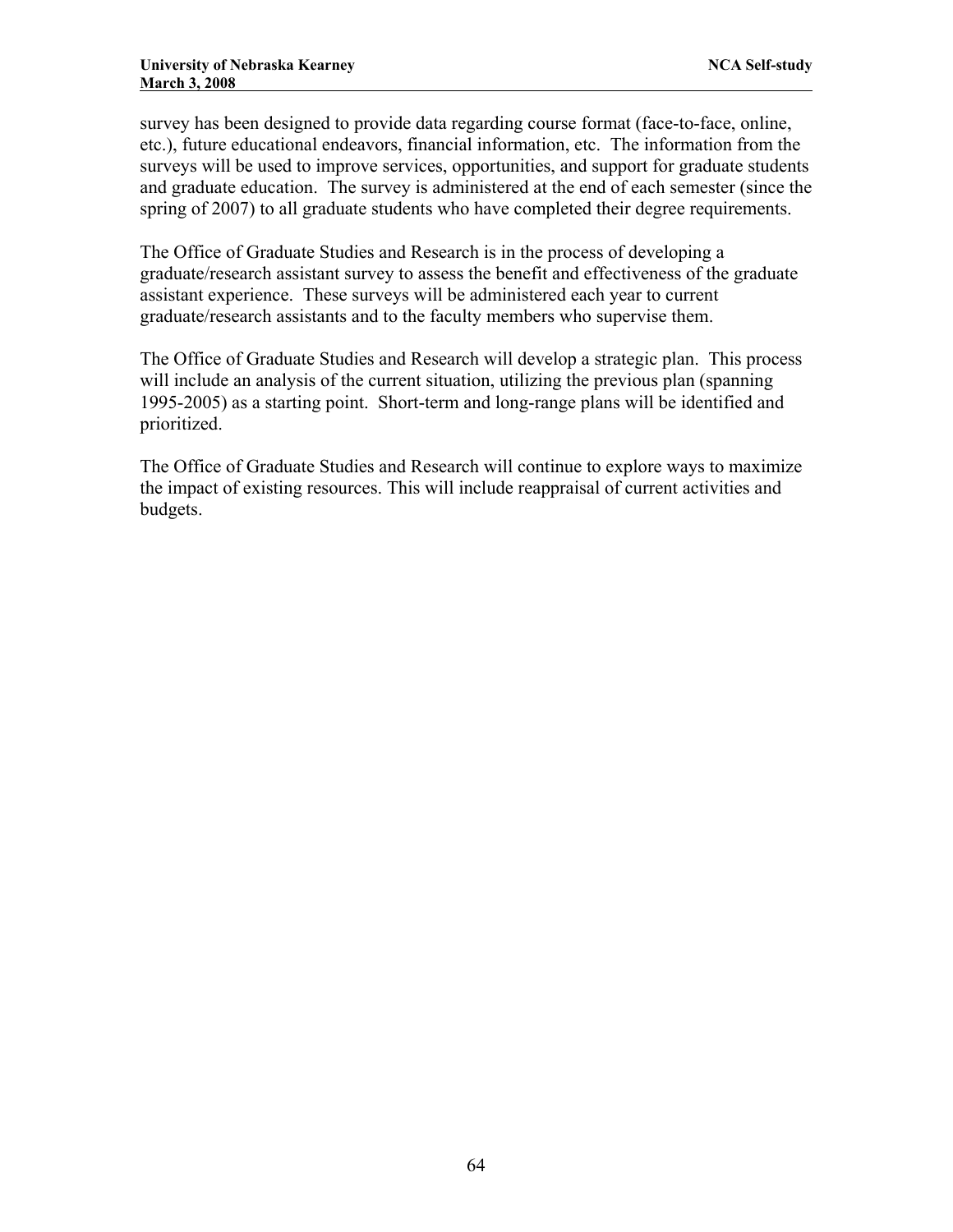# **IX. Writing Intensive (WI) Program Assessment**

## **2004 NCA Feedback**

At the time of the 2004 NCA accreditation visit, the team recommended that one of the areas for review in the 2008 focused visit would be assessment of the Writing Intensive (WI) program. In the [2004 NCA Report,](http://www.unk.edu/uploadedFiles/ncac_report.pdf) the accreditation team stated, *"Also, there is a*  lack of faculty ownership for the assessment of general studies, and the themes of cultural *diversity and intensive writing which are graduation requirements at the university" (Assurance Section15). "Assessment for the cultural diversity and writing intensive themes of the undergraduate experience have not been established at this point (Assurance Section 19)."* 

In addressing the issues raised in the [2004 NCA Report](http://www.unk.edu/uploadedFiles/ncac_report.pdf) related to the assessment of the WI program, this section of the self-study will provide:

- 1. A historical perspective of the formation of the WI program and evolving oversight of the program.
- 2. A description of what has been done since 2004 to address the issues identified in the visit and to bring this component of assessment into compliance with NCA requirements.
- 3. Future assessment initiatives planned for the WI program.

## **1. History of the Writing Intensive Program**

Writing Intensive (WI) as a thematic program required for graduation was mandated in 1994. Students were required to take 12 hours of WI designated courses. This change was initiated by faculty members and was based on their observations of students' need for additional coursework to further develop their writing skills as part of their general education learning. The General Studies program was undergoing major revision in 1994, so the WI requirement became part of the changes implemented in general education at UNK.

Governance of the courses was assigned to the UNK General Studies Council and the Director of General Studies in 1994. It was their task to develop criteria for courses designated as WI, as well as manage the implementation of the courses. The criteria and a description of the process for obtaining approval for a WI designated course are located on the [WI website.](http://www.unk.edu/academicaffairs/WI/index.php?id=2966) It should be noted that WI courses were not inherent components of the General Studies program. Management of the WI offerings was given to the General Studies Council as a task in addition to the governance of the General Studies program.

After the NCA visit in March of 2004, members of the General Studies Council recognized that they had a tremendous task in addressing General Studies program Assessment issues raised by the visit. It was decided that it no longer made sense to have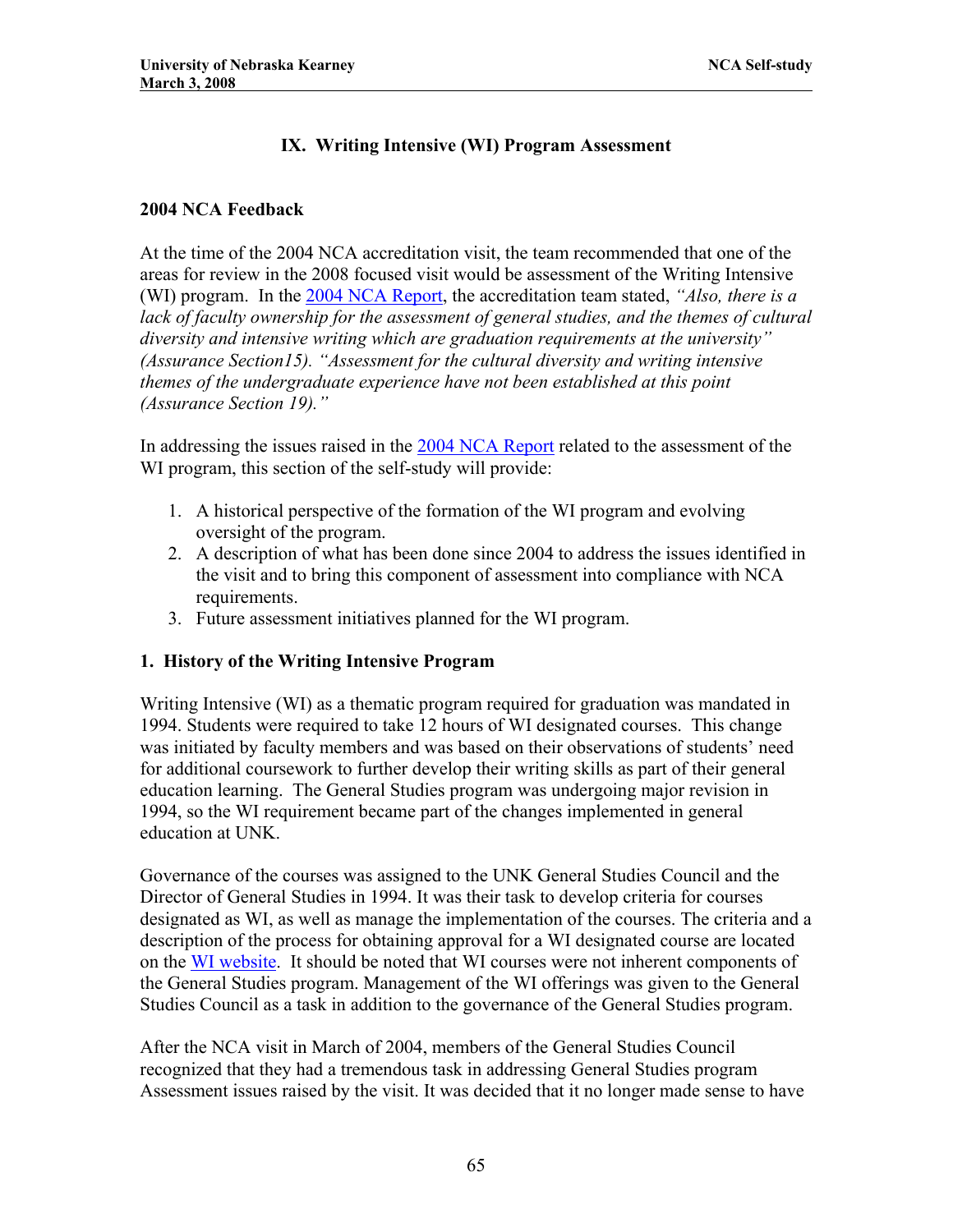the General Studies Council manage an initiative (WI) that was not part of the General Studies program. A proposal was submitted by the Director of General Studies to the Faculty Senate in November of 2004 to transfer governance of WI courses from the General Studies Council to a newly created committee. The proposal asked the Faculty Senate to create an ad hoc WI/CD Committee for the broad purposes of managing the program and developing the assessment process. The proposal was adopted with the provision that the committee would complete its work by January of 2007 and cease operations in May of 2007. At that time (May of 2007), the WI/CD Committee officially turned over responsibility for managing the assessment process to the Office of Assessment. However, the committee decided to continue their oversight of the approval process for WI designated courses to ensure compliance with the requirements. The committee also maintained their responsibility for reviewing the WI assessment data and determining changes to the program based on the results. A detailed account of the [history of the WI/CD Committee](http://www.unk.edu/academicaffairs/WI/index.php?id=32146) is available on the WI website.

## **2. Addressing Requirements for the 2008 NCA Focused Visit**

At the time of the 2004 NCA visit, no assessment of the Writing Intensive (WI) courses or program had been conducted since its inception in 1994. To address this critical issue, several initiatives were identified and implemented following the 2004 accreditation visit. Table IX.1 outlines the process developed and implemented to ensure that the program and department level student outcomes data are collected and reported for the WI program. The matrix provides a description of the initiative, the level at which the initiative occurs within the organization, the process followed, the entity or individuals responsible for the initiative, and the timeframe in which the initiative was accomplished.

| <b>Initiative</b>   | Level   | <b>Process</b>                  | <b>Responsibility</b>  | <b>Timeframe</b> |
|---------------------|---------|---------------------------------|------------------------|------------------|
| Establish           | Program | Governance is moved from        | <b>General Studies</b> | Begin process    |
| Governance          |         | General Studies Council to a    | Council and Faculty    | in $9/04$        |
| of the WI           |         | Faculty Senate WI/CD            | Senate                 | Complete         |
| Program             |         | Committee                       |                        | process by 1/05  |
| Establish WI        | Program | Establish a process for         | WI/CD Committee        | Spring 2005      |
| Assessment          |         | beginning to collect and report |                        |                  |
| Requirements        |         | program and department level    |                        |                  |
|                     |         | data                            |                        |                  |
| Collect and         | Program | Develop and administer a        | WI/CD Committee        | $1/05$ to $5/05$ |
| Analyze             |         | survey for faculty and students |                        |                  |
| Student and         |         | on their perceptions of the WI  |                        |                  |
| <b>Faculty Data</b> |         | program and analyze the data    |                        |                  |
| on WI               |         |                                 |                        |                  |
| Program             |         |                                 |                        |                  |
| Analyze             | Program | Analyze data from NSSE          | WI/CD Committee        | August retreat   |
| Existing            |         | administered in 2002-2004       |                        | 2005             |
| NSSE data           |         |                                 |                        |                  |
| Change WI           | Program | Data from the surveys indicate  | WI/CD Committee        | Fall 2005        |
| Course              |         | that WI course requirements     | <b>Faculty Senate</b>  |                  |
| Requirements        |         | should change from 12 hours to  |                        |                  |
| and Focus           |         | 6 hours                         |                        |                  |

Table IX.1 Matrix of Assessment Components for the Writing Intensive Program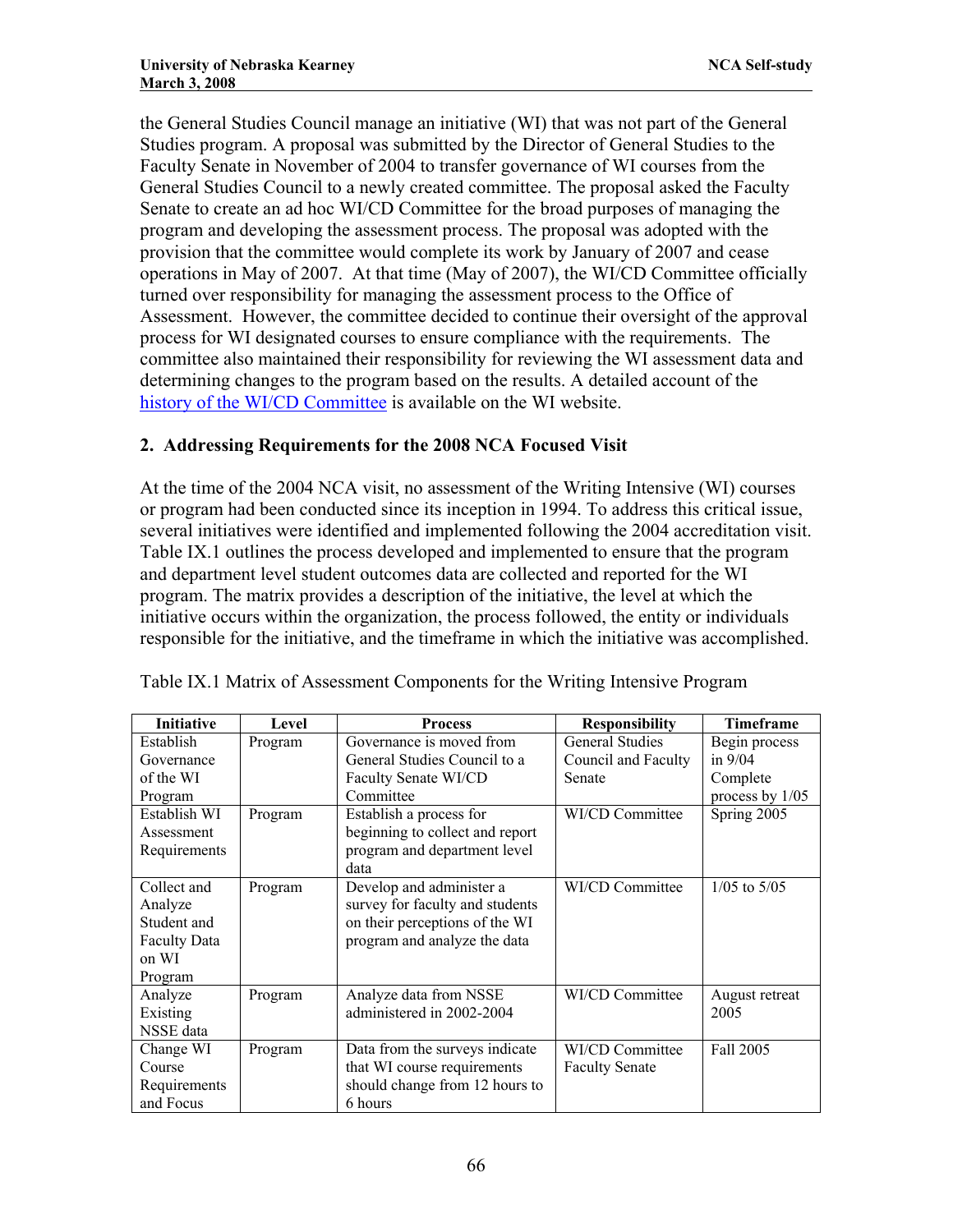|                                                                                           |             | Focus should change from<br>writing across the curriculum to<br>writing in the discipline                                                               |                                                |                                                                                                   |
|-------------------------------------------------------------------------------------------|-------------|---------------------------------------------------------------------------------------------------------------------------------------------------------|------------------------------------------------|---------------------------------------------------------------------------------------------------|
| Establish<br>Criteria for<br><b>WI</b> Courses<br>and for<br>Assessment of<br>the Courses | Program     | WI/CD Committee established<br>criteria and provided sample<br>rubrics for departments' WI<br>assessment reporting                                      | WI/CD Committee                                | Spring 2006                                                                                       |
| Develop and<br>Implement the<br>WI<br>Assessment<br>Plans                                 | Departments | Departments collect WI course-<br>level assessment data and<br>submit an assessment report<br>based on the data                                         | Departments with<br>WI courses                 | Begin Fall 2006<br>Submit plans<br>Spring 2007,<br>collect data and<br>submit reports<br>by 10/08 |
| Move<br>Assessment<br>Oversight to<br>Office of<br>Assessment                             | Program     | Oversight of assessment of WI<br>moved to Office of Assessment<br>with WI/CD Committee<br>retaining responsibility for<br>program changes based on data | Office of<br>Assessment                        | 5/07                                                                                              |
| Update WI<br>Mission<br>Statement and<br>Learning<br>Objectives                           | Program     | Review existing WI mission<br>and goals and update these to<br>reflect current focus of the WI<br>program                                               | Office of<br>Assessment                        | Fall 2007                                                                                         |
| <b>Collect Data</b><br><b>Using CAAP</b><br>and Analyze<br>Results                        | Program     | <b>CAAP</b> Writing and Critical<br>Thinking tests administered                                                                                         | General Studies and<br>Office of<br>Assessment | Administered in<br>October 2007                                                                   |
| Analyze the<br><b>2007 NSSE</b><br>Data                                                   | Program     | Analyze 2007 NSSE results for<br>CD relevant items                                                                                                      | Office of<br>Assessment                        | Fall 2007                                                                                         |
| Submit WI<br>Program<br>Assessment<br>Report                                              | Program     | Office of Assessment collects<br>and reports on program level<br>assessment data                                                                        | Office of<br>Assessment                        | Begin 10/07<br>and continue<br>yearly                                                             |

### Establish Governance of the WI Program

In the fall of 2004, the Director of General Studies submitted a proposal to the Faculty Senate to transfer governance of WI courses from the General Studies Council to another group. The proposal asked the Faculty Senate to create an ad hoc WI/CD Committee for the broad purposes of managing the program and developing the assessment process. The proposal was adopted, and the WI/CD Committee began meeting in January of 2005. Faculty Senate charged the committee with the following responsibilities related to WI governance and assessment:

- 1. Assume the governance of WI and CD courses with respect to the approval of WI and CD courses and departmental issues concerning scheduling of WI and CD courses.
- 2. Promote writing as an important skill for all UNK students to possess and promote writing as a core pedagogical tool in all programs at UNK.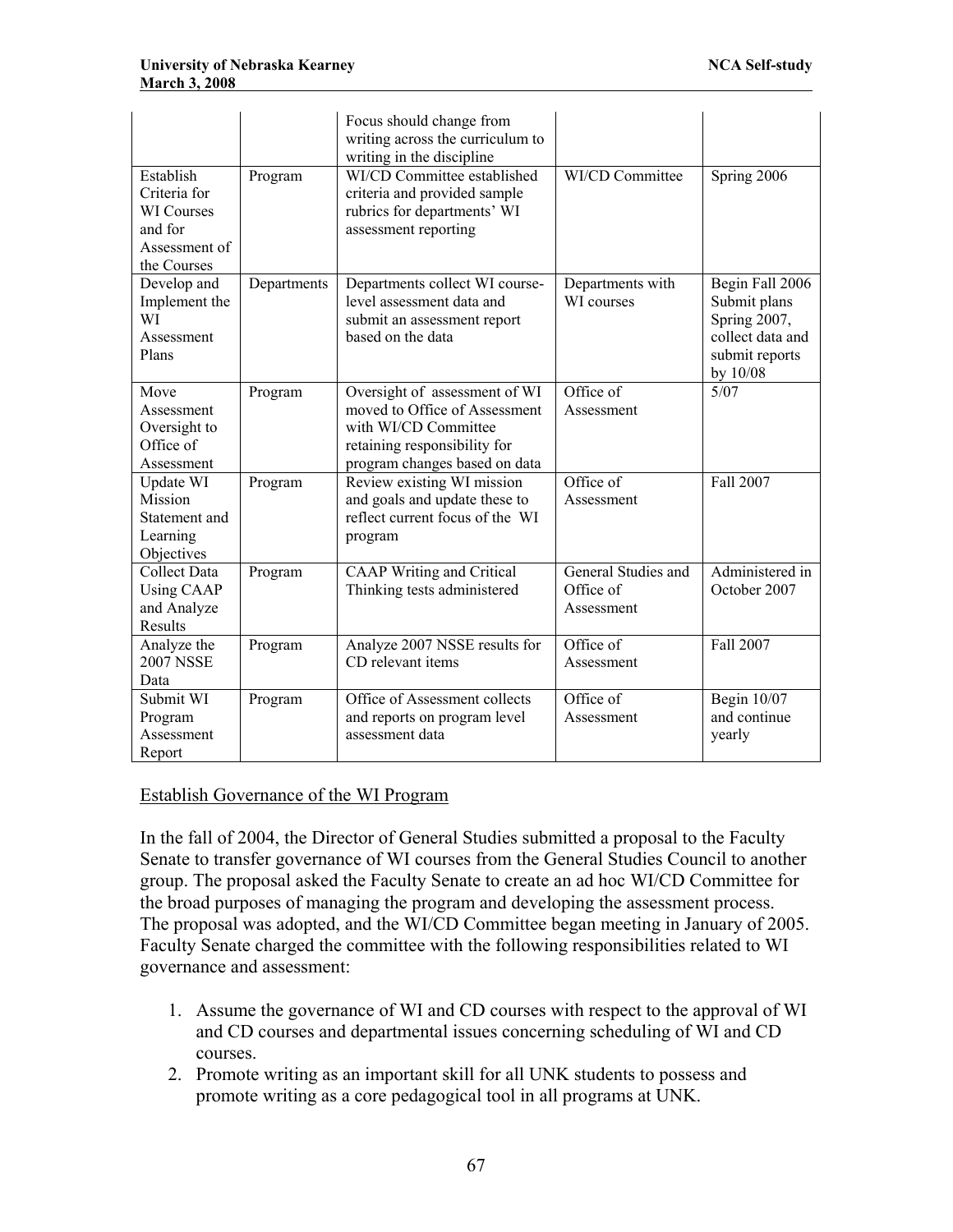- 3. With the assistance of the Director of Assessment, review assessment data, including student outcome data concerning WI courses.
- 4. Based in part on the assessment data, make specific written recommendations to the Faculty Senate concerning the structure of the WI requirements and the governance of those courses by January of 2007.

### Establish WI Assessment Requirements

In the spring of 2005, one of the first priorities of the WI/CD Committee was to address the issue of assessment of the WI program and courses. The committee began by identifying assessment approaches based on best practices from other institutions. As a result of their research, the committee developed the general assessment framework outlined in the first seven initiatives in Table IX. This framework was submitted to Faculty Senate for approval.

#### Collect and Analyze Student and Faculty Data on the WI Program

During the spring of 2005, the committee developed a survey of [faculty](http://www.unk.edu/uploadedFiles/academicaffairs/Assessment/Department_Assessment/MissionsPlansInstruments/WICD/Faculty%20WI&CD%20sp05%20-%20WI(1).pdf) and [student](http://www.unk.edu/uploadedFiles/academicaffairs/Assessment/Department_Assessment/MissionsPlansInstruments/WICD/Student%20WI&CD%20sp05%20-%20WI.pdf) perceptions of the existing WI program. It was provided online to all UNK faculty members and students with the hope that data would be collected from a large number of respondents. 113 faculty members and 763 students responded to the survey.

In the summer of 2005, a subcommittee of the WI/CD Committee members analyzed the WI survey data and prepared a report of the results for review by the overall committee. [Results from the faculty WI survey](http://www.unk.edu/uploadedFiles/academicaffairs/Assessment/Department_Assessment/Reports/WICD/WI%20Faculty%20Survey%20Results.pdf) indicated that a majority of the faculty feel that WI classes improve the education of students. [Results from the student WI survey](http://www.unk.edu/uploadedFiles/academicaffairs/Assessment/Department_Assessment/Reports/WICD/WI%20Student%20Survey%20Results.pdf) indicated that students were less likely to see the value of the WI courses outside their discipline. They did think WI courses within their major helped them communicate better and increased their understanding of the writing style and requirements of their discipline. Both faculty members and students felt there was a need for change in the WI program at UNK. Faculty members indicated that the number of WI hours required for graduation should be decreased. They also felt that it would be beneficial to have WI courses in a student's major/minor (writing within the discipline) rather than having students take any WI designated course to meet the requirement (writing across the curriculum). Students also wanted to see a reduction in the course requirements for WI and indicated that two courses (6 hours) would be better than the current four-course (12-hour) requirement.

### Analyze Existing NSSE Data

The team also reviewed results from the 2002-2004 [National Survey of Student](http://nsse.iub.edu/pdf/NSSE2007_US_English_paper.pdf)  [Engagement](http://nsse.iub.edu/pdf/NSSE2007_US_English_paper.pdf) (NSSE) relevant to WI and prepared a summary for the committee's review.

In their [responses on the NSSE,](http://www.unk.edu/uploadedFiles/academicaffairs/Assessment/Department_Assessment/Reports/WICD/WI%20NSSE%20Data.pdf) UNK freshman indicated they had prepared fewer drafts of papers, had fewer assigned readings, and had written fewer papers than the peer group or the overall NSSE group. Seniors were closer in their ratings on these items to the peer group and NSSE ratings. Seniors at UNK wrote more 5- to 19-page papers and more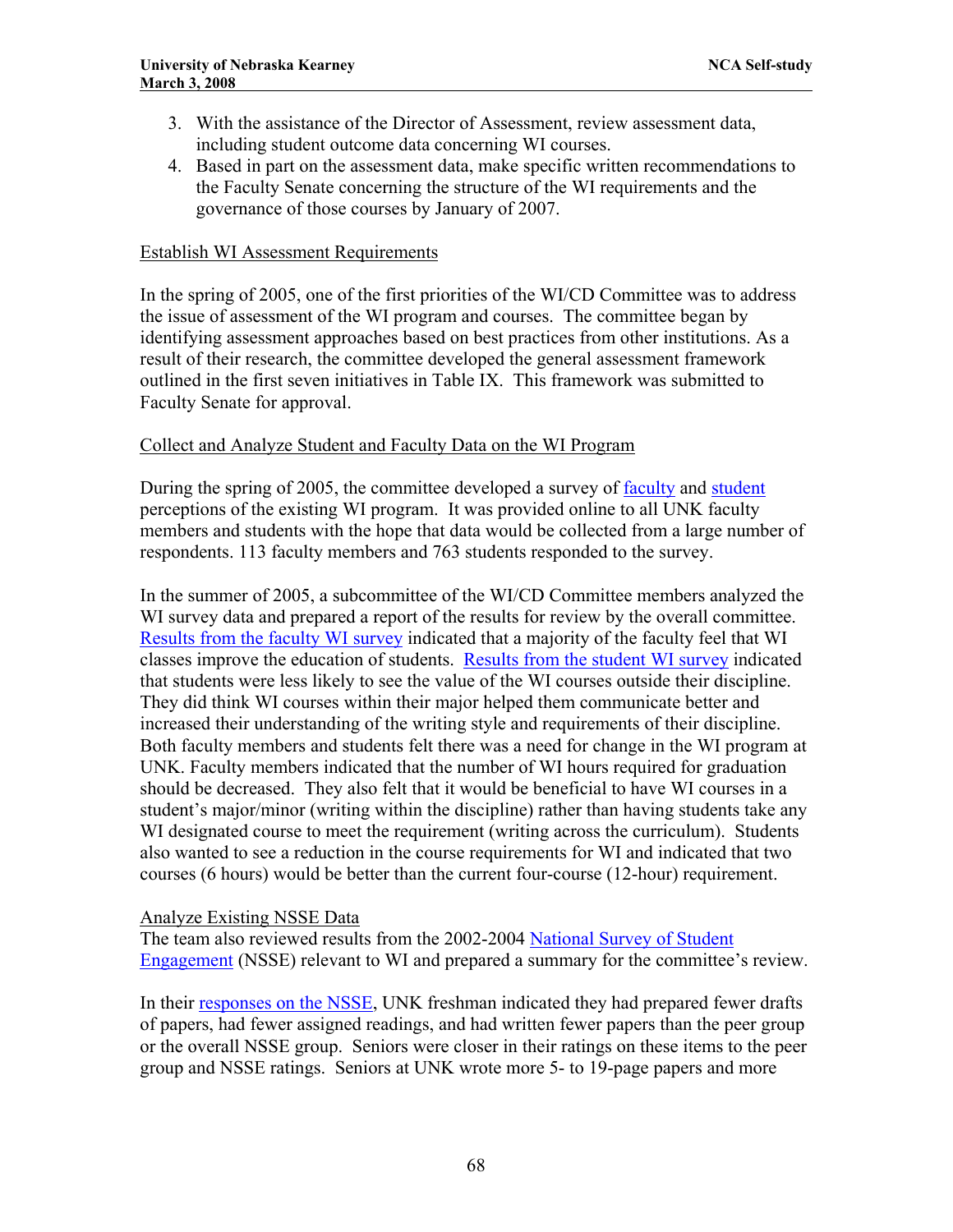papers less than five pages than the comparison groups. Both freshman and seniors at UNK spent less time preparing for classes than the comparison groups.

### Change WI Course Requirements and Focus

In the fall of 2005, as a result of the WI survey and the NSSE data, the WI subcommittee recommended major changes to the WI program. They recommended that WI requirements be reduced to two courses (6 hours) and that at least one of those courses (3 hours) be within a student's major. The recommendation went to the full committee who approved it and sent it on to the Faculty Senate for approval. Faculty Senate endorsed these changes in WI. The committee also decided that their first assessment priority was to begin assessment of WI at the program and department level.

## Establish Criteria for the WI Courses and for Assessment of the Courses

In the spring of 2006, with the changes in the WI program and the committee's shift in focus to assessment of WI, the committee began the process of establishing criteria for the development of departmental WI courses as well as a process for assessing those courses. The criteria included the development of a writing rubric to assess students' writing ability and to determine student outcomes in the new writing in the discipline program. It also included guidelines for developing the assessment plans for the courses. The [criteria and rubric requirements](http://www.unk.edu/uploadedFiles/academicaffairs/WI/WI%20Objectives%20and%20Assessment%20Plan%20Packet_0806.doc) are available on the WI website.

### Develop and Implement the WI Assessment Plans

After providing the departments with criteria for developing and implementing their WI courses and an assessment of those courses, the WI/CD Committee set a deadline of November of 2006 to submit plans for how the WI courses would be assessed in each of the departments. The plans were submitted to the committee, and representatives from each college reviewed and provided feedback on each of the assessment plans. Feedback was given to each department, and final revisions of the plans were made. The completed [WI Assessment Plans](http://www.unk.edu/academicaffairs/assessment/Academic/index.php?id=21990) are posted online.

The departments began implementation of the plans in the fall of 2007 with the expectation that all departments would collect and analyze data from their WI courses in the fall of 2007 and the spring of 2008. Assessment Reports, detailing the results of the data analyses and actions to be taken based on the data, will be submitted to the Office of Assessment on October 1, 2008.

### Move Assessment Oversight to Office of Assessment

In May of 2007, the WI/CD Committee transferred responsibility for WI assessment to the Office of Assessment. This change was based on the realization of the committee that they could not meet all the requirements for assessment of WI for the April 2008 NCA visit. The committee will continue to review assessment data collected by the Office of Assessment and recommend changes to the program based on that data. The Office of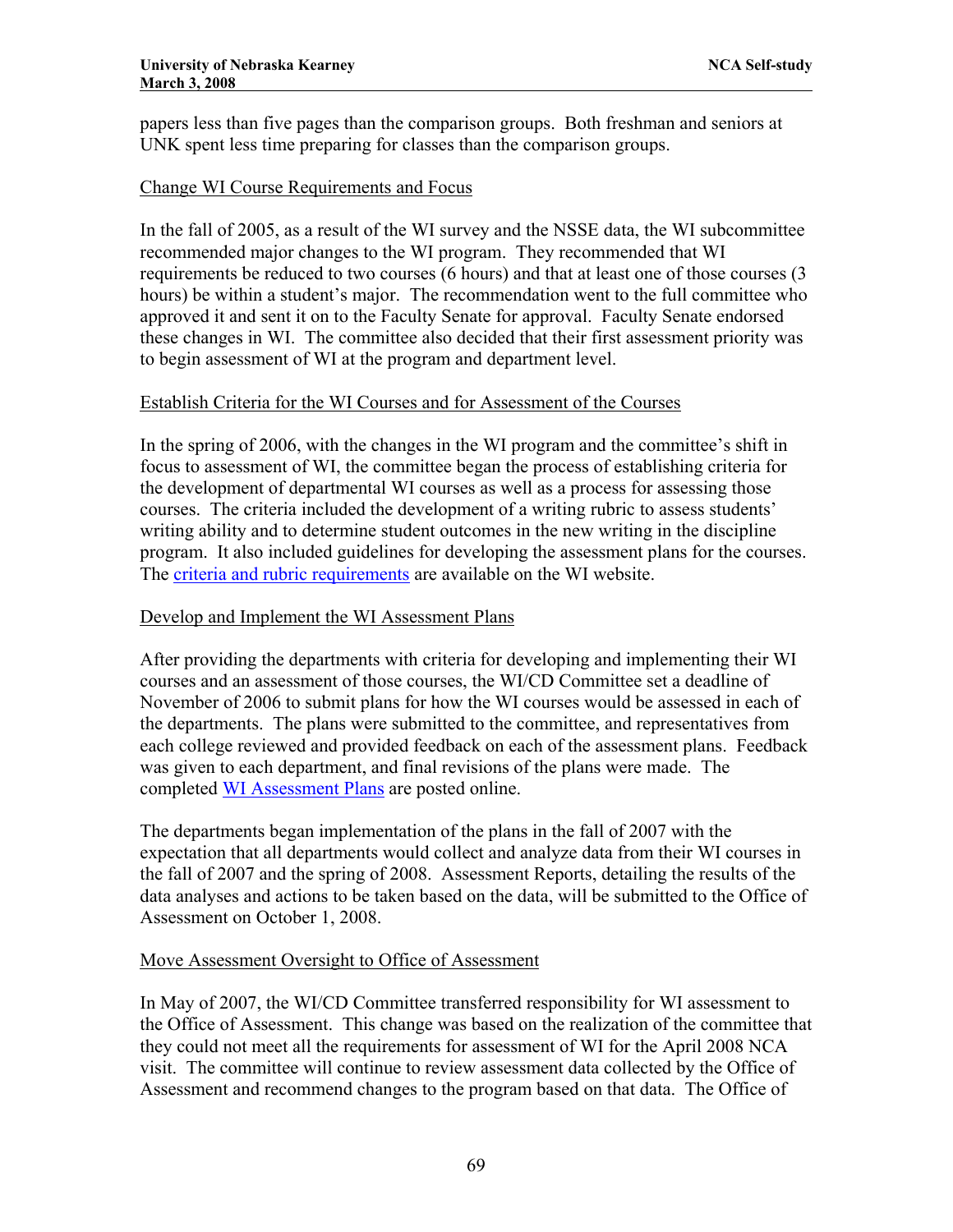Assessment will collect required data for assessing the WI program and will review and post the departments' assessments of their WI courses. The immediate focus of the Office of Assessment was to:

- 1. Update the WI mission statement and learning objectives.
- 2. Help administer the Collegiate Assessment of Academic Progress (CAAP).
- 3. Analyze the 2007 NSSE results and compare to 2002-2004.
- 4. Develop an Assessment Report for the WI program.

### Update WI Mission Statement and Learning Objectives

In the fall of 2007, the Office of Assessment completed a review of the WI program documentation and developed a [revised mission statement and learning objectives](http://www.unk.edu/academicaffairs/assessment/index.php?id=28994) to reflect the changes that have occurred in the program.

## Collect Data Using CAAP and Analyze Results

In the fall of 2007, the Office of Assessment assisted in the administration of the [Collegiate Assessment of Academic Progress](http://www.act.org/caap/sample/) (CAAP) Writing and Critical Thinking tests. This was done in conjunction with the General Studies program since both GS and WI needed a direct measure of program level objectives.

The [CAAP results](http://www.unk.edu/academicaffairs/assessment/University-Wide/index.php?id=33330) do not allow for a direct, value-added interpretation, but mean scores for seniors were higher than for freshman on the two essays administered to assess writing. Fifty-eight percent (58%) of freshmen scored above the  $50<sup>th</sup>$  percentile nationally, while 67% of seniors did. The CAAP results reflect favorably on the initiatives in place to improve student writing, such as the WI program. One area for concern is the high proportion of UNK students who fall into the lowest quartile nationally--37% of UNK freshmen and 28% of UNK seniors. In making recommended changes to the current WI program, it will be important to consider how to improve the performance of these lowest achieving students.

### Analyze the 2007 NSSE Data

In the fall of 2007, the Office of Assessment completed [data analyses of the 2007 NSSE](http://www.unk.edu/uploadedFiles/academicaffairs/Assessment/Department_Assessment/Reports/WICD/WI%20NSSE%20Data.pdf)  [on items](http://www.unk.edu/uploadedFiles/academicaffairs/Assessment/Department_Assessment/Reports/WICD/WI%20NSSE%20Data.pdf) directly related to WI. Generally, in 2007, first-year students at UNK had lower mean values on the selected items than students at our peer institutions. First-year students at UNK made fewer revisions, which is an important part of developing writing skills. Students also rated UNK lower than students at peer institutions for the item that asked how their institution contributed to their development in writing clearly and effectively.

In 2007, UNK senior means for the most part did not differ significantly from our peer institutions. UNK seniors wrote more papers fewer than five pages, but fewer papers that were 20 pages or more. The mean on the item that asked how the institution had contributed to their development in writing clearly and effectively increased quite a bit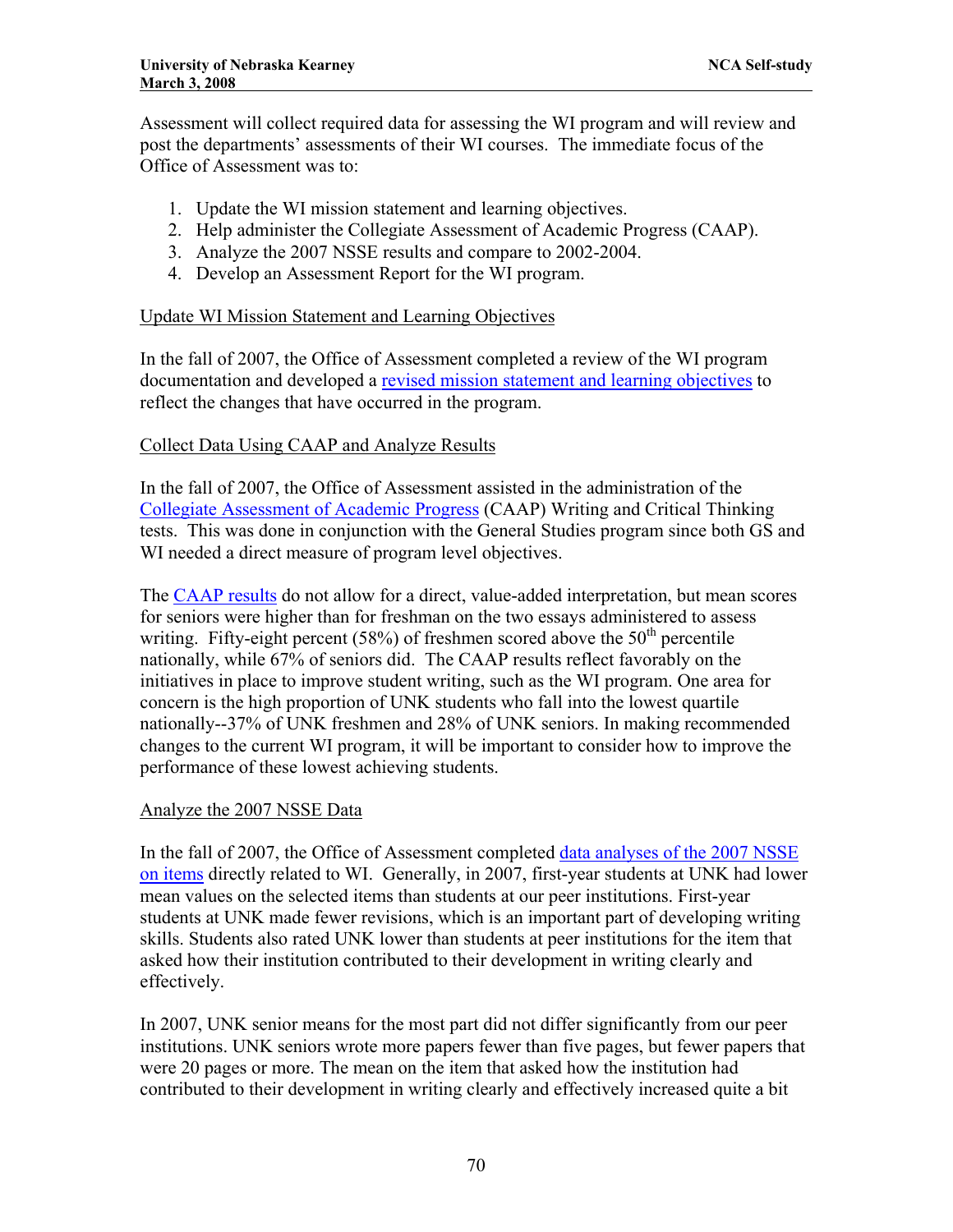from 2002 to 2007. The results were shared with the WI/CD Committee to provide information for their decision making process.

## Submit WI Program Assessment Report

The Office of Assessment began collecting WI program assessment data in the fall of 2007 and developed an [assessment report](http://www.unk.edu/academicaffairs/assessment/Academic/index.php?id=33242) for the program. The report was reviewed by the WI/CD Committee at their February 2008 meeting. The committee reviewed and accepted the report and discussed recommendations for changes to the program and to the assessment process, based on the results of the data collections.

## **3. Future Initiatives to Assess the Writing Intensive Program**

UNK departments are collecting WI course data during the 2007-2008 academic year. Assessment reports providing this data and actions to be taken will be submitted October 1, 2008. The Office of Assessment will provide feedback to departments to ensure that the data being collected and reported on is useful in making decisions about the effectiveness of their WI courses. Each department will continue to submit assessment reports for their WI courses every year thereafter.

The WI/CD committee will continue to review all new course syllabi and CVs of faculty members teaching courses to ensure new offerings meet the WI criteria. The committee will also be conducting a review of existing WI courses to ensure continued compliance with WI criteria. This review process will be in place by May of 2008.

The CAAP Writing and Critical Thinking tests will be administered every three years as a direct measure of the WI program outcomes.

In the spring of 2009, the Office of Assessment will develop and administer an online survey for faculty members and students to share their perceptions of the new 6-hour writing in the discipline program. This will provide useful feedback about how well the new program is working.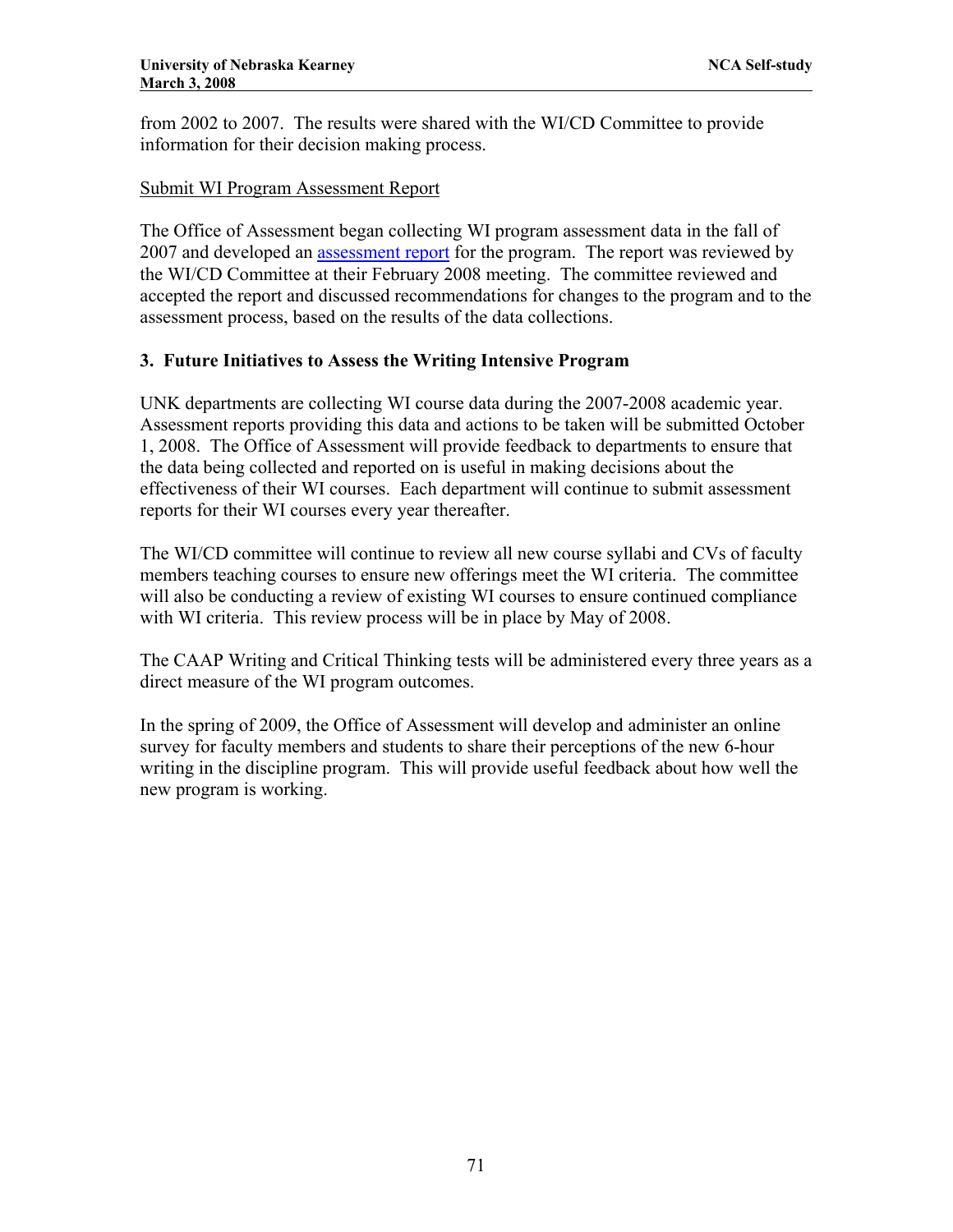# **X. Summary of NCA Compliance**

The final section of the UNK self-study provides a summary of the issues raised by the evaluation team in the 2004 NCA Report. The specific UNK initiatives and actions taken to ensure compliance in the nine areas identified for the focused visit are provided. Table X.1 outlines the UNK compliance initiatives matched to the appropriate NCA issue and includes the date when the initiative or activity was first implemented.

| <b>Issues raised by NCA team</b>            | <b>Compliance Initiatives</b>                      |  |  |
|---------------------------------------------|----------------------------------------------------|--|--|
| <b>Infrastructure to Support Assessment</b> |                                                    |  |  |
| Administrative leadership                   | Appointed Director and Coordinator of              |  |  |
|                                             | Assessment (2004)                                  |  |  |
|                                             | Established Office of Assessment (2004)            |  |  |
|                                             | Developed Governance document (2004)               |  |  |
|                                             | Moved compliance responsibilities to Deans and     |  |  |
|                                             | <b>SVCAASL (2004)</b>                              |  |  |
| Stable infrastructure to support            | Established Office of Assessment (2004)            |  |  |
| assessment                                  | Funded annual Assessment budget (2004)             |  |  |
|                                             | Established annual Assessment cycle (2004)         |  |  |
|                                             | Set up Faculty Assessment Committee (2004)         |  |  |
|                                             | Developed online Newsletter (2004)                 |  |  |
|                                             | Set up <b>Assessment Website</b> (2004)            |  |  |
|                                             | Revised Assessment Strategic Plan (2005, 2007)     |  |  |
|                                             | Set up Student Assessment Committee (2005)         |  |  |
|                                             | Implement assessment software (2008)               |  |  |
| Responsibility for assessment at all        | Developed Governance document (2004)               |  |  |
| levels                                      | Developed guidelines for assessment reporting      |  |  |
|                                             | (2004)                                             |  |  |
| Internal accountability and regular         | Established annual assessment cycle (2004)         |  |  |
| assessment reporting                        | Set report deadlines (2004)                        |  |  |
|                                             | Provide Office of Assessment feedback on           |  |  |
|                                             | reports $(2004)$                                   |  |  |
|                                             | Moved compliance responsibilities to Deans and     |  |  |
|                                             | <b>SVCAASL (2004)</b>                              |  |  |
| Budget to provide faculty incentives        | Funded annual Assessment budget (2004)             |  |  |
|                                             | Provide faculty development stipends (2004)        |  |  |
|                                             | Provide faculty research stipends (2004)           |  |  |
|                                             | Provide stipends for assessment projects (2004)    |  |  |
|                                             | <b>Faculty Commitment to Assessment</b>            |  |  |
| Lack of faculty enthusiam for               | Provide timely feedback on reports (2004)          |  |  |
| assessment                                  | Consult with report preparers (2004)               |  |  |
|                                             | Work with <b>Faculty Advisory Committee</b> (2004) |  |  |
|                                             | Provide clear guidelines for assessment            |  |  |

**Table X.1 Summary of UNK Compliance with Issues Raised in the 2004 NCA Report**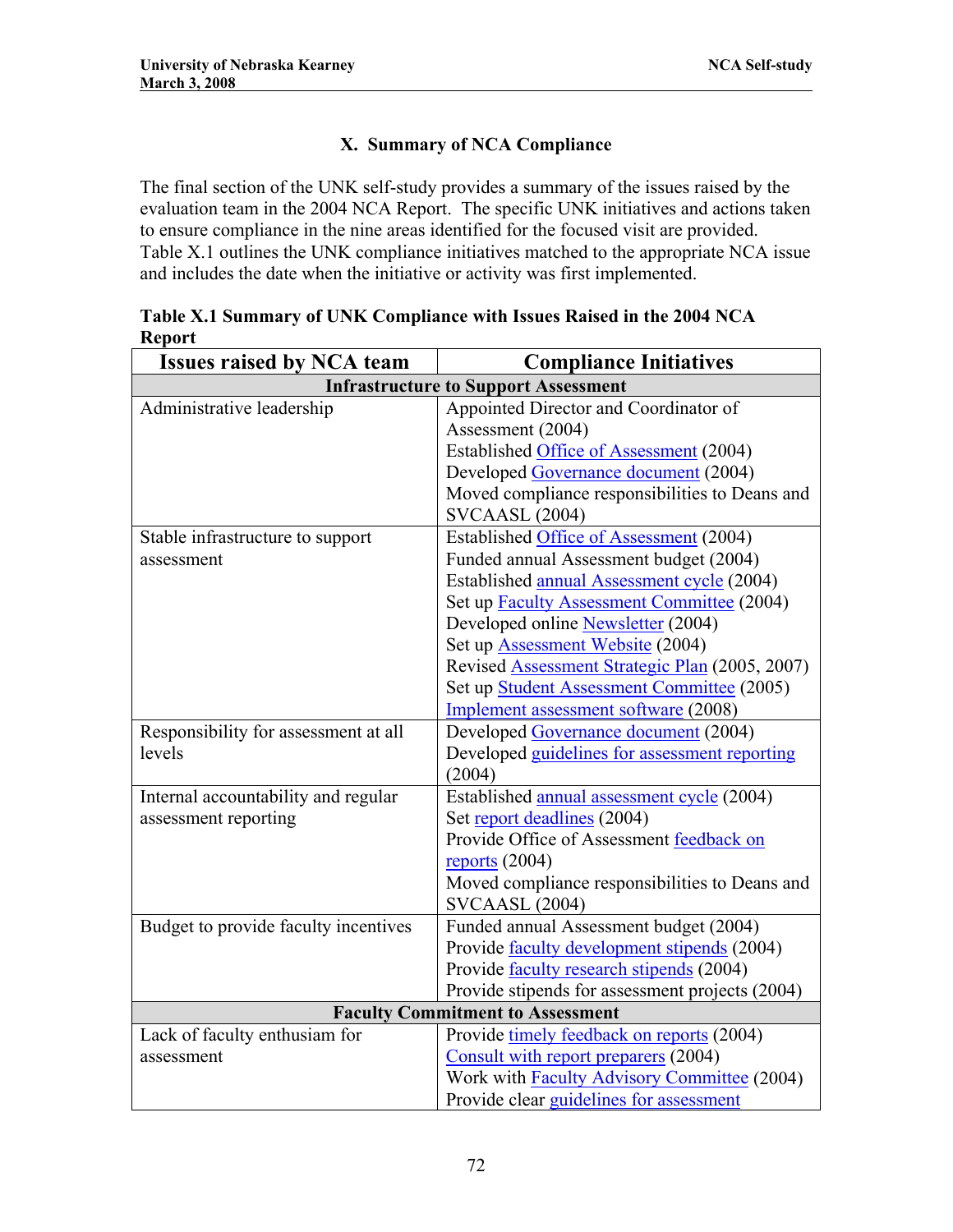|                                          | reporting $(2004)$                                 |  |
|------------------------------------------|----------------------------------------------------|--|
|                                          | Provide assessment training (2004)                 |  |
|                                          | Provide professional development funds (2004)      |  |
|                                          | Sponsor summer workshops (2007)                    |  |
|                                          | <b>Sponsor Platte Valley Assessment Conference</b> |  |
|                                          | (2005, 2007)                                       |  |
|                                          | Recognize outstanding assessment practices at      |  |
|                                          | awards luncheon (2005)                             |  |
|                                          | Solicit faculty input in climate survey (2007)     |  |
| Faculty ownership of assessment          | Provide <u>faculty reporting stipends</u> (2004)   |  |
|                                          | Provide <u>faculty research stipends</u> (2004)    |  |
|                                          | Provide resources to faculty members for annual    |  |
|                                          | assessment data collection and reporting (2004)    |  |
|                                          | Encourage participation on the <b>Faculty</b>      |  |
|                                          | <b>Assessment Committee</b> (2004)                 |  |
|                                          | Achieved 100% reporting rate (2006)                |  |
|                                          | Solicit faculty input in climate survey (2007)     |  |
| Resources for faculty experimentation    | Provide faculty conference stipends (2004)         |  |
| and scholarship                          | Provide faculty research stipends (2004)           |  |
|                                          | Provide faculty reporting stipends (2004)          |  |
|                                          | Recognize faculty members at <b>annual Awards</b>  |  |
|                                          | Luncheon (2005)                                    |  |
| Assessment accepted as integral part     | Assessed using climate survey (2007)               |  |
| of faculty work                          |                                                    |  |
|                                          | <b>Recognition of Exemplary Assessment</b>         |  |
| Recognition for exemplary assessment     | Hold an annual Awards Luncheon (2005)              |  |
| practices                                | Held a CAAP appreciation luncheon (2007)           |  |
| Budget to encourage exemplary            | Funded the annual Office of Assessment budget      |  |
| assessment                               | (2004)                                             |  |
|                                          | Provide <u>faculty reporting stipends</u> (2004)   |  |
|                                          | Provide faculty conference stipends (2004)         |  |
|                                          | Provide <u>faculty</u> research stipends (2004)    |  |
| <b>Assessment Process Sustainability</b> |                                                    |  |
| Coherence and sustainability of          | Established annual department/program              |  |
| assessment                               | reporting process (2004)                           |  |
|                                          | Consult regularly with faculty members (2004)      |  |
|                                          | Established reporting guidelines (2004)            |  |
|                                          | Collect and use campus-wide data--NSSE,            |  |
|                                          | CAAP, student and faculty surveys (2004)           |  |
|                                          | Make assessment results available to               |  |
|                                          | stakeholders-website, USA-Today, VSA (2004)        |  |
|                                          | Implement assessment software (2008)               |  |
| Assessment of undergraduate,             | Require annual department/program reporting        |  |
| graduate and General Studies             | (2004)                                             |  |
|                                          | Achieved 100% reporting rate (2006)                |  |
|                                          | Implement assessment software (2008)               |  |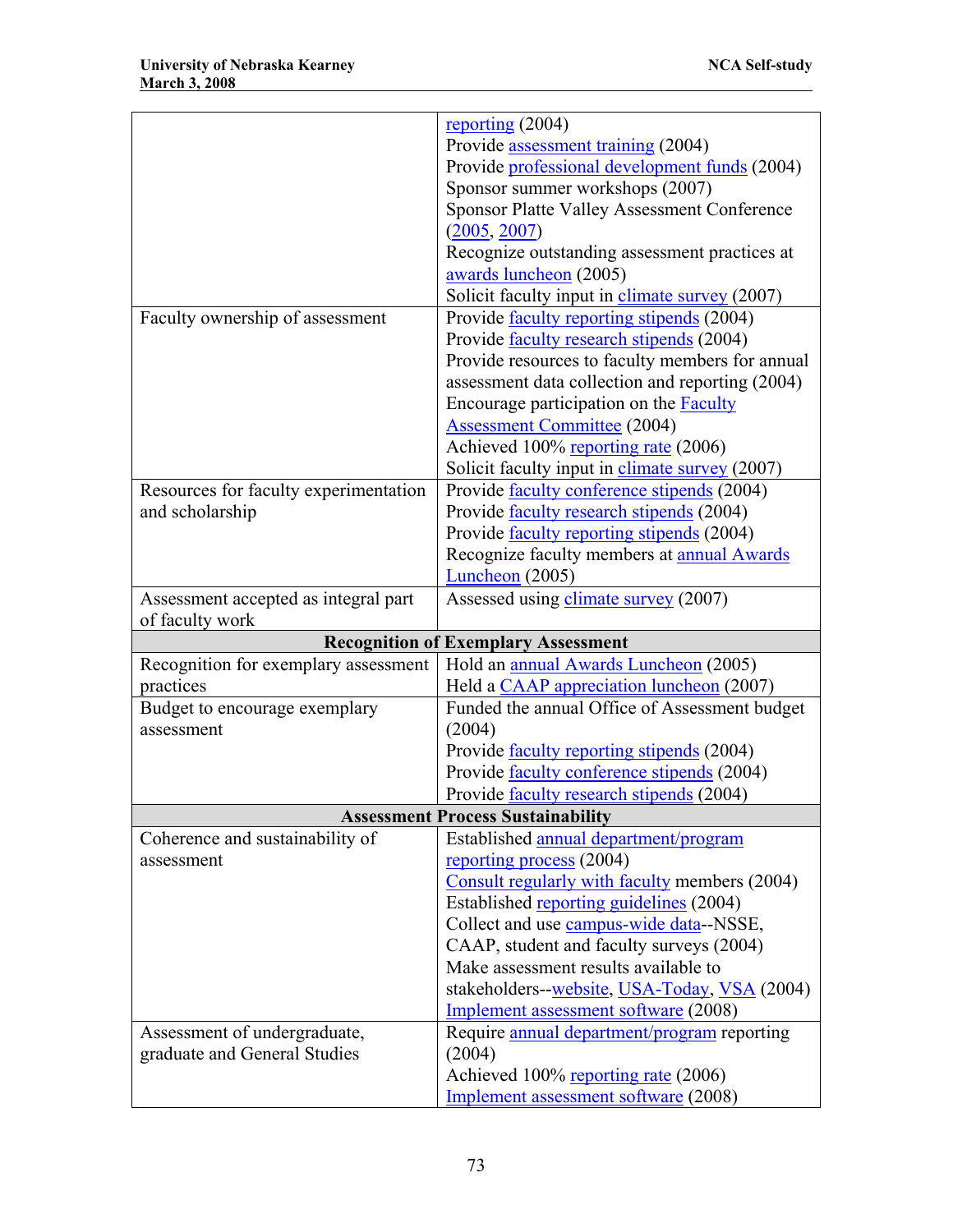| Assessment results used for           | Required in <i>guidelines</i> for assessment reporting         |
|---------------------------------------|----------------------------------------------------------------|
| improvement/change                    | (2004)                                                         |
|                                       | Require section on "uses of data" in <b>annual</b>             |
|                                       | reports $(2005)$                                               |
|                                       | Use <b>NSSE</b> data for program changes (2004)                |
|                                       | Provide faculty awards for "use of data" (2006)                |
| Successful track record in assessment | Demonstrated on website with annual                            |
|                                       | assessment reports (2004)                                      |
|                                       | Demonstrated through numerous assessment                       |
|                                       | activities and initiatives documented on the                   |
|                                       | $website (2004)$                                               |
|                                       | Collect and use campus-wide data--NSSE,                        |
|                                       | CAAP, student and faculty surveys (2004)                       |
|                                       | Recognized at annual <b>Assessment Awards</b>                  |
|                                       | $Luncheon$ (2005)                                              |
|                                       | Achieved 100% reporting rate (2006)                            |
|                                       | <b>Cultural Diversity (CD) Program Assessment</b>              |
| Systematic review/evaluation of CD    | Established WI/CD oversight committee (2005)                   |
| curricular requirements               | Revised criteria for CD courses (2005)                         |
|                                       | Established approval process for CD course                     |
|                                       | offerings (2005)                                               |
|                                       | Collect and report CD assessment data (2005)                   |
| Process for transfer credits          | <b>Established articulation agreement with specific</b>        |
|                                       | institutions (2000)                                            |
|                                       | <b>Established process for approval of CD courses</b>          |
|                                       | from other institutions (2000)                                 |
| Assurance that CD courses are         | Revised criteria for CD courses (2005)                         |
| appropriate                           | Established approval process for CD course<br>offerings (2005) |
|                                       | Conducted faculty and student survey of CD                     |
|                                       | (2005)                                                         |
| Campus-wide commitement to            | Built into Strategic Plan (2007)                               |
| improving CD climate                  | Conducted CD survey (2007)                                     |
| Lack of faculty ownership of CD       | Conducted <u>faculty</u> and student surveys on CD             |
| assessment                            | program $(2005)$                                               |
|                                       | Use assessment data for decision making (2005)                 |
|                                       | Consult with WI/CD committee on assessment                     |
|                                       | planning $(2006)$                                              |
|                                       | Conducted CD survey (2007)                                     |
|                                       | Prepare and distribute an <b>annual</b> assessment             |
|                                       | $report (2007)$                                                |
| Establish assessment process for CD   | Use <b>NSSE</b> data related to CD (2004)                      |
|                                       | Conducted faculty and student surveys on CD                    |
|                                       | program $(2005)$                                               |
|                                       | Use assessment data for decision making (2005)                 |
|                                       | Consult with WI/CD committee on assessment                     |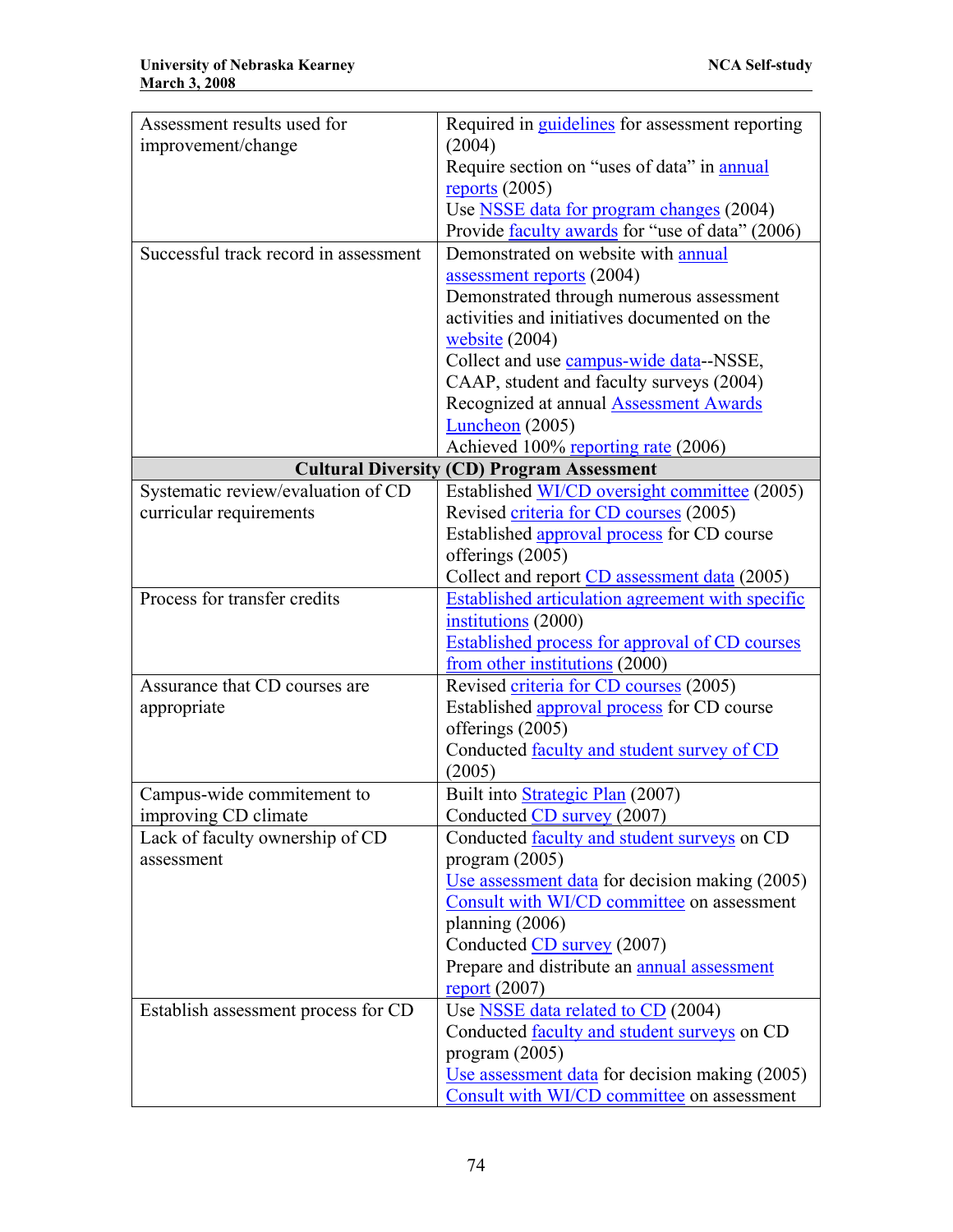|                                        | planning $(2006)$                                      |
|----------------------------------------|--------------------------------------------------------|
|                                        | Conducted CD survey (2007)                             |
|                                        | <b>Transferred assessment responsibility to Office</b> |
|                                        | of Assessment (2007)                                   |
|                                        | Prepare and distribute an annual assessment            |
|                                        | $report (2007)$                                        |
|                                        | <b>Distance Education (eCampus) Assessment</b>         |
| Evaluate progress in online progams    | Established assessment process (2005)                  |
|                                        | Report department level assessment data (2006)         |
|                                        | Report program level assessment data (2006)            |
|                                        | Conducted student survey of eCampus (2006)             |
|                                        | Conducted <b>faculty survey</b> of eCampus (2006)      |
| Faculty commitment to assessment       | Provide faculty remuneration for course                |
|                                        | preparation (2005)                                     |
|                                        | Provide training specific to online courses            |
|                                        | (2005)                                                 |
|                                        | Consult with faculty members on assessment             |
|                                        | (2005)                                                 |
|                                        | Require <u>annual assessment reporting</u> (2006)      |
|                                        | Conducted climate survey (2007)                        |
|                                        | <b>General Studies (GS) Program Assessment</b>         |
| Lack of Faculty ownership              | Revised governance structure (2004)                    |
|                                        | Provide training on GS assessment (2004)               |
|                                        | Provide funding to attend GS conferences               |
|                                        | (2005)                                                 |
|                                        | Recognize exemplary GS assessment (2005)               |
|                                        | Conducted <u>faculty survey of GS</u> (2005)           |
|                                        | Require annual assessment reporting (2006)             |
|                                        | Involve faculty members in renewal process             |
|                                        | (2006)                                                 |
|                                        | Provide GS assessment results on website               |
|                                        | (2006)                                                 |
|                                        | Involve faculty members in APR (2007)                  |
| Clarify assessment responsibilities of | Provide guidelines for assessment planning and         |
| the faculty                            | annual reporting (2005)                                |
|                                        | Clarify and revise objectives (2005)                   |
|                                        | Participation in CAAP (2007)                           |
| GS assessment process in place and     | Administer and use NSSE, CAAP, GS pilot, and           |
| results used                           | student and faculty survey data (2005)                 |
|                                        | Report annually on assessment data collection          |
|                                        | (2006)                                                 |
|                                        | Require annual reports to include "uses of data"       |
|                                        | (2006)                                                 |
| <b>Graduate Program Assessment</b>     |                                                        |
| Faculty commitment to assessment       | Require <u>annual assessment reporting</u> (2005)      |
|                                        | Involve faculty members on <b>Faculty Assessment</b>   |